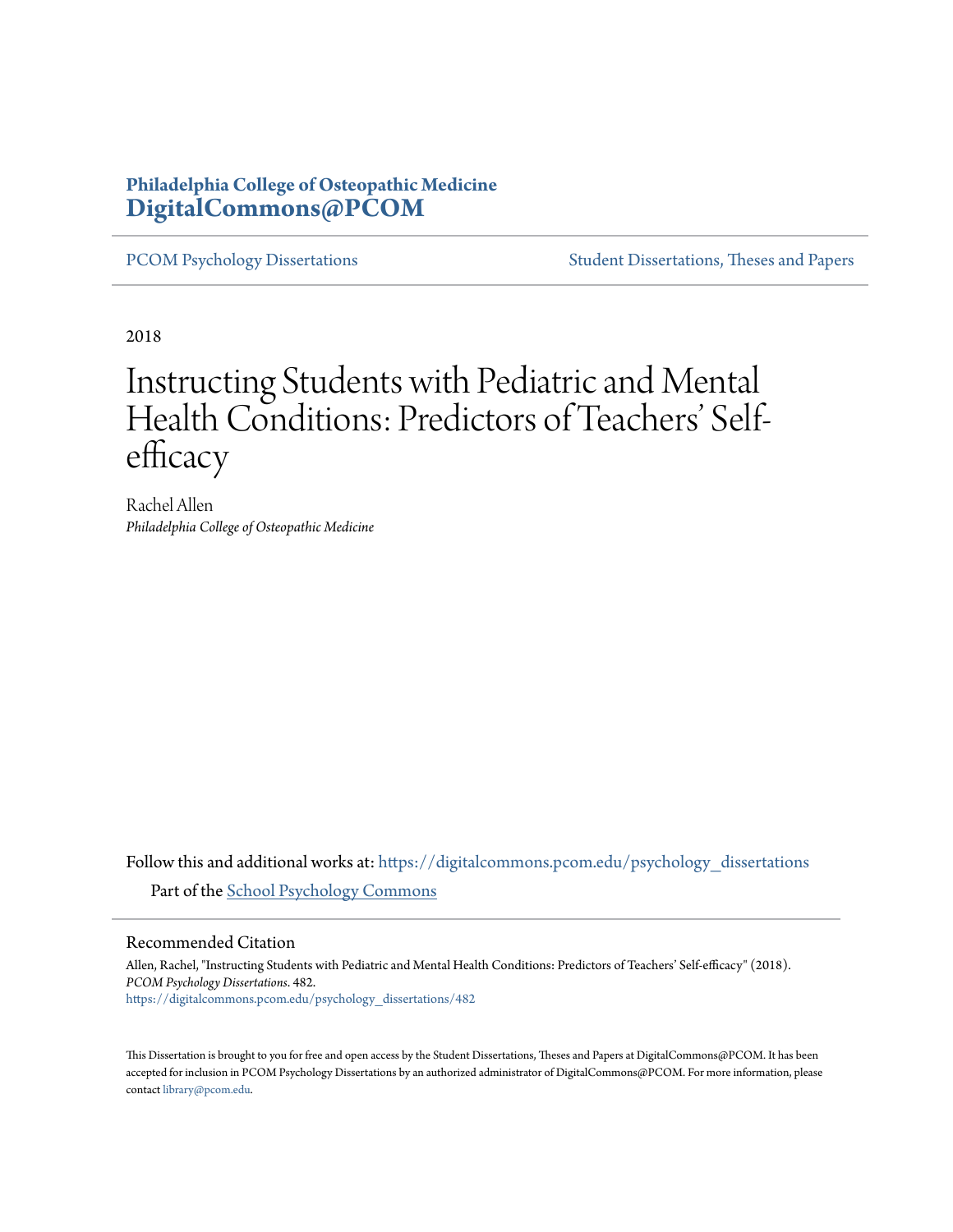Philadelphia College of Osteopathic Medicine

Department of Psychology

# INSTRUCTING STUDENTS WITH PEDIATRIC AND MENTAL HEALTH CONDITIONS: PREDICTORS OF TEACHERS' SELF-EFFICACY

By Rachel Allen

Submitted in Partial Fulfillment of the Requirements for the Degree of

Doctor of Psychology

June 2018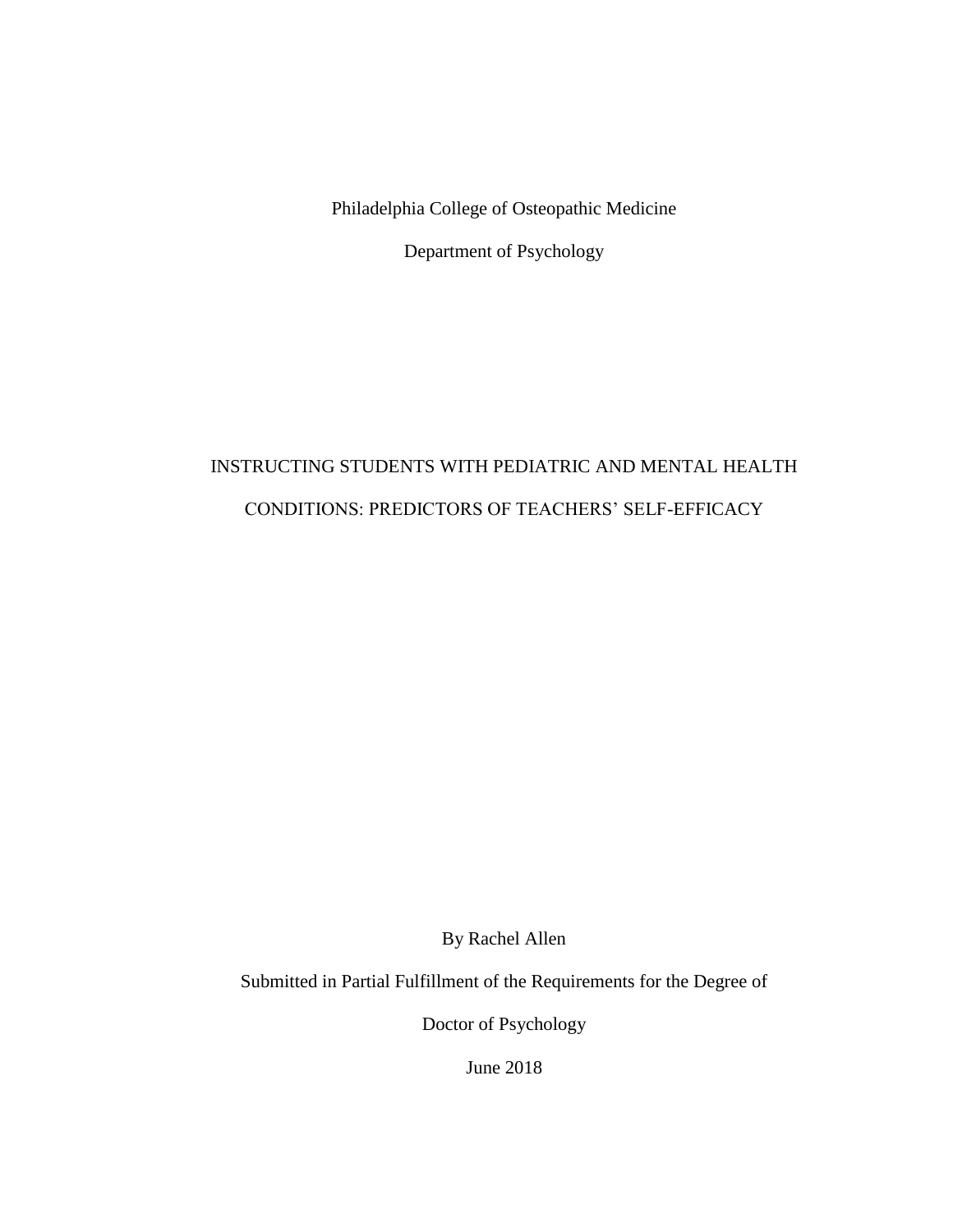## PHILADELPHIA COLLEGE OF OSTEOPATHIC MEDICINE DEPARTMENT OF PSYCHOLOGY

## Dissertation Approval.

| This is to certify that the thesis presented to us by Rochel Allen<br>$20$ $\sqrt{20}$ in partial fulfillment of the<br>on the 85 day of JUNE<br>requirements for the degree of Doctor of Psychology, has been examined and is<br>acceptable in both scholarship and literary quality. |
|----------------------------------------------------------------------------------------------------------------------------------------------------------------------------------------------------------------------------------------------------------------------------------------|
|                                                                                                                                                                                                                                                                                        |

Committee Members' Signatures:

Chairperson

**Chair, Department of Psychology.** 

' .

' ~·-

 $\frac{1}{2} \frac{1}{2}$ 

Ä

 $\bar{a}$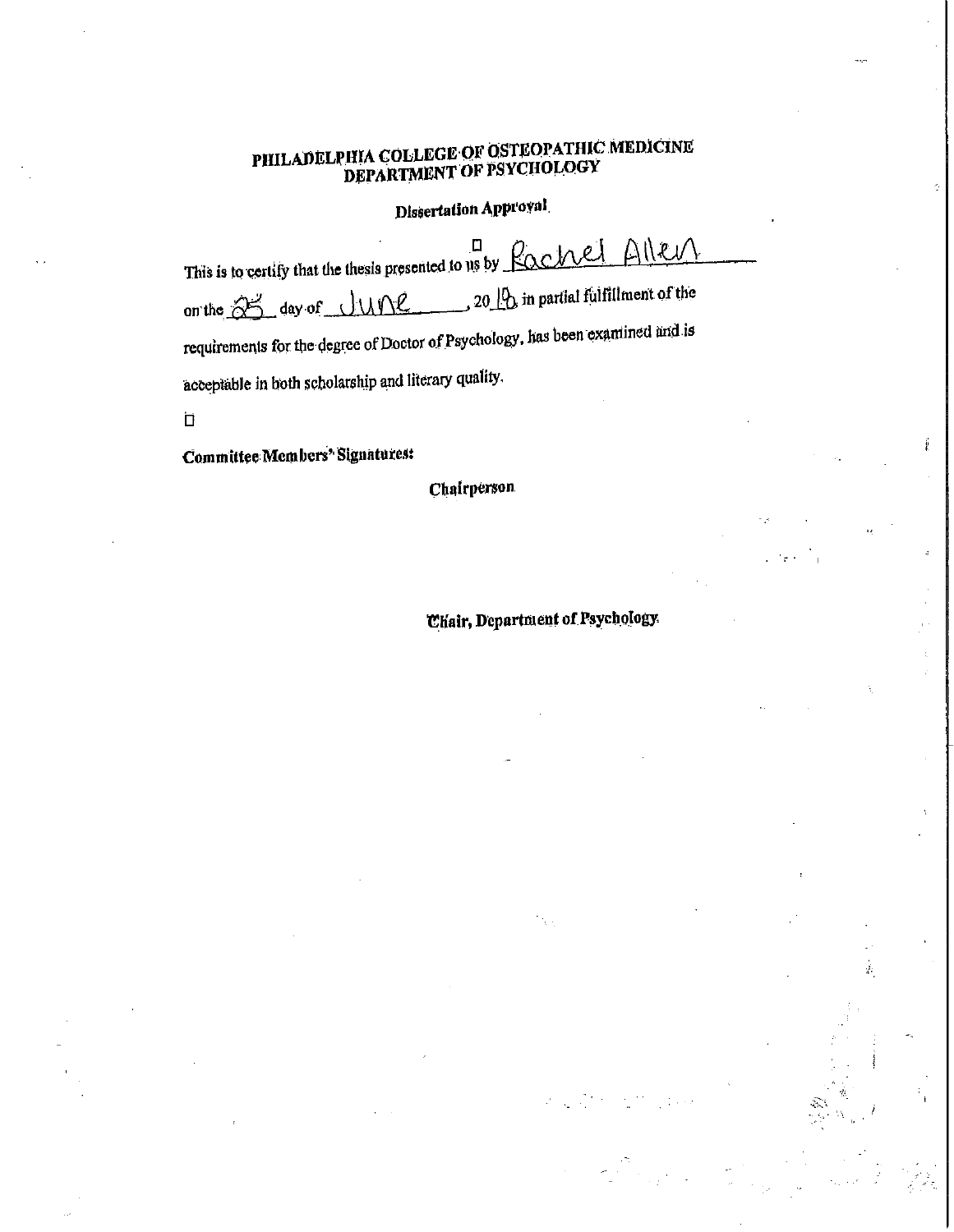#### **Acknowledgements**

As the saying goes, "No man is an island." These words could not be truer when it comes to the successful completion of this dissertation. I would first like to express my deepest gratitude to my committee members: Dr. Stephanie Felgoise, Dr. Susan Panichelli Mindel, and Dr. Katherine Corvi, for providing unique expertise and feedback throughout the two years of working on this project. To Dr. Katherine Corvi, I am so grateful to have had you on my committee. Your knowledge and expertise not only in health psychology, but also with your school background was invaluable to this project. To Dr. Susan Panichelli Mindel, without your expertise in pediatrics and research knowledge, our measure would not nearly have been the measure it became. I am forever grateful for your guidance and feedback. I want to also thank my mentor and dissertation chair, Dr. Stephanie Felgoise, for the support, guidance, and many hours spent working together. From my first year in the doctoral program, you taught, supported, and encouraged me through multiple projects, the culmination being my dissertation. I cannot thank you enough for your mentorship throughout the doctoral program.

I would like to state my appreciation for my cohort, who provided invaluable support, suggestions, and feedback as my committee and I constructed our measure used for this dissertation.

I want to express my thanks to a few people who have become some of my dearest friends, specifically, Sarah Decker, Shana Brown-Lieberson, Melanie Levitt, and Alexandria Muench, for your care and support through both the doctoral program as a whole, as well as the dissertation process.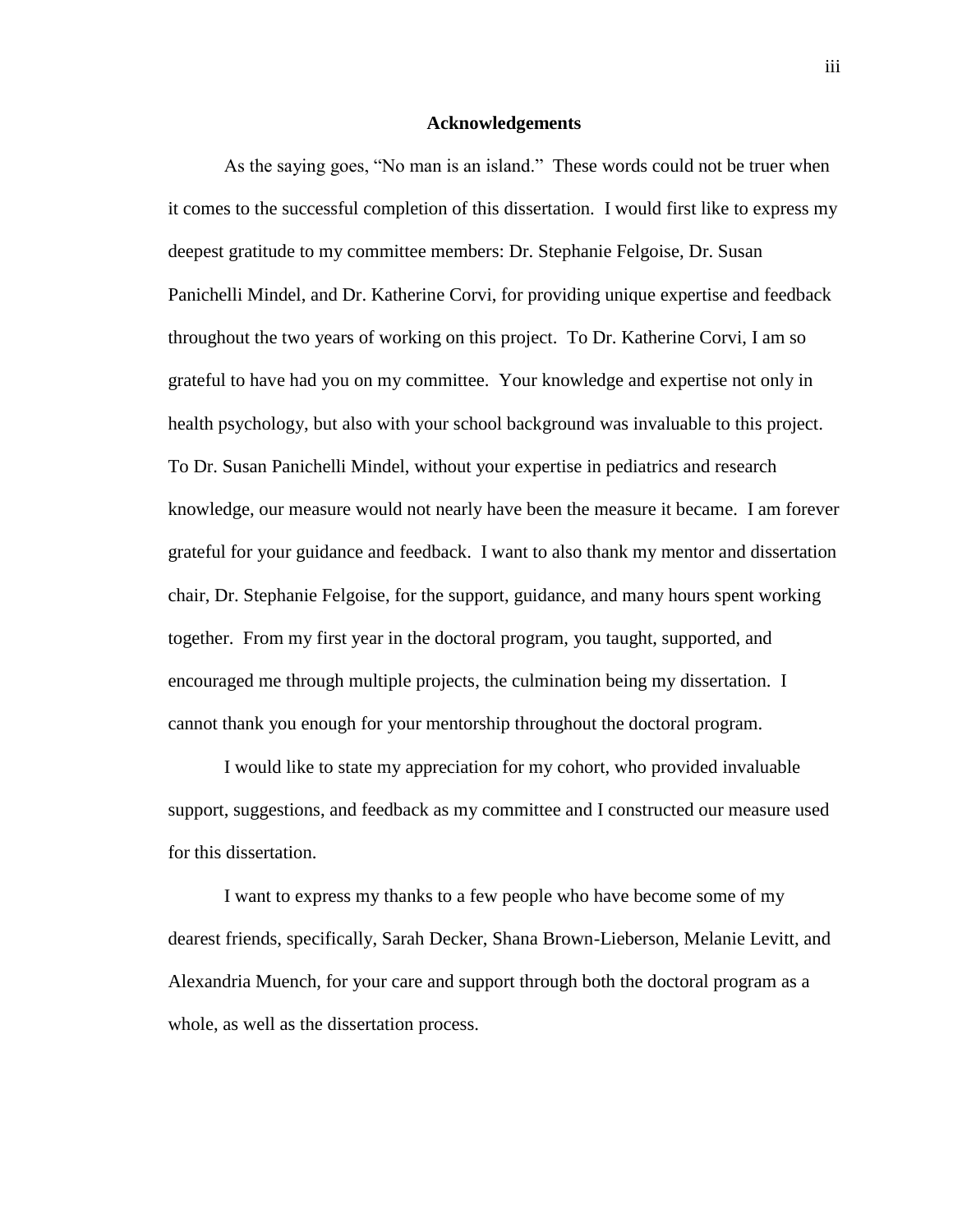To my husband Kevin, thank you for your constant and unwavering belief in me. Your patience, understanding, love, and support has gotten me through these past few years, and without the sacrifices that you have made, I would not have been able to get to this point. Thank you from the bottom of my heart.

I would also like to thank my family members, especially my mother and father. To my mom, you were a major part of the inspiration for starting this project, and your encouragement and guidance has helped me complete this project. To my dad, your support and love has helped me get to this point. I love you and I am so grateful for both of you.

Finally, I would like to thank the teachers who volunteered to participate in this study. Your participation has given us insight into your experiences and the changes that need to occur to improve both your situation as well as the situation of the students you teach.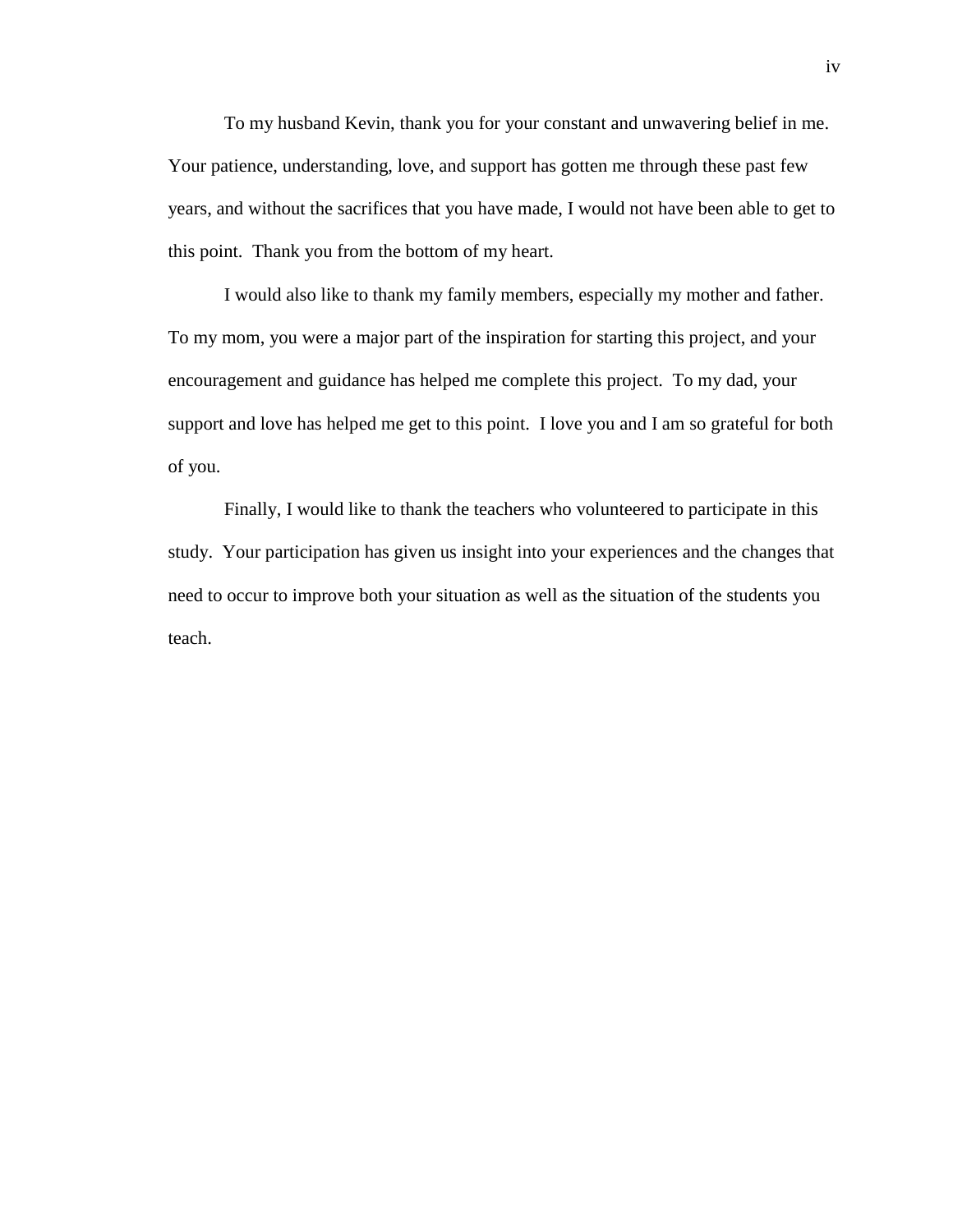#### **Abstract**

Teachers face unique challenges when teaching children who have individualized education plans (IEPs) and/or 504 plans, including managing problematic behaviors and knowing about the symptoms and accommodations necessary when children present with health conditions. The factors that predict teachers' self-efficacy when working with these children have not been established. This was a quantitative retrospective design utilizing a survey of teachers' past experiences teaching children with IEP's and/or 504 plans. K-8 elementary school teachers were surveyed using the Teacher Self-Efficacy Scale for Children with IEP/504 Plans (2017), which was developed by the authors and was adapted from a previous measure, the Teachers' Sense of Efficacy Scale (Tshannen-Moran & Woolfolk Hoy, 2001). In total, 179 participants began and 134 completed the survey. Results of the study indicated that perceived knowledge of the condition, perceived ability to engage students in schoolwork and vary instructional methods, perceived ability to manage classroom behavior, and perceived ability to manage emotional responses significantly predicted teacher self-efficacy when working with children with IEPs and/or 504 plans. Years of teaching was not a significant predictor variable.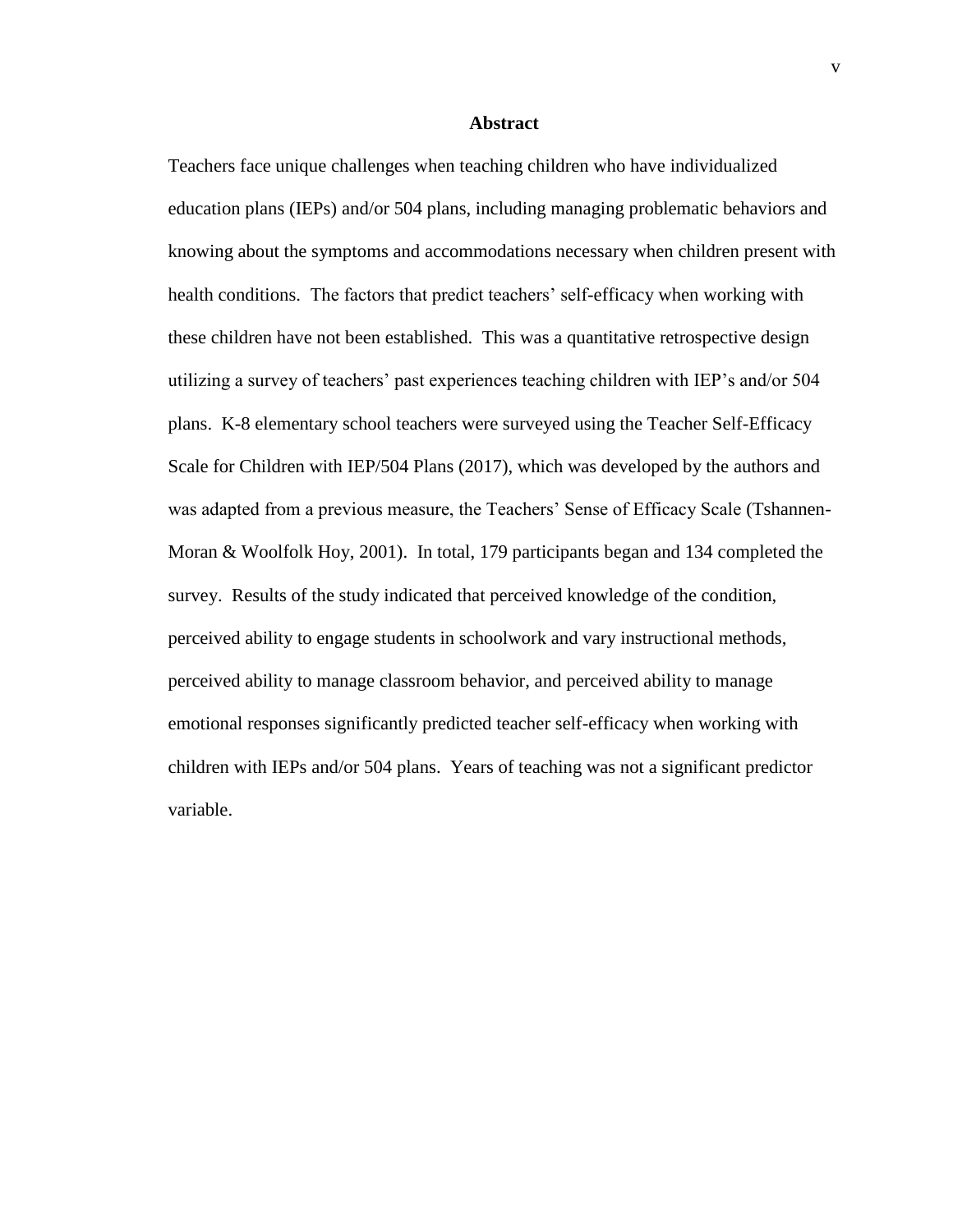| Impact of acute and chronic conditions on children in school21     |
|--------------------------------------------------------------------|
| School accommodations for pediatric acute and chronic conditions25 |
|                                                                    |
|                                                                    |
|                                                                    |
|                                                                    |
|                                                                    |
|                                                                    |
|                                                                    |
|                                                                    |
|                                                                    |
|                                                                    |
|                                                                    |
|                                                                    |

## **Table of Contents**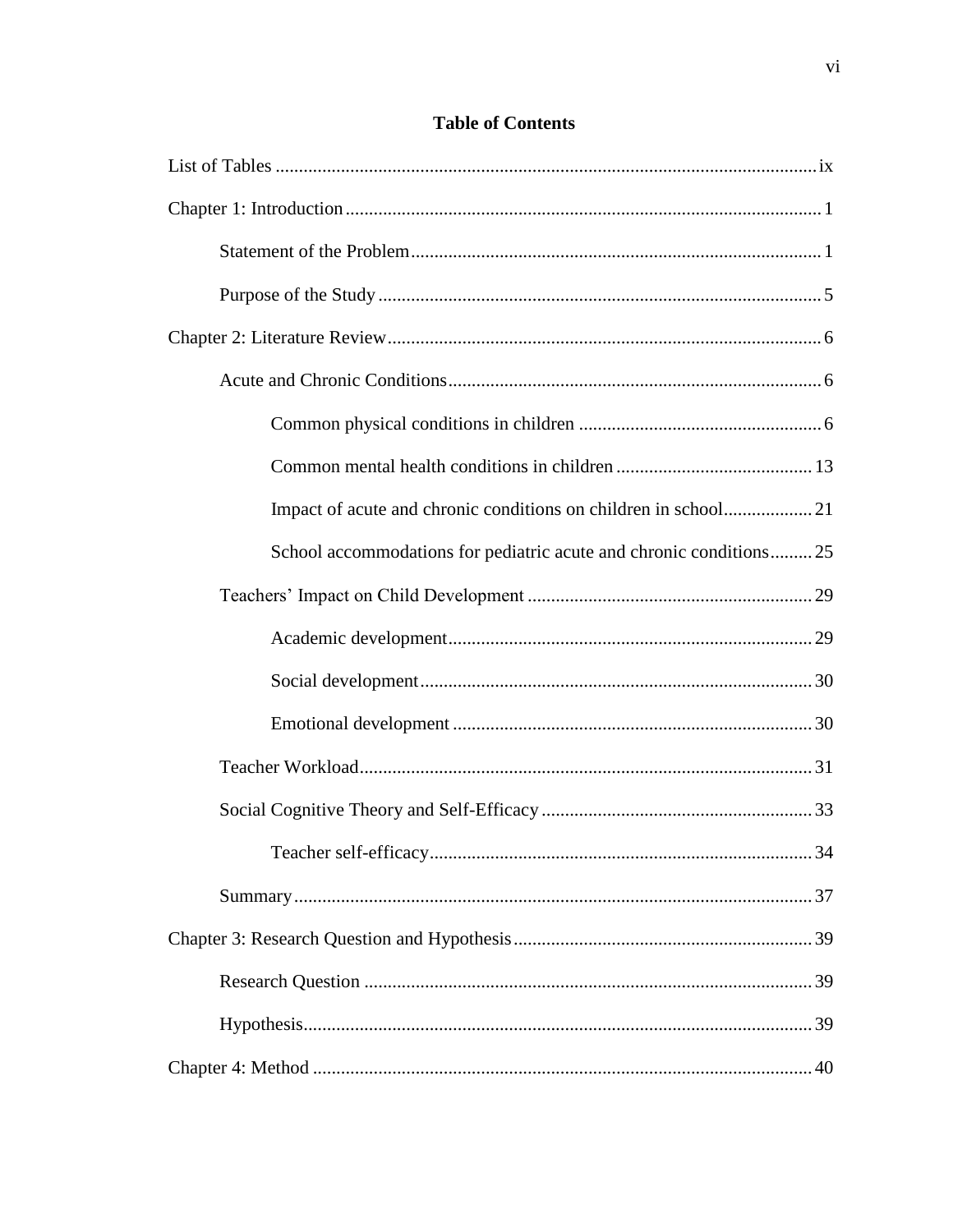| Personal experience with physical, emotional, and behavioral conditions 45 |
|----------------------------------------------------------------------------|
|                                                                            |
|                                                                            |
|                                                                            |
|                                                                            |
|                                                                            |
|                                                                            |
|                                                                            |
|                                                                            |
|                                                                            |
|                                                                            |
|                                                                            |
|                                                                            |
|                                                                            |
|                                                                            |
|                                                                            |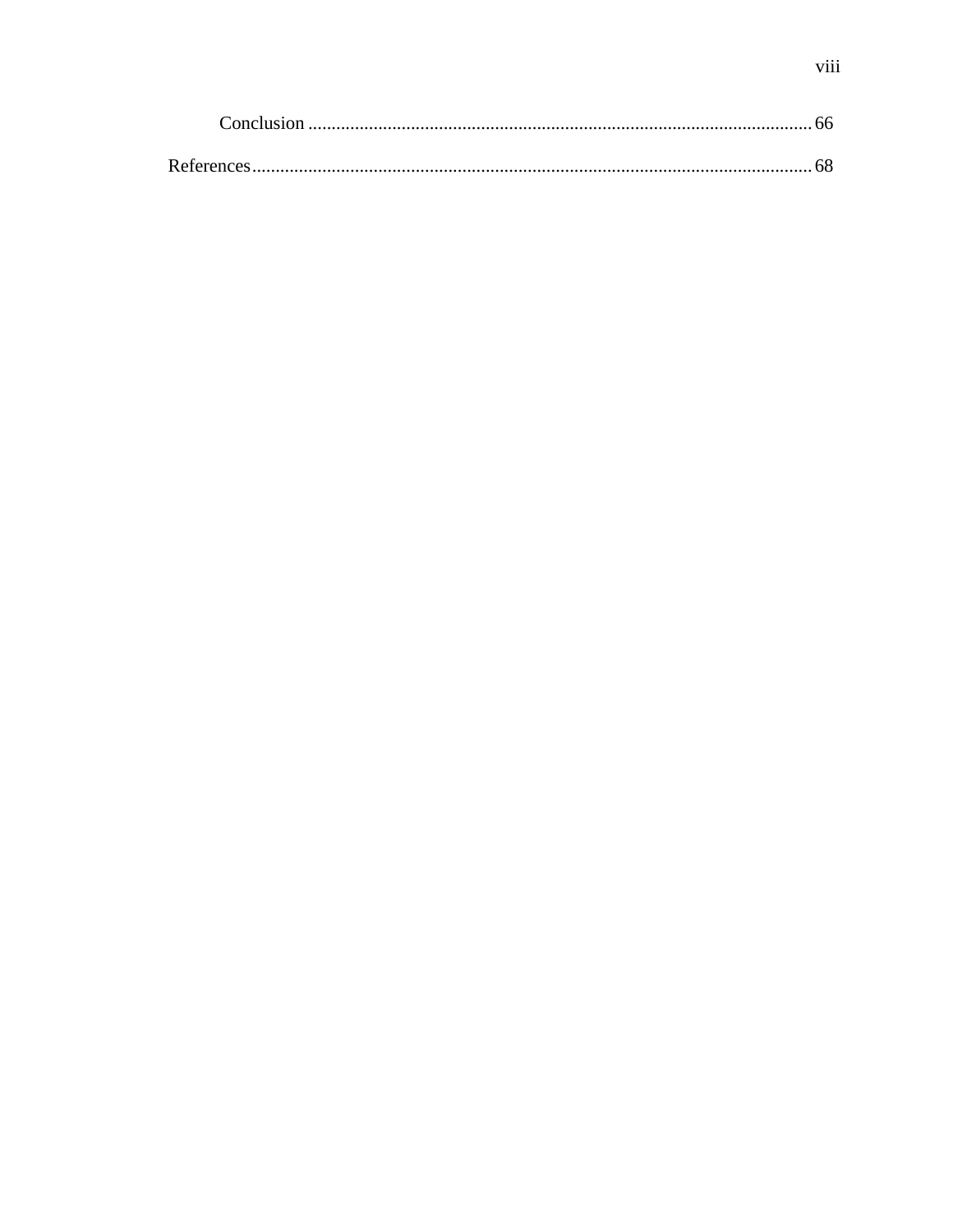## **List of Tables**

| Table 5. Instructional Aid in Classroom ( $1 =$ None of the Time; $5 =$ All of the Time)50 |  |
|--------------------------------------------------------------------------------------------|--|
| Table 6. Extra Time Needed to Instruct Children with IEP and/or 504 Plans $(1 = No Extra)$ |  |
|                                                                                            |  |
|                                                                                            |  |
|                                                                                            |  |
|                                                                                            |  |
| Table 10. Open-Ended Question 1: What are your biggest challenges in meeting the           |  |
|                                                                                            |  |
| Table 11. Open-Ended Question 2: What are the factors that you believe contribute to       |  |
|                                                                                            |  |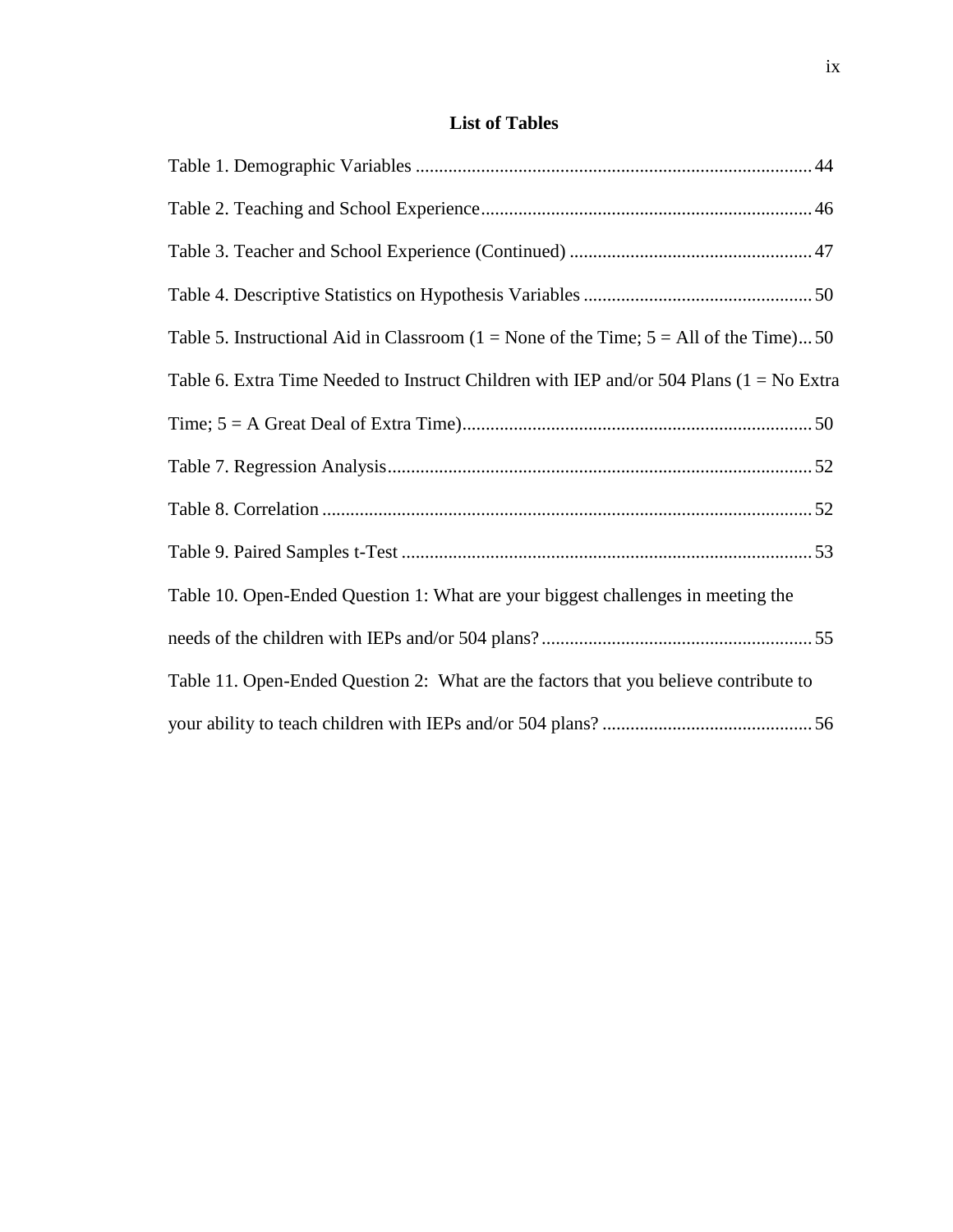## **Chapter 1: Introduction**

## **Statement of the Problem**

When thinking about acute and chronic pediatric conditions, one needs to think about both physical and mental health conditions (Torpy, 2010). These types of conditions are a prevalent concern in the United States (P. D. Williams, 1997). The prevalence rate of acute physical conditions in children is approximately 2.4 conditions per year (Centers for Disease Control and Prevention [CDC], 2014. Prevalence rates for chronic physical conditions in children in the United States range between 15% and 20% (Mescon & Honig, 1995; Phelps, 2006; Pinquart & Shen, 2011; van der Lee, Mokkink, Grootenhuis, Heymans, & Offringa, 2007). Although prevalence rates of mental health conditions vary depending on the type of condition, approximately 13% of children aged 8 to 15 are diagnosed with mental health conditions in any given year (CDC, 2013). At times, the dichotomy of labeling conditions as physical and mental health may be artificial, as individuals often experience both types of conditions concurrently. For instance, in the two most common physical conditions diagnosed in children—asthma and diabetes mellitus (DM)—the mental health morbidity is quantified as affecting 26% and 15.2% of these populations, respectively (Hood et al., 2011; Kewalramani, Bollinger, & Postolache, 2008).

Some of the most common chronic physical conditions in children include asthma, DM, cystic fibrosis (CF), epilepsy, and congenital heart disease (Boyse, Boujaoude, & Laundy, 2012; Torpy, 2010). It is important to separate mental health conditions into internalizing and externalizing conditions in order to discuss prevalence. The most common internalizing, or emotional, conditions in children include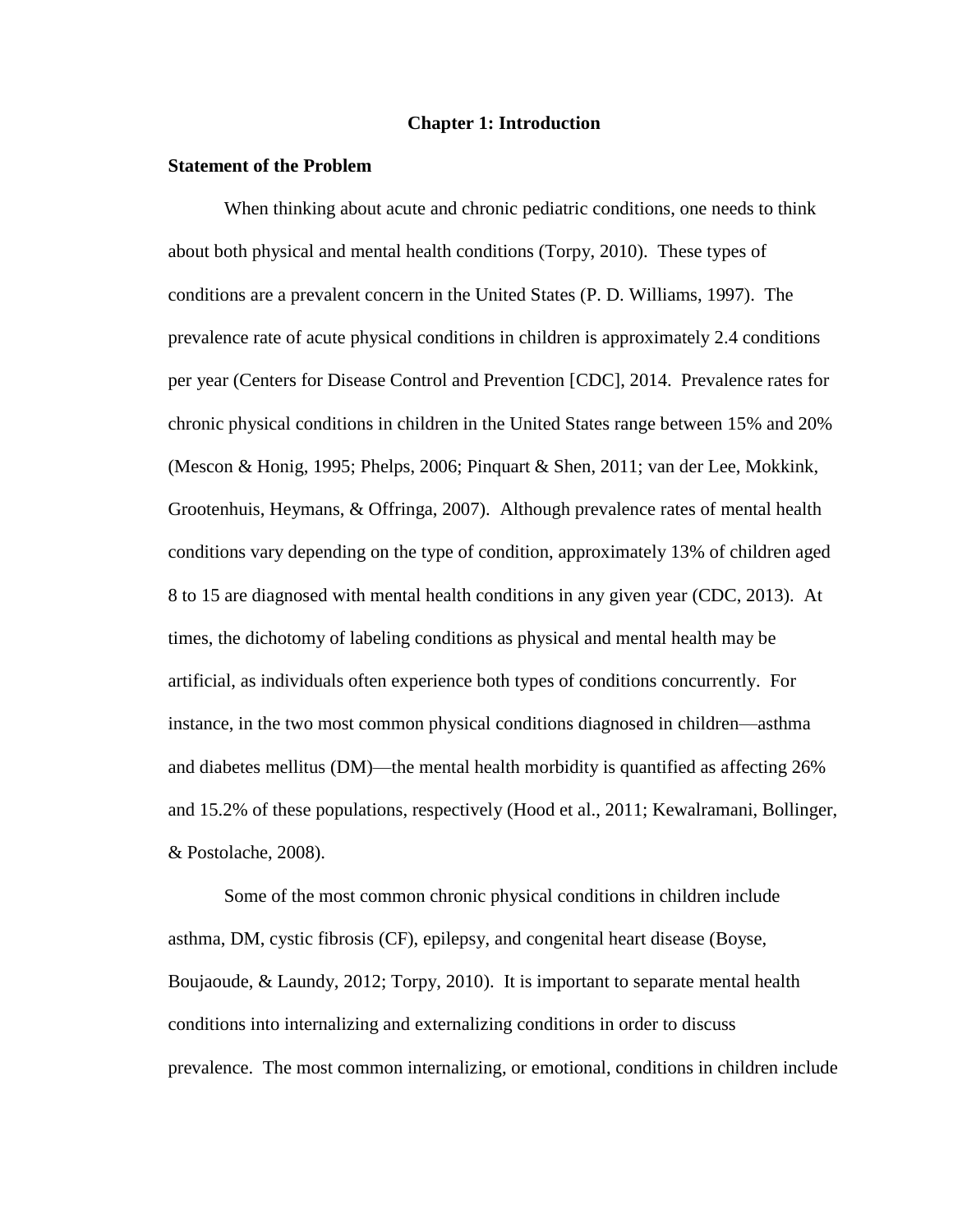mood and anxiety disorders (CDC, 2013). The most common externalizing, or behavioral, conditions in children are oppositional defiant disorder (ODD) and attentiondeficit/hyperactivity disorder (ADHD; CDC, 2013).

In general, children spend more weekday hours in classrooms with their teachers than they do at their homes with their families (Myers-Clack & Christopher, 2001). Not only does school directly affect children's educational achievement and development, but it also affects children's social, cognitive, and emotional development (Sylva, 1994). When children are diagnosed with physical or mental health conditions, challenges arise that may have negative effects on their development. Some of the most common challenges children with acute and chronic conditions face in school are increased absenteeism, social issues including bullying, reduced school performance, and feelings of fear and embarrassment due to such conditions (Bussing, Mason, Bell, Porter, & Garvan, 2010; Chiang & Gau, 2014; Verlinden et al., 2015; Yi, Kim, Hong, & Akter, 2016). It is important to note that although many of the common challenges overlap with both physical and mental health conditions, each condition may present its own set of unique challenges for the affected child.

The school-based challenges of having a physical or mental health condition in childhood affect both the child and school personnel, specifically teachers. Teachers experience the arduous task of managing the challenges listed above related to the students with physical and mental health conditions, tending to the rest of the children, and attempting to foster healthy academic, social, and emotional development of all children in their classrooms. Taking into consideration the daily requirements of teachers with a healthy population of children, the additional considerations involved with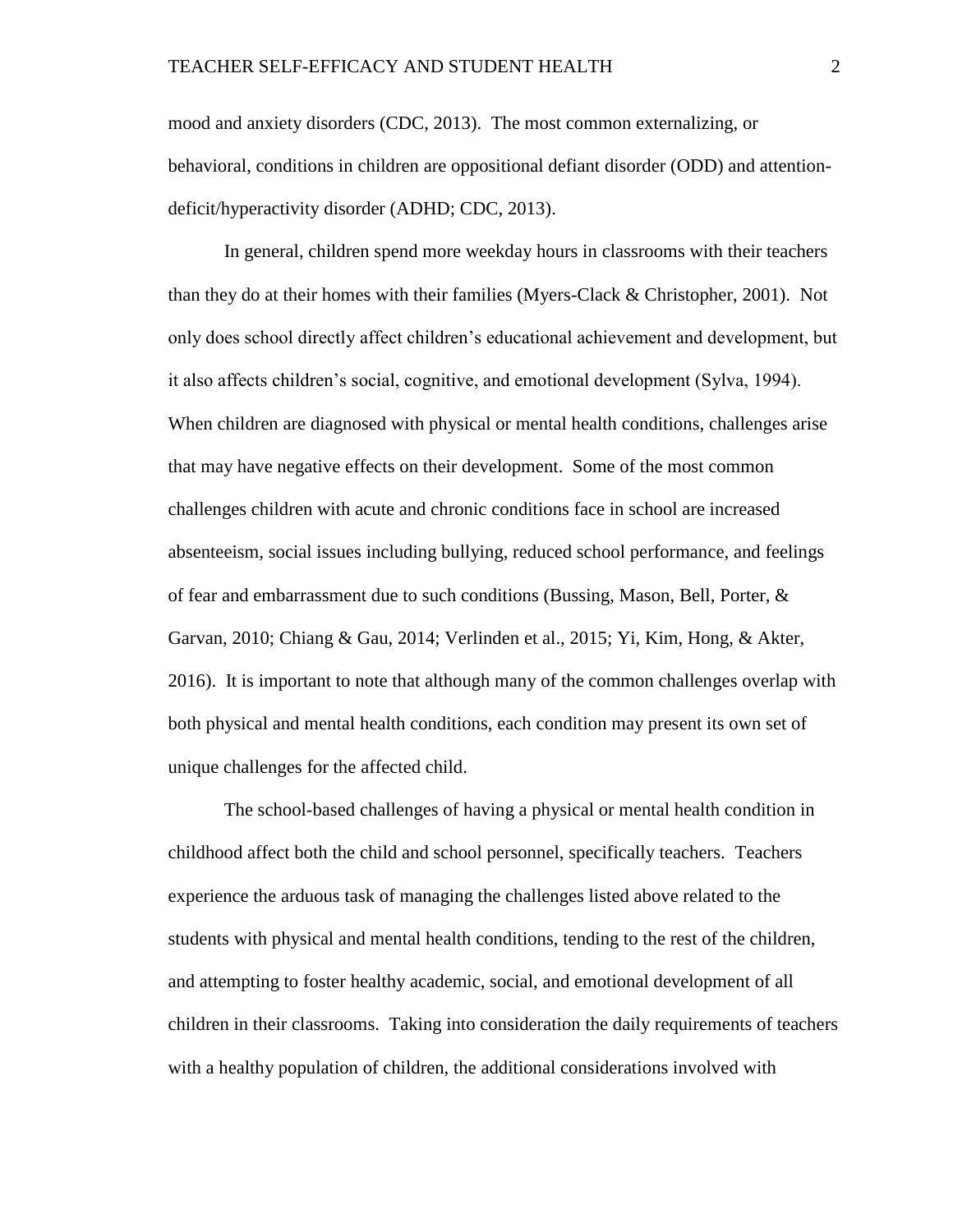children with acute and chronic conditions may negatively impact their sense of selfefficacy to teach these children.

Self-efficacy, which refers to one's perceived ability to learn and/or perform actions, bore out of Albert Bandura's social cognitive theory, which emphasized that human functioning comes from the interaction between biological, behavioral, and environmental factors (Bandura, 1977, 1997). Many studies have shown that high selfefficacy influences one's achievement, motivation, and performance (Bandura, 1997; Multon, Brown, & Lent, 1991; Stajkovic & Luthans, 1998). In recent years, teacher selfefficacy (TSE) has been researched more thoroughly because of its presumed connection to persistence during difficult times in the classroom, effectiveness in instructing and providing support to students, positive learning outcomes for students, and managing and motivating "challenging" students (Almog & Shechtman, 2007; Justice, Mashburn, Hamre, & Piante, 2008; Leroy, Bressoux, Sarrazin, & Trouilloud, 2007; Tschannen-Moran  $\&$  A. W. Hoy, 2001). Variables most consistent with TSE with a healthy population of students include perceived ability to manage behavior, perceived ability to use various instructional methodologies to help with student engagement, perceived ability to provide emotional support, and years teaching (Klassen & Chiu, 2010; Zee, Koomen, Jellesma, Geerlings, & de Jong 2015). The challenges that arise when teaching children with acute and chronic conditions may negatively affect the factors associated with TSE; however, there is a problematic gap in the literature addressing what teachers perceive as impacting their self-efficacy when teaching children with acute and chronic conditions.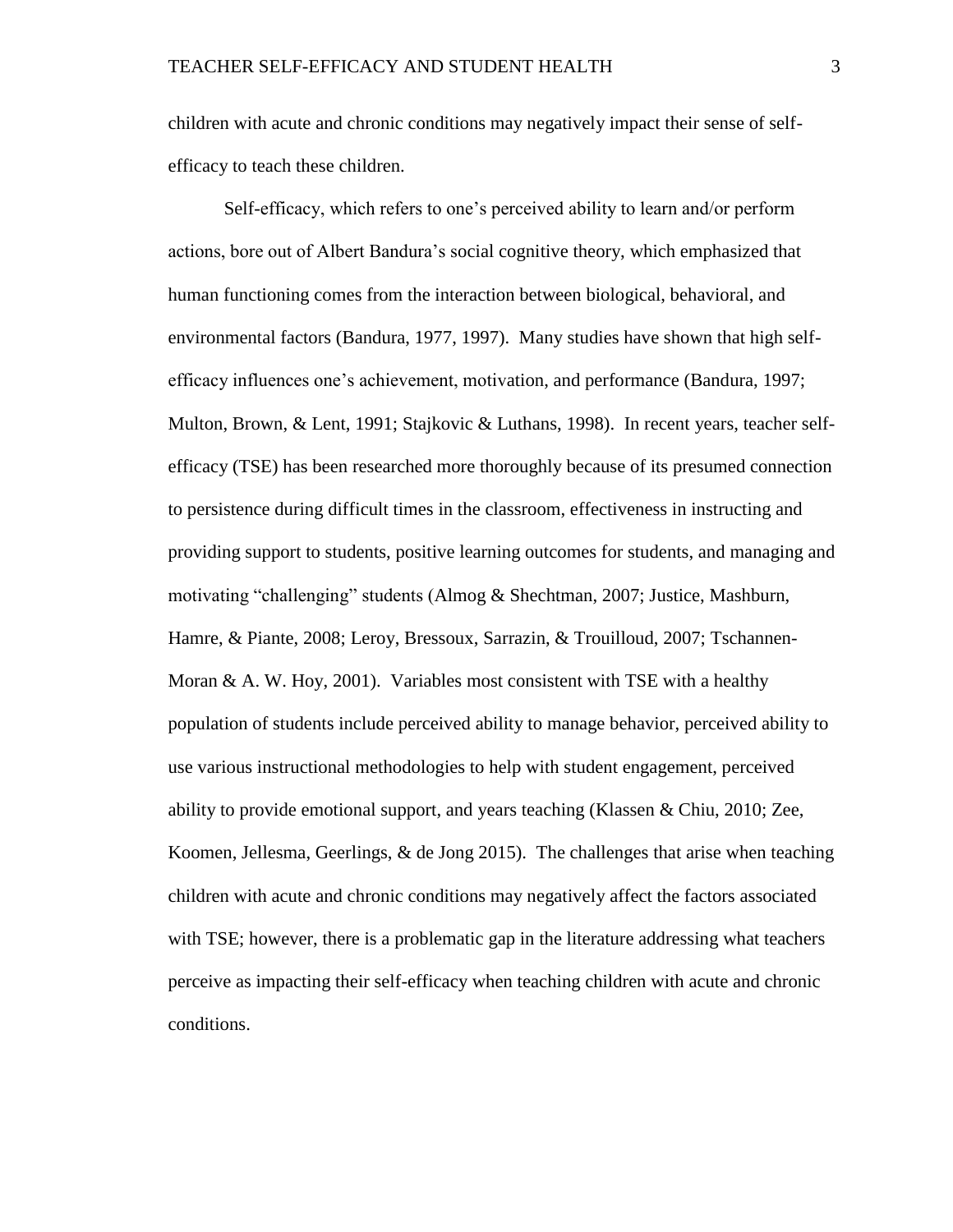The studies that exist on TSE when teaching children with acute and chronic conditions address either physical conditions or mental health conditions, but not both. These same studies also only address one or two contributing factors that impact TSE. Studies that address TSE when teaching children with physical conditions focus on one factor: lack of knowledge about physical conditions. The authors of these studies found support that this factor negatively impacts TSE when teaching children with physical conditions (Bishop & Boag, 2006; Clay, Cortina, Harper, Cocco, & Drotar, 2004; Cohall et al., 2007; Lucas, Anderson, & Hill, 2012; Nabors, Little, Akin-Little, & Iobst, 2008; Oeseburg, Jansen, Reijneveld, Dijkstra, & Groothoff, 2010; Wodrich, Jarrar, Buchhalter, Levy, & Gay, 2011; Wyckoff, Hanchon, & Gregg, 2015). Literature on TSE when teaching children with mental health conditions also focuses on the factor of lack of knowledge, but also scrutinizes another factor: employing ineffective behavior management strategies. Again, the authors found support that these two factors negatively impact TSE when teaching students with mental health conditions (Woodcock & Vialle, 2011). Although these studies are helpful in identifying factors that may impact TSE with these unique populations, they are limited because the authors only focused on addressing TSE when teaching children with physical or mental health conditions, not both. Although there is overlap in the challenges that arise in the classroom with children with physical and mental health conditions, there are specific challenges that arise with each type of condition that makes preparing teachers to help children with all conditions challenging.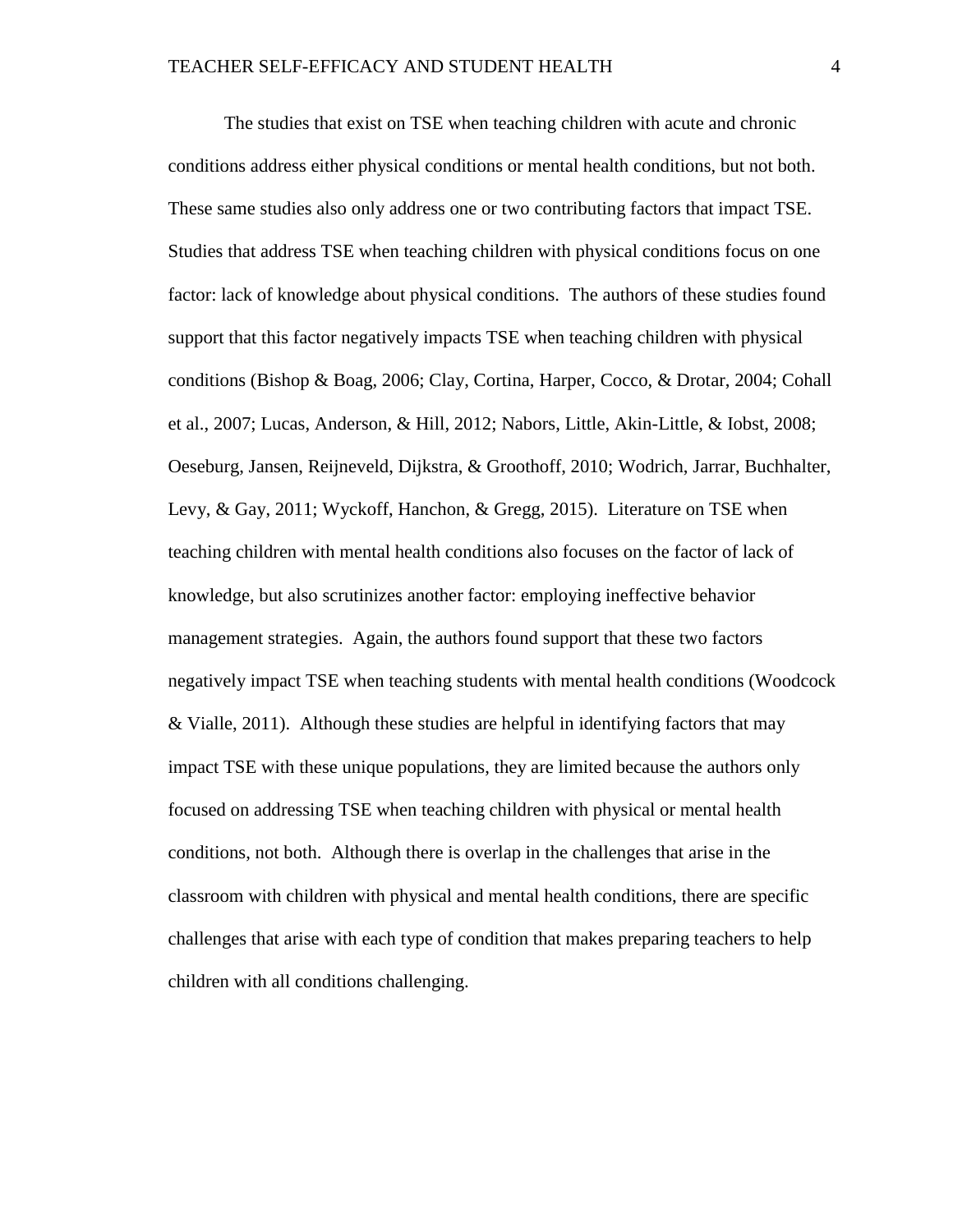## **Purpose of the Study**

The purpose of this study was to determine what factors predict TSE when teaching children with concurrent physical and mental health conditions. This study helped clarify what teachers perceive as helpful and not helpful with regard to their thoughts, emotions, or behaviors, in teaching children with these types of conditions. The aim of the study was to determine what aids and discourages teachers from managing classrooms of students with varied individual differences so that psychologists can offer suggestions and interventions to enhance the classroom experience for teachers and students alike.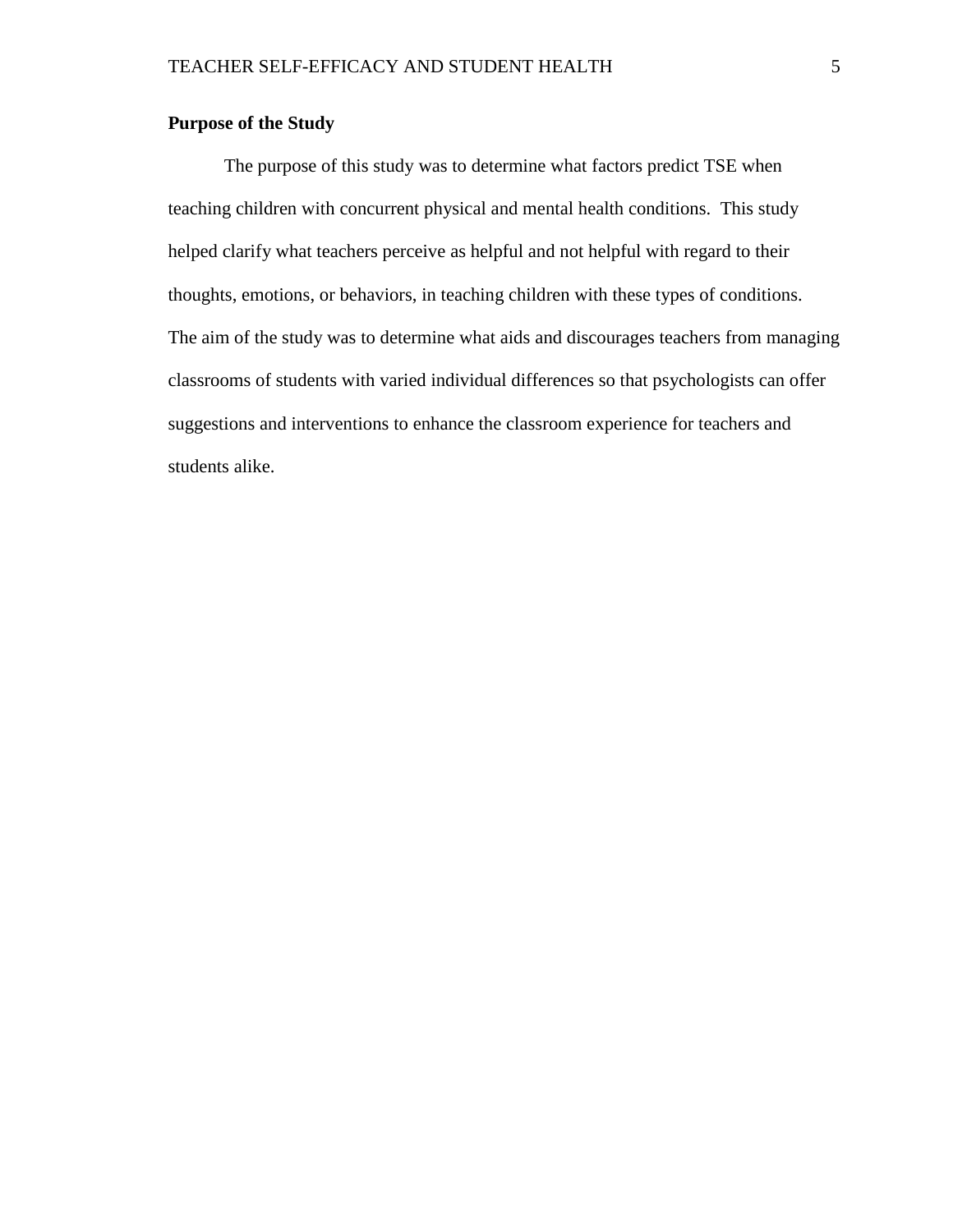## **Chapter 2: Literature Review**

## **Acute and Chronic Conditions**

Acute conditions are defined as "a type of illness or injury that ordinarily lasts less than 3 months, was first noticed less than 3 months before the reference date of the interview, and was serious enough to have had an impact on behavior" (CDC, 1999, p. 3). Chronic conditions are broadly defined as "physical medical conditions and problems such as substance use and addiction disorders, mental illnesses, dementia, and other cognitive impairment disorders, and developmental disabilities that last a year or more and require ongoing medical attention and/or limit activities of daily living" (U.S. Department of Health and Human Services, 2010, p. 12. Prevalence rates of acute physical illnesses for a given child are approximately 2.4 acute conditions per year (CDC 2014, whereas chronic physical conditions are found in 15% to 20% of children yearly (Mescon & Honig, 1995; Phelps, 2006; Pinquart & Shen, 2011; van der Lee et al., 2007) and mental health conditions are found in approximately 13% of children in any given year (CDC, 2013).

**Common physical conditions in children.** There are many physical conditions that are diagnosed in childhood; however, this review will focus on some of the more common pediatric conditions. Some of the most common acute pediatric physical conditions include cough, common colds, ear infections, croup, diarrhea and vomiting, and fever (Children's Medical Institute, 2013). Some of the most prevalent physical conditions in childhood are asthma, DM, CF, and epilepsy (Boyse et al., 2012; Torpy, 2010). These chronic conditions are often seen in early childhood. Although some of the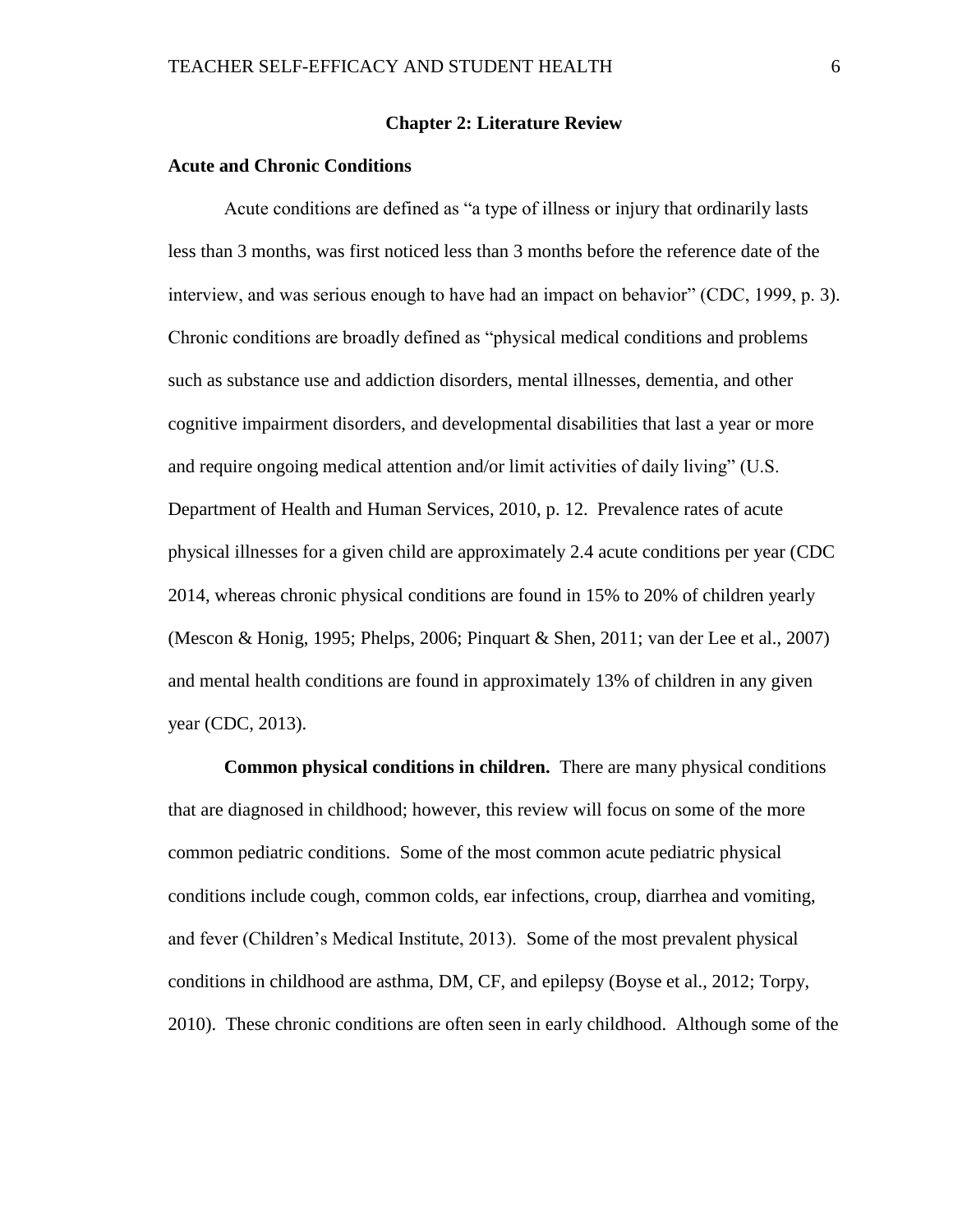chronic conditions are considered life-threatening, proper treatment and management of symptoms can reduce the likelihood of a fatality.

*Asthma.* Asthma is characterized by recurrent cough, wheezing, chest pain or tightness, and difficulty breathing. People diagnosed with asthma frequently have narrowed airways during asthmatic episodes, making it difficult to breathe (Sawicki & Haver, 2015). Asthma is the most prevalent pediatric chronic condition in the United States (CDC, 2014). In 2014, 8.6% of children in the United States were diagnosed with asthma, or approximately 6,292 children (CDC, 2014). Asthma is a chronic condition that often begins in childhood between the ages of 5 and 14 (10.3%) and continues throughout the lifespan (CDC, 2014).

*Asthma symptoms and diagnosis.* Asthma symptoms most often include wheezing and coughing when triggered by environmental factors such as cold weather and air, pollution, upper respiratory infections, exercise, and allergens including pollens, molds, and animals (Ben-Joseph, 2014; Sawicki & Haver, 2015). Asthma is diagnosed through a review of medical history, including family history, physical examination, and testing. The most common testing used to diagnose pediatric asthma is spirometry testing, which measures the volume and flow of air when it is blown out after taking a very deep inhale. Another common test is challenge testing, which is completed by purposefully narrowing the child's airways through exercise, cold weather, or inhaling an irritant. Occasionally, further testing is required, including chest X-rays, skin or blood tests, barium swallows, or a sweat chloride test, which is used to determine the presence of CF (Ben-Joseph, 2014; Sawicki & Haver, 2015).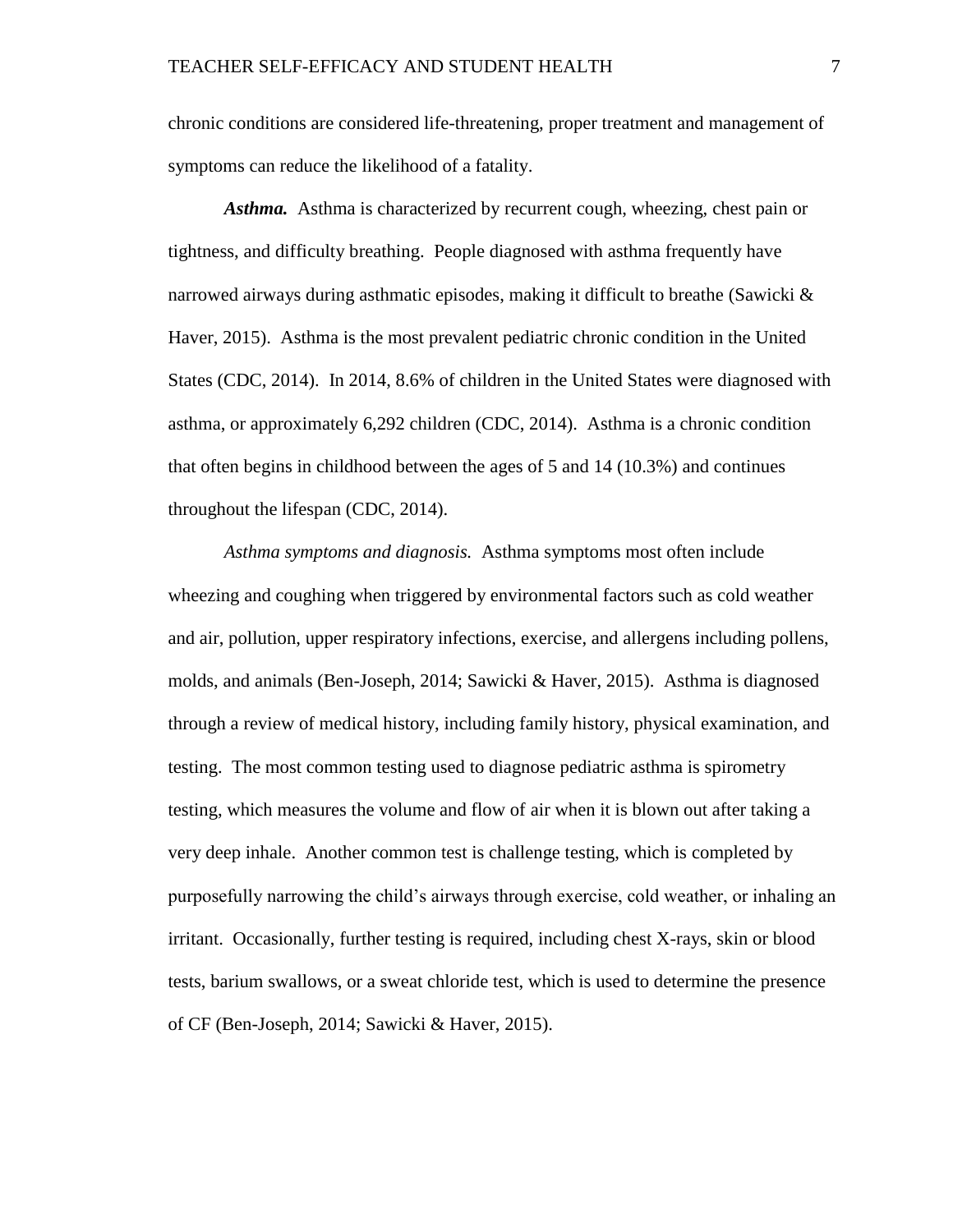*Asthma categories in children.* Asthma severity falls into one of four categories, which come with varying features and treatment indications (Ben-Joseph, 2014; Sawicki & Haver, 2015). The first category is intermittent asthma, which, as indicated by its name, is defined as brief episodes of coughing, wheezing or shortness of breath for a maximum of twice per week (Ben-Joseph, 2014; Sawicki & Haver, 2015). The second category is mild persistent asthma, which is defined by the frequency of symptoms (coughing, wheezing, shortness of breath) more than twice per week, but not daily (Ben-Joseph, 2014; Sawicki & Haver, 2015). The third category of pediatric asthma is moderate persistent asthma, which is characterized by daily asthmatic symptoms that require daily medication (Ben-Joseph, 2014; Sawicki & Haver, 2015). Finally, the most severe pediatric asthma category is severe persistent asthma, which may manifest in seemingly constant asthma symptoms, which may indicate that the child needs to receive hospitalization or emergency care. Children who fall into the severe persistent asthma can only handle minimal physical activity and, therefore, require constant monitoring (Ben-Joseph, 2014).

*Treatment for pediatric asthma.* Treating pediatric asthma is based on the severity of symptoms. The first form of treatment is with an inhaler or nebulizer, which delivers bronchodilators, relieving asthmatic symptoms efficiently through relaxation of the child's airways (Sawicki & Haver, 2015). This type of treatment is not often used on a daily basis. As such, it is used most often with children who have intermittent asthma and only when asthma symptoms occur (Sawicki & Haver, 2015). Daily asthma treatment may be required for children whose asthma falls into one of the other three categories (mild persistent, moderate persistent, or severe persistent; Ben-Joseph, 2014).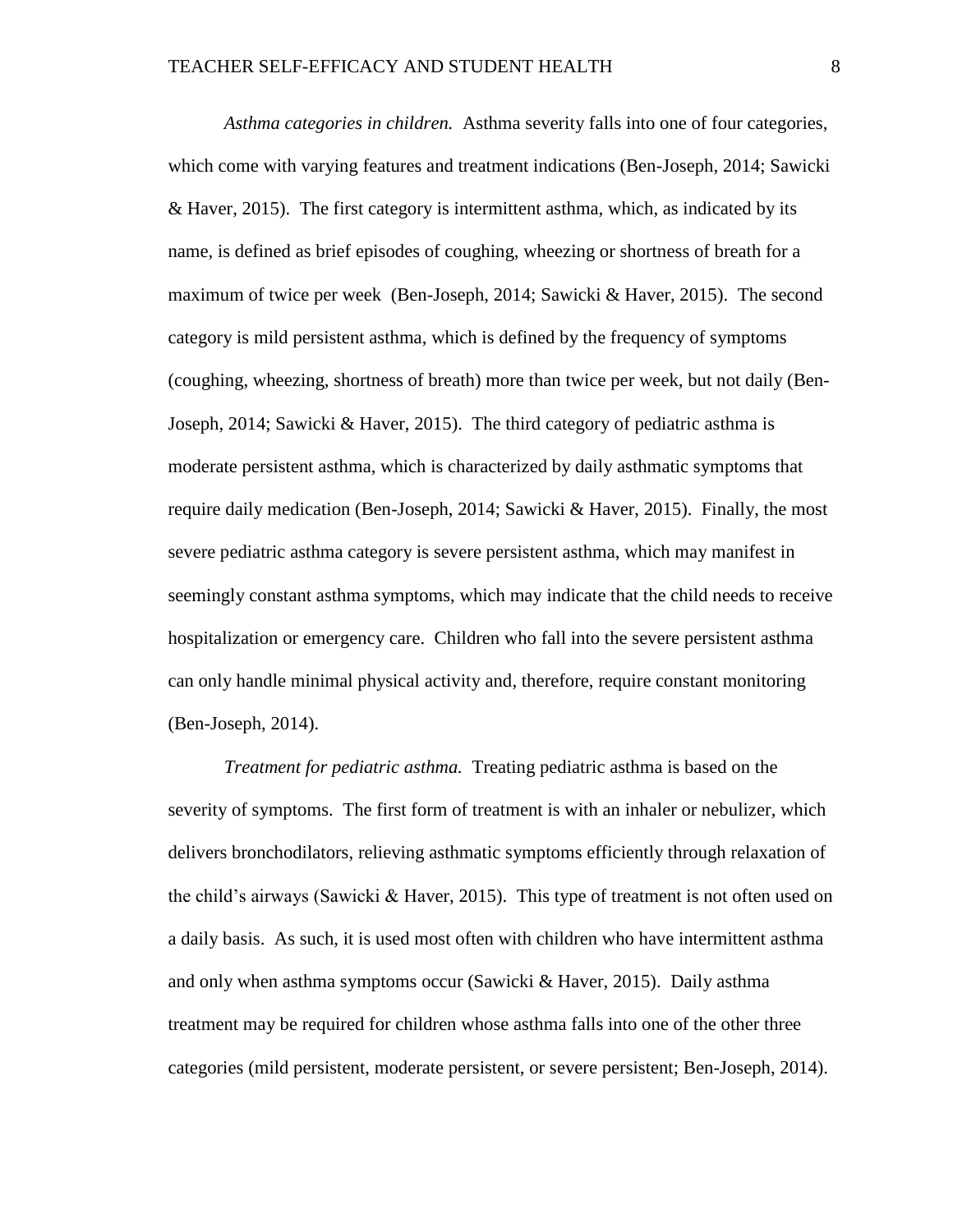This kind of long-term treatment is called "controller treatment" and there are four types of controller medication (Sawicki & Haver, 2015). The first is inhaled glucocorticoids, which are taken daily through nebulizer or inhaler and work to reduce the sensitivity of the bronchial airways in an attempt to prevent asthma symptoms from occurring (Sawicki & Haver, 2015). This type of treatment is the preferred and most effective method of treatment for any of the persistent asthmas (Sawicki & Haver, 2015). The second type of controller treatment are leukotriene modifiers, which are taken in pill form and can be used in addition to the inhaled glucocorticoids in severe cases of pediatric asthma (Sawicki & Haver, 2015). The third controller medication is long-acting bronchodilators, which are similar to the short-acting bronchodilators and are taken via inhaler or nebulizer. Long-acting bronchodilators are used in conjunction with inhaled glucocorticoids (Sawicki & Haver, 2015). The fourth and final type of controller treatment is a medication called omalizumab, which targets immunoglobin E, a protein in the blood. This type of treatment is used when the above listed treatments are ineffective (Sawicki & Haver, 2015).

*Diabetes mellitus.* DM is a condition resulting from blood glucose, or sugar, levels being too high. Type 1 (T1DM) and type 2 (T2DM) differ in their presentation, but, in total, approximately .25% of children have been diagnosed with DM. Children are more likely to develop T1DM than T2DM (World Health Organization [WHO], 1998).

*Types of diabetes mellitus.* As stated above, there are two types of DM. T1DM is characterized by excessive blood sugar in combination with the pancreas' inability to produce insulin. Insulin is needed to control and transport glucose to cells in order to provide them with energy (WHO, 2017). T2DM is known as "insulin resistant" diabetes,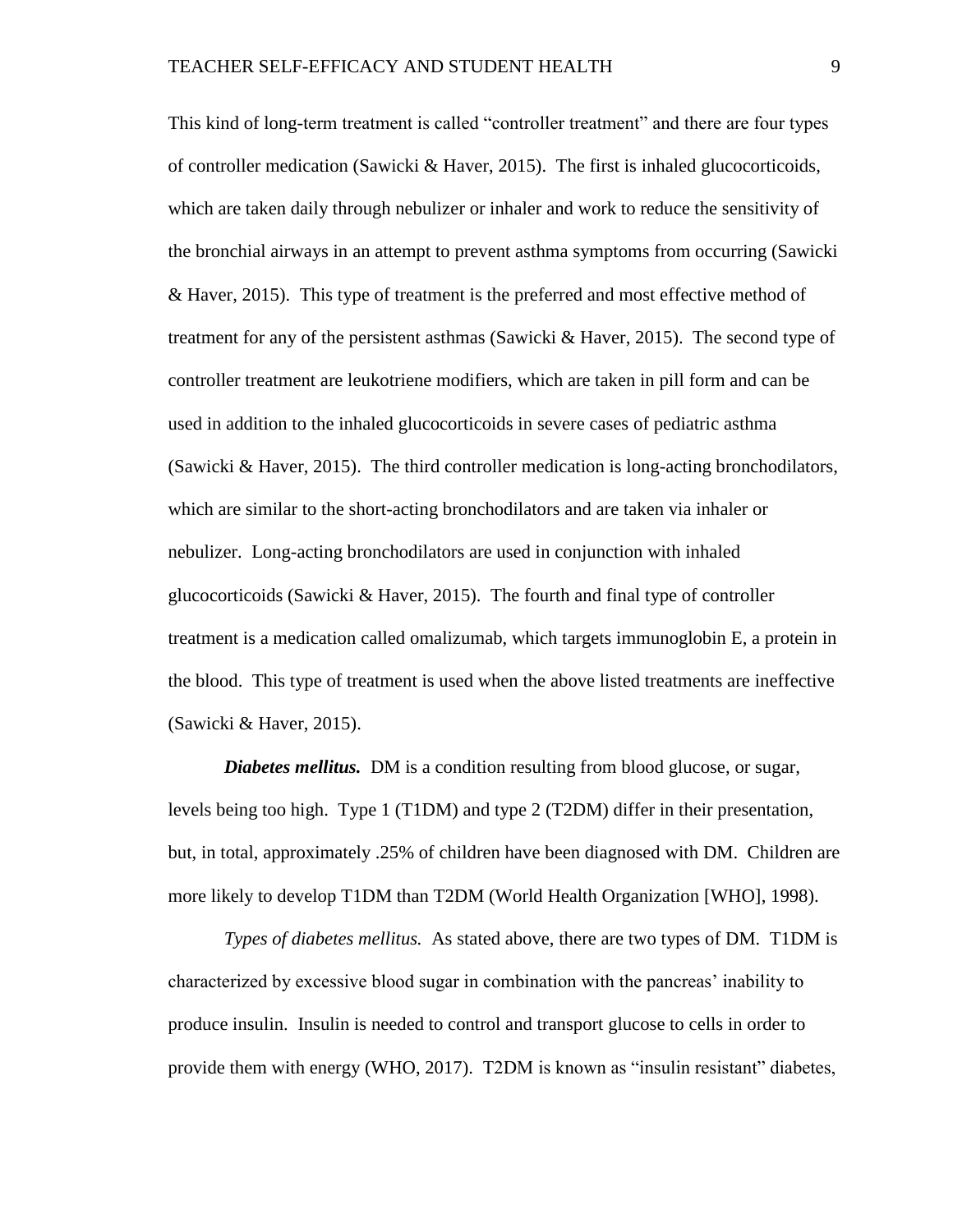and similar to T1DM, the body does not produce or use insulin sufficiently (WHO, 2017). The major difference between T1DM and T2DM is that T1DM cannot currently be cured and requires lifelong medication, whereas T2DM can be reversed through physical exercise, healthy eating, and other health-related activities (WHO, 2017).

*Presentation and diagnosis of diabetes mellitus.* Most children who are diagnosed with T1DM present to their providers with weight loss, lethargy, and sometimes visual problems (Levitsky & Madhusmita, 2016). Children with T2DM may present due to similar symptoms, except for weight loss, although most children are asymptomatic prior to diagnosis (Laffel & Svoren, 2016). The American Diabetes Association (ADA) recommended testing a child for T2DM if the child is overweight or obese, defined by a body mass index equal to or above the 85th percentile, and has a first or second degree relative with the diagnosis, has maternal history of diabetes or gestational diabetes, is a member of a high-risk racial group including Native American, Latino, Asian American, Pacific Islander, or African American, or shows signs of insulin resistance (Laffel & Svoren, 2016). Screening for T1DM and T2DM is done through a blood test that assesses hemoglobin A1C or plasma glucose, or through an oral glucose tolerance test.

*Treatment of diabetes mellitus.* As stated previously, T1DM is unable to be cured at this time; therefore, it is managed. Management of pediatric T1DM includes routine blood glucose testing (frequency is dependent on the needs of the child), administration of insulin, recognition of hypoglycemia (which is a complication resulting from too much administered insulin and, if not monitored and treated, can result in comatose or death),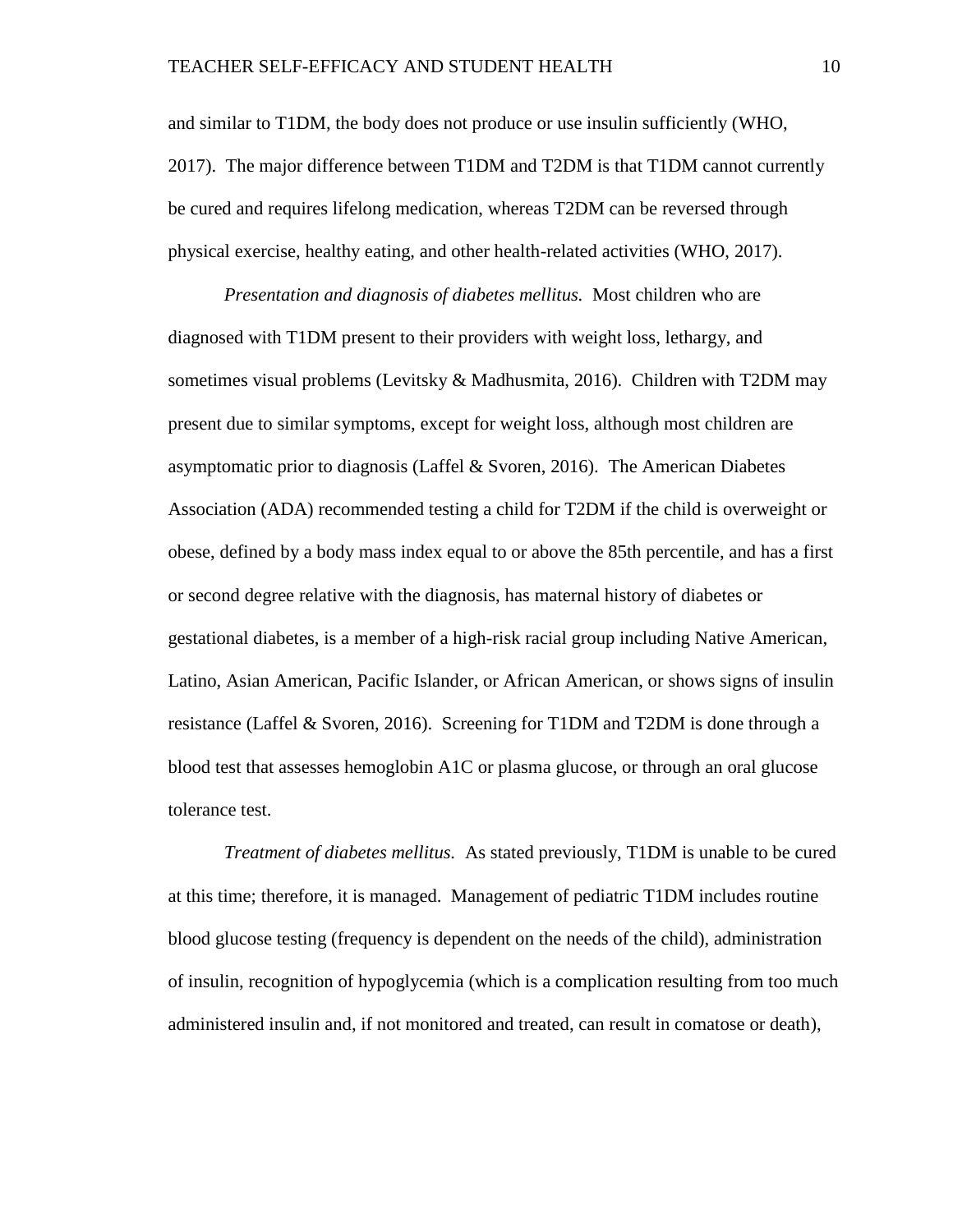and blood or urine ketone measurement at the time when the child is ill (Levitsky  $\&$ Madhusmita, 2016).

T2DM, on the other hand, can be reduced or reversed. Nonpharmacological treatment is often recommended for children and adolescents and includes nutrition therapy and weight loss through physical exercise (Laffel & Svoren, 2016). In combination with the nonpharmacological treatments, metformin—a medication indicated to increase the responsiveness of glucose uptake—is recommended as the frontline treatment for pediatric T2DM. Insulin therapy may also be used in cases of ketosis or severe hyperglycemia (Laffel & Svoren, 2016).

*Cystic fibrosis.* As explained by Katkin (2016), "cystic fibrosis (CF) is the most common life-shortening autosomal recessive disease among Caucasian populations" (p. 1). The average age of survival is 39.3 years (Katkin, 2016). CF is a congenital metabolic disorder that results in the production of abnormally thick mucus which affects breathing, digestion, and sweating (WHO, 2017).

*Types of cystic fibrosis.* There are two main types of CF: respiratory tract and gastrointestinal CF. Common symptoms of respiratory tract CF are chronic coughing, wheezing, shortness of breath, and recurring cold and sinus infections. Common symptoms of gastrointestinal CF are inability to gain weight, poor growth, excessive thirst, constipation, and recurrent pancreatitis (Katkin, 2016). Excessive sweating and "tasting salty" are some other symptoms for both categories of CF (Katkin, 2016).

*Treatment of cystic fibrosis.* Similar to T1DM, asthma, and other chronic conditions, CF is incurable. Medications are the first line of treatment for CF, including CF transmembrane conductance regulators (CFTR modulators), antibiotics, and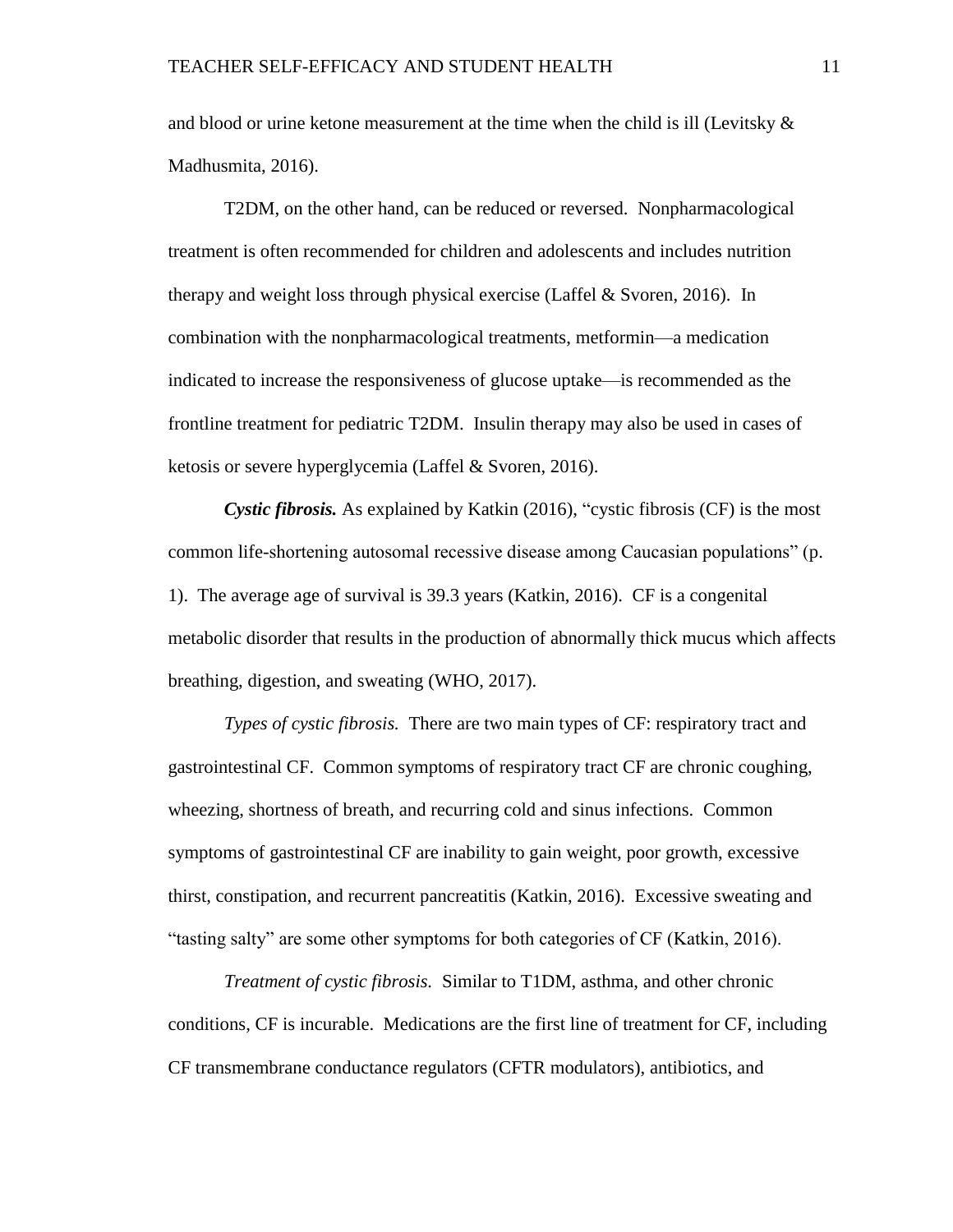bronchodilators (Simon, 2016). Chest physiotherapy, including exercises, also is recommended for the treatment of CF (Simon, 2016). Supplemental oxygen should be used when necessary to help with breathing (Simon, 2016). Finally, lung transplantation is an option for some who have been diagnosed with CF (Simon, 2016).

*Epilepsy.* The incidence of epilepsy is higher in both children and older adults than in adolescents, young adults, and middle-aged adults (Shafer & Sirven, 2013). Epilepsy is a neurological disease that is linked to enduring derangement of regular brain function (Fisher et al., 2014).

*Diagnosis of epilepsy.* Epilepsy is a seizure disorder characterized by the following symptoms: one reflex seizure and the probability of future seizures occurring over the next 10 years or, at minimum, two reflex seizures that occur more than 24 hours apart (Devinsky, et al., 2016). Epilepsy is diagnosed through brain scans, including electroencephalograms (EEG), magnetic resonance imaging (MRI) tests, or computerized tomography (CAT) scans (Gupta, 2016).

*Types of seizures.* There are two categories of seizures associated with epilepsy. The first is focal or partial seizures, which only involve part of the brain, and which is associated with loss of consciousness (Gupta, 2016; Devinsky et al.,, 2016). The second category is generalized seizures, which are seizures that affect the entire brain (Gupta, 2016).

*Treatment of epilepsy.* The first type of treatment for managing epilepsy in children is anticonvulsant medication, including phenobarbital, valproic acid, phenytoin, carbamazepine, felbamate, lamotrigine, and topiramate (McBrien & Bonthius, 2015). Another type of treatment for epilepsy in children is the adoption of a ketogenic diet,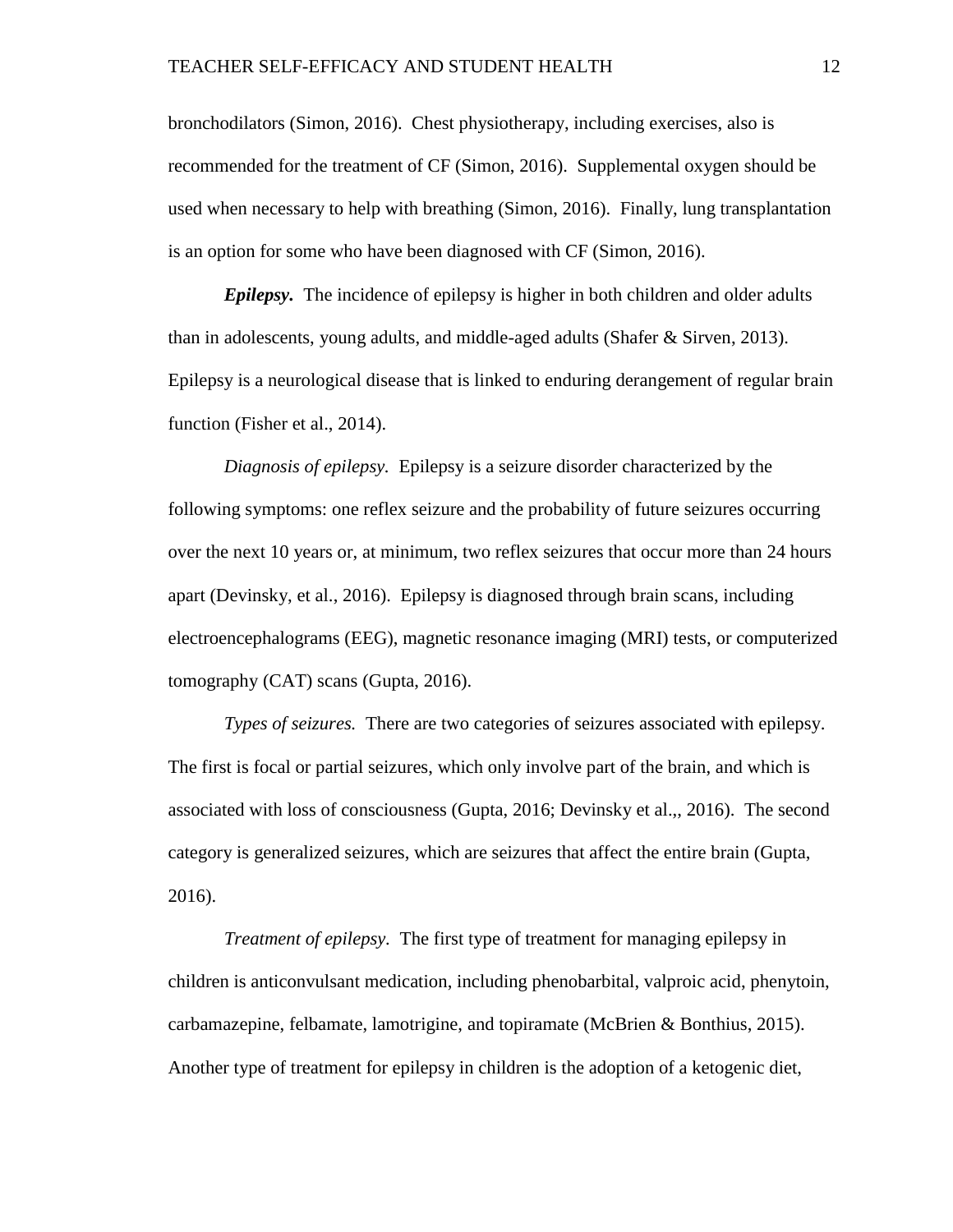which is achieved by eating mostly fats versus carbohydrates. This diet was formulated after the observation that eliminating carbohydrates from one's diet can release ketones, which can be helpful in preventing seizures (McBrien & Bonthius, 2015). Occasionally, surgical procedures are utilized for very severe epilepsy (McBrien & Bonthius, 2015).

**Common mental health conditions in children.** Approximately 13% of children are diagnosed with a mental health condition in any given year (CDC, 2013). Although that number may not be as high as for physical conditions, underreporting and lack of formal diagnosing procedures may be to blame. Mental health conditions that affect children can be conceptualized as either internalizing conditions or externalizing conditions. Internalizing disorders are characterized as high levels of negative affect and, by definition, these feelings and thoughts are frequently internalized (Turygin, Matson, Adams, & Belva, 2013). Internalizing disorders encompass major depressive disorder, obsessive-compulsive and related disorders, anxiety disorders, trauma and stressorrelated disorders, and dissociative disorders (Regeir, Kuhl, & Kupfer, 2013). Externalizing disorders are characterized by maladaptive behaviors, based on internal feelings and cognitions, directed toward one's environment (McMahon, 1994). Externalizing disorders encompass substance use disorders, addictive disorders, and disruptive, impulse control, and conduct disorders (Regeir et al., 2013). There are many mental health conditions that affect children; however, this review will focus on some of the more common pediatric mental health conditions. Two of the more common types of internalizing conditions in childhood are depressive and anxiety disorders (CDC, 2013). In regard to externalizing disorders, some of the most common disorders in childhood are and ODD (CDC, 2013).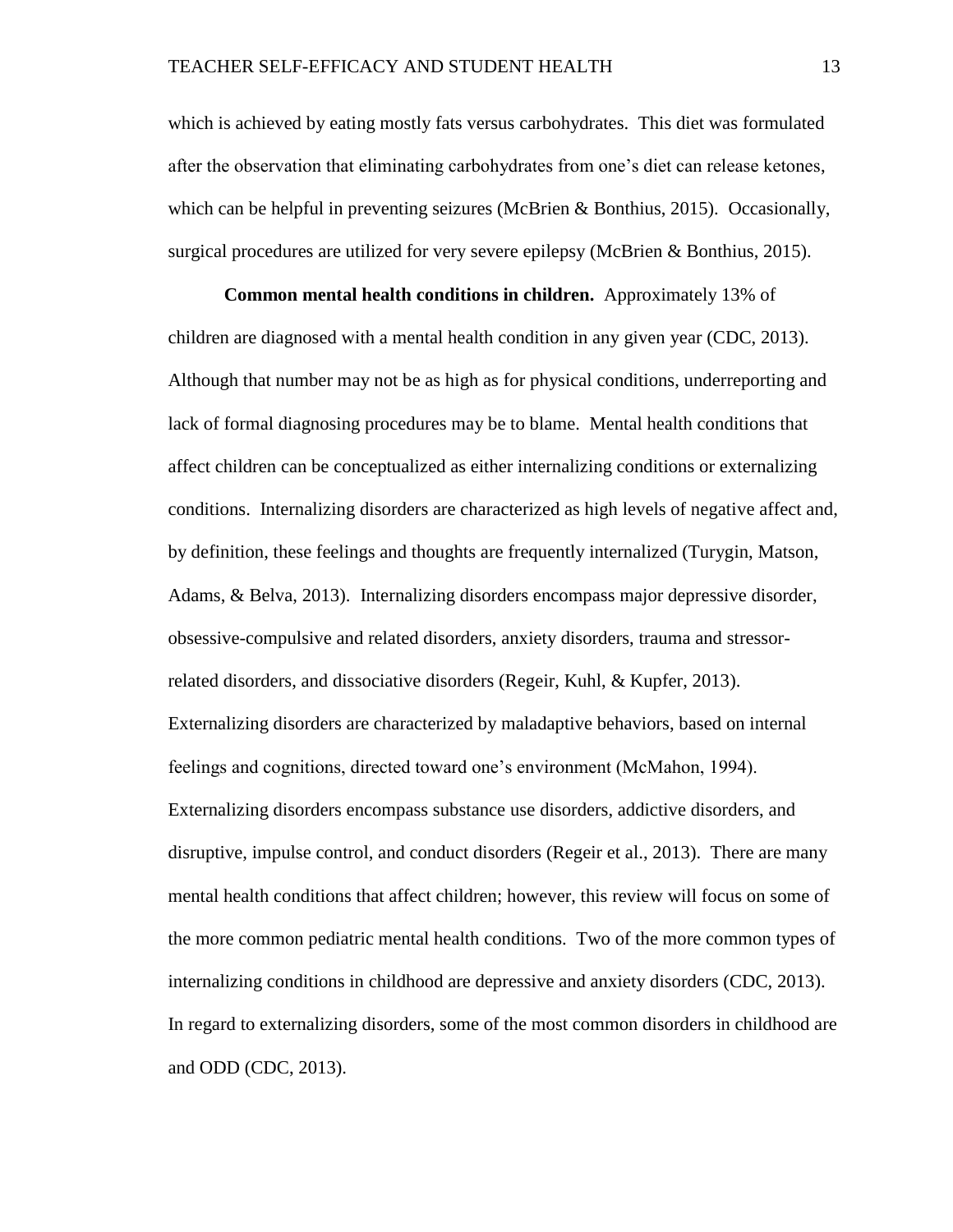*Depressive disorders.* Depressive disorders are classified as mood disorders in the fifth edition of the *Diagnostic and Statistical Manual of Mental Disorders* (DSM-5; American Psychiatric Association [APA], 2013). This classification of disorders includes major depressive disorder (MDD), persistent depressive disorder, disruptive mood dysregulation disorder (DMDD), unspecified depressive disorder, substance/medicationinduced depressive disorder, and depressive disorder due to another medical condition (Castro & Gathright, 2013).

*Symptoms and diagnosis.* In order to be diagnosed with most of the depressive disorders, the child must report five of the nine following symptoms: depressed mood or irritability most of the day, decreased or diminished interest or pleasure in most activities every day, unintentional weight loss or gain, insomnia or hypersomnia, psychomotor agitation or retardation, decreased energy, feelings of guilt or worthlessness everyday, difficulty with concentrating or other thinking skills, and thoughts of suicide (APA, 2013). The symptoms above must be providing significant distress or impairment to his or her functioning (APA, 2013). The length of time required for diagnosis depends on the disorder with which the child is presenting. Psychologists and psychiatrists can diagnose depressive disorders through clinical interviewing, structured and semistructured assessments, and self-report measures (National Institute of Mental Health [NIMH], 2015).

*Treatment of pediatric depressive disorders.* Pediatric depressive disorders can be managed and treated with psychopharmacological and non-psychopharmacological interventions. The psychopharmacological interventions are used to treat moderate to severe pediatric depressive disorders. Selective serotonin reuptake inhibitors (SSRIs) are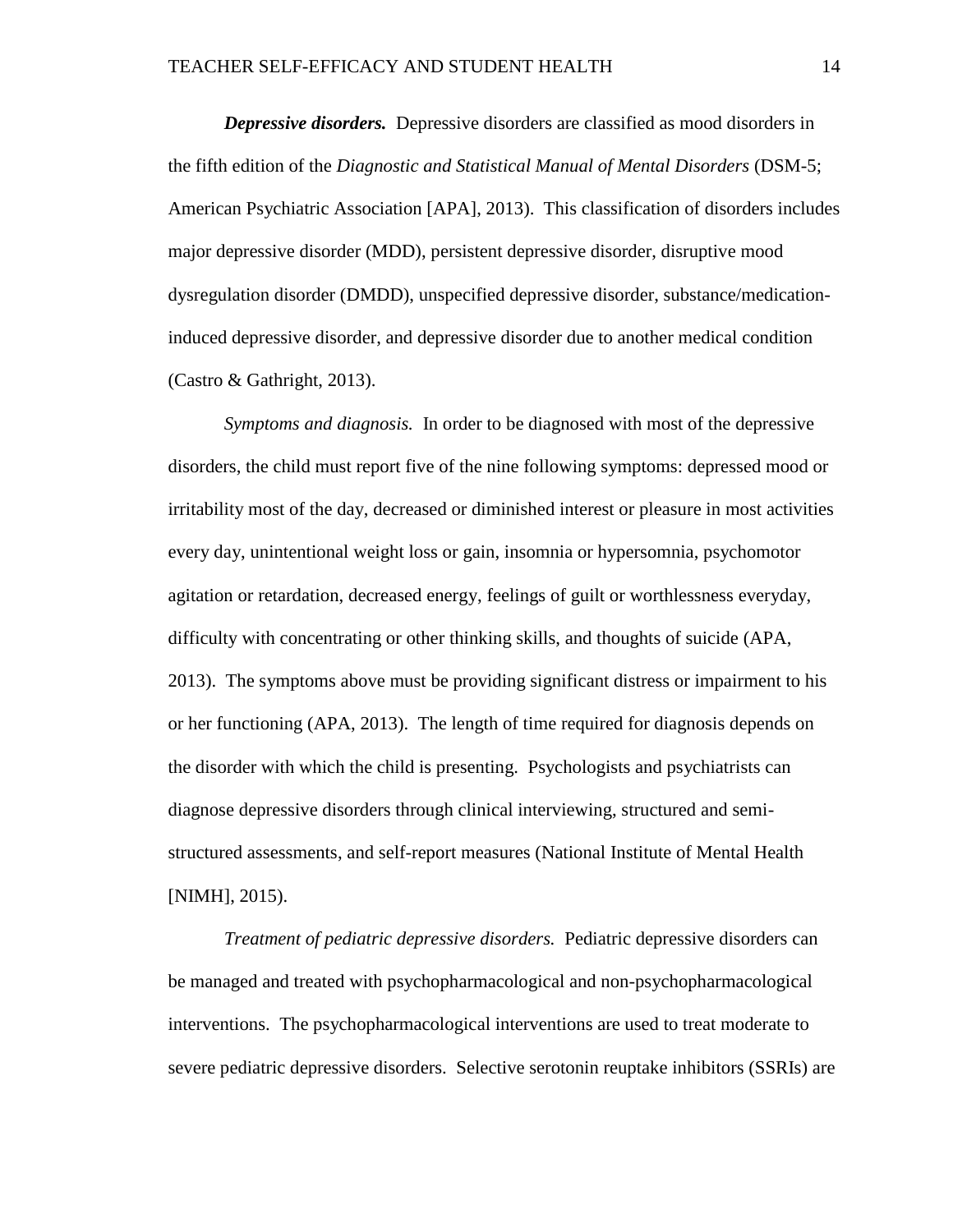generally used as the first-line medication due to having mild to no side effects (Moreland & Bonin, 2018). Older order antidepressants (tricyclics and monoamine oxidase inhibitors) are used when SSRIs are not well-tolerated or effective in treating pediatric depressive disorders (Moreland & Bonin, 2018).

Non-psychopharmacological treatments for pediatric depressive disorders frequently include talk therapy, such as cognitive behavioral therapy (CBT) or interpersonal psychotherapy, as well as other therapeutic modalities (Moreland & Bonin, 2018). Both therapies have been shown consistently to be effective in treating pediatric and adult depressive disorders (Moreland & Bonin, 2018).

*Anxiety disorders.* Similar to depressive disorders, there are many kinds of anxiety disorders common in childhood, including generalized anxiety disorder (GAD), separation anxiety disorder, obsessive-compulsive disorder (OCD), panic disorder, and social anxiety disorder (Beesdo, Knappe, & Pine, 2009).

*Symptoms and diagnosis.* Symptoms of anxiety disorders often depend on the disorder itself; however, anxiety disorders overall are characterized by persistent, irrational, and overwhelming worry or fear that interfere with daily activities. Symptoms vary but they can include irritability, sleeplessness or physical symptoms such as headaches or stomachaches. Similar to depressive disorders, anxiety disorders are diagnosed by psychologists and psychiatrists through clinical interviewing, structured and semi-structured assessments, and self-report measures (NIMH, 2015).

 *Treatment for anxiety disorders in children.* Also similar to depressive disorders, anxiety disorders can be treated with psychopharmacological and nonpsychopharmacological interventions. SSRIs, serotonin-norepinephrine reuptake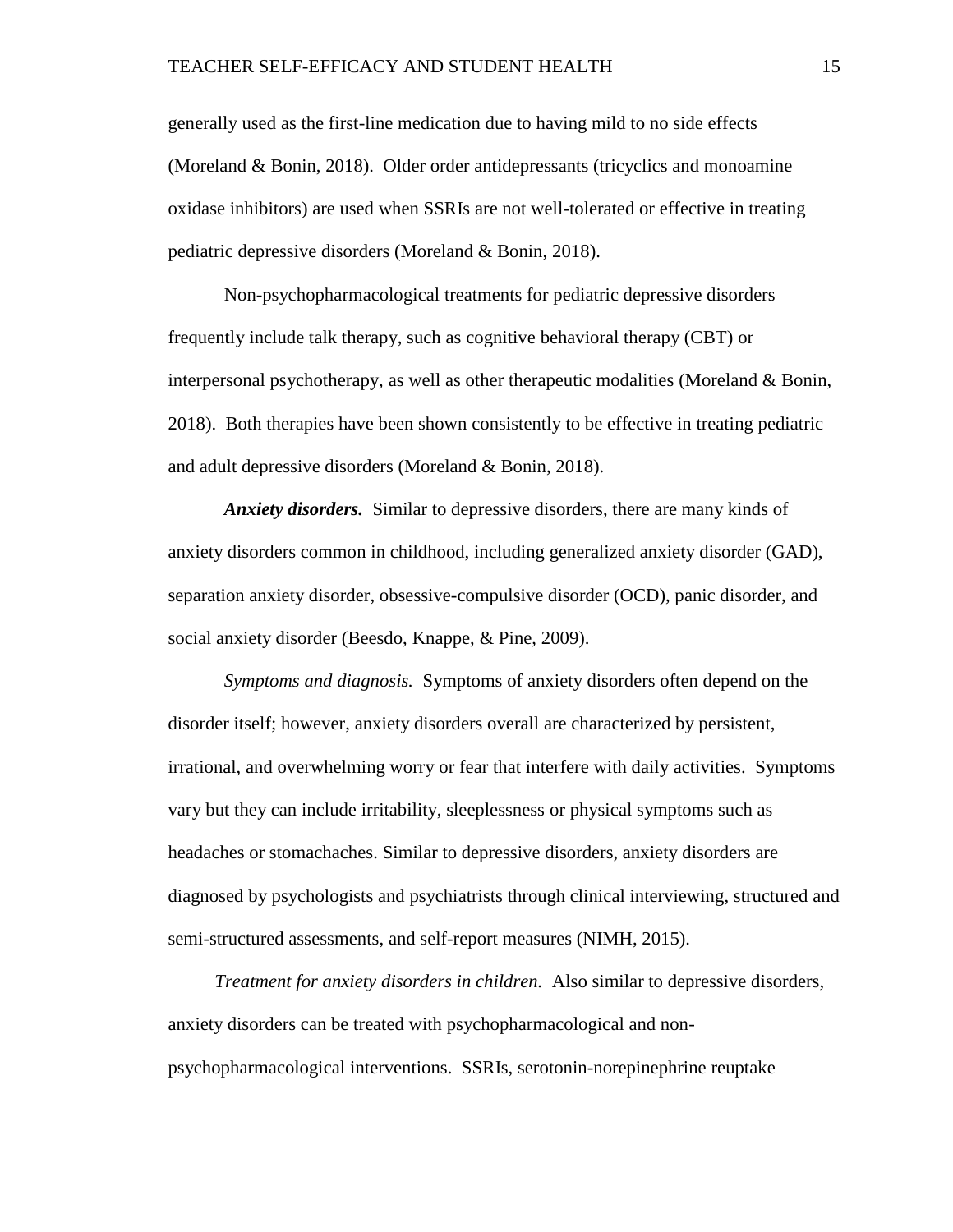inhibitors (SNRIs), and tricyclic antidepressants all have shown efficacy in the treatment of pediatric anxiety disorders (Anxiety Disorders Association of America, n.d.; Glazier, Puliafico, Na, & Rynn, 2015). Evidence-based non-psychopharmacological interventions for anxiety disorders include CBT and other types of exposure therapies (Alvarez, Puliafico, Glazier, & Albano, 2016).

 *Attention-deficit/hyperactivity disorder.* ADHD is one of the most common neuropsychiatric disorders in childhood (Fayyad et al., 2007). The symptoms of ADHD can affect the child's academic, behavioral, cognitive, emotional, and social functioning (APA, 2013).

 *Symptoms and diagnosis.* Symptoms of ADHD include a pattern of inattention and/or hyperactivity-impulsivity that interferes with functioning or development (APA, 2013. For the inattention subtype of ADHD, six or more of the following symptoms are required for at least 6 months:

[The individual] often fails to give close attention to details or makes careless mistakes in schoolwork, at work, or during other activities (e.g., overlooks or misses details, work is inaccurate); often has difficulty sustaining attention in tasks or play activities (e.g., has difficulty remaining focused during lectures, conversations, or lengthy reading); often does not seem to listen when spoken to directly (e.g., mind seems elsewhere, even in the absence of any obvious distraction); often does not follow through on instructions and fails to finish schoolwork, chores, or duties in the workplace (e.g., starts tasks but quickly loses focus and is easily sidetracked); often has difficulty organizing tasks and activities (e.g., difficulty managing sequential tasks; difficulty keeping materials and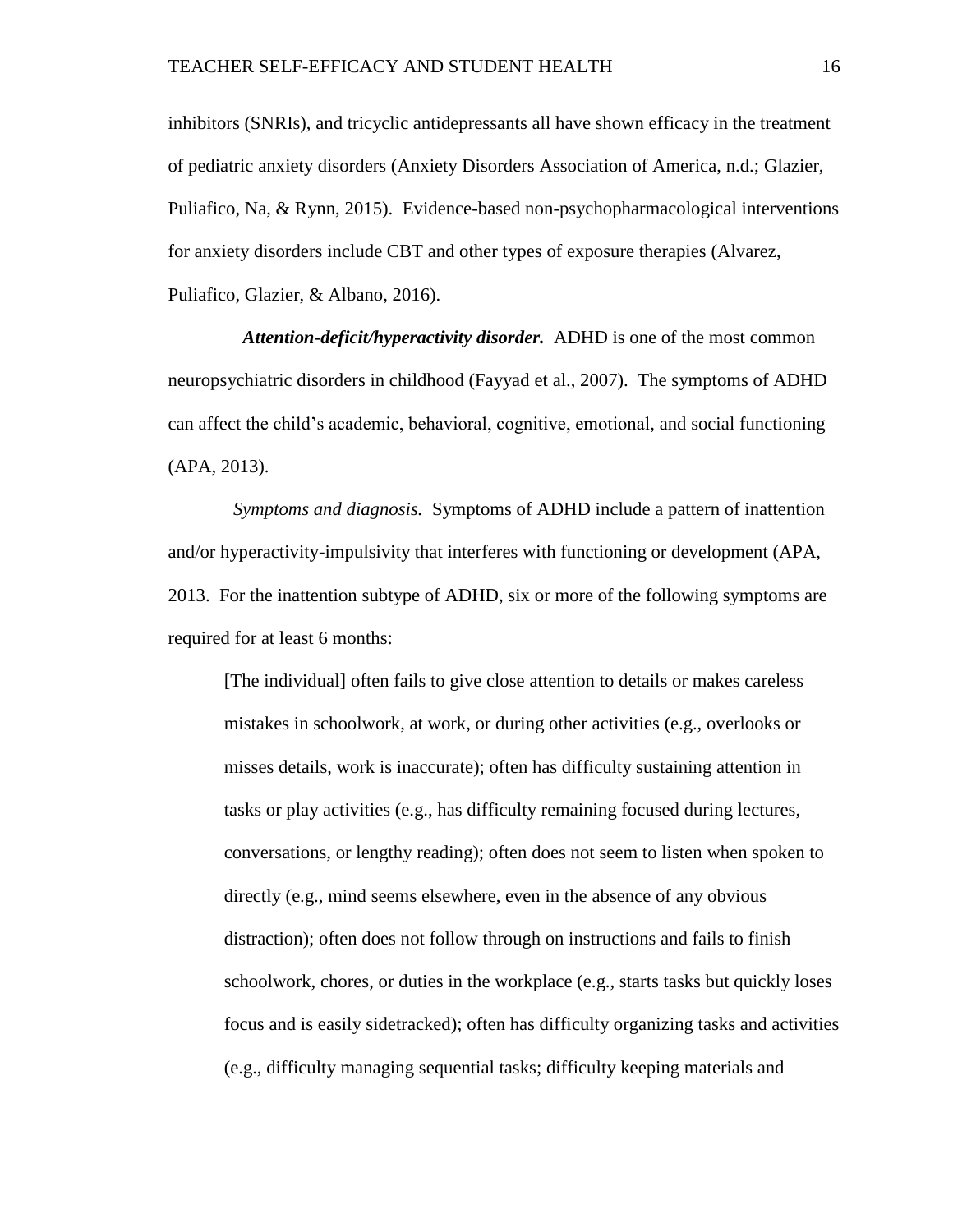belongings in order; messy, disorganized work; has poor time management; fails to meet deadlines); often avoids, dislikes, or is reluctant to engage in tasks that require sustained mental effort (e.g., schoolwork or homework; for older adolescents and adults, preparing reports, completing forms, reviewing lengthy papers); often loses things necessary for tasks or activities (e.g., school materials, pencils, books, tools, wallets, keys, paperwork, eyeglasses, mobile telephones); is often easily distracted by extraneous stimuli (for older adolescents and adults; may include unrelated thoughts; is often forgetful in daily activities (e.g., doing chores, running errands; for older adolescents and adults, returning calls, paying bills, keeping appointments. (APA, 2013, p. 66

For the hyperactivity/impulsivity subtype of ADHD, six or more of the following symptoms are also needed for 6 or more months (six symptoms from each category [above and below] are required for a combined-type subtype diagnosis):

[The individual] often fidgets with or taps hands or feet or squirms in seat; often leaves seat in situations when remaining seated is expected (e.g., leaves his or her place in the classroom, in the office or other workplace, or in other situations that require remaining in place); often runs about or climbs in situations where it is inappropriate; often unable to play or engage in leisure activities quietly; is often "on the go," acting as if "driven by a motor" (e.g., is unable to be or uncomfortable being still for extended time, as in restaurants, meetings; may be experienced by others as being restless or difficult to keep up with); often talks excessively; often blurts out an answer before a question has been completed (e.g., completes people's sentences; cannot wait for turn in conversation); often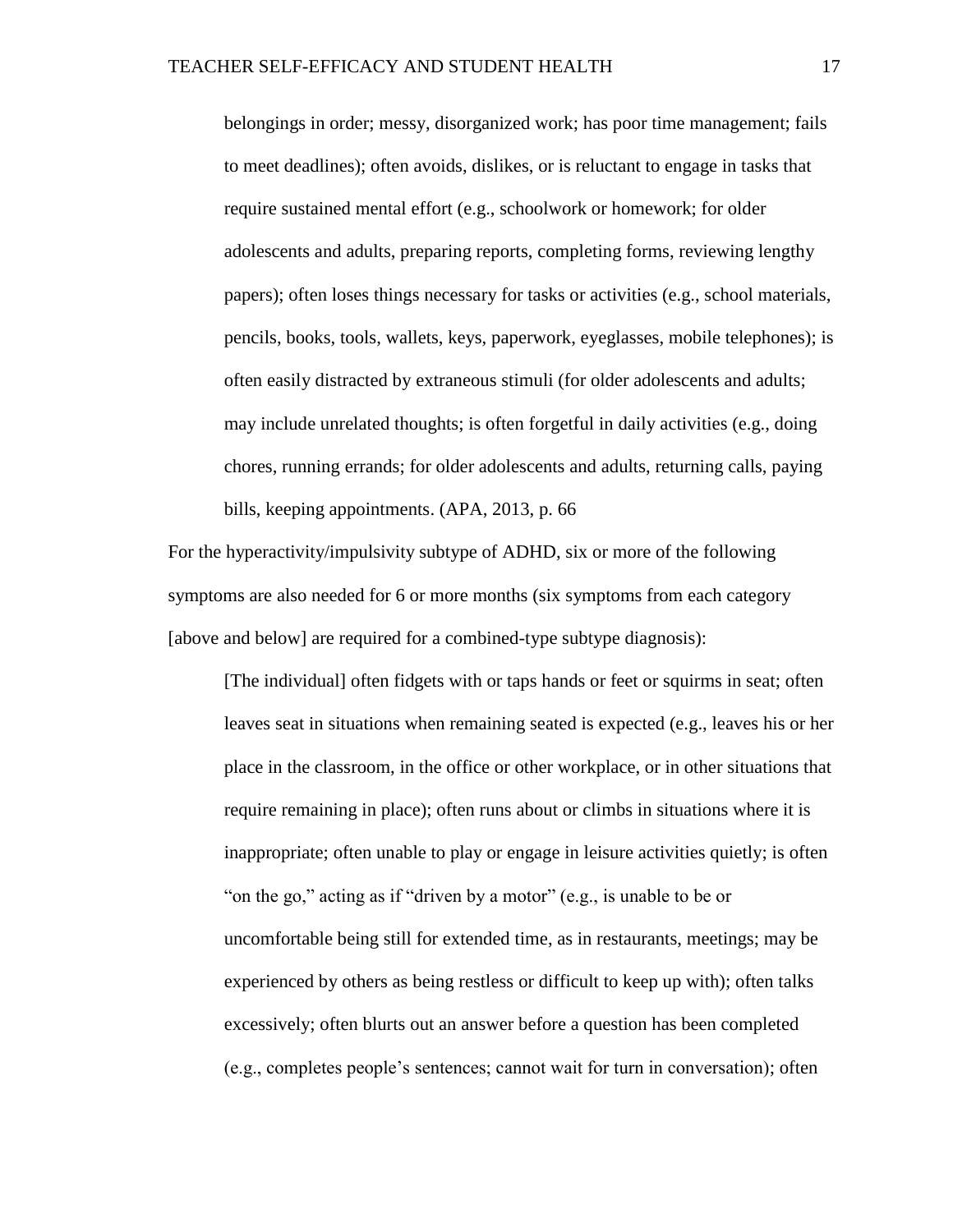has difficulty waiting his or her turn (e.g., while waiting in line); often interrupts or intrudes on others (e.g., butts into conversations, games, or activities; may start using other people's things without asking or receiving permission; for adolescents and adults, may intrude into or take over what others are doing).

(APA, 2013, p. 58

These symptoms must occur prior to age 12, must appear in two or more areas (e.g., school and home), must interfere with functioning, and do not occur during a psychotic episode (APA, 2013). ADHD is not diagnosed by any single test, but similar to depressive and anxiety disorders, a psychologist or psychiatrist can diagnose ADHD with the use of clinical interviews, collateral interviews and measures, and structured assessments (CDC, 2016).

*Treatment of ADHD.* There are multiple types of treatment for ADHD, both psychopharmacological and non-psychopharmacological. The psychopharmacological treatment of choice for ADHD is stimulants, such as methylphenidate (Ritalin), combination amphetamine and dextroamphetamine (Adderall), and atomoxetine (Strattera; Krull, 2016).

Non-psychopharmacological interventions for ADHD include behavior therapy, which involves modifications to the physical and social environments designed to change behavior based on reinforcers (Krull, 2016). Combination therapy, which is the use of both behavioral and psychopharmacological intervention, has shown to produce greater efficacy than either intervention alone (Brown et al., 2005). School-based interventions are also an option for treating ADHD. School-based interventions include modifying the classroom environment, behavioral interventions, and accommodations (Brown et al.,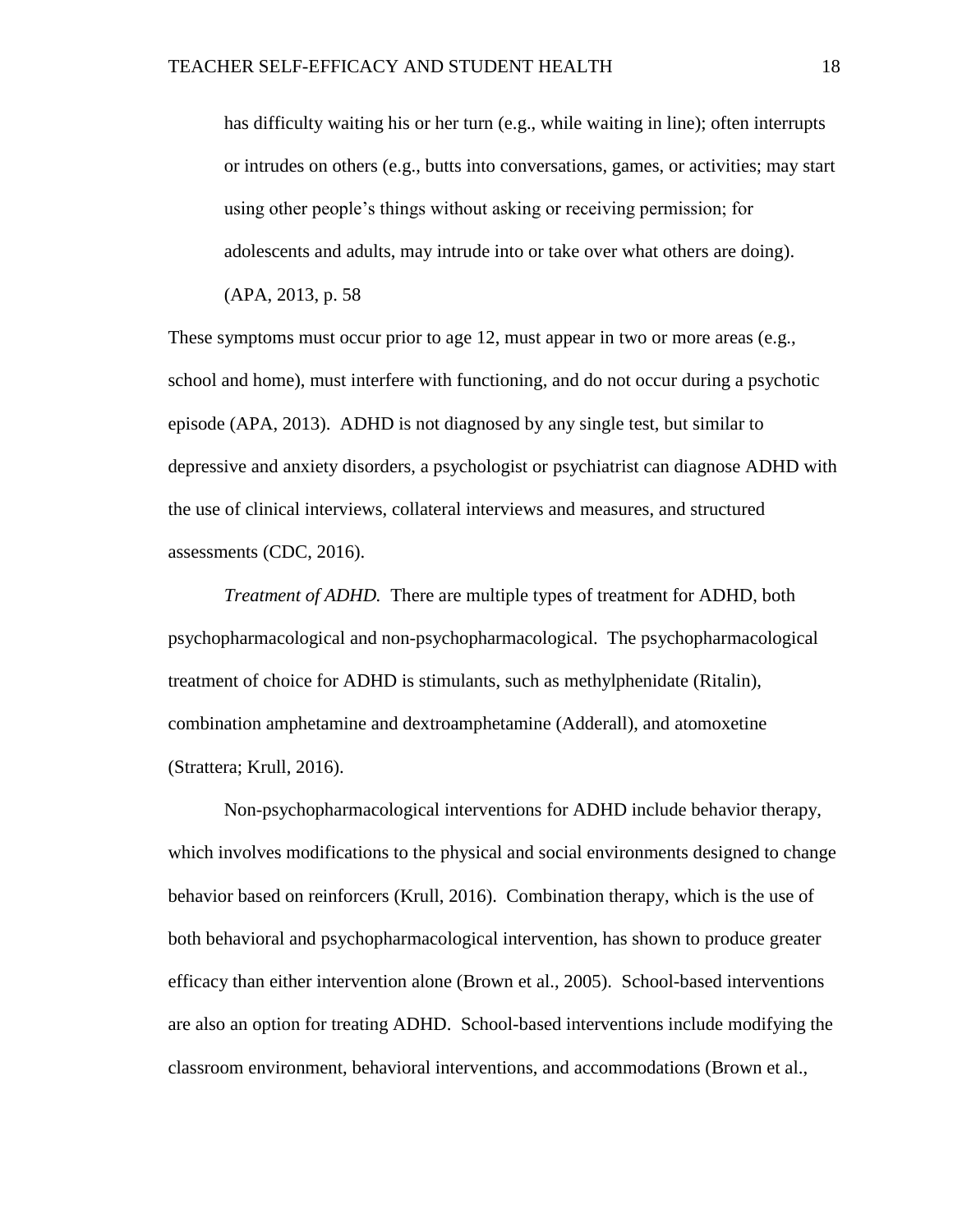2005). Finally, social skills training may be recommended due to the high frequency of social and peer relational issues for children with ADHD (Hoza, 2007).

*Oppositional Defiant Disorder.* ODD is a common mental health diagnosis in children; however, prevalence rates range from 1% to 16% (Loeber, Burke, Lahey, Winters, & Zera, 2000). ODD is marked by behaviors such as defiance, negativity, spitefulness, and hostile verbal aggression (American Academy of Child and Adolescent Psychiatry [AACAP], 2009).

*Symptoms of ODD.* Symptoms of ODD include the following:

A pattern of angry/irritable mood, argumentative/defiant behavior, or vindictiveness lasting at least 6 months as evidenced by at least four symptoms from any of the following categories, and exhibited during interaction with at least one individual who is not a sibling: Often loses temper; is often touchy or easily annoyed; is often angry and resentful; often argues with authority figures or, for children and adolescents, with adults; often actively defies or refuses to comply with requests from authority figures or rules; often deliberately annoys others; often blames others; for his or her mistakes or misbehavior; has been spiteful or vindictive at least twice within the past 6 months. The disturbance in behavior is associated with distress in the individual or others in his or her immediate social context (e.g., family, peer group, work colleagues), or it negatively impacts social, educational, occupational, or other important areas of functioning. The behaviors do not occur exclusively during the course of a psychotic, substance use, depressive, or bipolar disorder. Also, the criteria are not met for disruptive mood dysregulation disorder." (APA, 2013, p. 340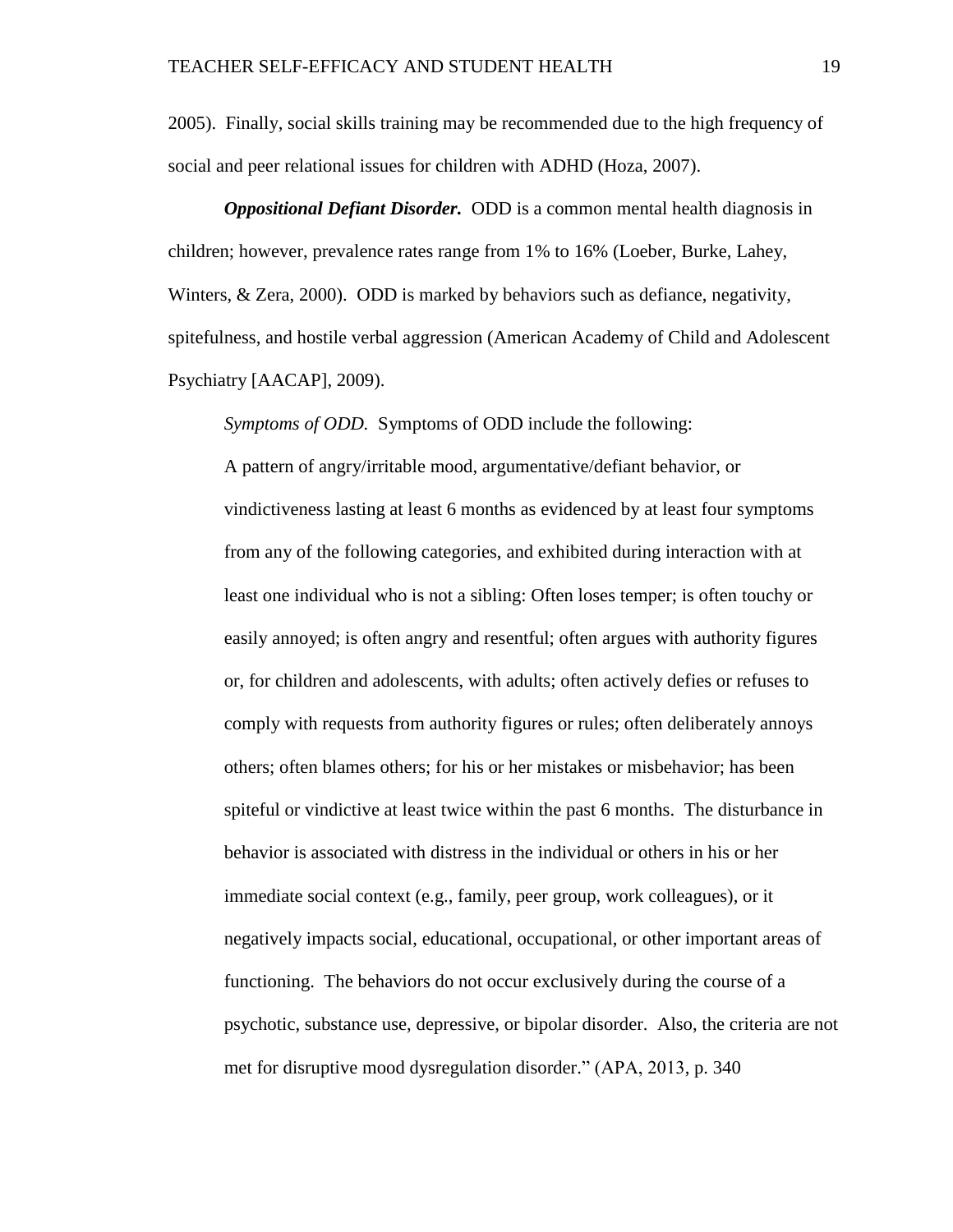Severity of ODD is specified with either mild (symptoms occur in one setting), moderate (symptoms are present in two settings), or severe (symptoms occur in three or more settings; APA, 2013). ODD is not diagnosed by any single test, but similar to depressive and anxiety disorders, a psychologist or psychiatrist can diagnose ODD with the use of clinical interviews, collateral interviews and measures, and structured assessments (AACAP, 2009; CDC, 2016).

*Treatment of ODD.* As with most other conditions, there is no one-size-fits-all treatment for ODD. Effective treatment often consists of a combination of treatment modalities (AACAP, 2009). Some of the treatment modalities used to treat pediatric ODD include cognitive problem-solving skills, parent-management training, family therapy, medication, and social-skills/school-based programs (AACAP, 2009).

Cognitive problem-solving skills training encompasses teaching children how to problem-solve appropriately in stressful situations through teaching them about how perception influences our thoughts, feelings, and behaviors (AACAP, 2009). Parentmanagement training and family therapy utilize teaching the parent positive and efficacious parenting practices including immediate reinforcement and punishment (AACAP, 2009). Interventions focused on parent/caregiver training have been found to be an effective way of treating pediatric ODD (Brestan & Eyberg, 1998). Medication is occasionally needed when the child has a co-occurring condition, such as an anxiety disorder, mood disorder, or ADHD, all which are common comorbid disorders. Medication is not used to treat ODD alone (AACAP, 2009). Finally, social-skills and school-based programs are utilized primarily in school or social settings in order to teach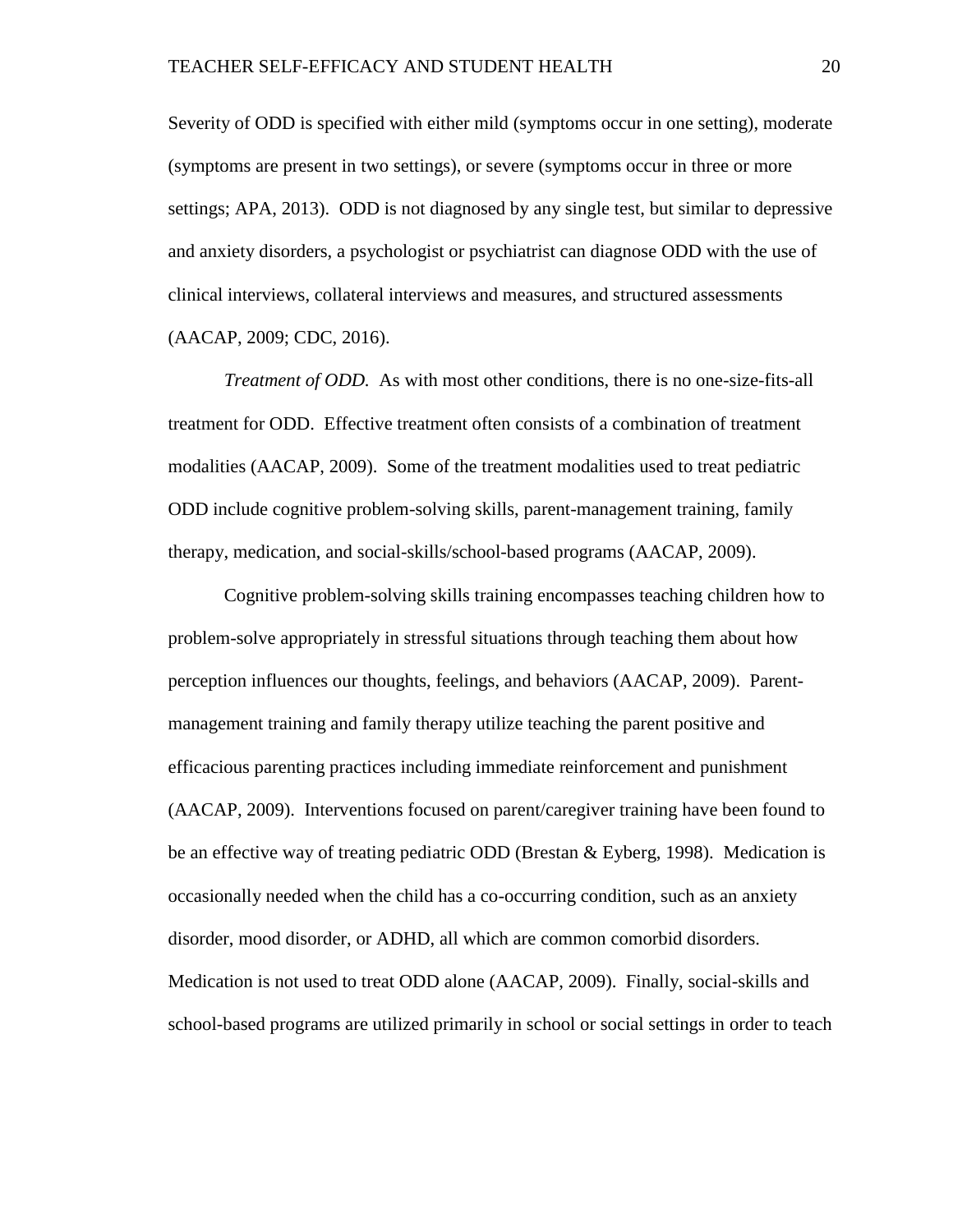children and their peers how to interact and communicate positively and effectively with their peers in natural settings (AACAP, 2009).

There are many physical and mental health conditions that impact children in a variety of ways. From identification to diagnosis to treatment, children with acute and chronic conditions are required to make changes in their lives to ensure their health. These changes often affect the various systems that they interact with, including school.

**Impact of acute and chronic conditions on children in school.** Physical conditions can have a significant impact on children's overall functioning and quality of life (Meijer, Sinnema, Bijstra, Mellenbergh, & Wolters, 2000). Children with physical conditions may be restricted from physical activities, may report concerns about physical appearance due to chronic conditions, may have persistent interruptions of their daily activities, and may experience overall lifestyle changes due to their treatment or symptom management procedures (La Greca, 1990). Children spend 7 or more hours, 5 days per week at school (U.S. Department of Education, 2008). Although acute and chronic conditions can have an effect on all aspects of a child's life, the amount of time a child spends at school makes school functioning an especially important topic to consider.

*Asthma.* Asthma is the most common chronic pediatric disorder (CDC, 2014) and, as discussed above, comes with its own set of challenges and necessary accommodations for managing the condition. Within the classroom, asthma presents specific challenges to the student, teacher, and school community as a whole. Asthma is associated with increased absenteeism (Neuharth-Pritchett & Getch, 2006). Naturally, absenteeism is associated with decreased academic achievement. One study found that children who were considered chronically absent (missing 10% or more of school) did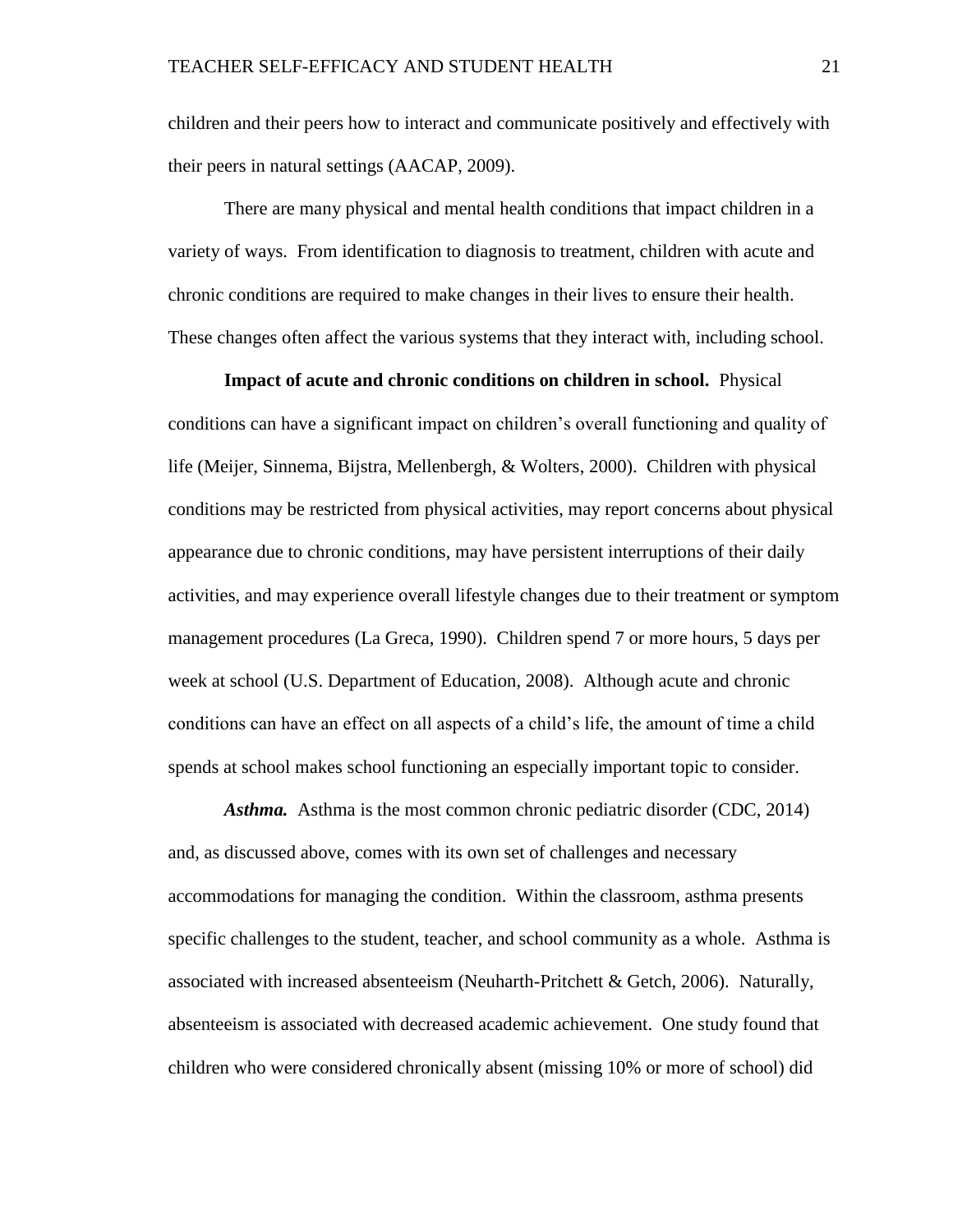worse academically in both kindergarten and first grade (Chang & Romero, 2008). Further, chronic absenteeism during the early years of schooling (first through third grade) in children who are impoverished predicted the lowest levels of educational achievement by the end of fifth grade (Chang & Romero, 2008). Asthma is also associated with social problems in school, including greater likelihood of being the victim of bullying, reduced school performance, increased levels of disruptions in the classroom, and limitations in activities in which the children are able to participate (Collins et al., 2008; Van Den Bemt et al., 2010; S. G. Williams, Schmidt, Redd, & Storms, 2003).

*Diabetes mellitus.* Similar to asthma, pediatric DM requires modifications to manage the disorder appropriately. Also similar to asthma, pediatric DM is associated with increased absenteeism, social problems, and reduced school performance (EdMedKids, 2014). DM impacts school differently from asthma in that children with DM may need different meal preparation and may need to be pulled routinely from the classroom in order to receive medication or check blood sugars (National Center for Chronic Disease Prevention and Health Promotion, 2016; F. J. Smith, Taylor, Newbould, & Keady, 2008). A student having DM in the classroom may also have emotional consequences. Different meal preparation and routine medication deliverance may mean that other students in the classroom are aware of the child's condition. This may be associated with feelings of embarrassment, anxiety, and feeling overwhelmed by DMrelated tasks that need to be completed each day (Diabetes Australia Victoria, 1996/2016).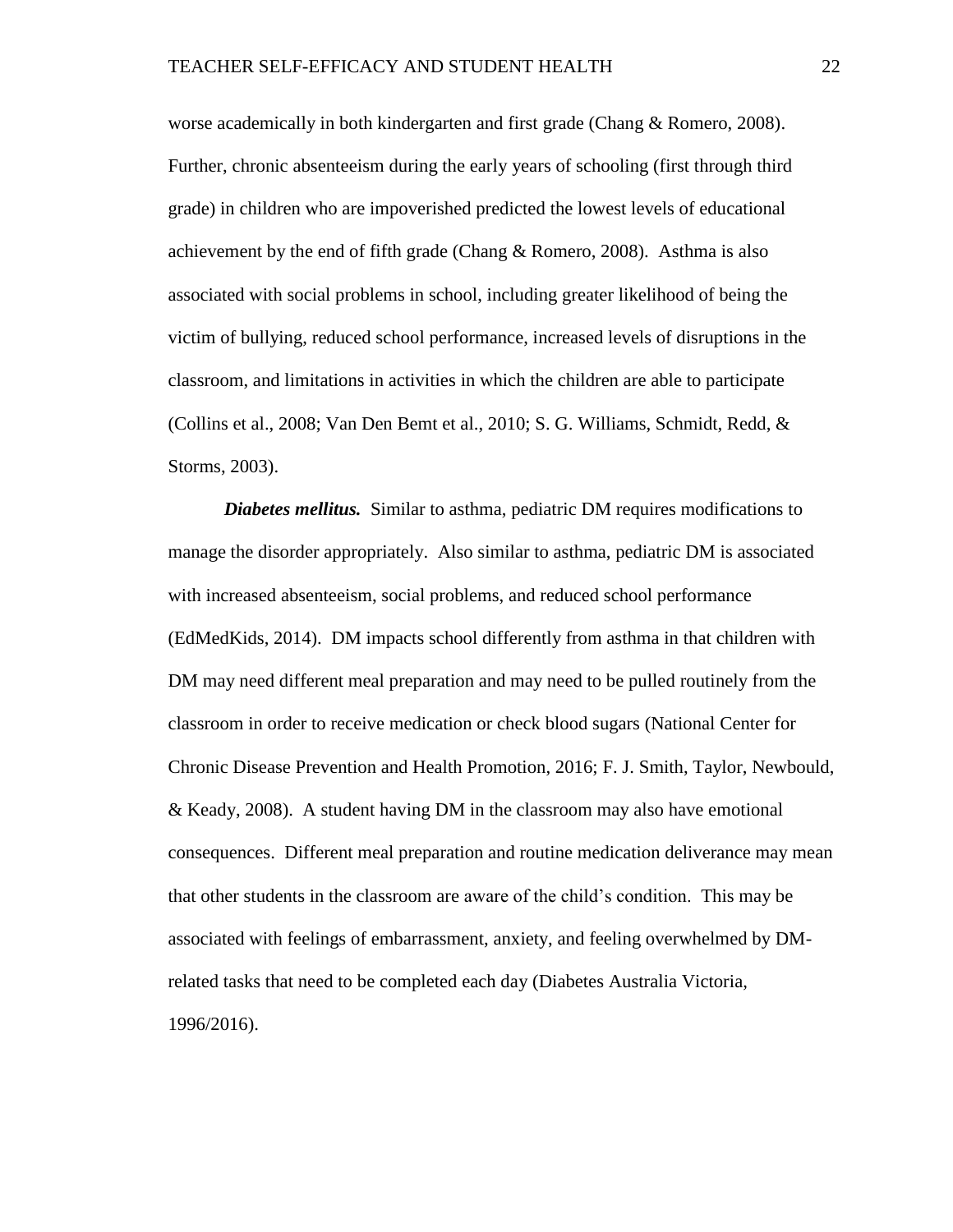*Cystic fibrosis.* CF may contribute to similar challenges as asthma and DM, including increased absenteeism, increased time outside of the classroom, social problems, and reduced school performance. Very similar to DM, students with CF are more likely to report self-esteem problems due to their conditions (Ernst, Johnson, & Stark, 2010; Research Incorporated, 2014). Often, because of the seriousness of CF, students must take breaks from both their academic and physical activities, which may result in feeling isolated (Research Incorporated, 2014).

*Epilepsy.* Epilepsy is also associated with increased absenteeism, social issues, and reduced school performance (Epilepsy Canada, 2004; Shafer & Sirven, 2013). In contrast to the other aforementioned conditions, epilepsy is somewhat different in regard to how it affects children in the classroom. Because epilepsy is a neurological disorder, it is associated with processing and concentration difficulties and increased emotional and behavioral concerns (Epilepsy Canada, 2004; Shafer & Sirven, 2013). The processing and concentration difficulties can make daily activities in the classroom challenging. Additionally, children with epilepsy often feel anxious about having a seizure while at school, which could lead to subsequent embarrassment and isolation (Shafer & Sirven, 2013).

*Anxiety and depression.* In both anxiety and depressive disorders, children are more likely to refuse school, leading to higher frequencies of absenteeism (Wimmer, 2010). Anxiety and depressive disorders are also both associated with social problems within school, including social anxiety and isolation due to the conditions' symptoms (Child Mind Institute, 2016). Finally, pediatric anxiety and depressive disorders are associated with problems with attention and concentration, which can lead to reduced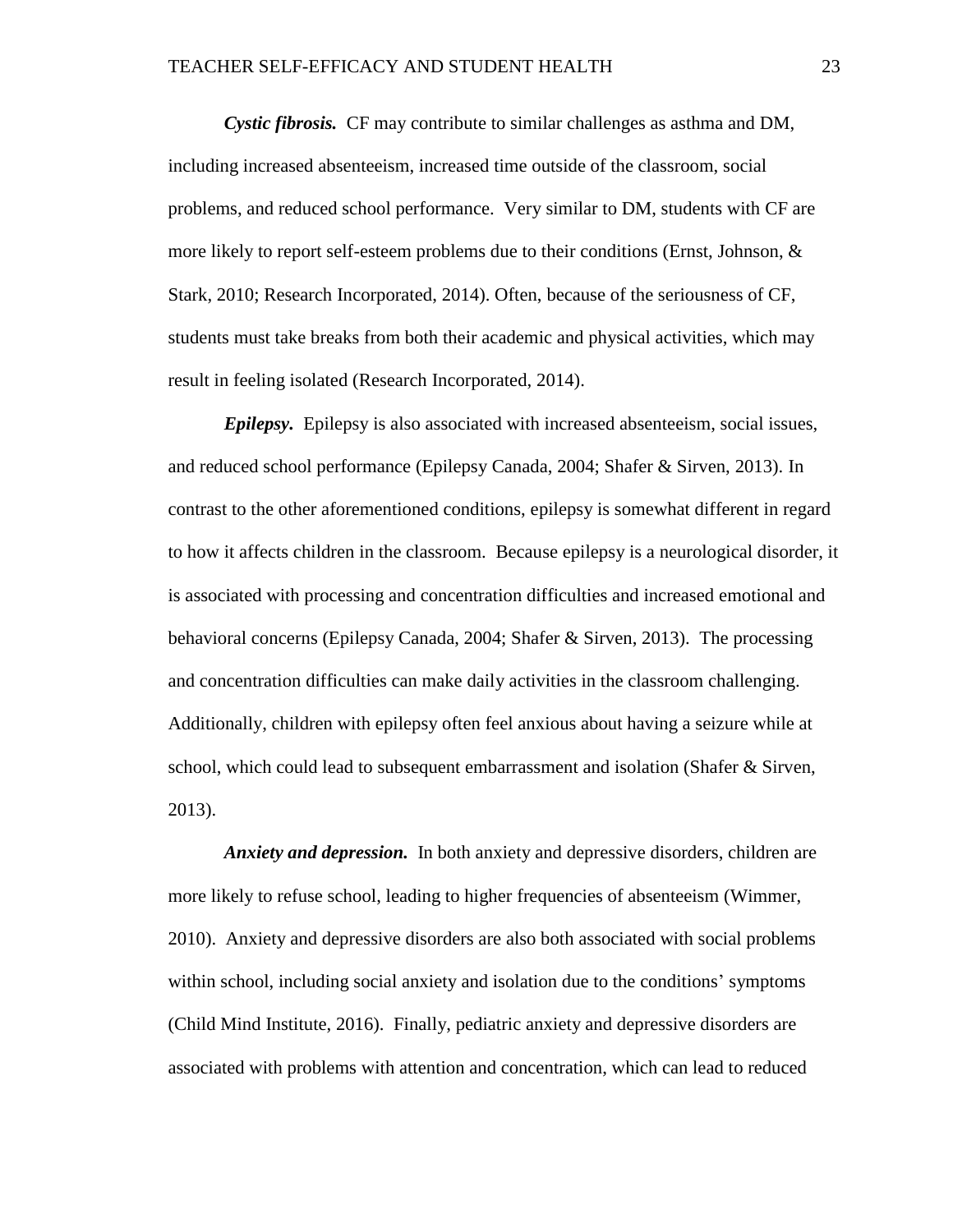school performance (Child Mind Institute, 2016). The symptoms of these conditions can make school challenging for students and teachers.

*Attention-deficient/hyperactivity disorder.* ADHD is one of the most commonly diagnosed pediatric mental health conditions. As discussed above, in order to receive the diagnosis, the child must be struggling with the same or similar types of symptoms in at least two different settings. Most often, those two settings are home and school. The school-related challenges faced by these children include increased absenteeism and trouble with concentration and, consequently, reduced school performance (Bussing et al., 2010; Climie & Mastoras, 2015; DuPaul, Weyandt, & Janusis, 2011). Children with ADHD are also more likely to have social problems in school (Chew, Jensen, & Rosen, 2009). The social problems extend to peers and teachers, as many of the symptoms of ADHD can be disruptive, distracting, and a nuisance within the classroom. Often, accommodations need to be made within the classroom to ensure the least amount of disruption, while still giving the child with ADHD the best chance at school success.

*Oppositional defiant disorder.* Similar to ADHD, ODD can result in disruptive and problematic behaviors within the classroom. This can lead to frustration and anger among other students, teachers, and administration. Children who have been diagnosed with ODD are at an increased risk of perpetrating as well as being the victim of bullying (Verlinden et al., 2015).

Children diagnosed with acute and chronic conditions have individual problems and challenges in the classroom. Many of these challenges overlap with other conditions. Accommodations, services, and modifications often need to be made for children with these conditions in order to give them a fair chance of educational success.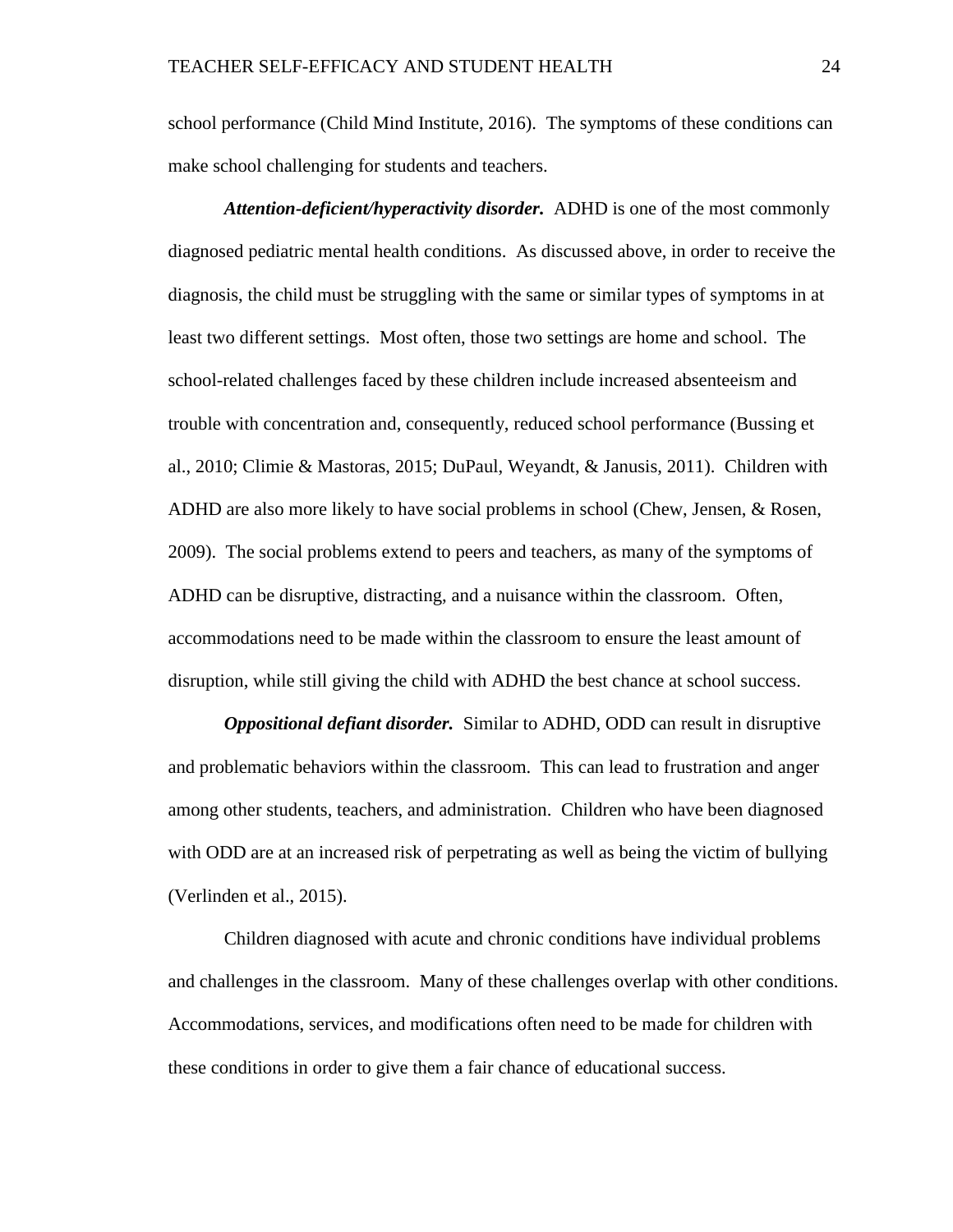**School accommodations for pediatric acute and chronic conditions.** As described above, children with physical and mental health conditions endure numerous challenges within schools and classrooms. Therefore, many of these children require accommodations or remediation in order to help them to stay on track within school while managing their conditions. Individual education plans (IEPs) and Section 504 plans are often put in place for children with physical and mental health conditions.

*Individualized education plans.* The Individuals with Disabilities Education Act (IDEA) is a federal law that requires public schools create IEPs for every child that receives special education or related services (U.S. Department of Education, 2000). Free appropriate public education (FAPE) is an educational right of all children, including children with disabilities, and is defined under IDEA as an educational program that is individualized, designed to meet the needs of individual children, provides access to general curriculum requirements and state-established grade-level standards, and offers academic and educational benefits to children (U.S. Department of Education, 2010). Developing an IEP can be time-consuming, as a multi-step process must take place prior to the rendering of modifications, accommodations, or special education services.

*IEP process*. The first step in developing an IEP for a child in a public school is to identify the child who potentially needs services. Once a child is identified, the child must be evaluated in all areas related to the potential disability. The next step may include having a meeting with the early intervention team and/or the child study team to determine appropriate research-based evaluations. After evaluation, eligibility for services and accommodations is decided by a group of individuals, including the child's parents, teachers, and other professionals. When a child is found eligible, they are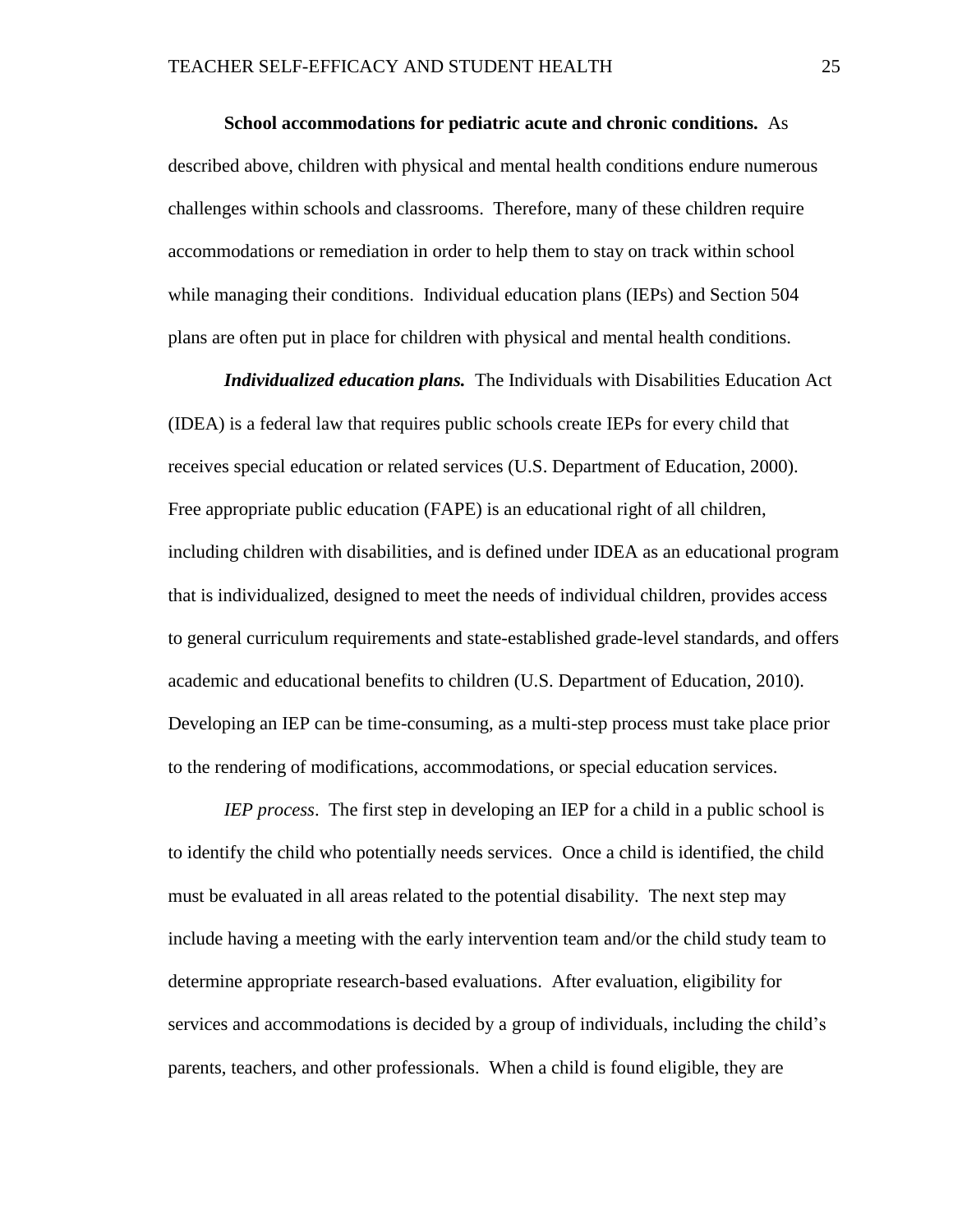considered to be a "child with a disability" and the formal writing of the IEP must take place within 30 days after eligibility determination. The next steps are to schedule the IEP meeting and develop the IEP. Once the IEP is written and agreed upon formally by all members of the group, services and accommodations are provided. The process, however, does not stop there. Progress, as determined in the IEP, is evaluated annually and the IEP is reviewed and altered when necessary. Finally, the child is re-evaluated every 3 years at minimum to update the IEP and to determine whether eligibility still applies (U.S. Department of Education, 2000).

*Parts of the IEP.* The educational plan designed for the child must entail current levels of educational performance (U.S. Department of Education, 2000). In order to know how to set goals, the team must know how the child is performing academically prior to any services or accommodations being put into place. The plan must also address reasonable annual goals that the child should be able to accomplish, including the special education and accommodations that will be provided to the child in order to achieve his or her annual goals. Participation with nondisabled children, participation in state and district-wide tests, dates and places of IEP services provided, and how progress will be measured must all be included in IEP document (U.S. Department of Education, 2000).

*Conditions eligible for IEP.* There are 13 conditions covered under IDEA. Specific learning disabilities are the first condition covered under IDEA, which include dyslexia, dysgraphia, dyscalculia, auditory processing disorder, and nonverbal learning disability. The broad category of other health impairments is the second condition covered under IDEA, which is defined by any condition that limits a child's strength, energy, or alertness; ADHD falls into this category. Autism spectrum disorder is the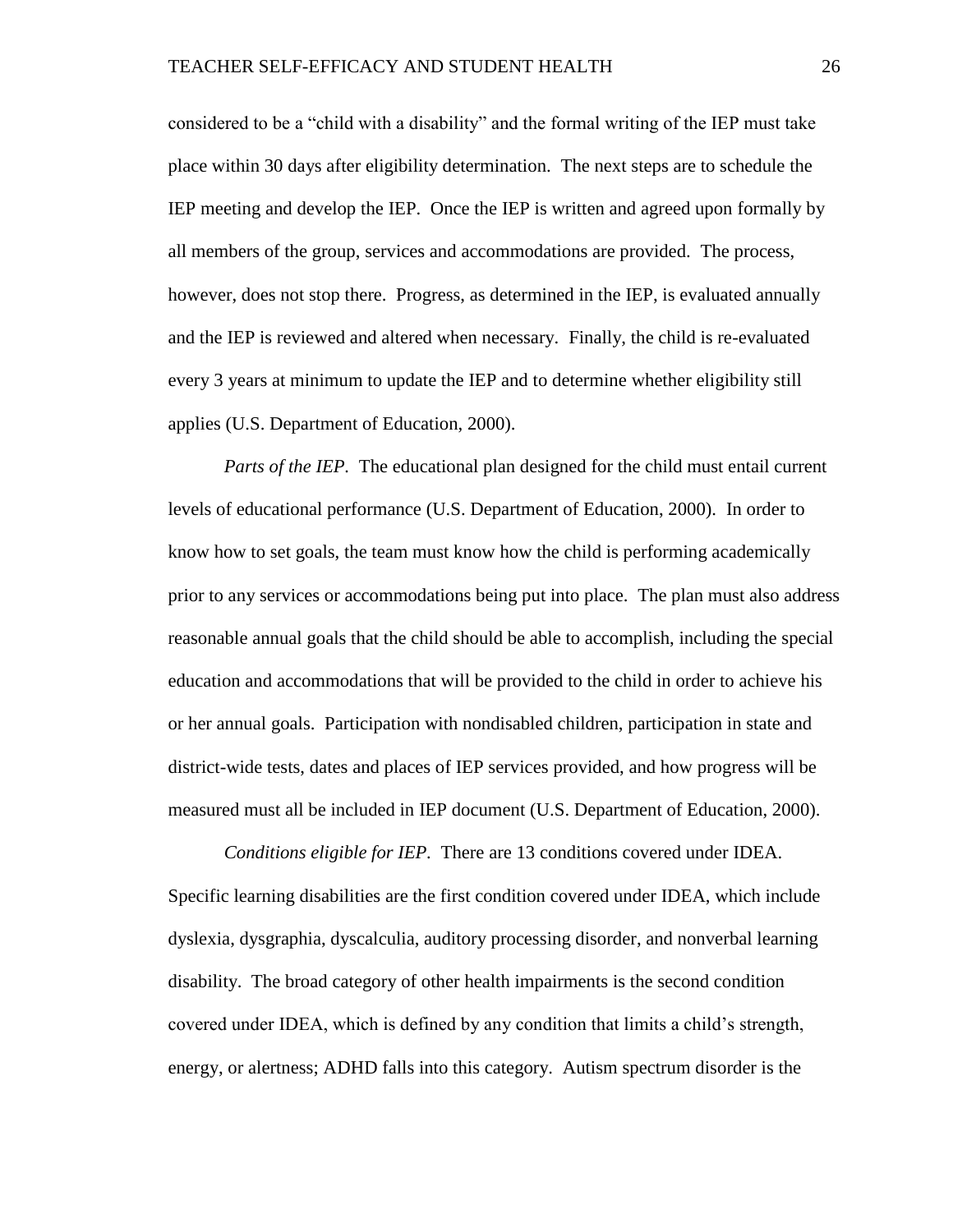third condition covered by IDEA. Emotional disturbance, the fourth condition, are mental health conditions that negatively impact school functioning; anxiety and mood disorders fall within this category. Speech and language impairment is the fifth condition and is defined as communication problems such as stuttering, impaired articulation, language, and voice development. Visual impairment is the sixth condition; however, if eyewear (glasses or lenses) corrects the impairment, this will not qualify for warranting an IEP. Deafness, hearing impairment, and deaf-blindness are the seventh, eighth, and ninth conditions. Orthopedic impairment is the tenth condition, including cerebral palsy, and is defined as any deficiency in a child's body, no matter the cause. The category of intellectual disabilities, traumatic brain injuries, and multiple disabilities is utilized when a child has more than one condition listed above (U.S. Department of Education, 2000).

*Section 504 plans***.** Section 504 is a federal civil rights law under the Rehabilitation Act of 1973 (U.S. Department of Education, 2010). Different from IEPs, 504 plans are not designed to improve students' academic performance, but to provide fair access and accommodations to their education within public schools (U.S. Department of Education, 2010). A child who is eligible for a 504 plan has a "mental or physical impairment that substantially limits one or more major life activities" (U.S. Department of Education, 2010, p 15. Section 504, under the Rehabilitation Act of 1973, requires that school districts provide free appropriate public education (FAPE), as is true within IDEA as well. Section 504 defines FAPE as individualized education, pairing disabled students with nondisabled students, evaluation and revaluation to ensure that children with disabilities are not misplaced or misclassified in school, and providing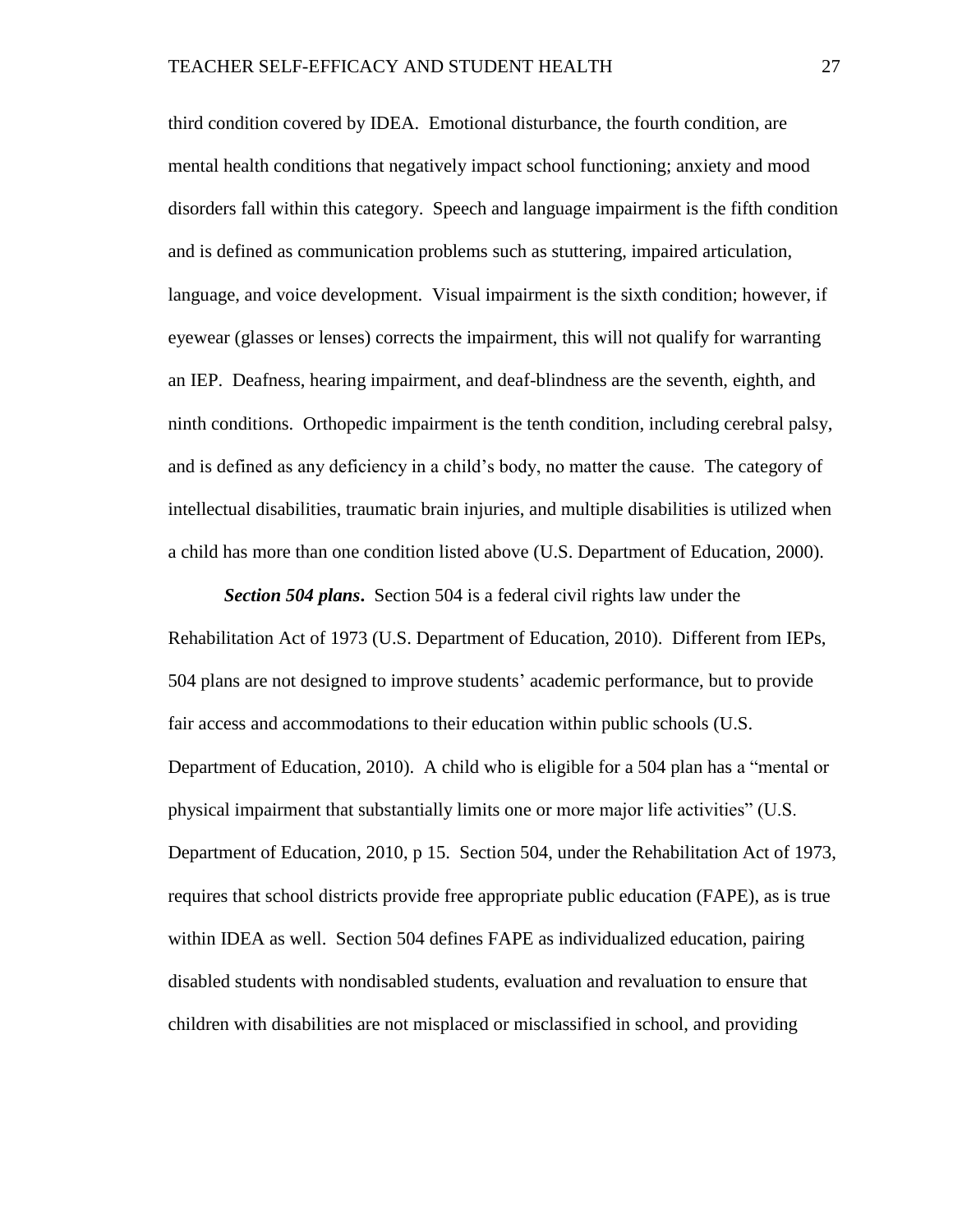parents and guardians with timely notices and changes with regard to their children (U.S. Department of Education, 2010).

*Section 504 process.* The Section 504 process is similar to the IEP process. The first step is to identify a child who may be eligible for section 504 services. The second step is to set a meeting with the early intervention team and/or the child study team to determine appropriate research-based interventions, including evaluation. The third step is the evaluation, which determines the needs of the student in question. Once a child is evaluated and determined eligible for a 504 plan, the accommodation plan of services is written and implemented. The student must be reevaluated in order to determine whether changes need to be made to 504 plan accommodations (U.S. Department of Education, 2010).

*Conditions eligible for Section 504.* A child is eligible for a 504 plan when he or she has a "mental or physical impairment that substantially limits one or more of such person's major life activities" (U.S. Department of Education, 2010, p. 6. Major life activities include "caring for oneself, walking, seeing, speaking, learning, breathing, sleeping, standing, lifting, reading, concentrating, thinking, communicating, working, helping, eating, bending, operation of a bodily function, or other" (U.S. Department of Education, 2010, p. 10.

*Individualized education plans and 504 plans.* IEPs and 504 plans are federallyregulated programs that safeguard children with various medical and mental health conditions and ensure that these children have access to appropriate services and accommodations in order to give them the best chance of success in the classroom.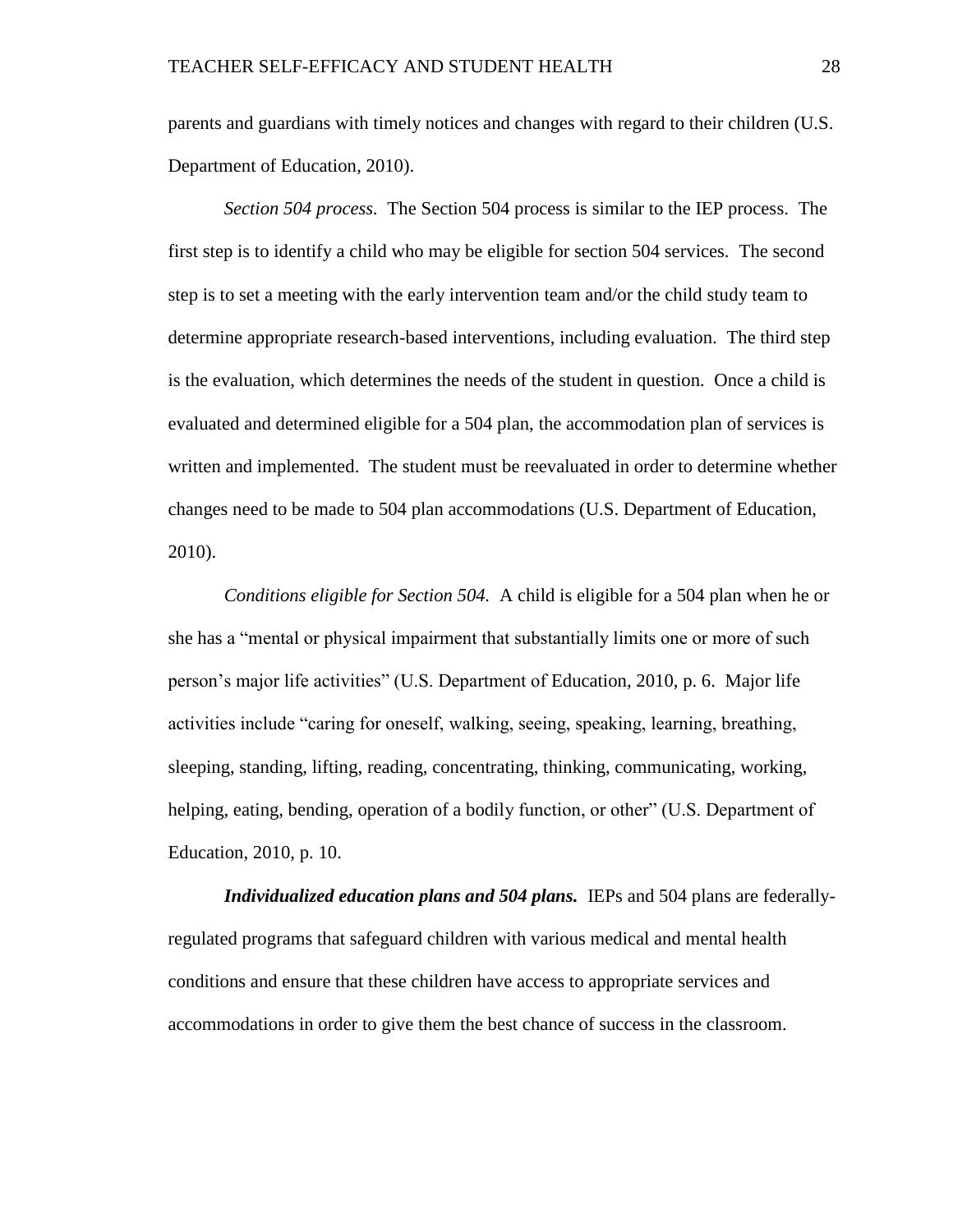### **Teachers' Impact on Child Development**

Evans (1999) argued that "schools are second only to families in contributing to children's development" (p. 165). As stated, the vast amount of a child's day is spent in the classroom. Learning in school is not only based on academic components; it is a combination of academic, social, and emotional factors (Zins, Weissberg, Wang, & Walberg, 2004). Social and emotional processes affect how children learn (Elias et al., 1997); therefore, schools' and teachers' impact on children's academic, social, and emotional development is important to address.

**Academic development.** Academic development can be defined based on the developmental stage or age of the child. For example, in first grade, when children are 6 or 7 years old, academic skill development consists of basic reading and writing skills, counting change, telling time to the hour and half hour, and simple addition and subtraction (Myers, 2016). While in eighth grade, when children are 12 or 13 years old, academic skill development is focused on comprehension, developing age-appropriate writing and vocabulary skills, and understanding algebra and geometry (Armstrong, 2006). Regardless of the developmental stage or age of the child, schools and teachers play a major role in the academic development of children.

The teacher-student relationship is vital to positive academic outcomes for students. Positive relationships with teachers, as perceived by students, are associated with academic achievement, positive academic skill development, reading achievement, and student engagement (Baker, 2006; Ladd & Burgess, 2001; McCormick & O'Connor, 2014; Pianta & Steinberg, 1992). Other research shows that children who perceive the classroom environment, including the teachers, as supportive and themselves as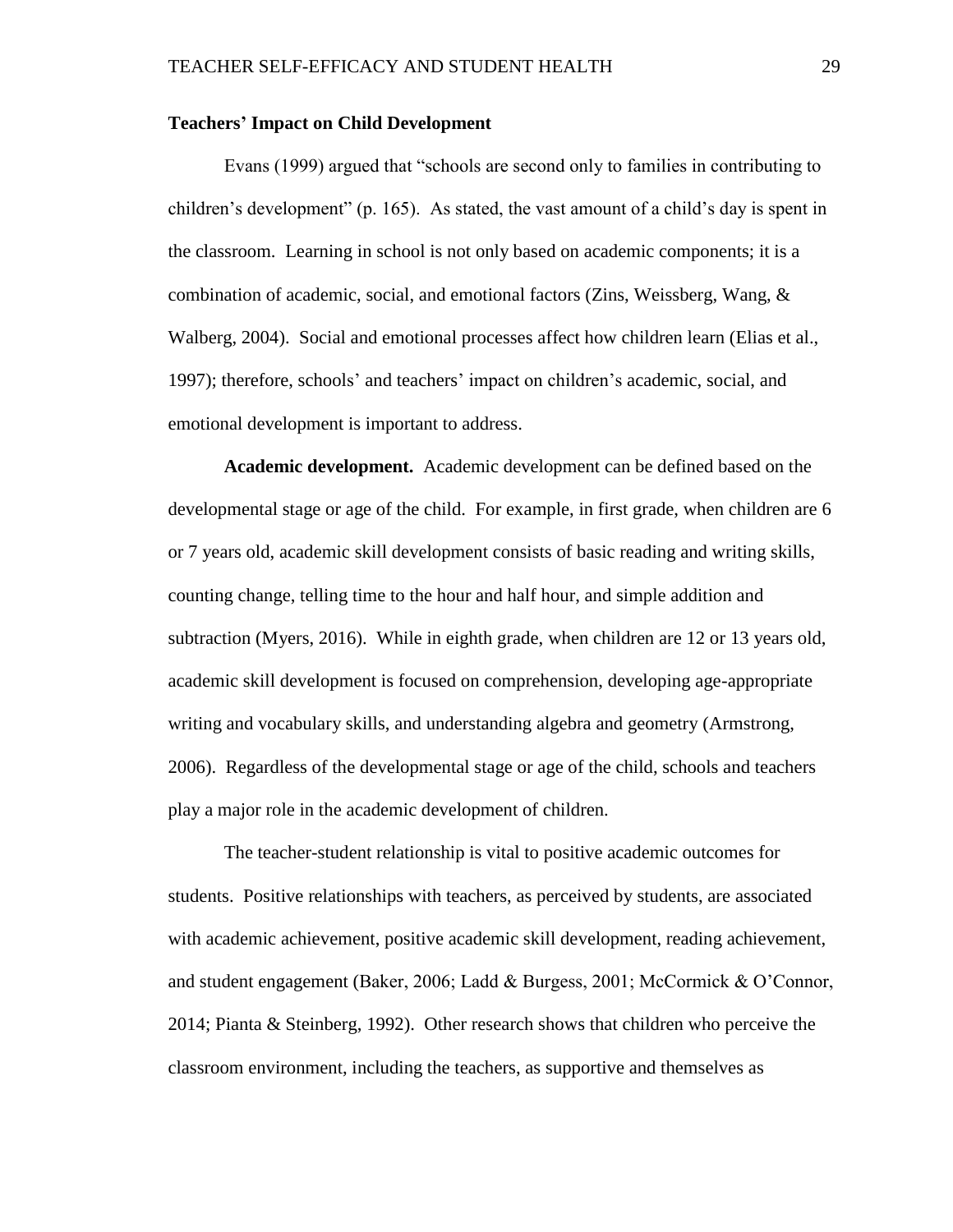belonging within the classroom are more likely to show higher student self-efficacy, higher academic achievement, and intrinsic motivation for both school and reading (Battistich, Solomon, Watson, & Schaps, 1997; Roeser, Midgley, & Urdan, 1996). Academic development is not solely the result of natural intelligence; the student-teacher relationship is a necessary ingredient to the success of a child's academic development and achievement. Nevertheless, academic development is only one piece of learning.

**Social development.** Social development is defined as the learning of skills, knowledge, and values that allow children to relate to other people and contribute successfully to their familial, school, and community structures (Kids Matter, 2013). Social development is key for the developing child, as human beings are naturally social beings (Aronson, 2008). As Goleman (2006) stated, "we are wired to connect" (p. 43).

Often, emotional support is related to social development. For example, when children perceived their current and past teachers as emotionally supportive, future positive social skills with peers and adults were predicted (Malecki & Demaray, 2003; Pianta, 1999; Pianta & Steinberg, 1992). Therefore, it should come as no surprise that the opposite is true: when children experience insecurity in their teacher-student relationships, they are more likely to display ineffective or inadequate social skills with peers and adults (Howes, 1988).

**Emotional development.** Emotional development is defined as the beginning of a child's experience, expression, comprehension, and regulation of feelings, which helps the child successfully navigate his or her inner and outer world (Odle, 2013). As stated previously, emotional and social development often work in tandem, as children learn much about their emotions and the emotions of others within a social context (e.g.,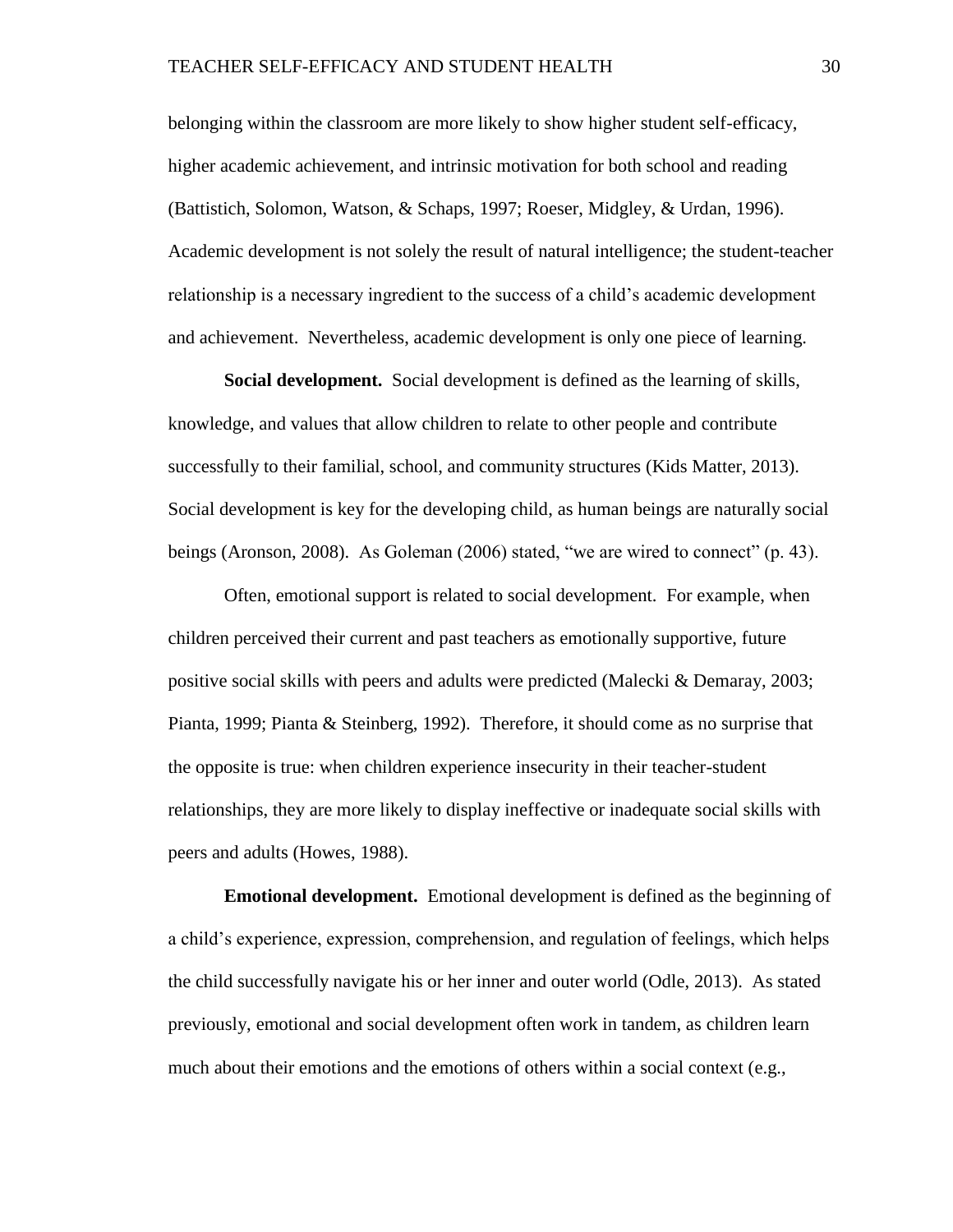family, school, community). In elementary education, teachers are vital socializers of their students' socio-emotional development (Denham, Bassett, & Zinsser, 2012). Teachers can be viewed as guiders of the development of emotional competence in children. When teachers encouraged emotion-related discussions in a preschool classroom, children were better able to identify their negative emotions and express them in helpful ways (Ahn, 2005). Teachers who have a supportive reaction to their students' negative emotions instead of a punitive reaction encourage their students to develop emotionally and, consequently, these students have been found to be more likely to develop and maintain positive relationships with their peers (Fabes, Poulin, Eisenberg,  $\&$ Madden-Derdich, 2002). Children who have positive relationships with their teachers, including teachers who respond to their emotional needs, are more likely to have better frustration tolerance and to have a better understanding of their own and others' emotions (Morris, Denham, Bassett, & Curby, 2013; Pianta & Sternberg, 1992). Teachers play a major role in the lives of the students they teach, not only due to their encouragement of academic development, but also of social and emotional development. As Ahn and Stifter (2006) stated, "Teaching is an intensive mental health process" (p. 60).

#### **Teacher Workload**

Teachers serve a variety of functions in their day-to-day activities. Teachers serve as educators not only for their students' academic development, but also their social and emotional development. Although teachers' workloads may vary dependent on the district, state, and region, teachers in the United States traditionally work more than 40 hours per week due to the excessive preparation required to successfully teach in the classroom. In 2012, teachers reported working closer to 54 hours per week (Scholastic,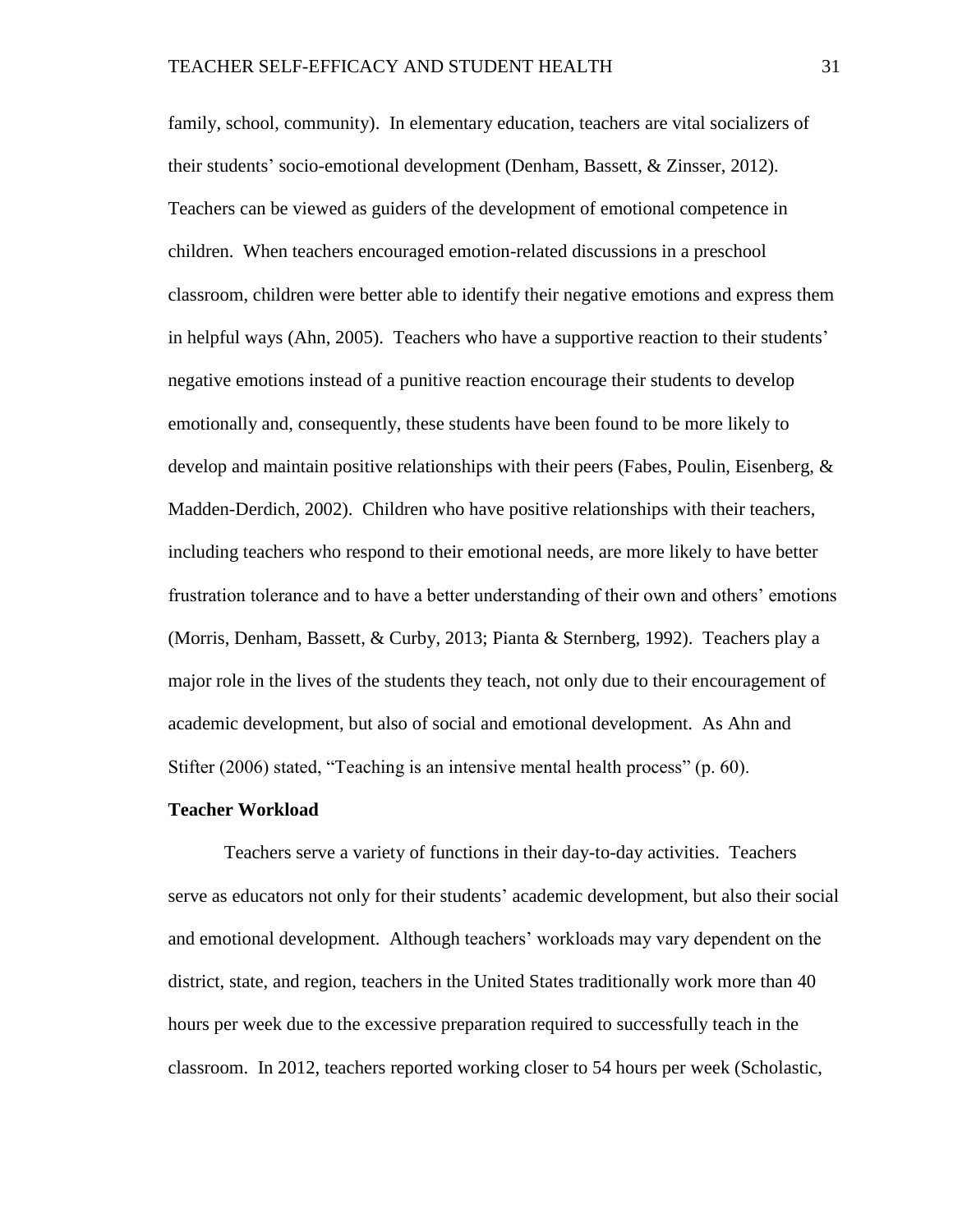Inc., 2012). Likewise, the expectations of teachers may vary from district to district, or even school to school. Taken from the job description of teachers at an elementary school in Tennessee, some tasks required of teachers include administer assessments; advise parents/guardians on issues; provide feedback to students and parents; collaborate with other school personnel; assess student progress; counsel students for the purposes of improving performance, health status, appropriate behavior, problem-solving techniques, and personal issues; differentiate methods to address individual student requirements; directs student teachers; instruct students; manage student behavior; and participate in a variety of meetings and professional development activities (Williamson County School District Teacher Job Description, n.d.).

Teachers are expected to meet varying requirements throughout their days to ensure that students', parents', and administrators' goals and needs are being met. This level of workload has been associated with excessive stress, burnout, and turnover (M. Smith & Bourke, 1992; Torres, 2016; Van Droogenbroeck, Spruyt, & Vanroelen, 2014). The workload of teachers is included in general regulations; these requirements do not take into account the individual needs of children, including those with physical and mental health conditions who, as discussed previously, may have additional challenges inside the classroom. Teachers are expected to encourage the development of the students they teach. In an ideal world, this would be all that teachers would be required to do. Unfortunately, teachers are expected to do much more than assist with the development of their students, and often the additional requirements can affect teachers' sense of self-efficacy negatively.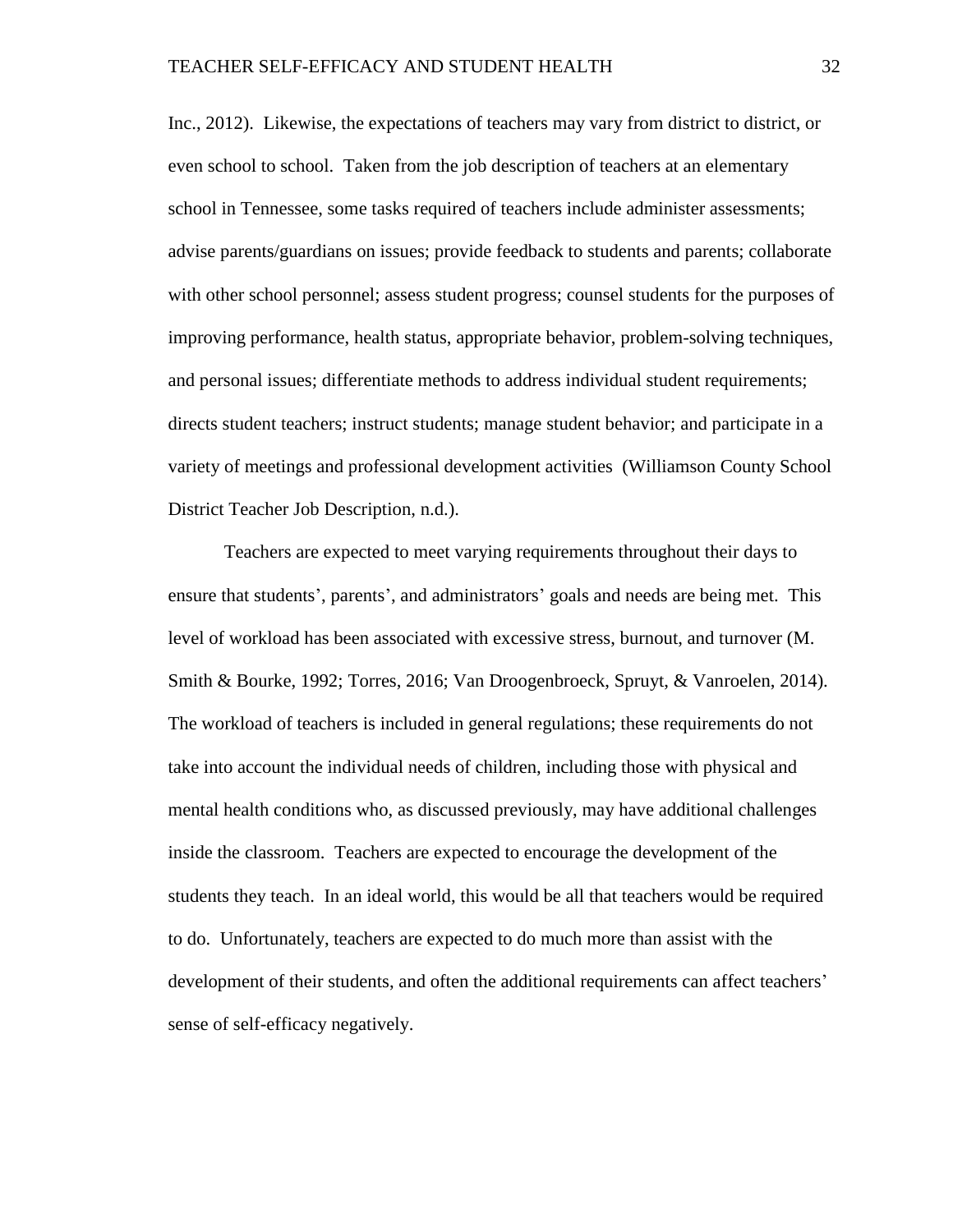### **Social Cognitive Theory and Self-Efficacy**

Social cognitive theory is the brainchild of Albert Bandura. It is a theory of human motivation and behavior (Bandura, 1986). Bandura (1986) believed that humans are social beings. Much of our motivation, learning, and behavior influences and is influenced by our social world, known as reciprocal determination (Bandura, 1986). Specifically, Bandura (1977) believed that most learning takes place through observing others' behaviors. Observing others' behaviors, attitudes, and consequences of their behaviors is called modeling (Bandura, 1977).

Bandura (1977) attested that in order to learn effectively from observing a model's behavior, one must be attending to the model, one must remember what one paid attention to, one must be able to reproduce the model's behavior, and one must have the motivation to imitate the behavior. The last necessary condition is especially important for learning, as this is where reinforcement plays a role (Bandura, 1977).

Self-efficacy refers to perceived abilities for learning and/or performing actions (Bandura, 1989). Self-efficacy can enhance or deter human accomplishment, dependent on how a person perceives his or her capabilities and how he or she perceives challenges (Bandura, 1994). Self-efficacy is influenced by four main sources. The first and most important influences on self-efficacy are mastery experiences. Bandura (1994) defined mastery experiences as successful experiences that were challenging in some way. Easy successes are not considered mastery experiences as they do not produce the same level of discomfort that more arduous tasks do. The second influence on self-efficacy is through vicarious learning or modeling (Bandura, 1994). For modeling to be effective, one needs to perceive the model as similar to oneself. When one observes a model who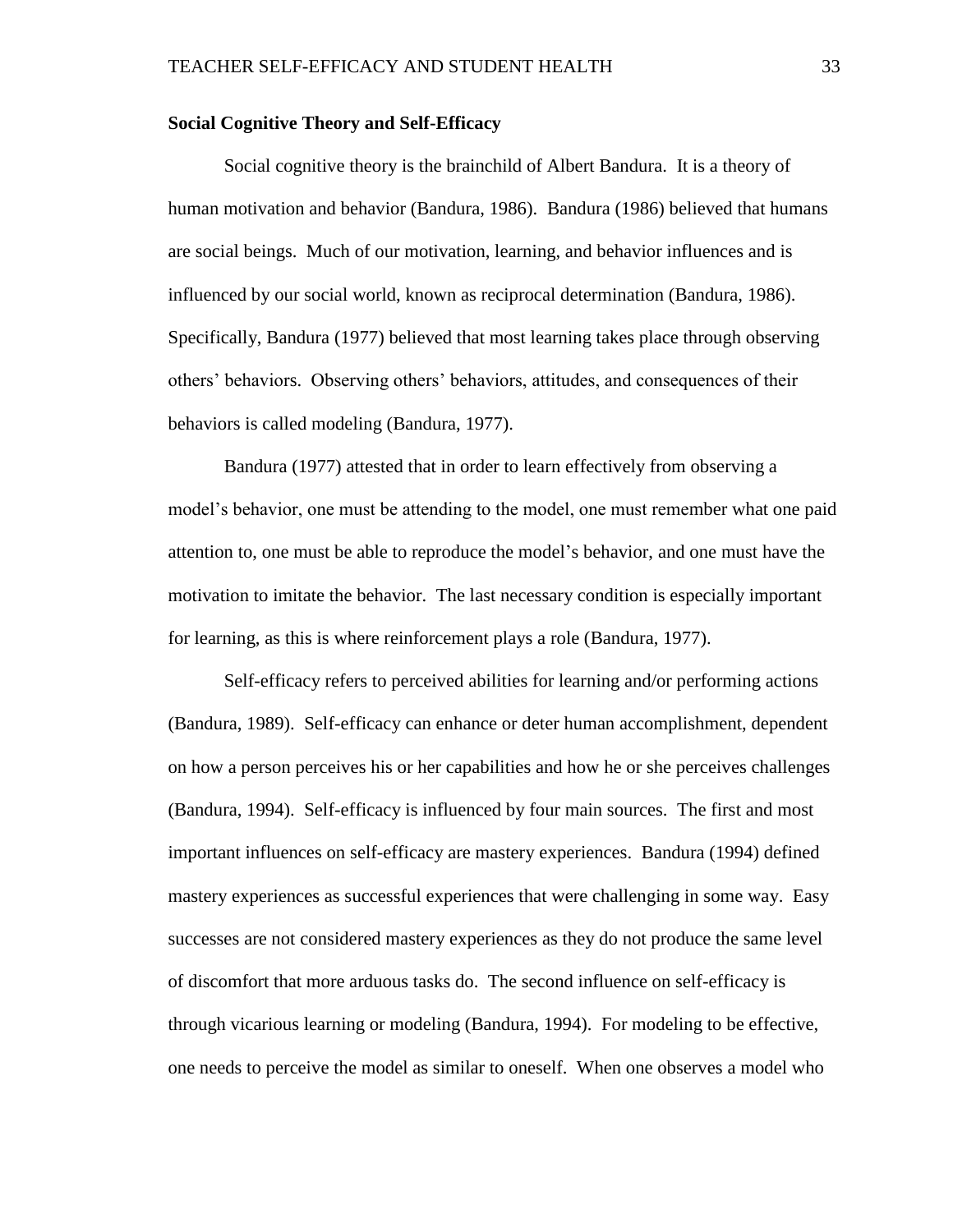is successful despite challenges, one's self-efficacy is increased. Conversely, when one observes a model fail, one's own self-efficacy can be affected negatively (Bandura, 1977, 1994). A third influence on self-efficacy is social persuasion. When one is persuaded that one has the ability to face a challenge, one is more likely to give greater effort. Similar to modeling, verbal persuasion can also be used to demoralize an individual, which can have detrimental consequences on his or her self-efficacy (Bandura, 1977, 1994, 1997). Finally, the fourth influence on self-efficacy is one's emotional, physical, and cognitive states. When one interprets a physical reaction to poor performance, one's self-efficacy can be implicated negatively (Bandura, 1977, 1994, 1997). Self-efficacy is the direct result of Bandura's (1977) social cognitive theory, as much of self-efficacy requires observational or vicarious learning and appears to follow reciprocal determinism.

**Teacher self-efficacy.** TSE is a concept based on social cognitive theory (Bandura, 1977). TSE is as a teacher's beliefs regarding his or her ability to successfully engage, instruct, and manage children in the classroom (Tschannen-Moran & A. W. Hoy, 2001; Tschannen-Moran, A. W. Hoy, & W. K. Hoy, 1998). TSE is assessed through observation and assessments that examine classroom management, instructional approaches, and student motivation. TSE in classroom management involves beliefs regarding one's ability to manage and regulate the behavior of students. TSE in instructional approaches include beliefs concerning one's ability to use varied teaching strategies effectively. Finally, TSE related to student motivation includes beliefs surrounding one's ability to engage students to be active participants in the process of learning (Tschannen-Moran et al., 1998).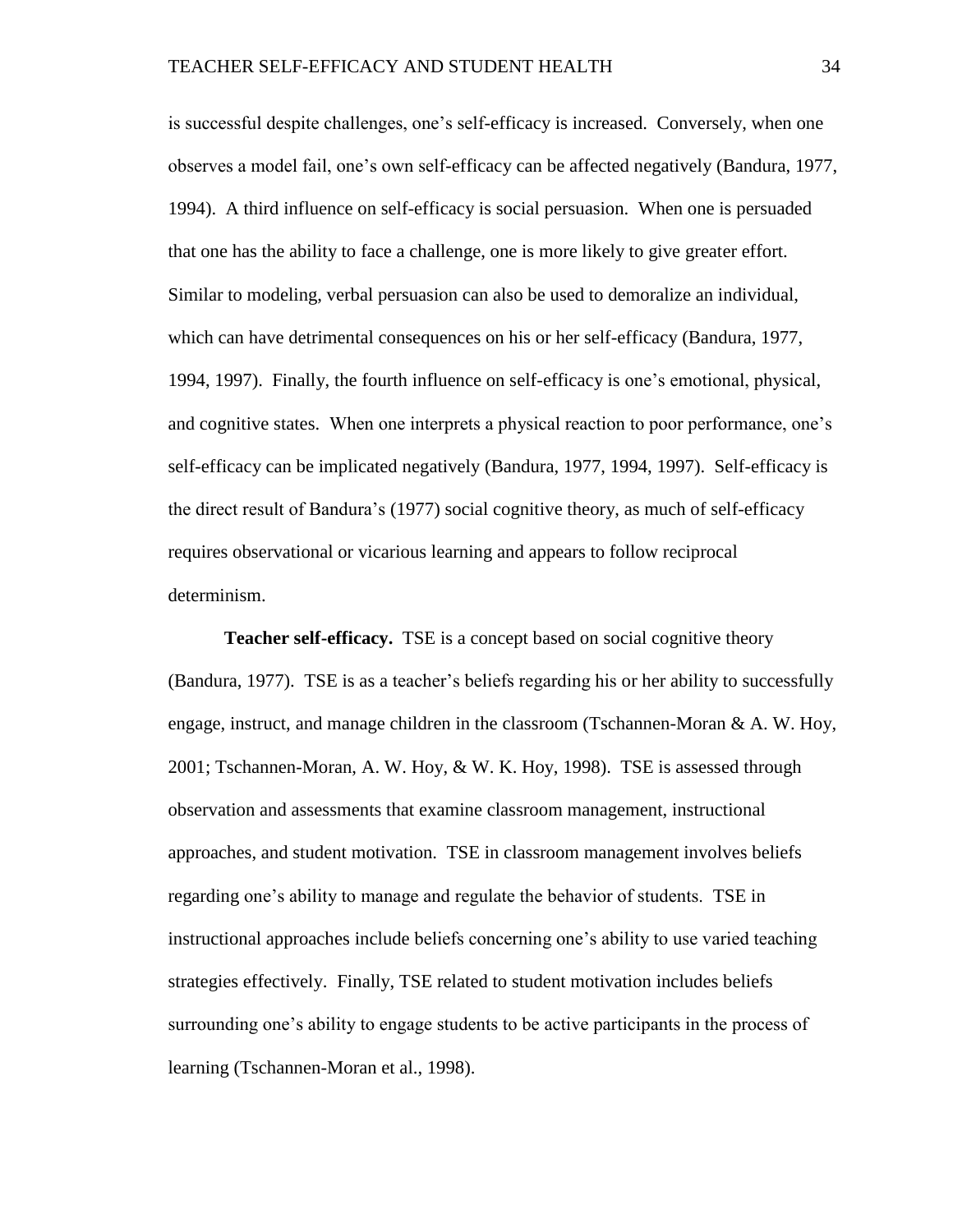*Teacher self-efficacy and classroom outcomes.* TSE is an important concept because high self-efficacy is associated with a number of positive characteristics and outcomes, for teachers as well as students. Generally, TSE is implicated in instructional quality and student achievement (Abernathy-Dyer, Ortlieb, & Cheek, 2013; Klassen & Tze, 2014). Instructional quality is important for all students, but it is especially important when teaching children with physical and mental health conditions, as many of these conditions are associated with reduced academic performance (Cystic Fibrosis Research Incorporated, 2014; DuPaul et al., 2011; S. G. Williams et al., 2003). High TSE is also associated with encouraging student collaboration (Woolfolk, Rosoff, & W. K. Hoy, 1990). This encouragement of collaboration is important when teaching children with physical and mental health conditions due to the association between these conditions and deficits in social skills (Child Mind Institute, 2016; Collins et al., 2008; Van den Bemt et al., 2010). High TSE is also correlated with increased persistence with struggling students and increased likelihood of showing support to students (Allinder, 1995; Ashton & Webb, 1986). Again, this correlation is implicated when teaching children with physical and mental health conditions, as many children with these conditions struggle with attention, concentration, anxiety, and processing difficulties (Child Mind Institute, 2016; Climie & Mastoras, 2015; Elliot & Mulligan, 2010; Shafer & Sirven, 2013). TSE is also implicated in the reduction of bullying (Gregus et al., 2017). This is important to note because many children with pediatric and mental health conditions are frequently the victims and perpetrators of bullying (Verlinden et al., 2015; S. G. Williams et al., 2003). The literature highlighting the importance of TSE has influenced major international teacher surveys. The Teaching and Learning International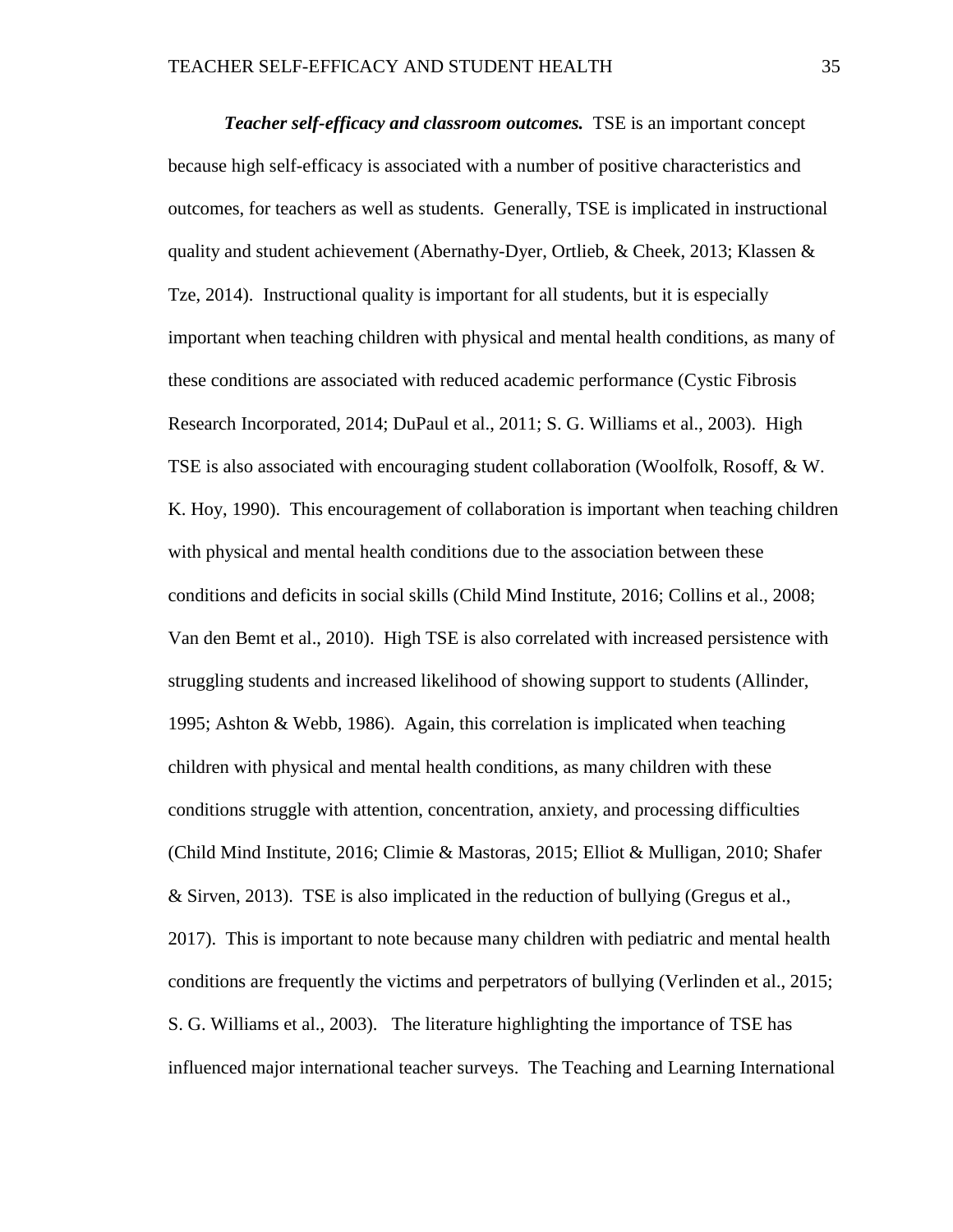Study (TALIS) and the Teacher Education and Development Study in Mathematics (TEDS-M) are now including questions specifically about TSE because of the association between TSE, positive teacher well-being, and student achievement (Tatto et al., 2008).

*Teacher self-efficacy and teacher well-being.* TSE has a positive effect on classroom outcomes as well as teacher well-being. TSE is linked with feelings of personal accomplishment related to one's job, job satisfaction, and commitment (Aloe, Amo, & Shanahan, 2014; Goddard, W. K. Hoy, & A. E. Hoy, 2004). All of these factors are associated with reduced burnout, reduced tension, reduced attrition, and increased retention (Briones, Tabernero, & Arenas, 2010; Bruinsma & Jansen, 2010; Helms-Lorenz, Slof, Vermue, & Canrinus, 2012).

*Factors contributing to teacher self-efficacy***.** Factors affecting TSE are difficult to identify due to the variety of personalities and backgrounds from which teachers come. It is also difficult because the majority of the literature has focused on TSE with healthy populations of students. Nevertheless, variables most consistent with TSE in one study were one's perceived ability to manage behavior, perceived ability to use various instructional methodologies to help with student engagement, and perceived ability to provide emotional support (Zee et al., 2015). Years of teaching experience has also been established as a factor predicting TSE in healthy populations; however, after 23 years of teaching experience, TSE was found to decrease (Klassen & Chiu, 2010)

*Teacher self-efficacy and students with physical and mental health conditions.* The literature on TSE and students with physical and mental health conditions gives a glimpse into the factors that may contribute to or reduce TSE; however, the literature available on TSE and physical and mental health conditions is limited to only physical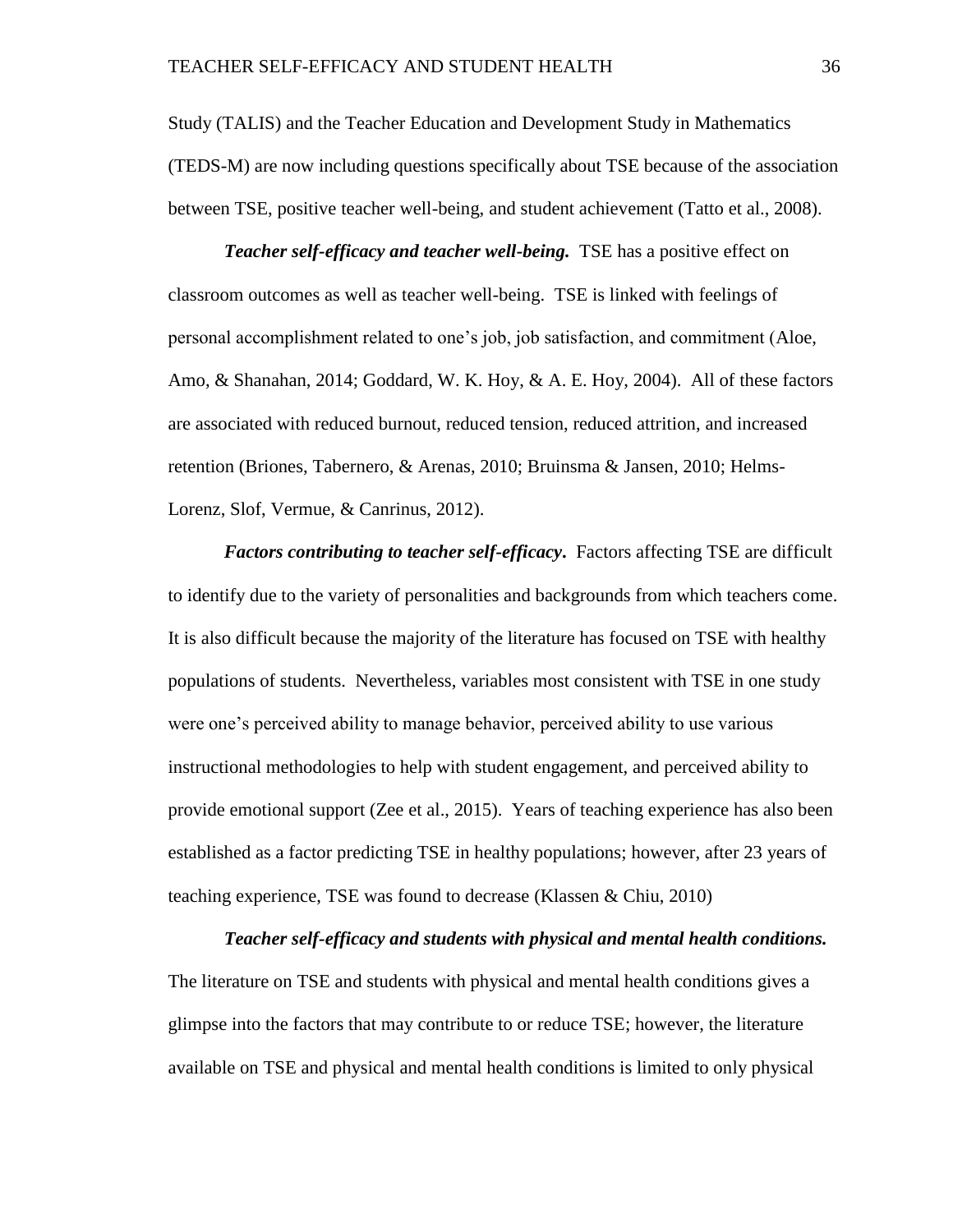conditions or only mental health conditions. With regard to physical conditions, a common thread present in the literature is that teachers consistently report having little information about the conditions that children presented with, including the symptoms or treatment, which affects their self-efficacy negatively (Bishop & Boag, 2006; Clay et al., 2004; Lucas et al., 2012; Wodrich et al., 2011). With regard to mental health conditions, a theme observed in multiple studies was that children who exhibited hyperactivity, impulsivity, and distractibility, all considered "classroom misbehaviors," were associated negatively with TSE for instructional strategies, student engagement, emotional support, and behavior management (Lambert, McCarthy, O'Donnell, Wang, 2009; Tsouloupas, Carson, Matthews, Grawitch, & Barber, 2010; Zee, de Jong, & Koomen, 2016). Teachers with students with internalizing behaviors were predicted to have lower levels of TSE for emotional support and instructional strategies. (Zee et al., 2016).

These studies provide some insight into the potential contributing and reducing factors of TSE when working with children with acute and chronic conditions. Nevertheless, because of the limited amount of literature available and the lack of generalizability, more research is needed to determine the themes that contribute to TSE when working with children with comorbid physical and mental health conditions.

# **Summary**

Both physical and mental health conditions are a prevalent issue that many children face. Some of the most common pediatric physical conditions are asthma, DM, CF, and epilepsy. Some of the most common childhood mental health conditions include mood disorders, anxiety disorders, ADHD, and ODD. These conditions affect children's daily functioning, often due to monitoring and treatment requirements. Children spend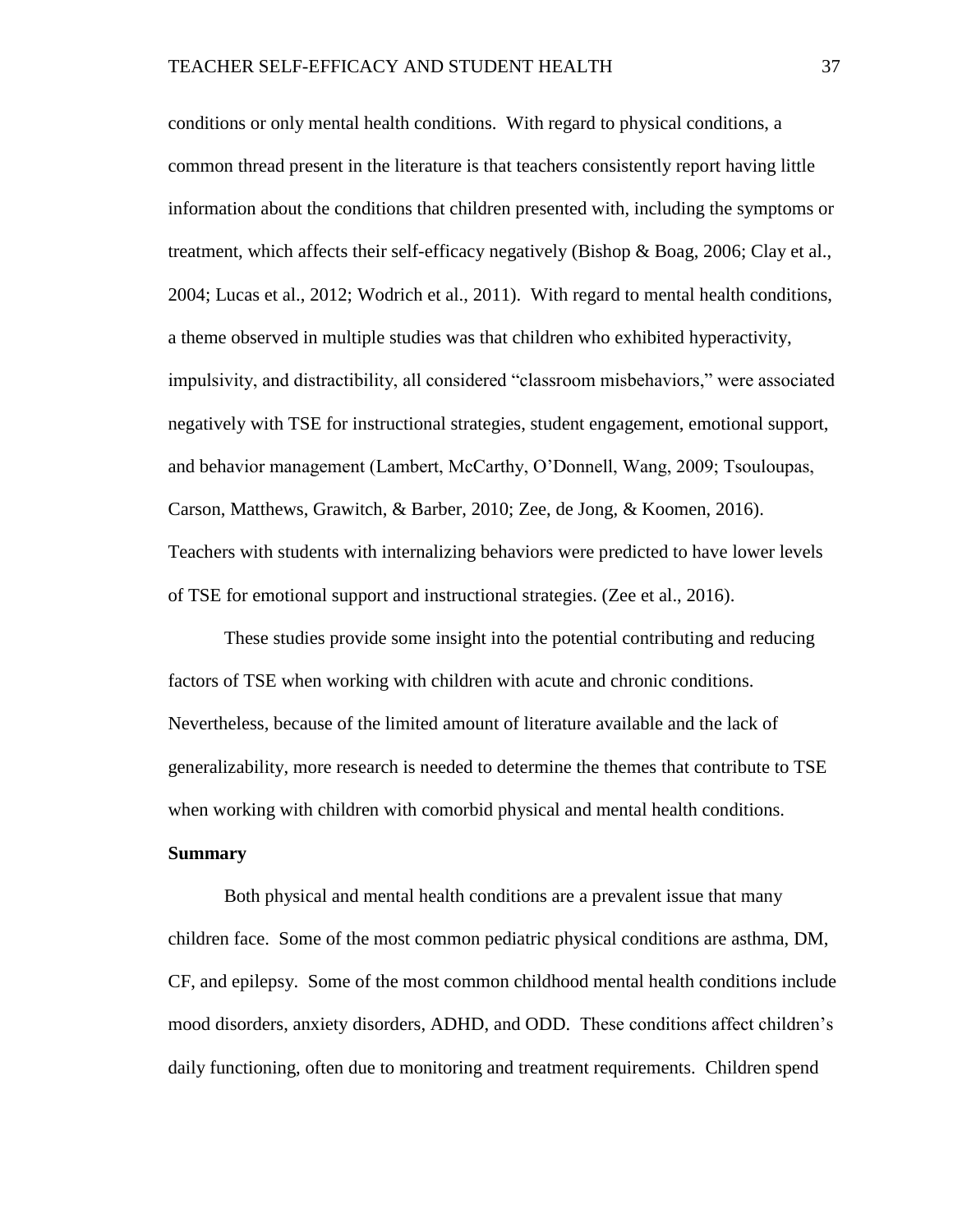the majority of their time with their teachers and, therefore, there are often major challenges within the classroom attributable to the pediatric conditions. Teachers are in the position of facilitating the development of children academically, socially, and emotionally. Teachers' interactions with their students are associated with both positive and negative developmental outcomes. Much of the interactions teachers have with their students are influenced by their sense of self-efficacy. Self-efficacy in teachers is associated with positive academic, social, and emotional developmental outcomes. The concern and purpose of this current study was to assess what contributes to TSE when teaching children with acute and chronic conditions.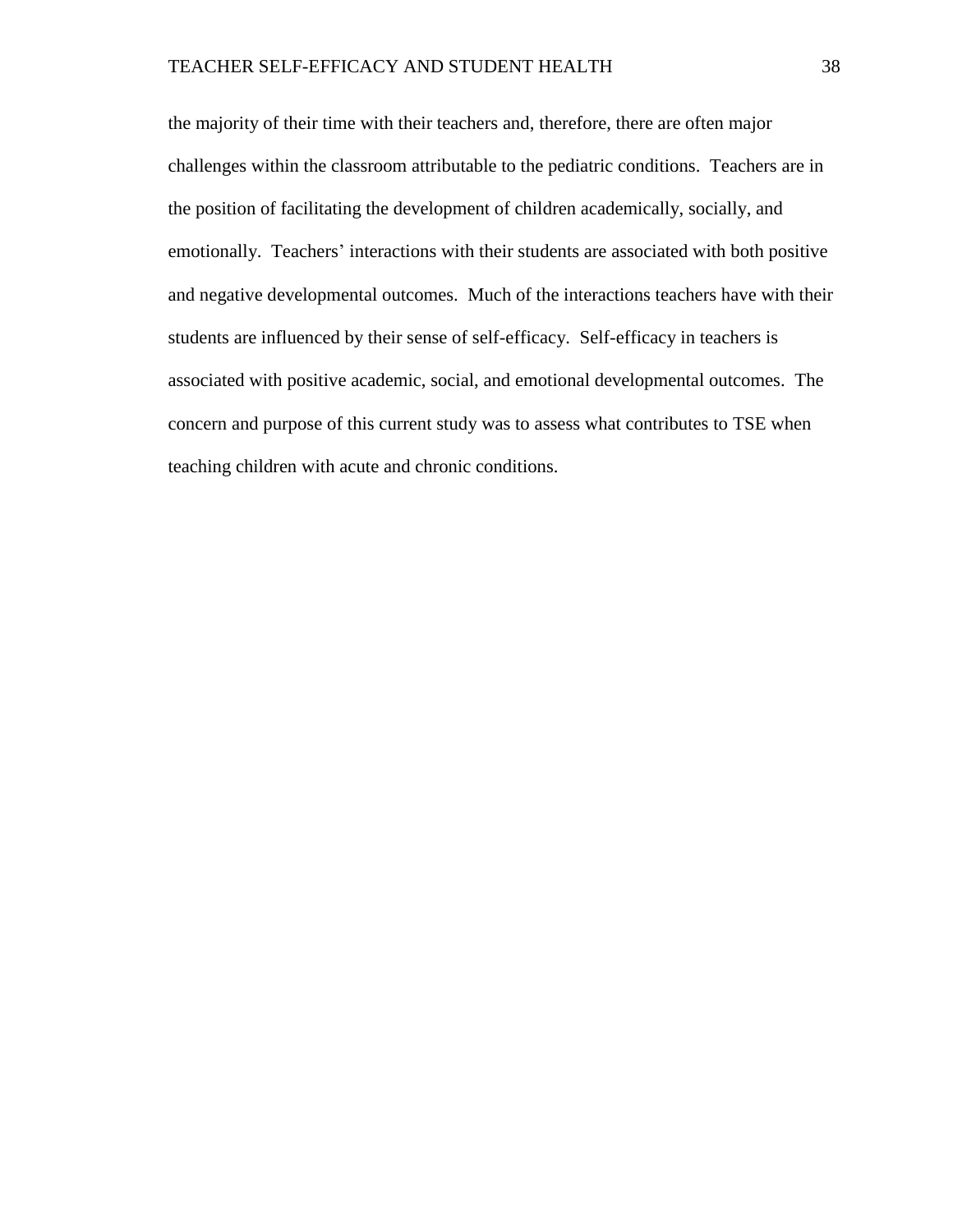### **Chapter 3: Research Question and Hypothesis**

### **Research Question**

Does perceived knowledge of pediatric and mental health conditions, perceived ability to engage students in schoolwork, perceived ability to vary instructional methods, perceived ability to manage classroom behaviors, perceived ability to provide emotional support, and years in teaching contribute to teachers' sense of self-efficacy when teaching children with IEPs and/or 504 plans? This research question was answered through the use of a survey.

# **Hypothesis**

It was hypothesized that, for teachers working with children with IEPs and/or 504 plans with alternative learning needs, perceived knowledge about the medical or mental health condition, perceived ability to engage students in schoolwork, perceived ability to vary instructional methods, perceived ability to manage classroom behavior, perceived ability to provide emotional support, and number of years teaching would predict greater TSE with teachers in a public school setting.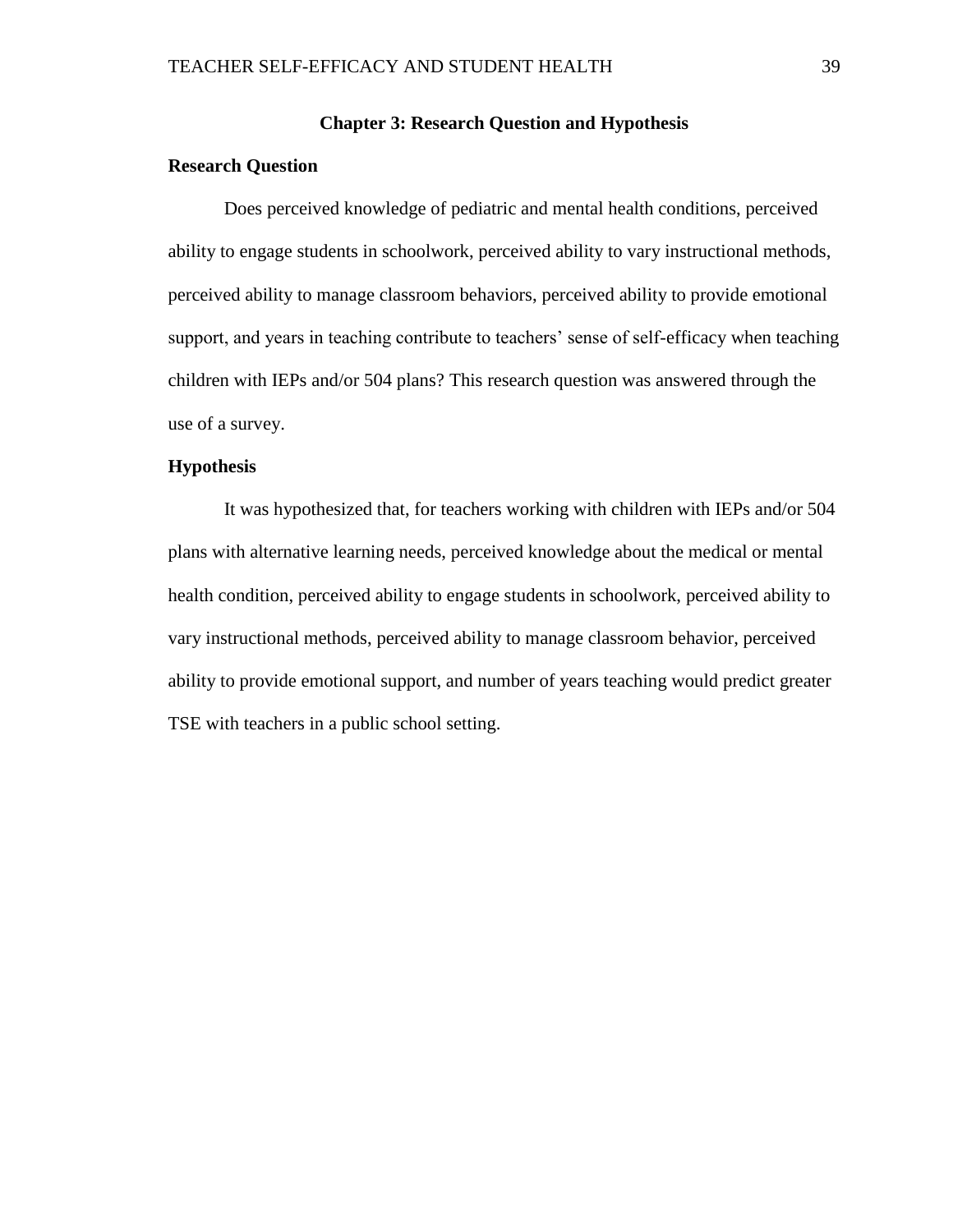### **Chapter 4: Method**

### **Design and Justification**

The study utilized a quantitative, retrospective, cross-sectional design, as the participants were surveyed on past experiences with children in their classrooms with physical and mental health conditions.

# **Participants**

Participants were elementary public school teachers, which was defined operationally as teachers who worked with students from kindergarten through eighth grade. All participants were prescreened for study eligibility and a person was able to take the survey if he or she was at least 21 years old, fluent in English, had a minimum of 2 years teaching full-time in a regular elementary public or non-lottery charter school classroom, was considered a classroom teacher, and reported having a minimum of one child in his or her classroom with an IEP and/or 504 plan within the last 3 years. Any interested party who did not fit this inclusion criteria was excluded from participating.

One hundred seventy-nine participants began the survey and, of those, 136 participants completed the study successfully. The information received from the other 43 participants was included in data analysis.

#### **Measures**

This measure was developed by the authors and was adapted from a previous measure, the Teachers' Sense of Efficacy Scale (Tshannen-Moran & A. W. Hoy, 2001). The Teacher Self-Efficacy Scale for Children with IEPs/504 Plans is a 60-item measure with 33 items measured on a Likert scale, two open-ended questions assessing teachers' beliefs regarding their ability to effectively engage, instruct, and manage children in their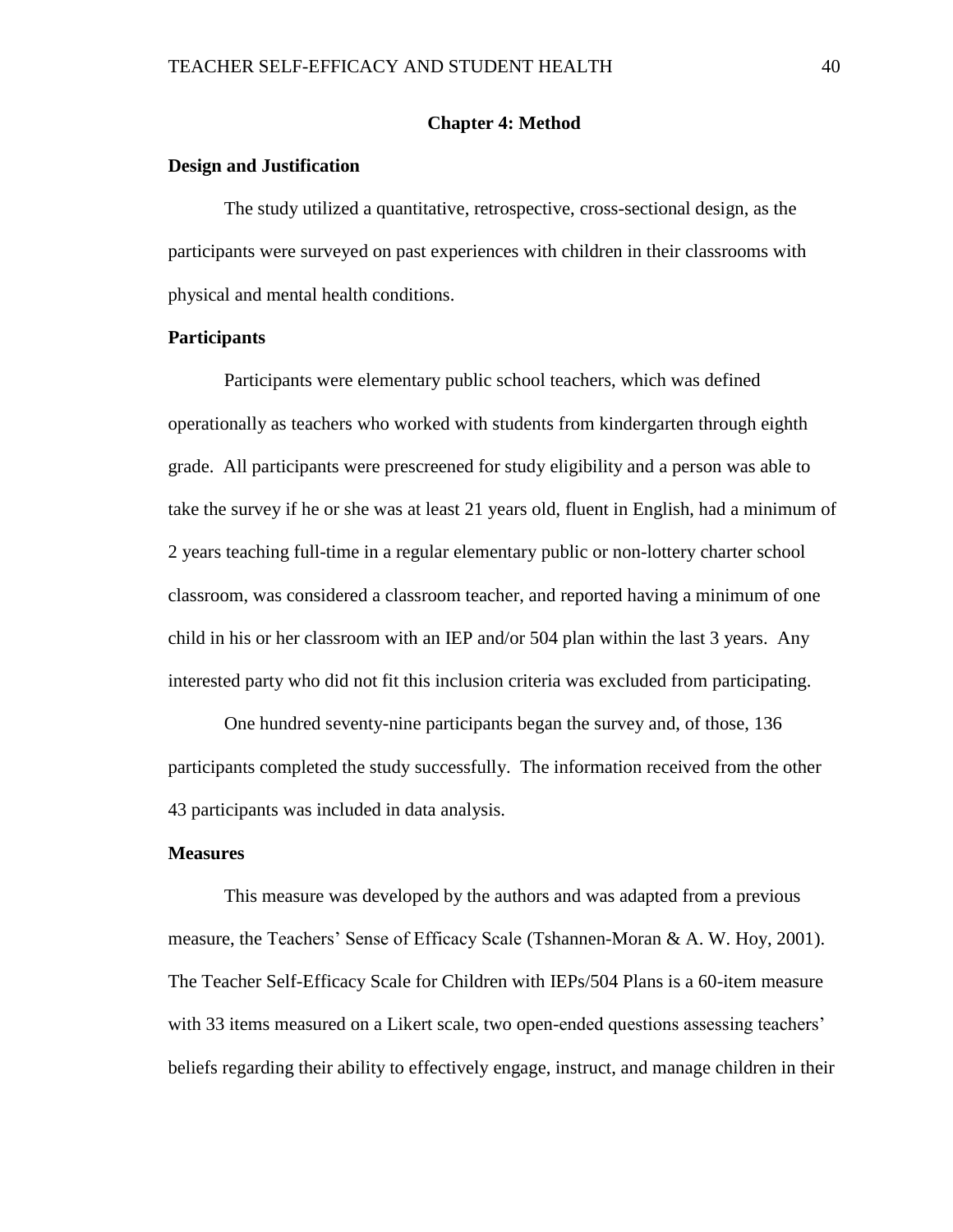classrooms with IEPs/504 plans, and 25 personal information questions assessing age, gender, race, years in teaching, years at current school and district, number of students in school, number of students in grade, number of students in current classroom, number of students in classroom with an IEP and/or 504 plan, grades taught, highest level of education, type of school (Title 1), among other demographic variables.

Although there were TSE measures already available, a new measure was created due to the lack of psychometric validation, confusing wording, and the concern that the questions in the existing measures would not assess the idiosyncrasies that come with teaching children with IEPs and/or 504 plans.

Items 1 through 10, 12 through 18, 27 through 29, and 38 through 41 were scored using a Likert scale ranging from 1 (*not at all*) to 6 (*definitely*). Items 11, 30, and 31 were scored using a Likert scale ranging from 1 (*not at all*) to 6 (*a great deal*). Item 19 was scored using a Likert scale ranging from 1 (*none of the time*) to 6 (*all of the time*). Items 20 through 26 were scored using a Likert scale ranging from 1 (*none*) to 6 (*a great deal*). Items 34 and 35 were scored using a Likert scale ranging from 1 (*not at all confident*) to 10 (*extremely confident*). Items 36 and 37 were open-ended questions. Finally, items 42 through 59 were demographic and assessed current and past employment.

### **Procedure**

The study was approved by the institutional review board of Philadelphia College of Osteopathic Medicine (PCOM). A number of recruitment methods were utilized to attempt to reach as many interested potential participants as possible. Information about the study and survey was disseminated on social media (Facebook and LinkedIn), on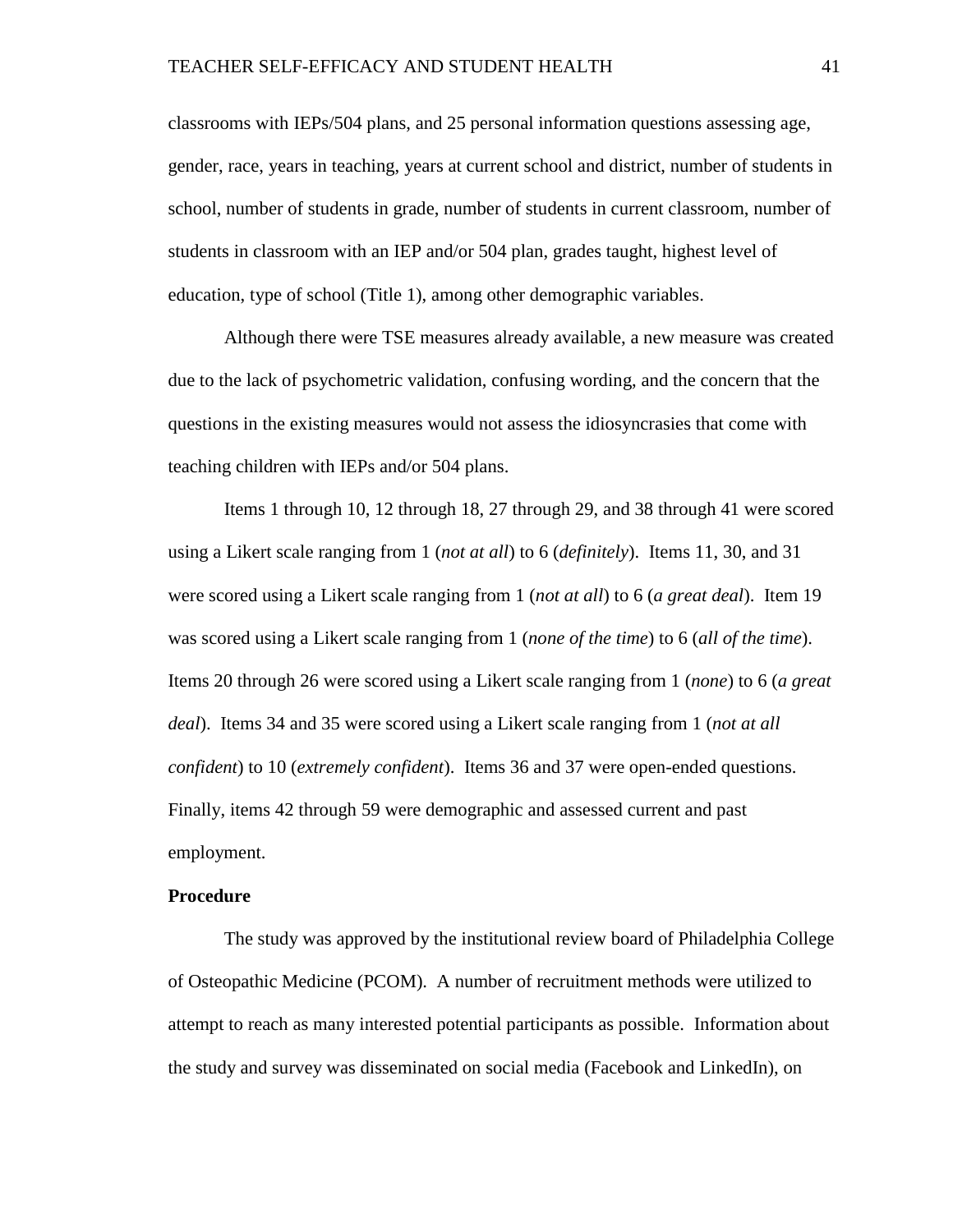ResearchMatch, a nonprofit website aimed at matching research participants with research studies for which they qualify, and through word of mouth. Data collection took place from December 2017 through March 2018.

Interested participants were asked to utilize the survey link, which took them to the survey on SurveyMonkey. Participants were taken to a page displaying the participant agreement. The inclusion and exclusion criteria were reviewed through the qualification questions. Participants who did not qualify for the survey were redirected to a page thanking them for their time, telling them that they did not qualify for study participation, and providing them with links to websites aimed at increasing awareness and understanding of children with physical and mental health conditions (Understood.org and KidsHealth.org). Participants who qualified were taken directly to the survey, which took approximately 25 minutes to complete. All participants who successfully completed the survey were offered the option of participating in a raffle by providing their e-mail addresses, which were not linked to their survey information. At the end of recruitment, five participants were randomly selected and each received a \$50 gift card to a nationwide retailer.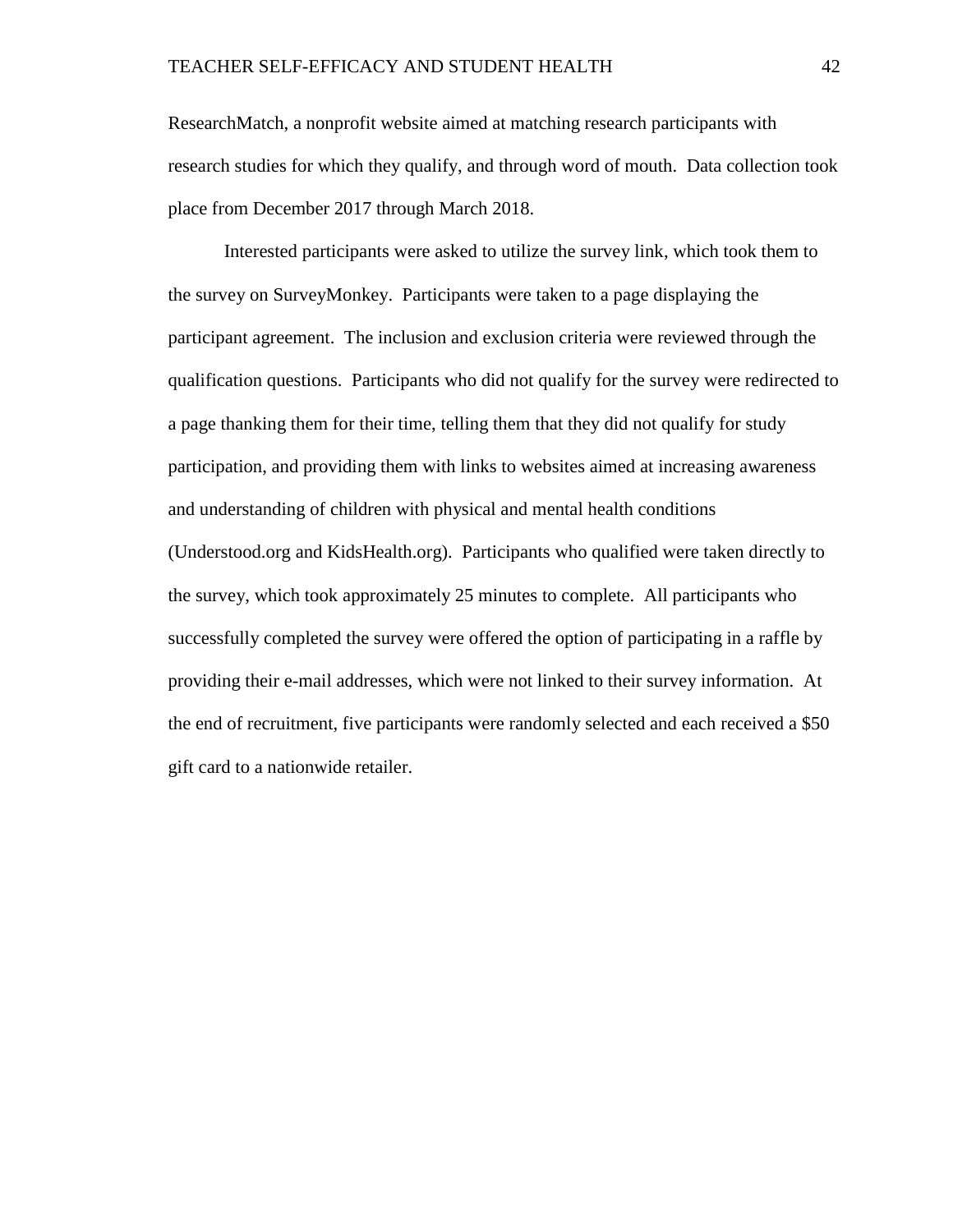#### **Chapter 5: Results**

Initial analysis began with the examination of participants' personal and demographic characteristics, their personal experiences (outside of the classroom) with children who have physical, emotional, or behavioral conditions, as well as their current and past teaching experiences. These questions were taken from the Teacher Self-Efficacy Scale for Children with IEPs/504 Plans. Personal and demographic information was followed by descriptive statistics taken from the six variables (perceived knowledge about the condition, perceived ability to engage students in schoolwork, perceived ability to vary instructional methods, perceived ability to manage classroom behavior, perceived ability to provide emotional support, and years in teaching). The descriptive review is followed by testing of the hypothesis through regression analysis. Finally, qualitative data are described, taken from two questions within the survey (1. What are your biggest challenges in meeting the needs of children with IEPs and/or 504 plans? and 2. What are the factors that you believe contribute to your ability to teach children with IEPs and/or 504 plans?)

#### **Initial Analysis**

**Personal and demographic information.** Demographic information was obtained from 139 participants, with the exception of ethnicity ( $n = 138$ ). A total of 179 participants began the survey, but only 134 completed the entire survey. The demographic information obtained from 139 participants included age, gender, ethnicity, and level of education (Table 1).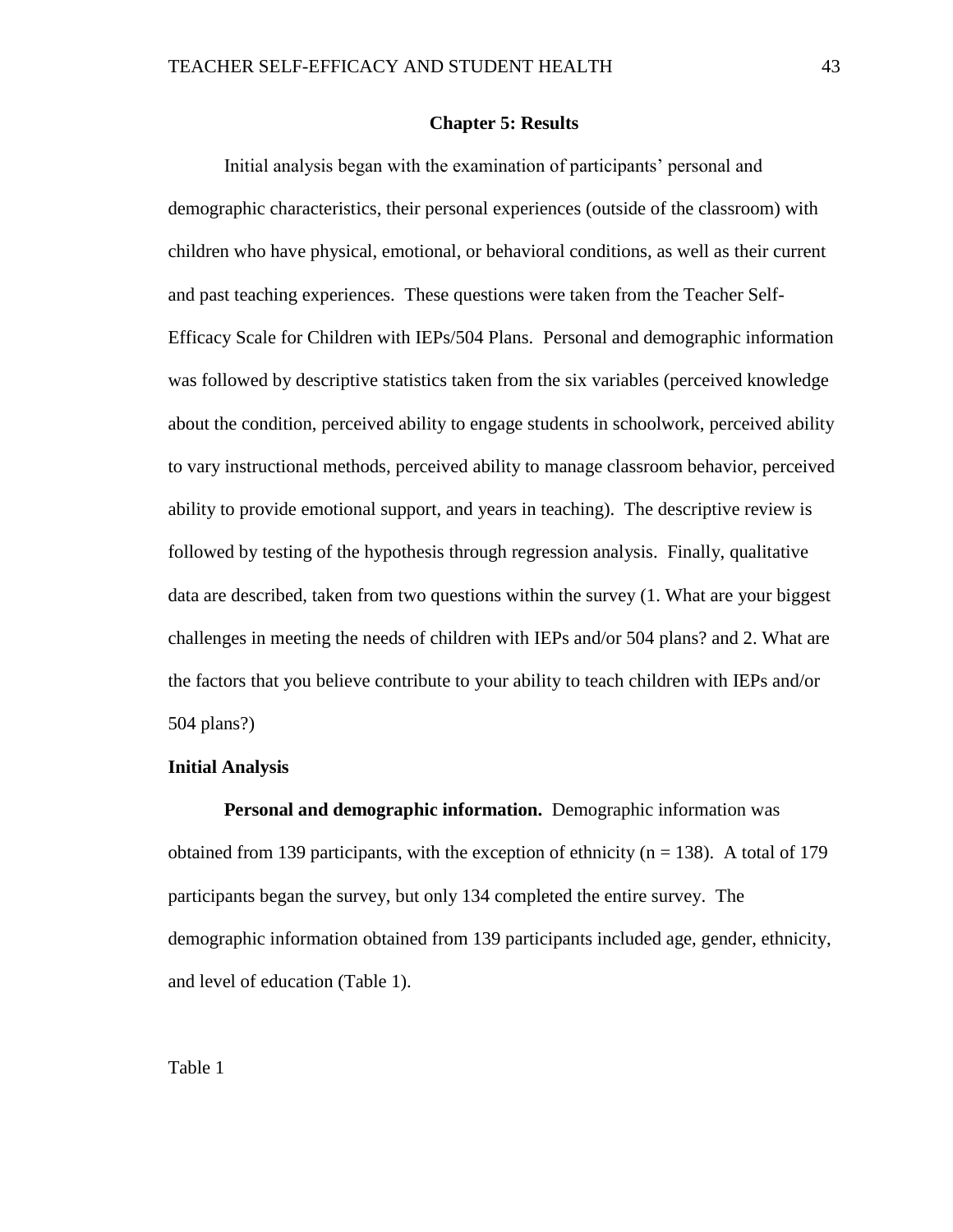| <b>Variable</b>          | <b>Number of Responses</b> | <b>Percent of Participants</b> |
|--------------------------|----------------------------|--------------------------------|
| Age $(n = 139)$          |                            |                                |
| $25 - 35$                | 53                         | 38.1%                          |
| 36-45                    | 37                         | 26.6%                          |
| 46-55                    | 29                         | 20.9%                          |
| 56-65                    | 17                         | 12.2%                          |
| $66+$                    | 3                          | 2.2%                           |
| Gender ( $n = 139$ )     |                            |                                |
| Female                   | 124                        | 89.2%                          |
| Male                     | 13                         | 9.4%                           |
| <b>Rather Not Answer</b> | $\overline{2}$             | 1.4%                           |
| Ethnicity ( $n = 138$ )  |                            |                                |
| White                    | 124                        | 89.9%                          |
| Hispanic                 | 5                          | 3.6%                           |
| <b>Black</b>             | $\overline{4}$             | 2.9%                           |
| Asian                    | $\mathbf{1}$               | 0.7%                           |
| Mixed                    | $\mathbf{1}$               | 0.7%                           |
| <b>Rather Not Answer</b> | 3                          | 2.2%                           |

*Demographic Variables*

Level of Education  $(n = 139)$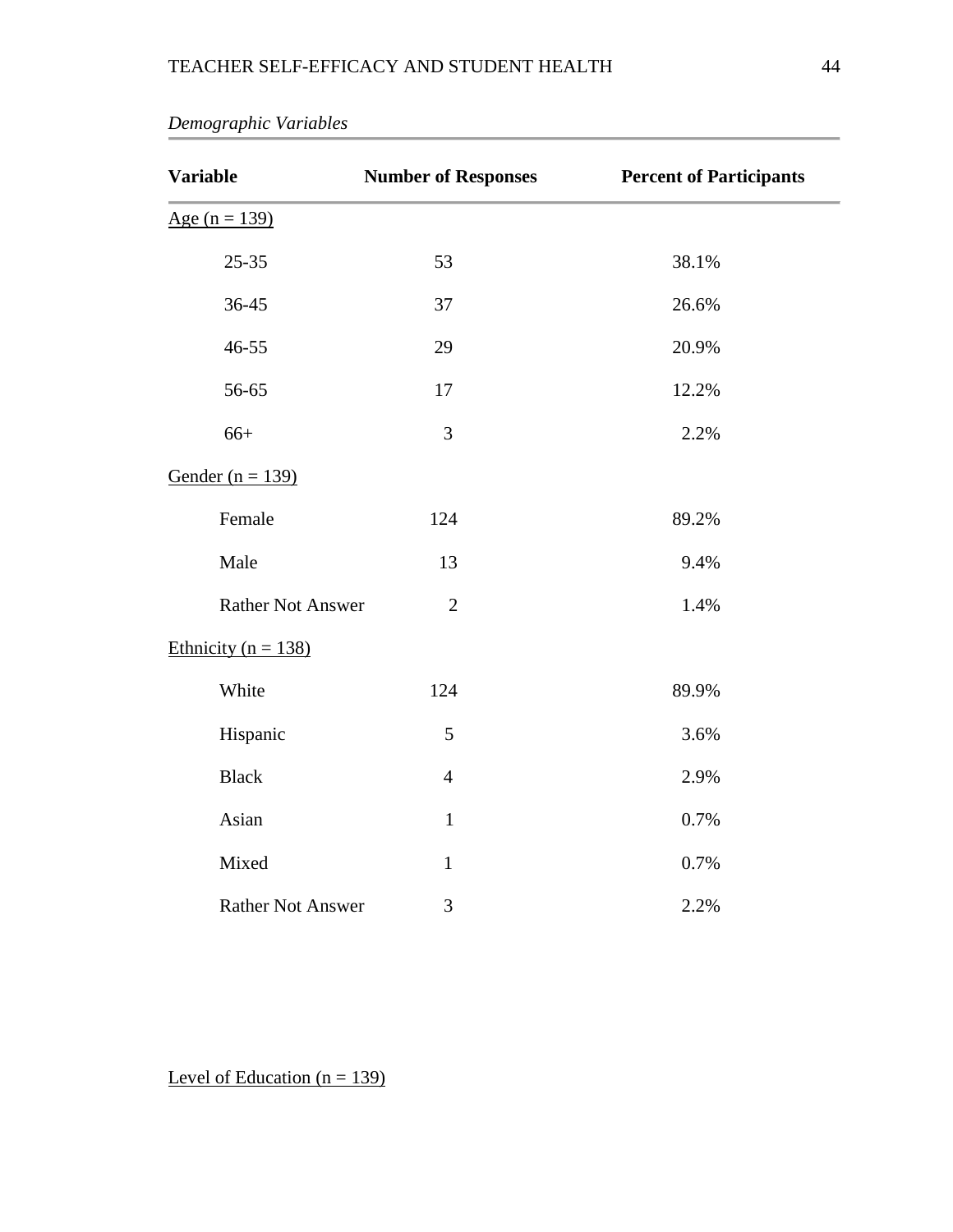| Bachelor's degree   | 42 | 30.2% |
|---------------------|----|-------|
| Bachelor's degree + | 4  | 2.9%  |
| Master's degree     | 69 | 49.6% |
| Master's degree +   | 14 | 10.1% |
| Doctoral degree     | 10 | 7.2%  |
|                     |    |       |

### **Personal experience with physical, emotional, and behavioral conditions.**

Information regarding participants' personal experiences (outside of the classroom) was gathered from 139 participants. The information obtained included their personal experiences with physical, emotional, and/or behavioral conditions and their personal experience with children outside the classroom with physical, emotional, and/or behavioral conditions. Seventy-four participants reported personal experiences with physical, emotional, or behavioral conditions (53.2%) and 121 participants indicated that they had personal experiences with children outside of the classroom with physical, emotional, or behavioral conditions (69.5%).

**Teaching and school experience.** Participants were assessed about their current and past teaching experiences, including how many years they have been teaching (Table 2). Participants also reported if their schools are Title 1 Schools—which are schools that receive financial assistance from the government due to high numbers or high percentages of children from low-income families, to help ensure that all children meet challenging state academic standards—and if they have worked in secondary education. Eighty-six out of 136 participants indicated that they taught at Title 1 Schools (63.2%)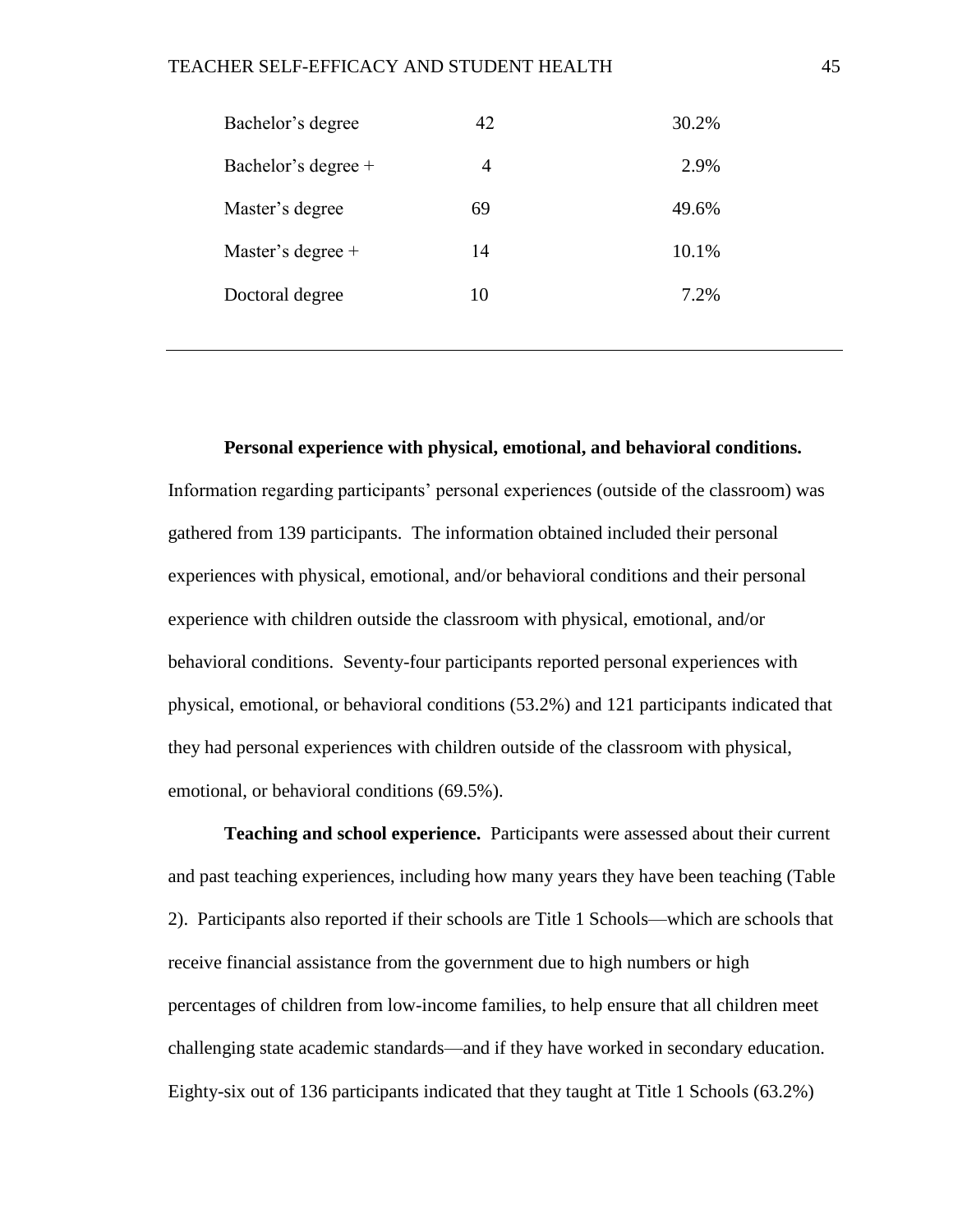and 31 out of 136 participants reported that they have worked in secondary education (22.1%). Participants were also asked how many years they have been teaching at their current schools, how many years they have been teaching at their current school districts, how many students are enrolled in their current schools, how many students are enrolled in the current grades they teach, how many teachers teach in the current grades they teach, how many children in their classrooms have had an IEPs and/or 504 plan in the 2017-2018 school year, what their average class sizes have been in the 2017-2018 school year, and how many children have been classified as English as a second language (ESL) in their classes in the 2017-2018 school year (Table 3).

Table 2

| <b>Variable</b>                        | <b>Number of Responses</b> | <b>Percent of Participants</b> |
|----------------------------------------|----------------------------|--------------------------------|
| Total Years in<br>Teaching $(n = 139)$ |                            |                                |
| $1-2$                                  | 9                          | 6.5%                           |
| $3 - 4$                                | 14                         | 10.0%                          |
| $5-6$                                  | 20                         | 14.4%                          |
| $7 - 8$                                | 14                         | 10.0%                          |
| $9-10$                                 | $\overline{4}$             | 2.9%                           |
| $11+$                                  | 78                         | 56.1%                          |
|                                        |                            |                                |

*Teaching and School Experience*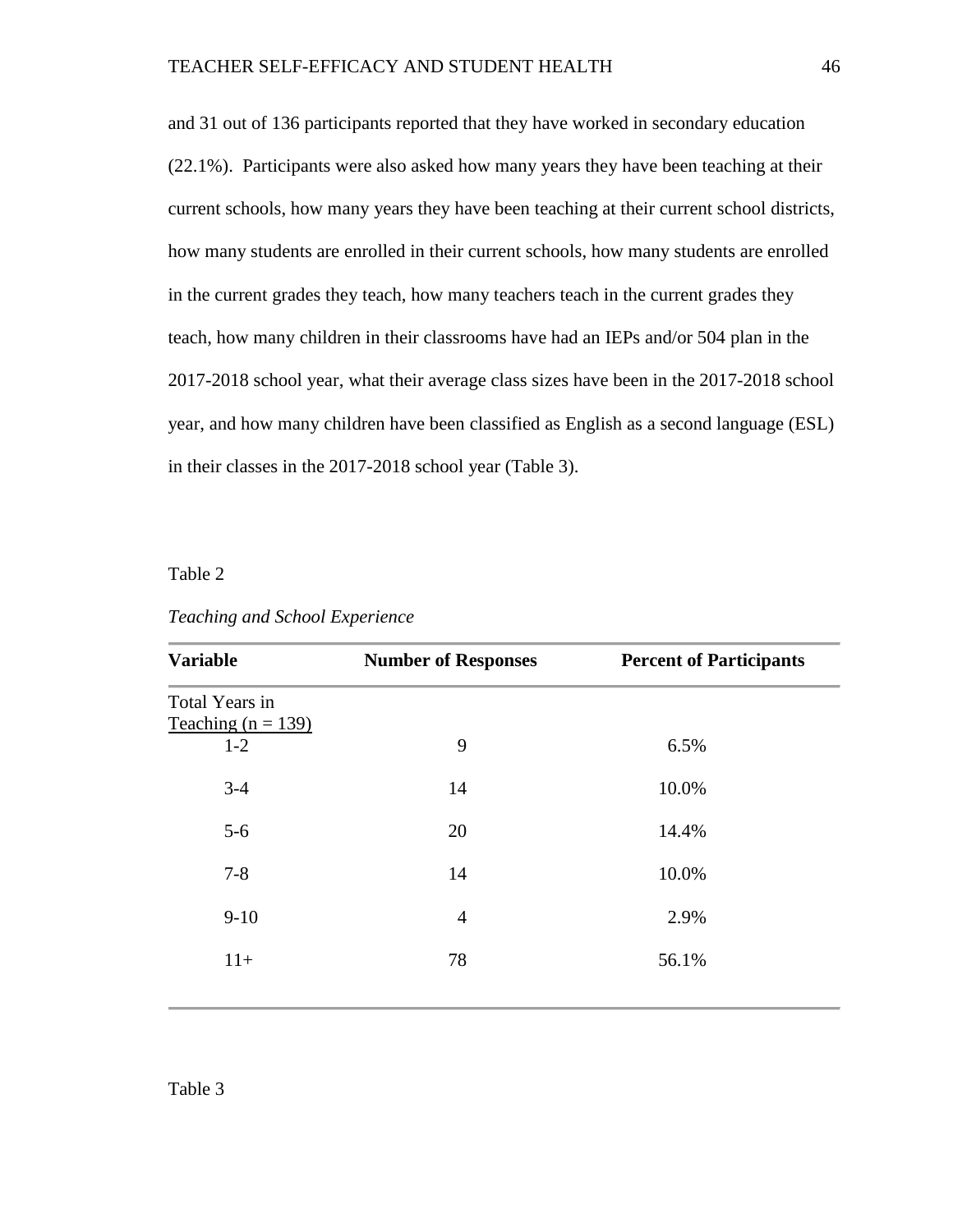| <b>Variable</b>                                                                        | <b>Mean</b> | <b>Median</b>  | <b>SD</b> |
|----------------------------------------------------------------------------------------|-------------|----------------|-----------|
| Years at Current School ( $n = 138$ )                                                  | 8.36        | 5              | 7.59      |
|                                                                                        |             |                |           |
| Years in Current SD $(n = 138)$                                                        | 10.02       | 7              | 8.33      |
| # of Students at Current school ( $n = 136$ )                                          | 669.15      | 500            | 675.68    |
| # of Students Taught in Grade ( $n = 136$ )                                            | 134.30      | 85             | 176.16    |
| # of Teachers in Current Grade ( $n = 139$ )                                           | 5.99        | $\overline{4}$ | 7.30      |
| # of Children in Each Classroom ( $n = 136$ )*                                         | 22.1        | 22             | 6.55      |
| # of Children with IEPs/504 Plans in<br>Each Classroom ( $n = 136$ )*                  | 8.80        | 6.5            | 8.00      |
| # of Children Who are English as a Second<br>Language in Each Classroom ( $n = 136$ )* | 3.06        | 1              | 4.76      |

*Teaching and School Experience (Continued)*

*Note.* "SD" is abbreviated for "school district"

\*Data were gathered from the 2017-2018 school year

Level of engagement in IEP/504 plan meetings. Participants were assessed for whether they have had the opportunity to meet with families of children with IEP/504 plans and whether they have attended IEPs/504 plan meetings. One hundred forty-five out of 158 participants indicated that they have had the opportunity to meet with the families of children with IEP/504 plans to discuss their conditions (91.8%) and 151 out of 158 reported that they have attended IEP/504 plan meetings regarding children in their classrooms (95.6%).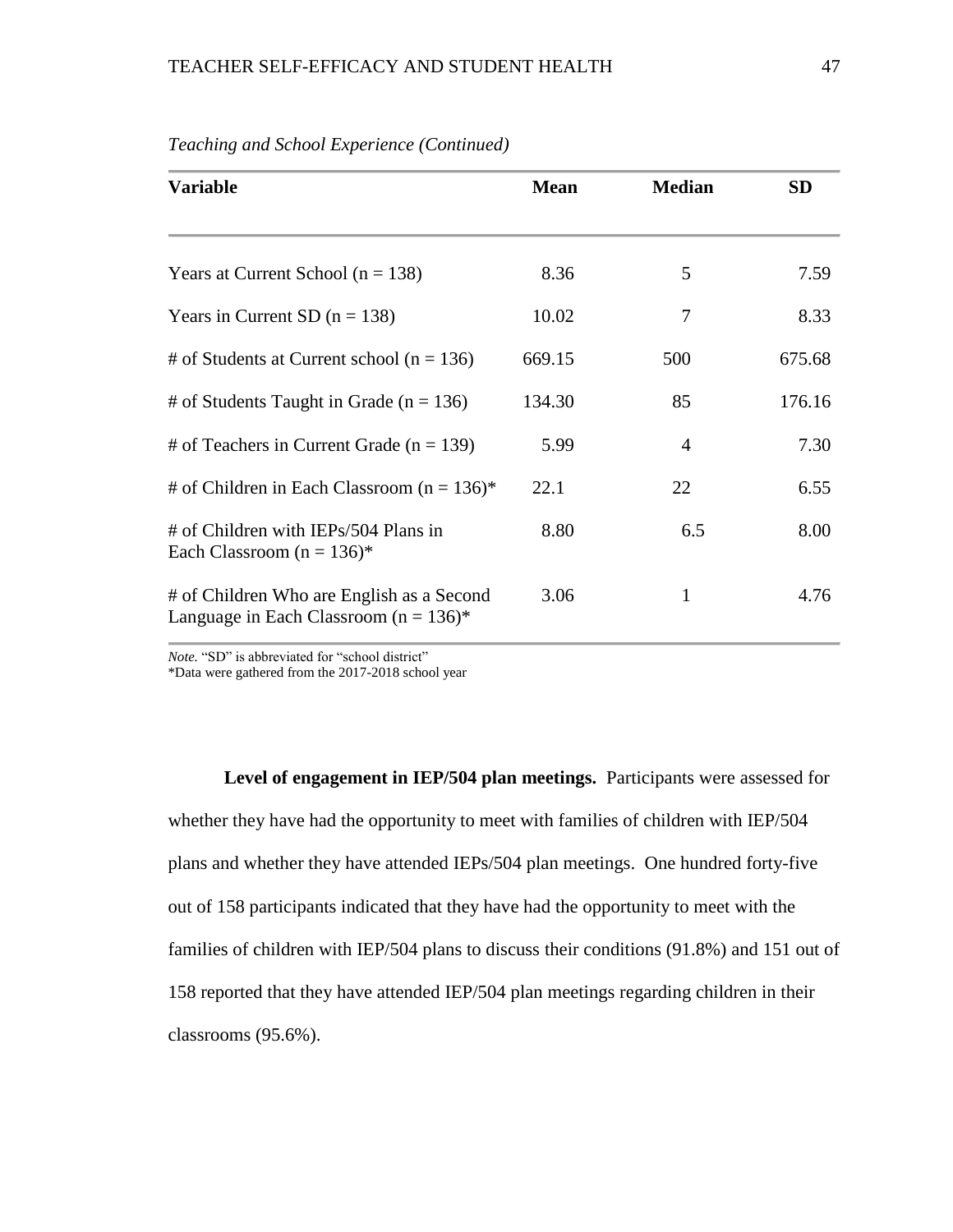# **Descriptive Statistics**

Descriptive statistics were used to analyze perceived knowledge about chronic conditions, perceived ability to engage students in schoolwork and vary instructional methods, perceived ability to manage classroom behavior, perceived ability to provide emotional support, whether they have instructional aids, and whether extra time is required to instruct children with IEPs and/or 504 plans confidently. Perceived knowledge about conditions was captured through the use of seven questions and was measured using a 5-point Likert scale. When combining all seven questions for analysis, the percentage of participants who chose each rating varied from no knowledge (0.9%), a little knowledge (5.7%), some knowledge (32.2%), more than some knowledge (34.3%), to a great deal of knowledge (27.0%). In total, 154 participants answered the seven questions addressing perceived knowledge. Perceived ability to engage students in classwork and vary instructional methods was assessed using nine questions. This variable also was assessed using a 5-point Likert scale. The percentage of participants who chose each rating ranged from not at all (0.8%), a little (8.7%), somewhat (32.7%), more than somewhat (35.4%), to definitely (22.4%). In total, 168 participants answered the nine questions addressing perceived ability to engage students in classwork and vary instructional methods. Perceived ability to manage classroom behavior was assessed using seven questions and was measured using a 5-point Likert scale. The percentage of participants who chose each rating varied from not at all (2.6%), a little (10.7%), somewhat (35.1%), more than somewhat (34.0%), to definitely (17.6%). In total, 162 participants answered the seven questions addressing perceived ability to manage classroom behavior. Perceived ability to provide emotional support was assessed through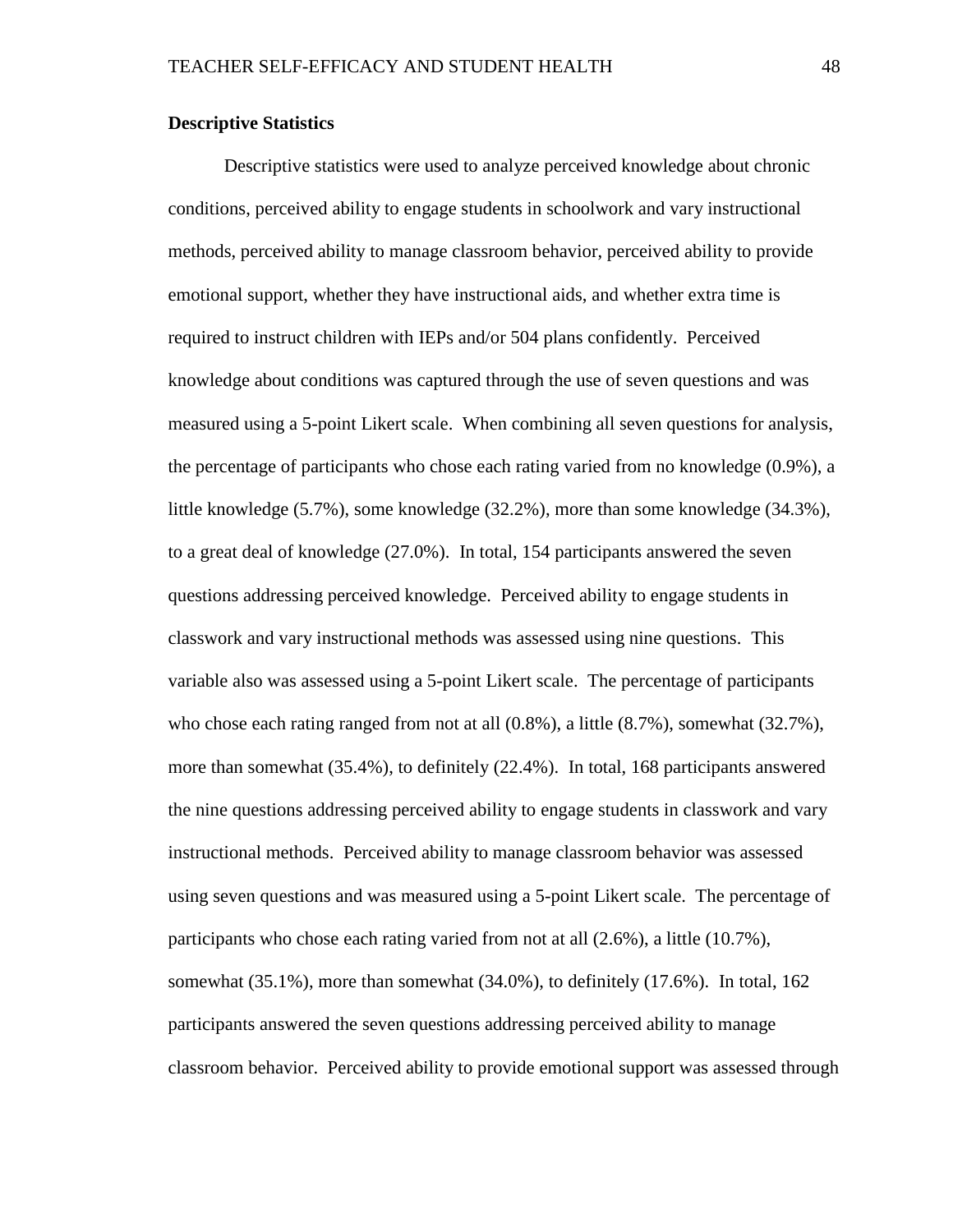the use of three questions. This variable was assessed using a 5-point Likert scale. The percentage of participants who chose each rating ranged from not at all (0.6%), a little  $(8.3\%)$ , somewhat  $(43.2\%)$ , more than somewhat  $(34.8\%)$ , to definitely  $(13.0\%)$ . In total, 156 participants answered the three questions assessing for perceived ability to provide emotional support (Table 4).

One question assessed whether teachers had instructional aids in their classrooms. This variable was assessed using a 5-point Likert scale. The percentage of participants who chose each rating ranged from none of the time (44.1%), occasionally (16.8%), some of the time  $(23.6\%)$ , more than some of the time  $(5.6\%)$ , to all of the time  $(9.9\%)$ . In total, 161 participants answered this question (Table 5). Finally, how much extra time it takes to instruct children with IEPs and/or 504 plans confidently was assessed using one question measured on a 5-point Likert scale. The percentage of participants who chose each rating varied from a no extra time (0), a little extra time (0.6%), some extra time (26.3%), some more extra time (40.1%), to a great deal of extra time (32.9%). In total, 167 participants answered this question assessing for how much extra time it takes to instruct children with IEPs and/or 504 plans confidently (Table 6).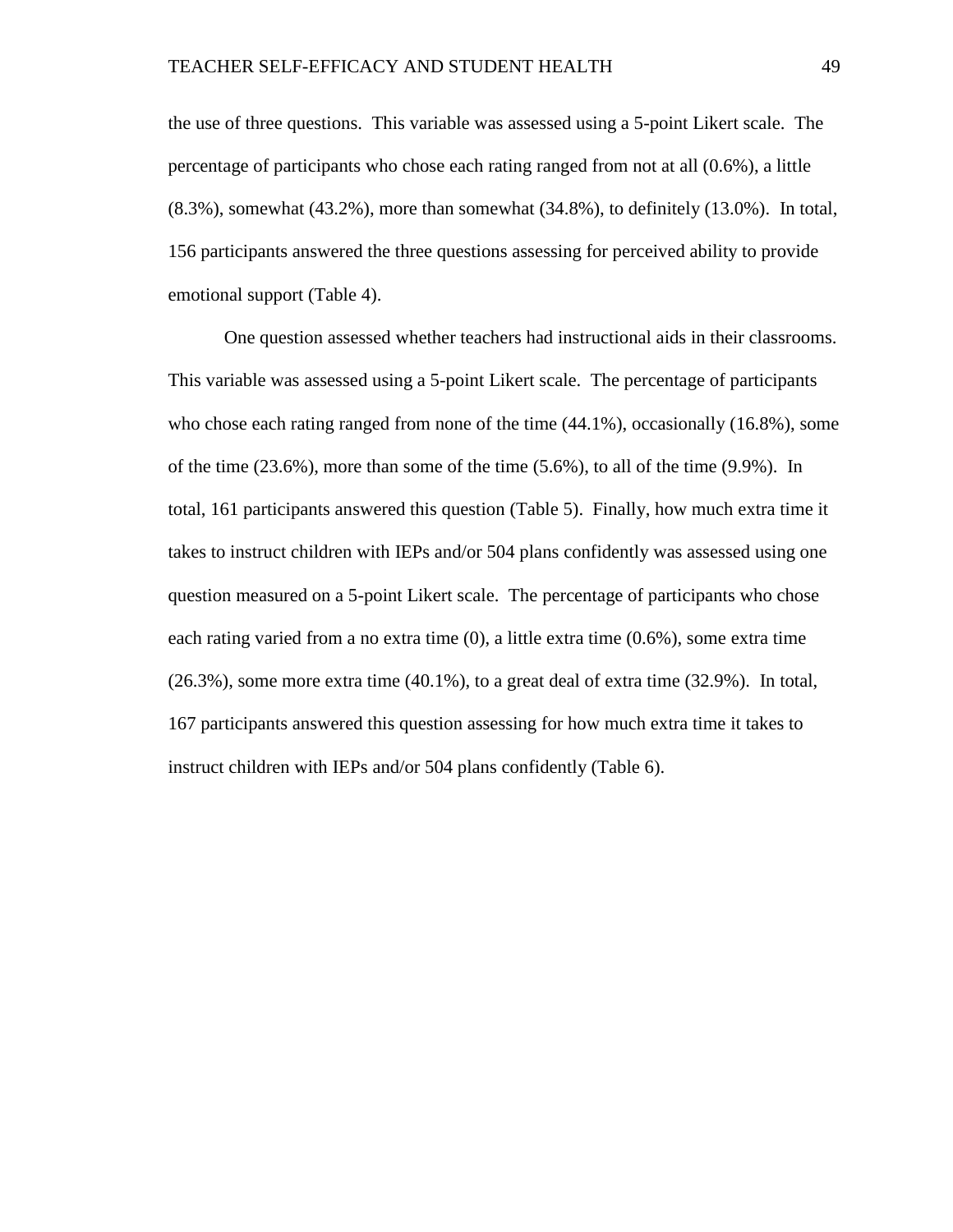# Table 4

# *Descriptive Statistics on Hypothesis Variables*

| <b>Variable</b>                                                                                                           | <b>Mean</b> | <b>Median</b> | <b>SD</b> |
|---------------------------------------------------------------------------------------------------------------------------|-------------|---------------|-----------|
| Perceived Knowledge about the Condition<br>$1 = No$ Knowledge; $5 = A$ Great Deal of Knowledge                            | 3.80        | 3.0           | 0.91      |
| Perceived Ability to Engage Students in Schoolwork and<br>Vary Instructional Practices $1 = Not$ at All; $5 = Definitely$ | 3.69        | 3.0           | 0.94      |
| Perceived Ability to Manage Classroom Behavior<br>$1 = Not$ at All; $5 = Definitely$                                      | 3.54        | 3.0           | 0.97      |
| Perceived Ability to Provide Emotional Support<br>$1 = Not$ at All; $5 = Definitely$                                      | 3.51        | 3.0           | 0.84      |

*Note.* "SD" is abbreviated for "standard deviation"

# Table 5

# *Instructional Aid in Classroom (1 = None of the Time; 5 = All of the Time)*

| <b>Variable</b>                                        | Mean | <b>Median</b> | SD    |
|--------------------------------------------------------|------|---------------|-------|
| Do you have an instructional aid in<br>your classroom? | 2.20 | 2.0           | 1, 32 |

*Note.* "SD" is abbreviated for "standard deviation"

### Table 6

# *Extra Time Needed to Instruct Children with IEP and/or 504 Plans (1 = No Extra Time; 5 = A Great Deal of Extra Time)*

| <b>Variable</b>                                                                                       | Mean | <b>Median</b> | SD   |
|-------------------------------------------------------------------------------------------------------|------|---------------|------|
| How much extra time does it take to<br>confidently instruct a child with an<br>IEP and/or $504$ plan? | 4.05 | 4.0           | 0.78 |

*Note.* "SD" is abbreviated for "standard deviation"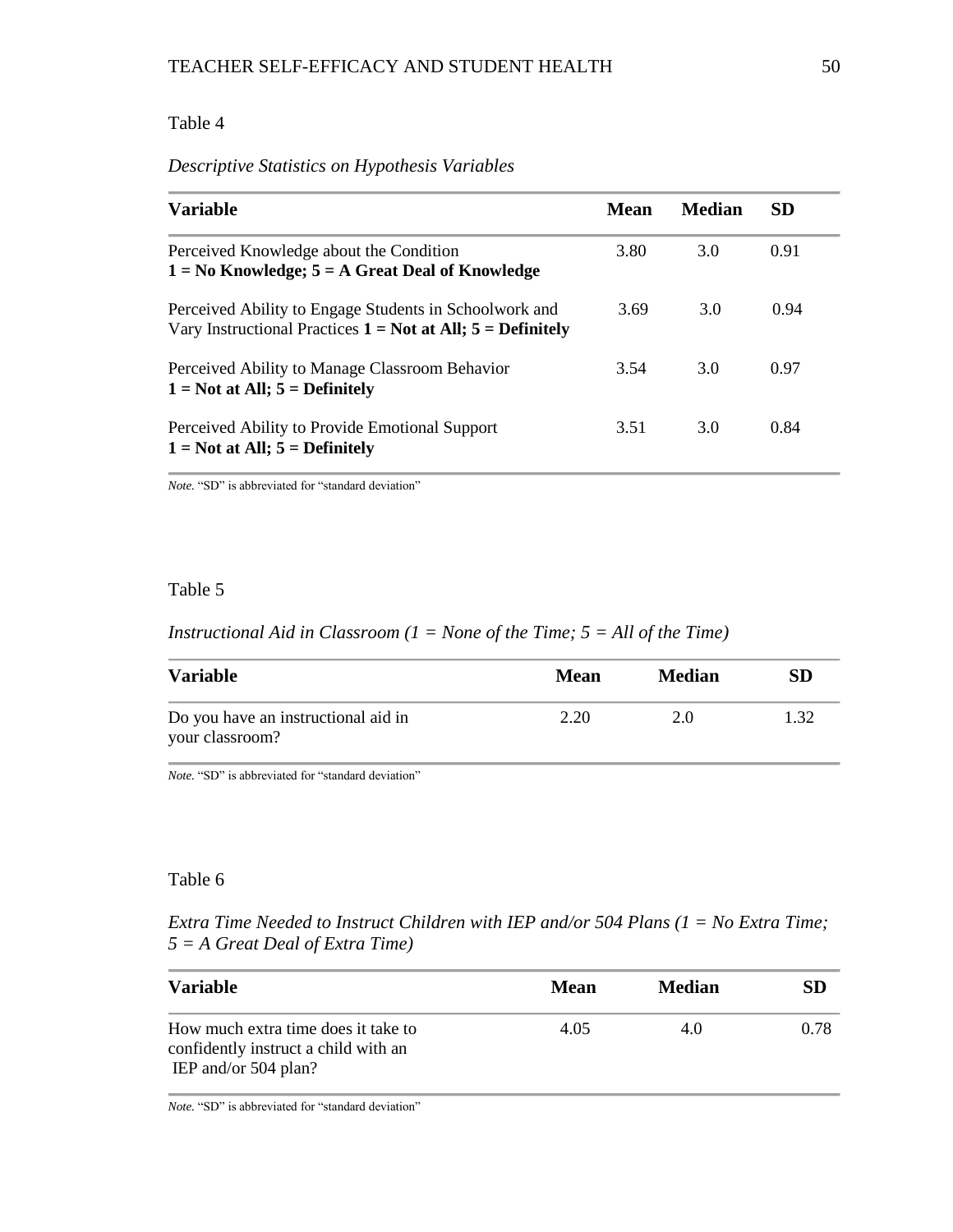# **Analysis of Hypothesis**

This study's hypothesis was evaluated using a stepwise multiple regression. Multiple regression analysis is used to determine whether predictor variables predict the criterion variable of interest. Assumptions of multicollinearity, homoscedasticity, and linearity were tested prior to conducting the analysis. Multicollinearity among two variables was found to be greater than 0.7 (perceived ability to engage students in schoolwork and perceived ability to vary instructional methods); therefore, those two variables were combined into one variable, reducing the number of predictor variables from six to five. The predictor variables met homoscedasticity and linearity prior to analysis.

A stepwise multiple regression was calculated to predict TSE (defined as perceived ability to engage, instruct, and manage children in the classroom) with children with IEP/504 plans based on perceived knowledge about the physical, emotional, or behavioral condition (variable 1), perceived ability to engage students in schoolwork and vary instructional methods (variable 2), perceived ability to manage classroom behavior (variable 3), perceived ability to provide emotional support (variable 4), and how long participants have been teaching (variable 5). These variables were assessed through use of the the Teacher Self-Efficacy Scale for Children with IEPs/504 plans. All predictors other than years in teaching were entered into the equation. Perceived knowledge about the condition, perceived ability to engage students in schoolwork and vary instructional methods, perceived ability to manage classroom behavior, and perceived ability to provide emotional support significantly predicted perceived TSE when teaching children with IEPs and/or 504 plans  $(F(4, 134) = 53.773, p = .000)$ . The adjusted  $R^2$  value equaled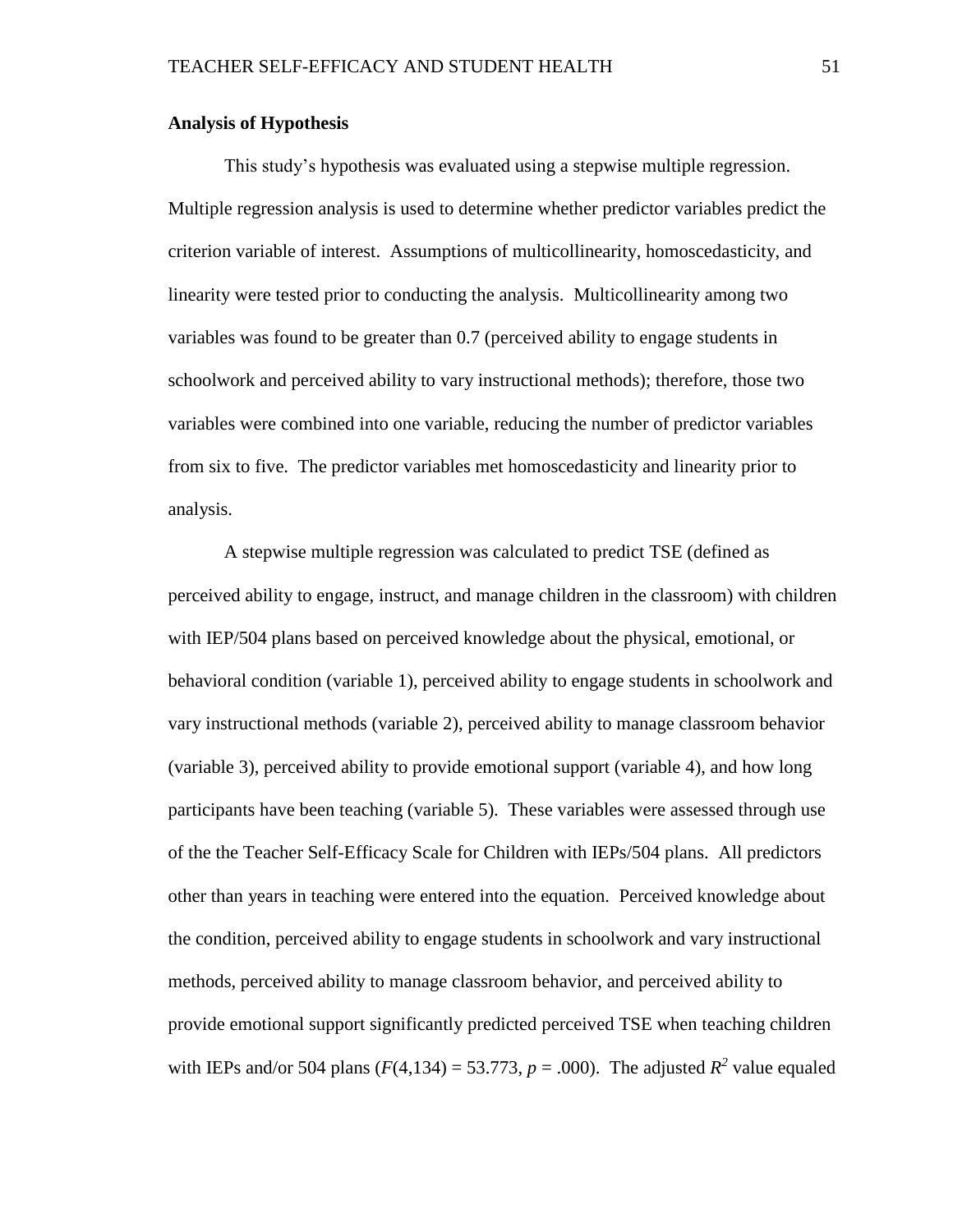.616, indicating that about 62% of the variance in perceived TSE when teaching children with IEPs and/or 504 plans was explained by the model (Table 7). A correlation was conducted to identify which variables contributed most to the model (Table 8).

# Table 7

# *Regression Analysis*

| <b>Model</b> | SS     | aj  | <b>MS</b> |        |      |
|--------------|--------|-----|-----------|--------|------|
| Regression   | 58.335 | 4   | 14.584    | 53.773 | .000 |
| Residual     | 36.342 | 134 | .271      |        |      |
| Total        | 94.676 | 138 |           |        |      |

### Table 8

# *Correlation*

| <b>Variable</b> |                            | V1   | V <sub>2</sub> | V <sub>3</sub> | V4   | V5   |
|-----------------|----------------------------|------|----------------|----------------|------|------|
| V <sub>1</sub>  | <b>Pearson Correlation</b> | 1    | .465           | .565           | .207 | .446 |
|                 | Sig. (2-tailed)            | .000 | .000           | .012           | .000 |      |
|                 | N                          | 172  | 172            | 169            | 147  | 172  |
| V <sub>2</sub>  | <b>Pearson Correlation</b> | .446 | .660           | .570           | .250 | 1    |
|                 | $Sig. (2-tailed)$          | .000 | .000           | .000           | .002 | .000 |
|                 | N                          | 172  | 181            | 169            | 147  | 189  |
| V <sub>3</sub>  | <b>Pearson Correlation</b> | .465 | 1              | .663           | .131 | .660 |
|                 | Sig. (2-tailed)            | .000 |                | .000           | 115  | .000 |
|                 | N                          | 172  | 181            | 169            | 147  | 181  |
| V <sub>4</sub>  | <b>Pearson Correlation</b> | .565 | .663           | 1              | .082 | .570 |
|                 | $Sig. (2-tailed)$          | .000 | .000           |                | .325 | .000 |
|                 | N                          | 169  | 169            | 169            | 147  | 169  |
| V <sub>5</sub>  | <b>Pearson Correlation</b> | .207 | .131           | .082           | 1    | .250 |
|                 | $Sig. (2-tailed)$          | .012 | .115           | .325           |      | .002 |
|                 | N                          | 147  | 147            | 147            | 147  | 147  |

*Note.* V1 = Perceived knowledge of condition; V2 = Perceived ability to engage students in schoolwork and vary instructional methods; V3 = Perceived ability to manage classroom behavior; V4 = Perceived ability to provide emotional support; V5 = Years in teaching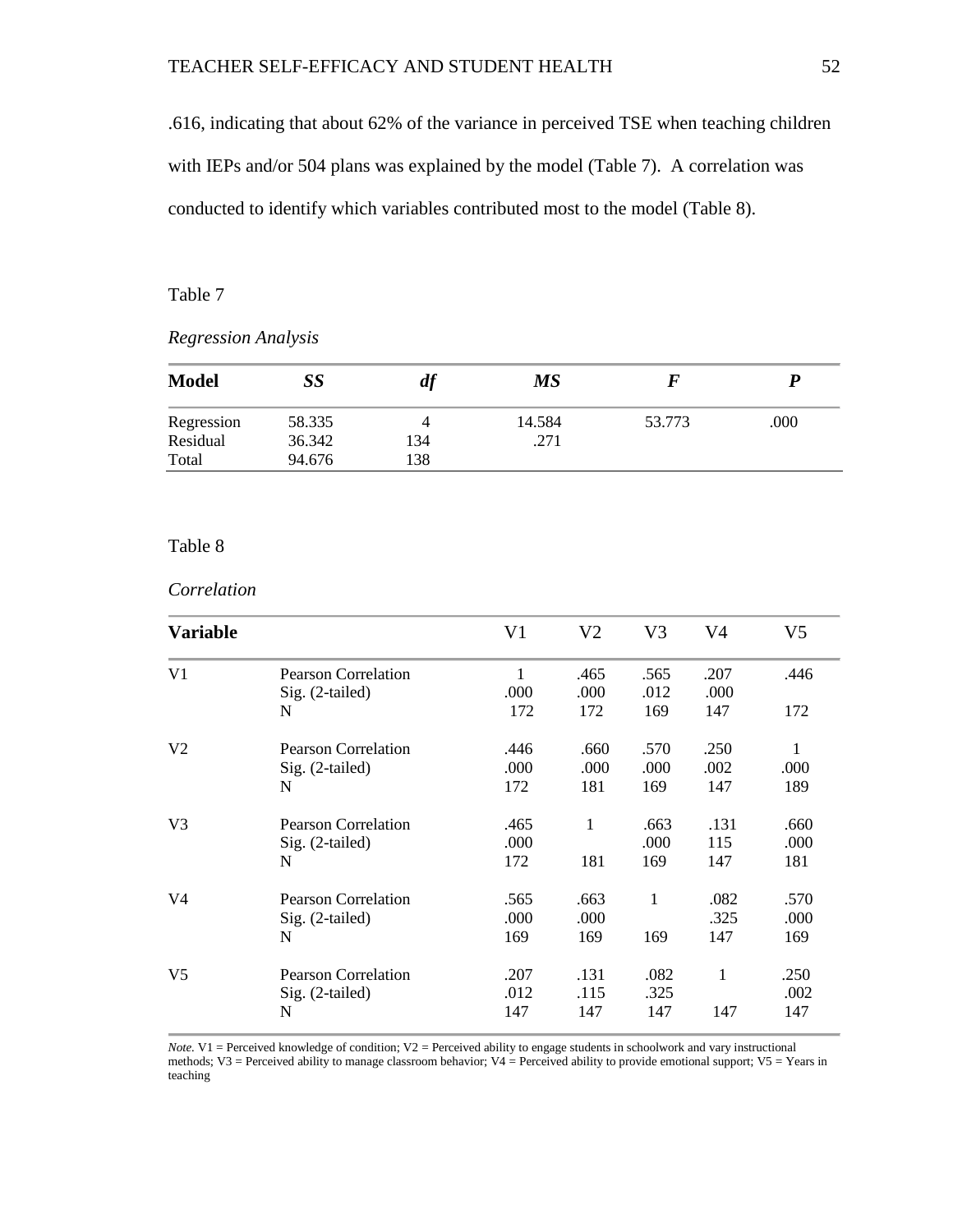# **Additional Analysis**

A paired samples t-test was conducted to compare TSE when teaching children with and without IEPs/504 plans. There was a significant difference in the scores for self-efficacy when teaching children with IEPs/504 plans ( $M = 3.72$ , SD = .831) and without IEPs/504 plans ( $M = 4.22$ ,  $SD = .816$ );  $t(155) = 55.949$ ,  $p = .000$ . These results suggest that there is a significant difference between TSE when teaching children with IEPs/504 plans and TSE when teaching children without IEPs/504 plans. Specifically, teachers reported higher self-efficacy when teaching children without IEPs/504 plans (Table 9).

Table 9

# *Paired Samples t-test*

| <b>Variable</b>                                                                                                     | N      | <b>Mean</b> | <b>SD</b>       | Std. Err.<br><b>Mean</b>         |
|---------------------------------------------------------------------------------------------------------------------|--------|-------------|-----------------|----------------------------------|
| Please rate your belief in your<br>ability to engage, instruct, and<br>manage children who have an<br>IEP/504 plan. | 156    | 3.7244      | .83143          | .06657                           |
| Please rate your belief in your<br>ability to engage, instruct, and<br>manage children without an IEP/504 plan.     | 156    | 4.2244      | .81576          | .06531                           |
| <b>Variable</b>                                                                                                     | t      | df          | Sig. (2-tailed) | <b>Mean</b><br><b>Difference</b> |
| Please rate your belief in your<br>ability to engage, instruct, and<br>manage children who have an<br>IEP/504 plan. | 55.949 | 155         | .000            | 3.72436                          |
| Please rate your belief in your<br>ability to engage, instruct, and<br>manage children without an<br>IEP/504 plan.  | 64.678 | 155         | .000            | 4.22436                          |

*Note.* "SD" is abbreviated for "standard deviation"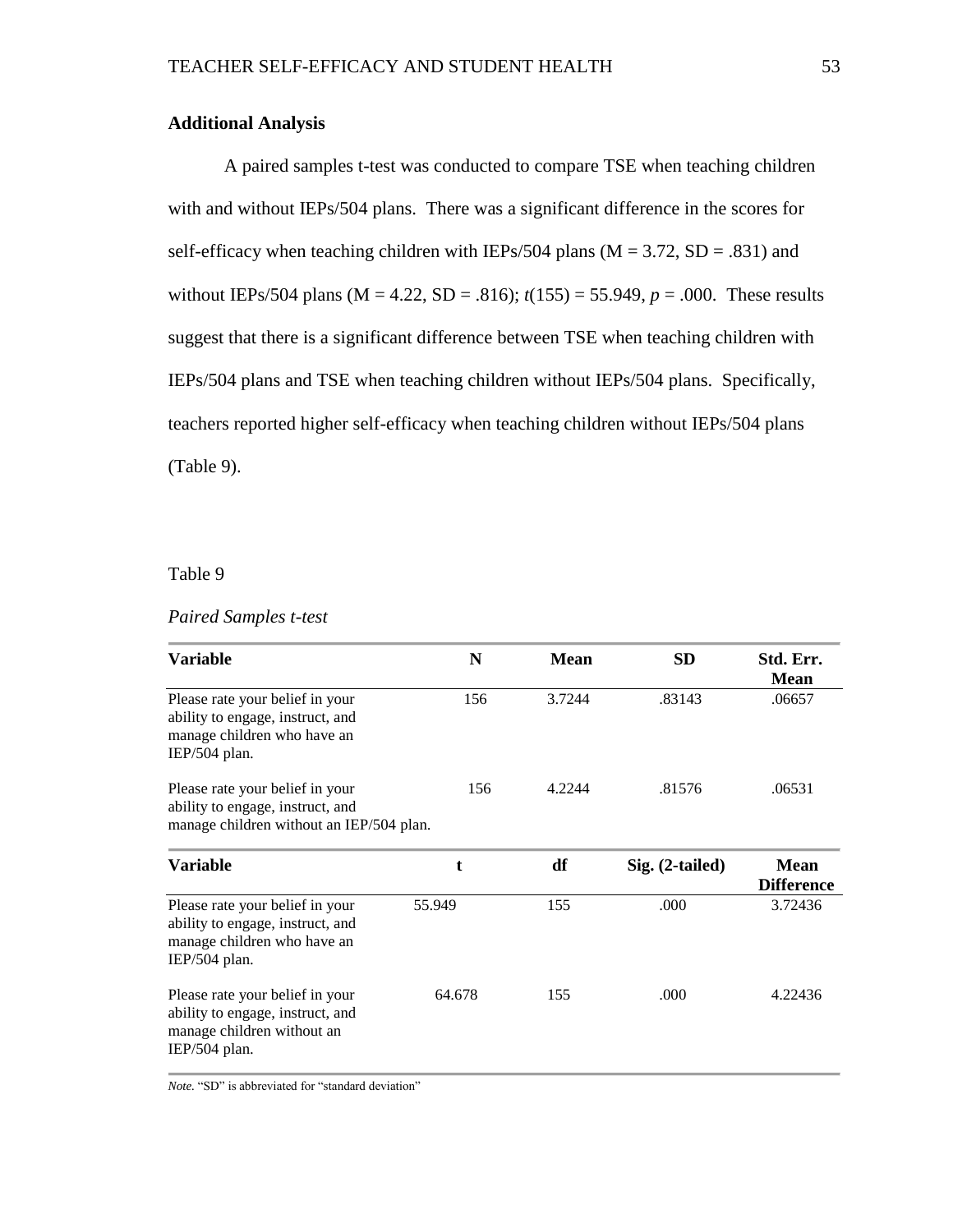# **Qualitative Analysis**

The participants were asked two open-ended questions within the survey: (a) What are your biggest challenges in meeting the needs of children with IEPs and/or 504 plans? and (b) What are the factors that you believe contribute to your ability to teach children with IEPs and/or 504 plans? The questions were asked to assess for personal beliefs about one's self-efficacy with regard to teaching children with IEPs and/or 504 plans, as well as to assess for consistency among the teachers' perceptions and the six identified variables that were hypothesized to predict TSE (perceived knowledge about the condition, perceived ability to engage students in schoolwork and vary instructional methods, perceived ability to manage classroom behavior, perceived ability to provide emotional support, and number of years of teaching experience).

One hundred fifty-five participants answered the first open-ended question; however, many of them wrote in multiple challenges in one answer. Therefore, 171 answers were gleaned from the data. With regard to the first question, the three most frequently reported challenges regarding meeting the needs of children with IEPs and/or 504 plans were lack of time  $(n = 36; 21.1\%)$ , lack of support from administration, other teachers/aides, and parents ( $n = 30$ ; 17.5%), and difficulty meeting the needs of all children within the classroom ( $n = 28$ ; 16.4%). Of note, teachers noted difficulty managing behavioral and emotional needs ( $n = 15$ ; 8.8%), lack of knowledge about the conditions ( $n = 8$ ; 4.7%), and difficulty varying instruction ( $n = 8$ ; 4.7%) as challenges, all which are consistent with the quantitative variables (Table 10).

Similar to the first open-ended question, 146 participants answered the second open-ended question, and many of the participants wrote in multiple factors contributing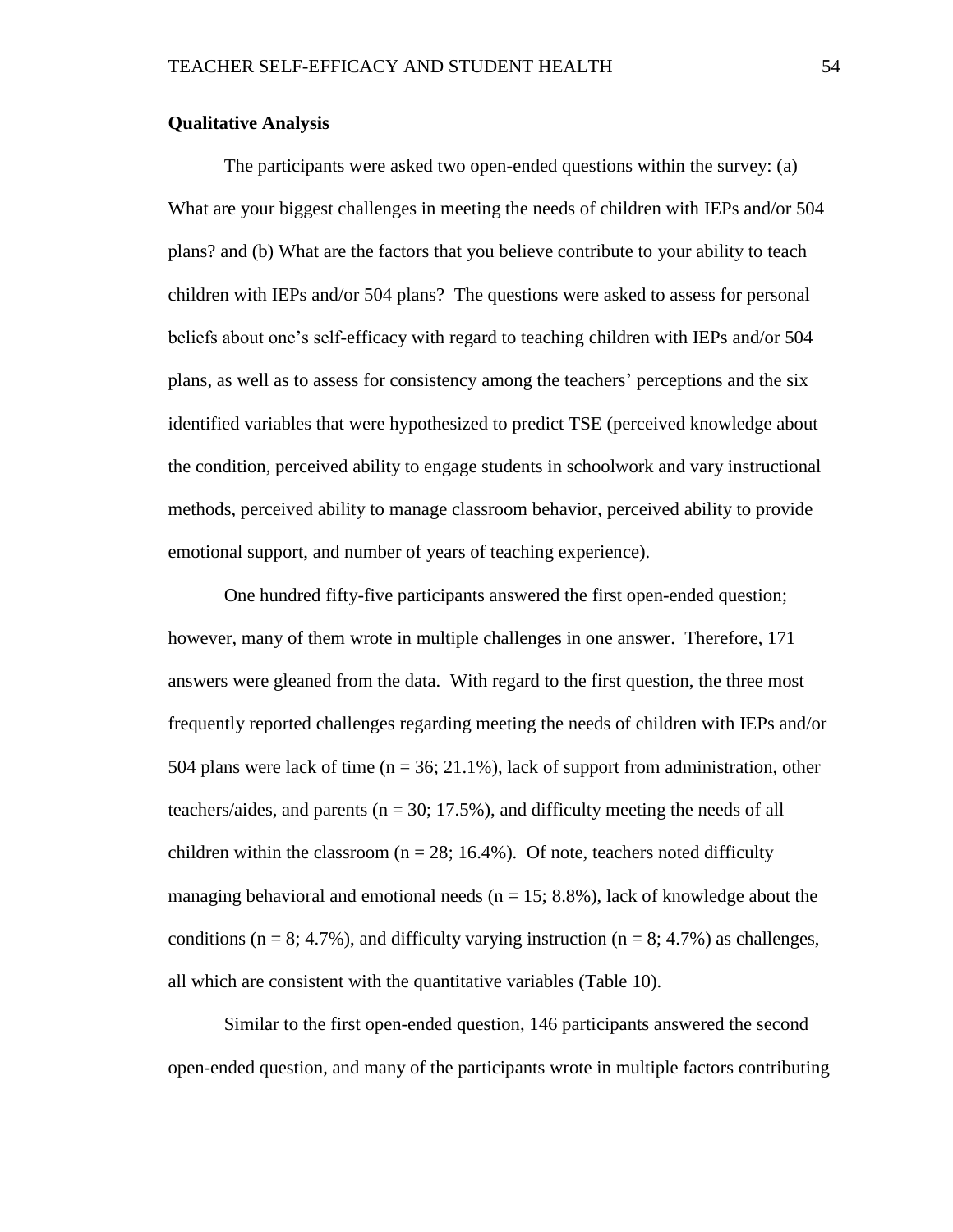to their ability to teach children with IEPs and/or 504 plans. Therefore, 174 answers are reported below (Table 11). The three most frequently noted factors contributing to teachers' perceived ability to teach children with IEPs and/or 504 plans were additional support, including teachers' aides and special education teachers  $(n = 51; 29.3\%)$ ; knowledge about the condition, educational background, and additional professional development training on the subject ( $n = 40$ ; 23.0%); and personal characteristics, such as patience, empathy, and dedication ( $n = 31$ ; 17.8%). The fourth most frequently reported variable was experience ( $n = 26$ ; 14.9%), which did not significantly predict TSE in the quantitative data.

Table 10

*Open-Ended Question 1: What are your biggest challenges in meeting the needs of the children with IEPs and/or 504 plans?*

| <b>Variable</b>                                          | Frequency ( $N = 171$ ) | <b>Relative Frequency</b> |
|----------------------------------------------------------|-------------------------|---------------------------|
| Lack of time                                             | 36                      | 21.05%                    |
| Lack of support (parents, admin., teachers)              | 30                      | 17.54%                    |
| Difficulty meeting needs of all children                 | 28                      | 16.37%                    |
| Difficulty managing behavioral/emotional needs           | 15                      | 8.77%                     |
| Lack of resources                                        | 15                      | 8.77%                     |
| Class size (too large)                                   | 11                      | 6.43%                     |
| Lack of knowledge about condition                        | 8                       | 4.68%                     |
| Difficulty varying instruction                           | 8                       | 4.68%                     |
| Pressure from administrators (meet grade level, testing) | 6                       | 3.50%                     |
| Parent/teacher conflict                                  | 5                       | 2.92%                     |
| Multiple children with IEPs/504s in one classroom        | 4                       | 2.33%                     |
| Documentation                                            | 3                       | 1.76%                     |
| Meeting IEP/504 plan goals                               | 2                       | 1.17%                     |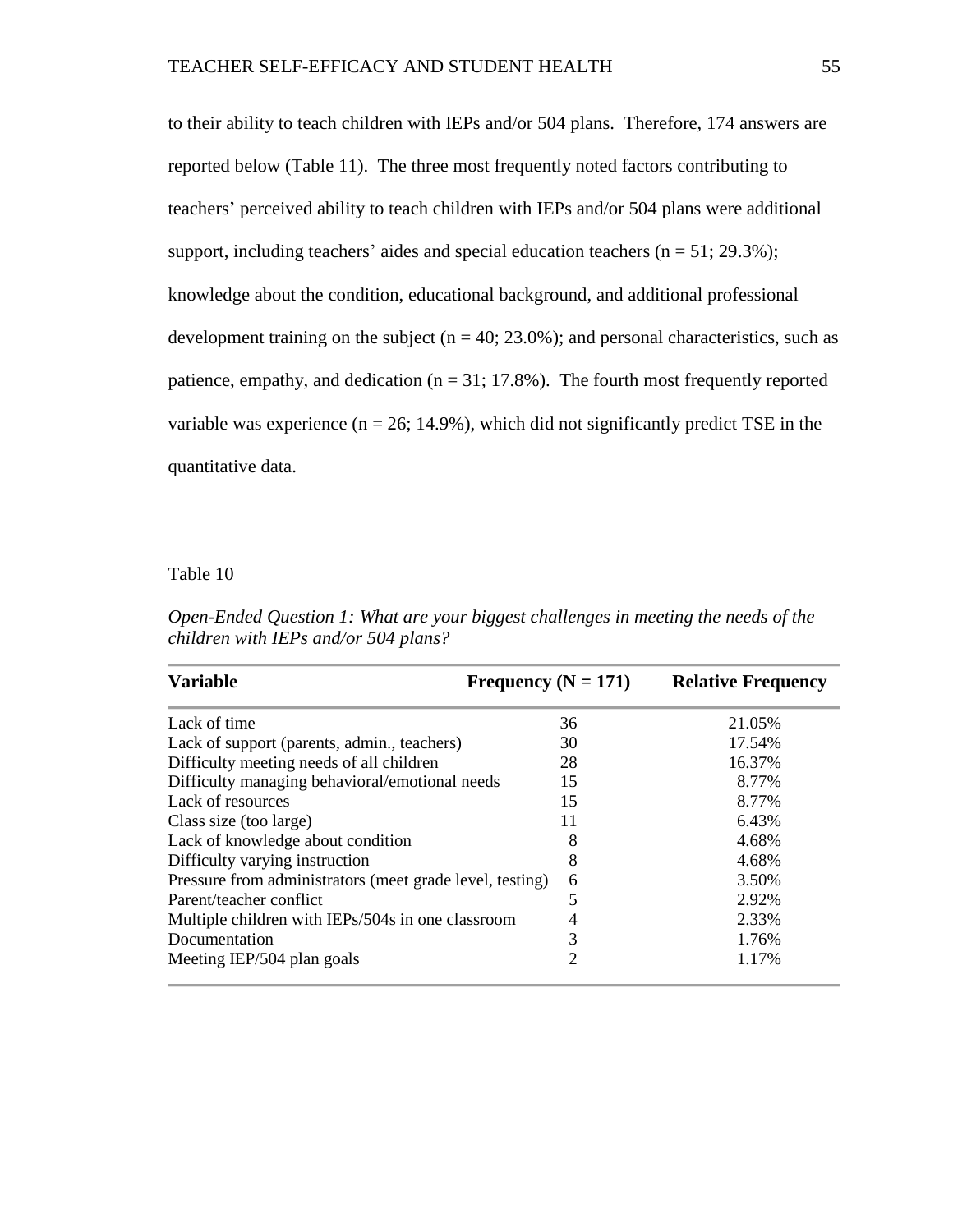# Table 11

| Open-Ended Question 2: What are the factors that you believe contribute to your ability |  |  |
|-----------------------------------------------------------------------------------------|--|--|
| to teach children with IEPs and/or 504 plans?                                           |  |  |

| <b>Variable</b>                                          | Frequency ( $N = 174$ ) | <b>Relative Frequency</b> |
|----------------------------------------------------------|-------------------------|---------------------------|
| Support (from admin., teachers, parents)                 | 51                      | 29.31%                    |
| Knowledge/addtl. training/education background           | 40                      | 22.99%                    |
| Personal characteristics (patience, empathy, dedication) | 31                      | 17.81%                    |
| Experience                                               | 26                      | 14.94%                    |
| Developing relationships with students                   | 10                      | 5.75%                     |
| Smaller class size                                       | 8                       | 4.60%                     |
| Additional time to prepare                               | 8                       | 4.60%                     |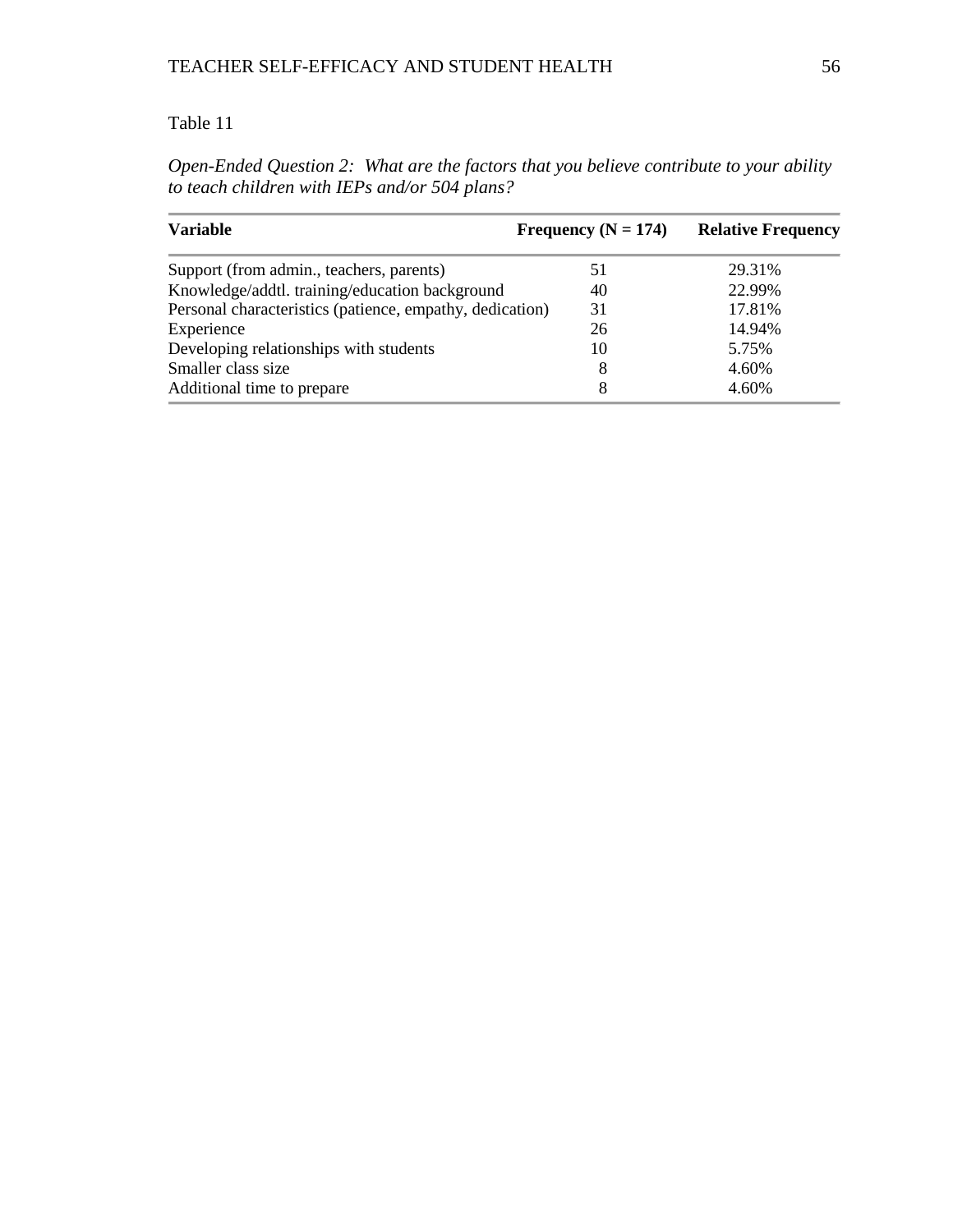#### **Chapter 6: Discussion**

The results of this study generally supported the hypothesis. As hypothesized, the variables in question significantly predicted TSE when teaching children with IEPs and/or 504 plans, with the exception of years in teaching. Furthermore, teachers reported significantly higher sense of self-efficacy when teaching children without IEPs/504 plans than when teaching children with IEPs/504 plans.

### **Teacher Self-Efficacy Factors**

Previous research examining factors affecting TSE has focused on teachers working with healthy populations of students (Zee et al., 2015). When research focused on teachers working with children with acute and chronic conditions, it explored teachers working children with strictly physical conditions (Bishop & Boag, 2006; Clay et al., 2004; Lucas et al., 2012; Wodrich et al., 2011) or strictly mental health conditions (Lambert et al., 2009; Tsouloupas et al., 2010; Zee et al., 2016). Zee, Koomen, Jellesma, Geerlings, and de Jong (2015) found that for teachers working with healthy populations of students, the factors most significantly associated with TSE were perceived ability to manage classroom behavior, use various instructional methods, and provide emotional support. Years in teaching has also been found to be associated with TSE when teaching healthy students (Klassen & Chiu, 2010). Moreover, perceived ability to manage classroom behavior has been found to be associated significantly with TSE when working with children with mental health concerns (Lambert et al., 2009; Tsouloupas et al., 2010; Zee et al., 2016). Similarly, in the present study, the variables (perceived ability to manage classroom behavior, vary instructional methods, and provide emotional support) were applied to teachers working with the IEPs/504 plans, with a change to one variable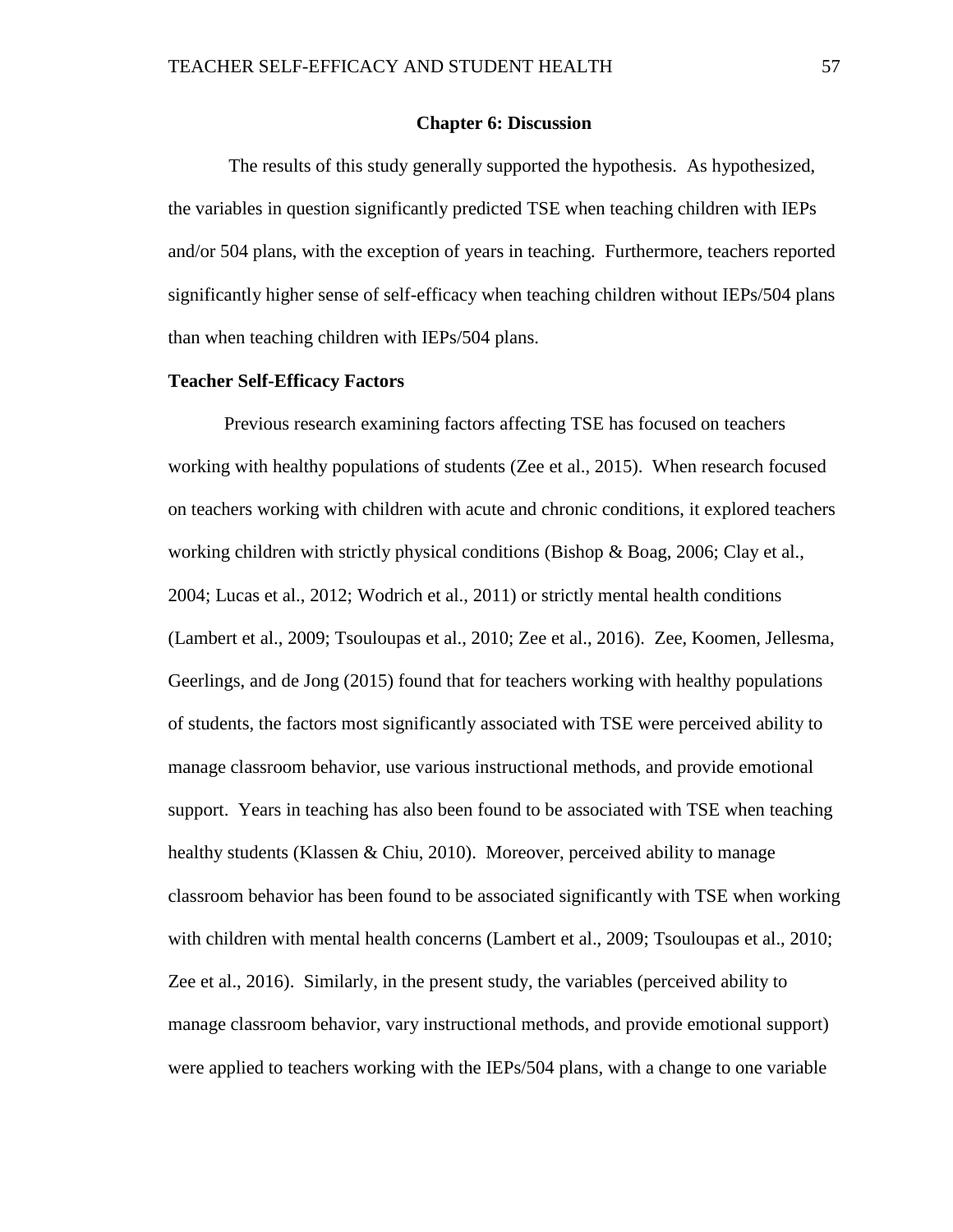(using various instructional methods was changed to perceived ability to engage students in classwork and vary instructional methods), and were all found to significantly predict TSE with this population. It should be noted that the majority of participants reported having personal experiences with physical, emotional, or behavioral conditions (53.2%) and reported having experiences with children with physical, emotional, or behavioral conditions outside of the classroom (87.1%); therefore, it is unclear whether their personal experiences impacted the way they answered the survey questions.

Lack of knowledge and understanding of the physical health conditions was associated with decreased TSE in the literature that focused strictly on TSE when teaching children with physical health conditions. The present study also applied this variable (knowledge of the condition) to teachers working with students who have IEPs and/or 504 plans, and it was also found to significantly predict TSE. These findings suggest that the factors that affect TSE, with the exception of knowledge of the condition, are the same when teaching healthy students as when teaching students with physical and mental health conditions.

**Perceived knowledge about conditions.** The results of the study suggest that increasing teachers' perceived knowledge about various pediatric and mental health conditions would lead to greater self-efficacy. Health literacy (HL) is defined as "the cognitive and social skills which determine the motivation and ability of individuals to gain access to, understand, and use information in ways which promote and maintain good health" (WHO, 1998, p. 9). Mental health literacy (MHL), which was bore out of HL research, is defined as "knowledge of how to prevent a mental disorder; recognition of disorders when developing, knowledge of effective self-help strategies for mild-to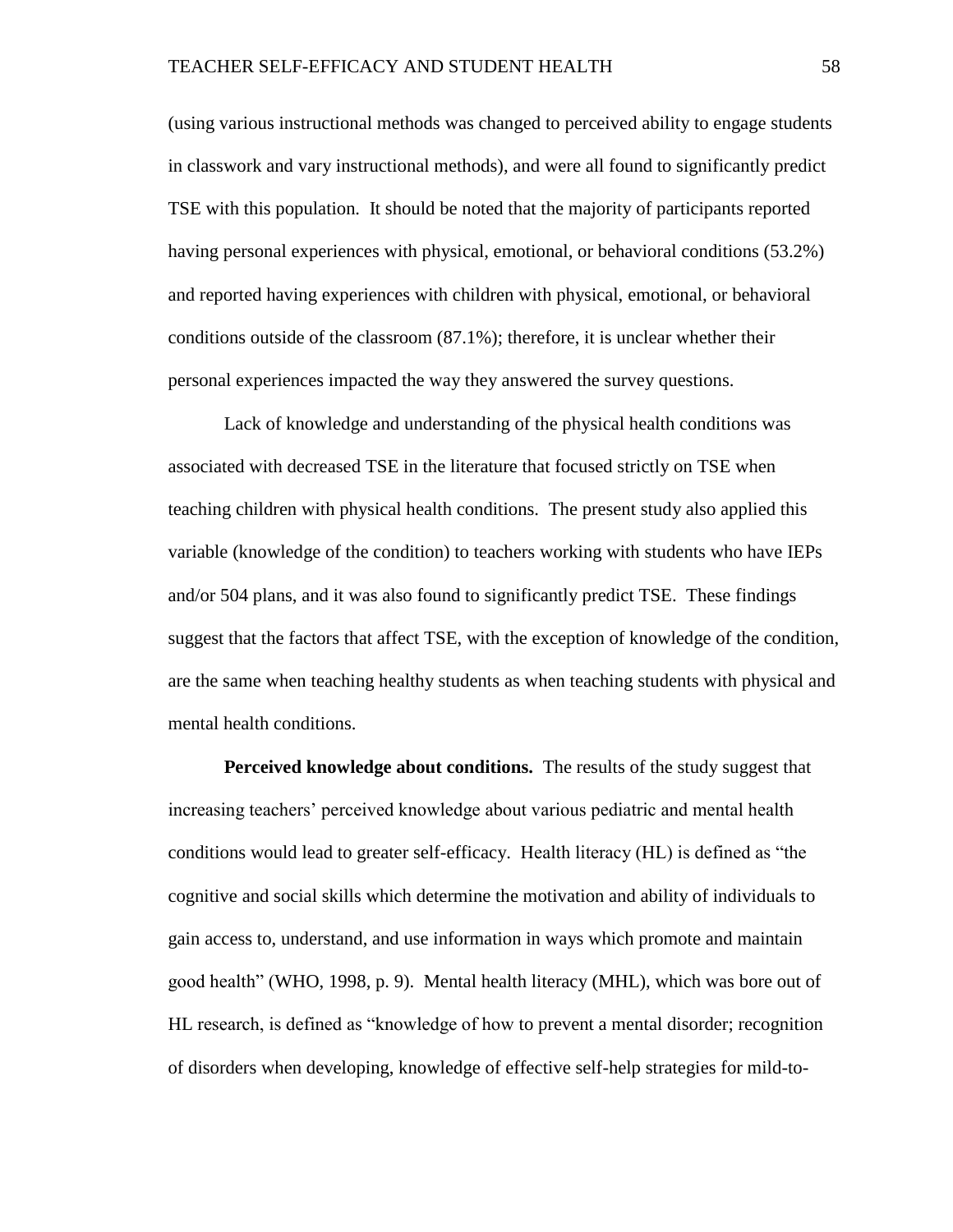moderate problems; and first aid skills to help others" (Kutcher, Wei, & Coniglio, 2016, p. 155). The current study, as well as a number previous studies, highlights the disparity of both HL and MHL in teachers (Brackenreed & Frost, 2002; Rothi, Leavey, & Best, 2008; Walter, Gouze, & Lim, 2006). When applied appropriately, MHL intervention is associated with improved knowledge about mental health, reduced stigma, and increased help-seeking behaviors (Kutcher & Wei, 2014).

*Mental health literacy intervention programs.* Much of the MHL intervention research comes from outside the United States, most specifically in Australia and Canada (Bajus, Buchanan, & Hobbs, 2012; Jorm, 2000; Jorm, Kitchener, Sawyer, Scales, & Cvetkovski, 2010; Kutcher, Wei, & Hashish, 2016). The Youth Mental Health First Aid course was developed to teach educators how to intervene when students are experiencing psychological distress or crises (Jorm, 2000). The Mental Health and High School Curriculum Guide is a web-based teachers' guide aimed at addressing stigma, certain mental illnesses, differences between mental health and mental illness, the experience of mental illness, the importance of positive mental health, and ways to seek help and find support (Kutcher, Wei, & Hashish, 2016). The Mental Health and High School Curriculum Guide has significant support in improving teacher knowledge and reducing stigma; however, it is not sufficiently maintained (Han & Weiss, 2005). There are some interventions aimed at incorporating MHL into the educational curriculum of pre-service teachers studying to receive their bachelor of education degrees, which has resulted in effective shaping of of pre-service teachers' beliefs and practices around mental health (Brownlee et al., 2013; Stacey, Brownlee, Thorpe, & Reeves, 2005).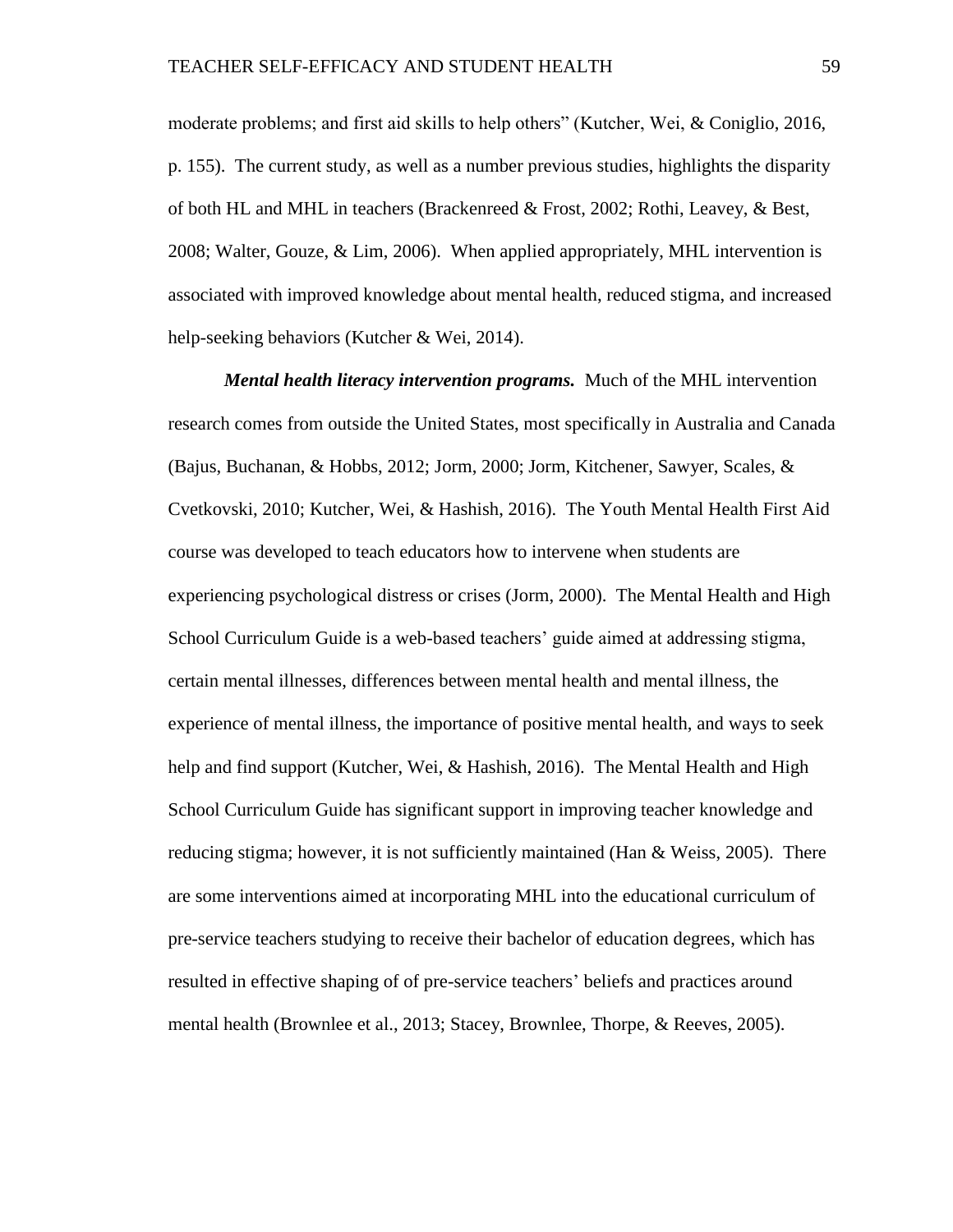Although there are some effective programs in place to increase teacher MHL, it is limited in both amount and effectiveness. Psychologists and other mental health care providers are in a unique position to implement strategies to increase MHL in teachers, which also includes discussion of the school-relevant psychological sequelae that accompany pediatric conditions as described in the literature review.

**Perceived ability to manage classroom behavior.** Similarly, the results indicate that perceived ability to manage classroom behavior is predictive of TSE. Managing behavior in the classroom is notoriously difficult, especially when children present with diagnoses that include "misbehavior" as a symptom; i.e., impulsivity, hyperactivity, and inattention in ADHD (APA, 2013). Again, psychologists and mental health professionals can provide helpful assistance and intervention to improve classroom behavior management based on behavioral and social cognitive theories.

*Interventions to help teachers manage classroom behavior.* A relatively novel model aimed at increasing teachers' ability to manage classroom behavior is the "mental health consultation in schools" model. This model emphasizes the relationship between the teacher as a consultee and a mental health professional as the consultant. This model also incorporates observation of the classroom, modeling of effective responses to problematic behaviors, and individual "meets" with children who have emotional or behavioral concerns. Didactic groups are also an important component of this model, aimed at increasing the teacher's knowledge of ways to facilitate a helpful learning environment for all students, but especially focused on students with mental health conditions. Family involvement is an important component to the mental health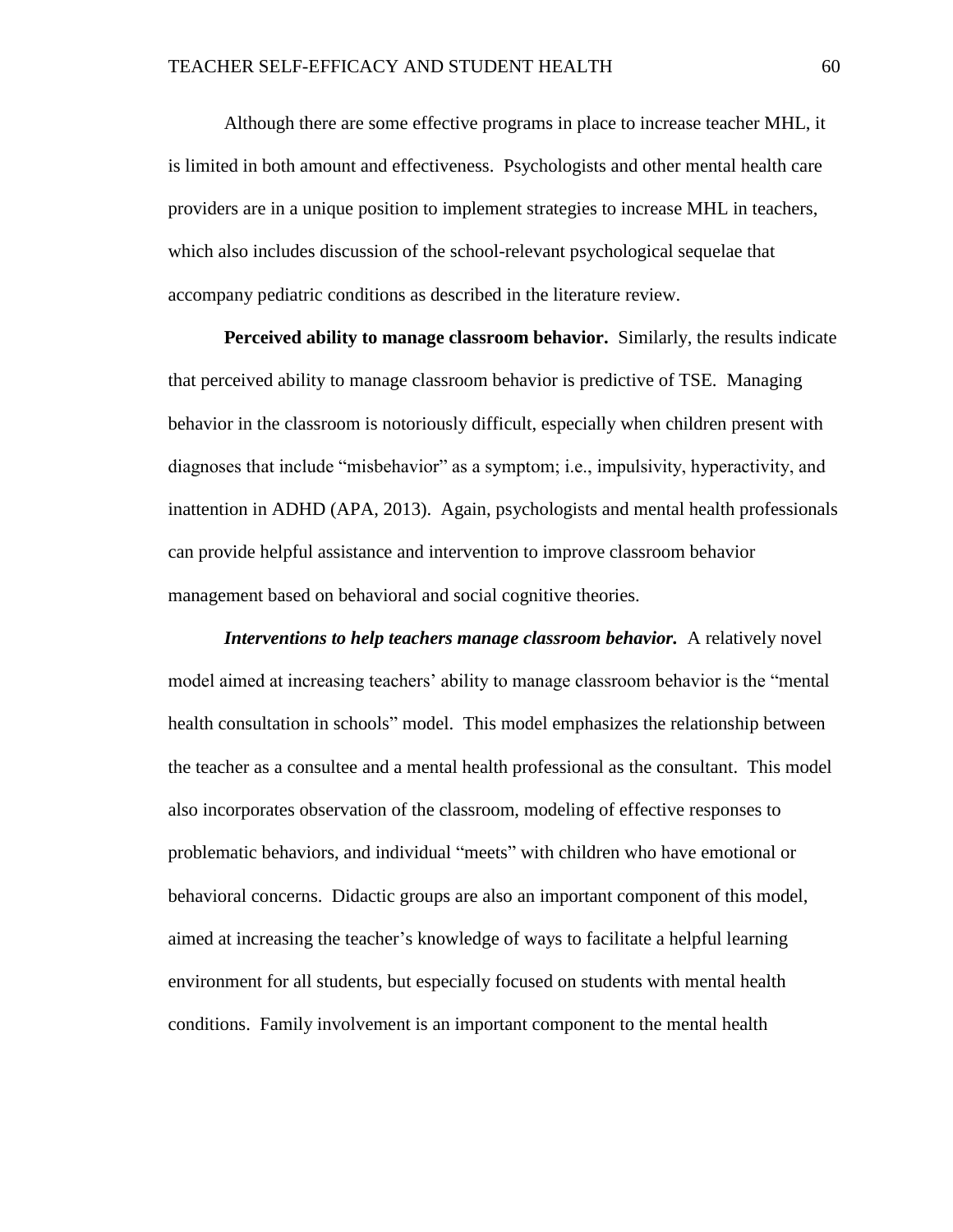consultation model. This model has only been used in special education and child care centers (Heller et al., 2011).

Another model of instructing teachers how to manage classroom behavior is through the use of the "Good Behavior Game" (GBG). This game is based on behavioral theory and involves training teachers to implement positive behavior support strategies such as contingency management to reduce problematic behaviors and increase desired behaviors (Nolan et al., 2013). This game has significant psychometric validation and generalizability across different cultures, languages, socioeconomic statuses, and type and level of student disabilities (Gu, Lai, & Ye, 2011; Thuen & Bru, 2009; Tingstrom, Sterling-Turner, & Wilczynski, 2006). There are two versions of the game; the original involves having the classroom split into two teams and whenever the teacher observes an undesired behavior, the entire team loses a point (Tingstrom et al., 2006). In an updated version, teams receive points when the teacher observes desired behaviors (Tanol, Johnson, McComas, & Cote, 2010). The GBG may be more effective in combination with the above mental health consultation model in order to increase generalizability.

Teacher-child interaction therapy (TCIT), based on the principles of parent-child interaction therapy (PCIT), has some preliminary positive results for helping teachers better manage their students' behaviors in the classroom. TCIT is also based on behavioral and social cognitive theories, but it differs slightly from the GBG. In-vivo coaching with mental health professionals is a major component aimed at teaching educators how to shape student behavior through modeling and attention (e.g., increased praise, reduced criticism; Fernandez et al., 2015). In a pilot study using random assignment, the authors found that after teachers were trained in TCIT, they reported less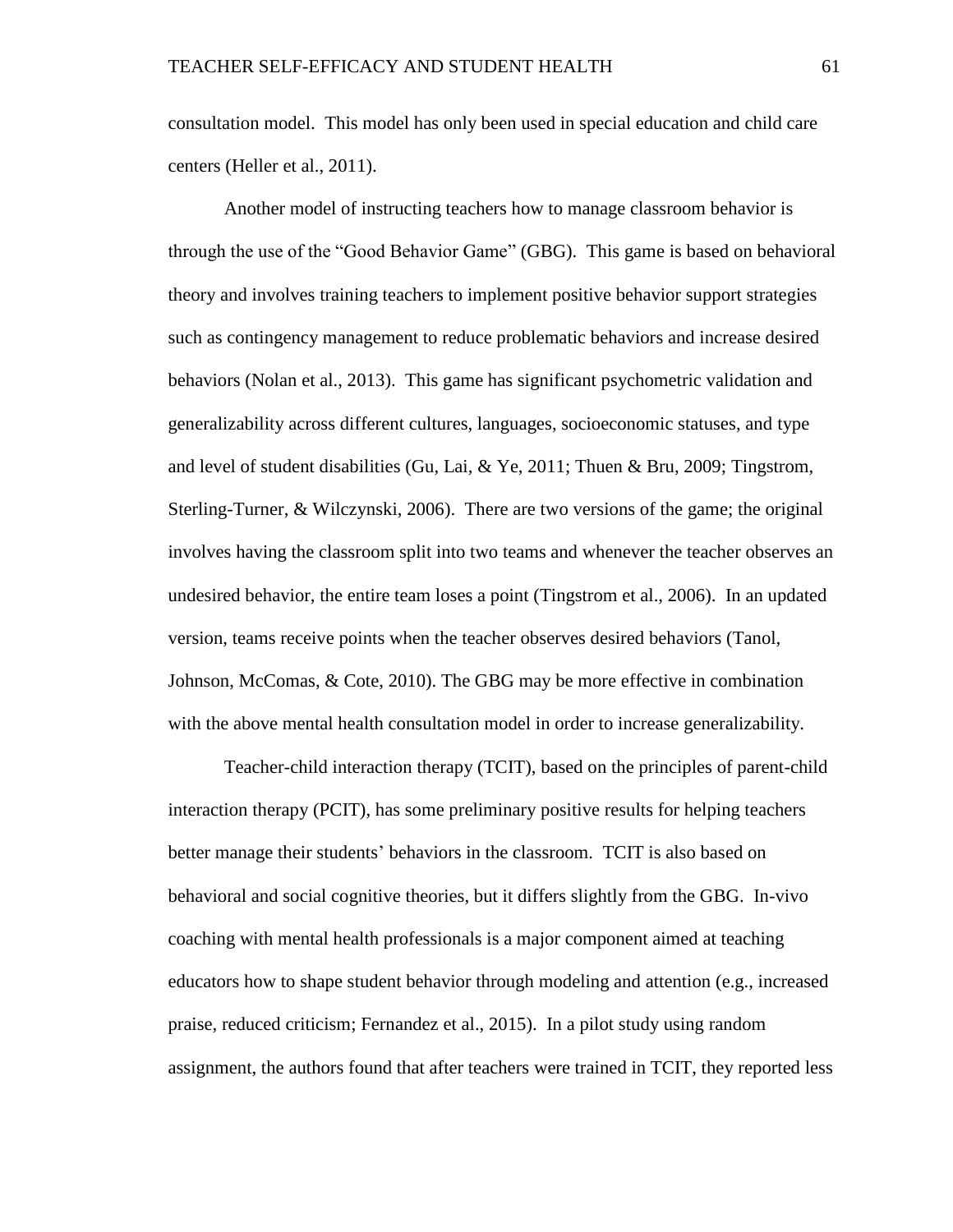distress related to disruptive behaviors, increased rates of positive attention to students' desired behaviors, and decreased rates of negative attention to undesired behaviors (Fernandez et al., 2015). Although this intervention is still in its early stages, it may be beneficial for psychologists and other mental health professionals to implement this model to help teachers perceive their classroom management abilities as effective.

**Perceived ability to provide emotional support.** The results of the current study suggest that teachers' perceived ability to provide emotional support to their students is predictive of TSE. On average, participants in this study described their perceived ability to provide emotional support as the lowest of all of the variables. There is a disparity in the literature addressing how to instruct teachers on providing emotional support to their students. A few of the interventions described above may be of use in this area. Specifically, Youth Mental Health First Aid and the mental health consultation model may be helpful in teaching educators how to provide emotional support to their students (Heller et al., 2011; Jorm, 2000). Again, psychologists and other mental health professionals can teach teachers the necessary tools, through these interventions or interventions to be determined, to provide emotional support to their students.

**Support in the classroom.** Through open-ended questions, teachers indicated that the single factor that they find most helpful in teaching students with IEPs and/or 504 plans is support from other teachers, administrators, and parents. Other studies have also found that engaging in online social support between teachers predicted increased TSE (Chung & Chen, 2017).

**Other qualitative data.** Although support from administrators, parents, and teachers was the single most helpful factor and one of the most common challenges (lack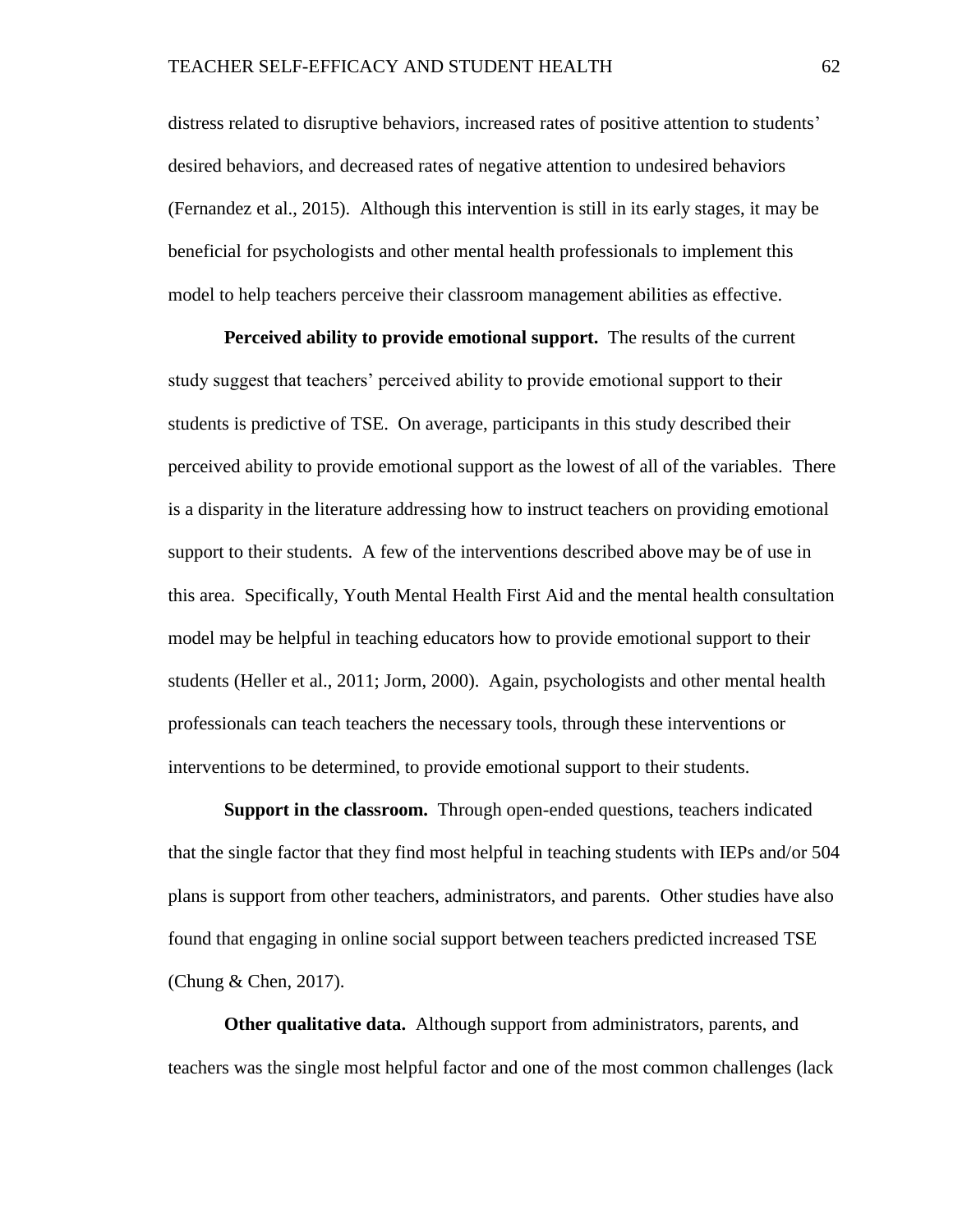of support) according to teachers in this study, some other common reported challenges included lack of resources and class sizes being too large. It is important to note that public schools, especially Title 1 schools, need major reform to amend these problems. Having fewer resources due to budget cuts results in lower academic achievement overall and, consequently, decreased ability to meet the needs of every child. Class size is equally as important. Authors of one study found that classes of 15 to 17 students in kindergarten through third grade provided long- and short-term benefits to both teachers and students. The long-term effects included students being more likely to graduate high school (approximately 80% likely), more likely to take advanced coursework in high school, and more likely to take the Scholastic Aptitude Test (SAT) and/or the American College Testing (ACT) exams. Short-term effects included improved school engagement, reduced grade retention, and improved test outcomes (National Council of Professors of Educational Administration, 2012). Interestingly, changes in some of these areas may have a direct effect on the factors predictive of TSE as determined in the present study.

## **Limitations**

One limitation of this study is the use of a measure written by the author. The measure that was used was constructed by the author due to lack of reliability and validation of other measures, confusing wording of some measures, and concern that these previously-developed measures would not assess for what the author intended to assess. The potential limitations of using a measure written by the author include the lack of norms and validation prior to utilization within the study, as well as the possibility that the measure does not assess what the author intended it to assess.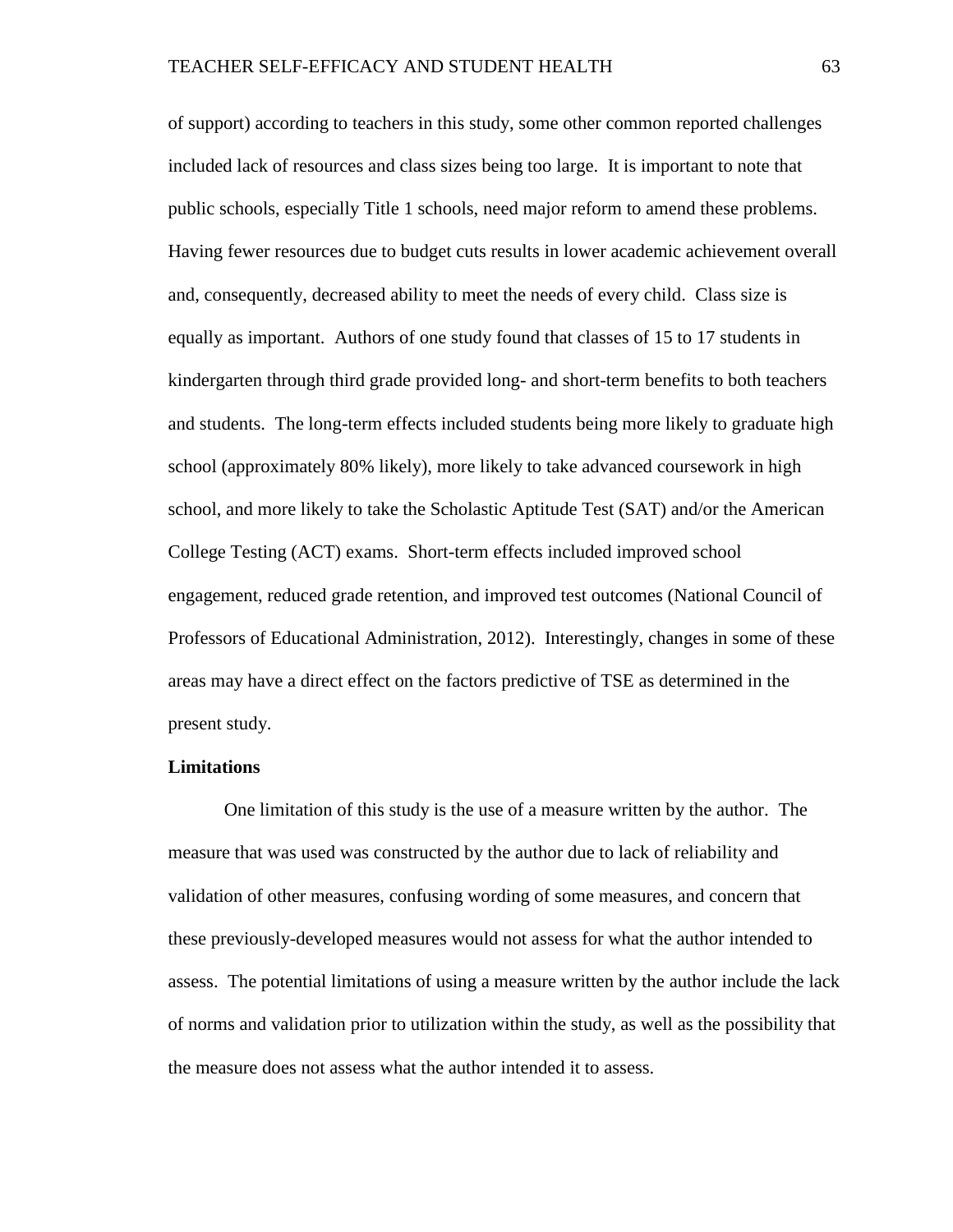Another limitation to the study was the inclusion and exclusion criteria. Only teachers who teach children with current IEPs and/or 504 plans were included in the study. This decision was made to ensure that the children who the teachers answered the survey questions about were homogenous in that they went through the same federallyregulated process of receiving an IEP and/or 504 plan. Nevertheless, this excluded children who were recently identified for IEPs and/or 504 plans, or who were actively in the process of being evaluated for IEPs and/or 504 plans. It is possible that teachers may have had more factors to discuss if they were not bound by the inclusion and exclusion criteria, potentially limiting the data.

Another potential limitation to the study was the homogenous nature of participants. The overwhelming majority of participants were White, female, and had a master's degree or higher. Approximately one third of participants were from the general Philadelphia area. This may limit the generalizability of the current study.

There may have been selection bias for those who volunteered to complete the survey. Teachers who participated in the study may have differed from teachers who chose not to participate.

Another limitation of this study is the limited amount (two) of open-ended questions on the survey. This was to expedite the amount of time the survey takes the teachers to complete; however, it may not have given teachers the opportunity to express their views on what contributes to TSE in an open-ended format, which may have provided more individualized factors contributing to TSE.

## **Future Research**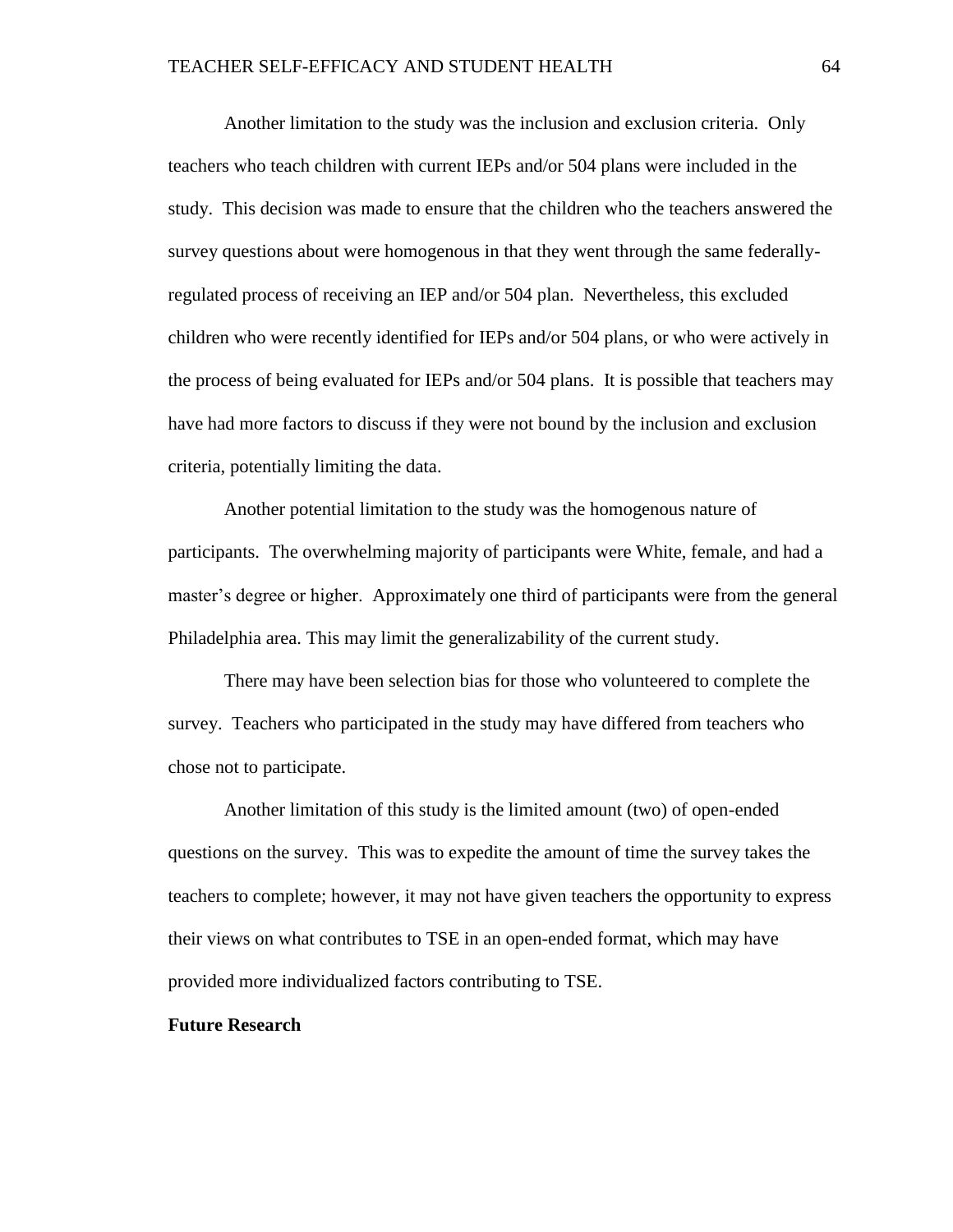In the future, research should focus on what would be helpful in increasing TSE when teaching children with physical and mental health conditions. As discussed in the literature review, increased sense of TSE is associated with better academic, social, and emotional outcomes for students, as well as decreased burnout and stress for teachers (Abernathy-Dyer et al., 2013; Allinder, 1995; Collins et al., 2008). Many of the interventions and strategies referenced above (MHL interventions such as Youth Mental Health First Aid; behavioral strategies such as GBG, mental health consultation, and TCIT) could be researched further both within a public school population such as in this study as well as other school populations.

It would be helpful to replicate this study with other populations of teachers. For example, it may be of interest to examine the variables of interest with teachers from private, lottery charter, and parochial schools to determine whether there are any significant differences from the findings of the present study. It may also be helpful to replicate the study and allow teachers to participate who may not have students with IEPs and/or 504 plans at the time of the study, but have students who have been identified and/or are in the process of being evaluated for IEPs and/or 504 plans. This study should be replicated with a more heterogeneous group of teachers to evaluate any differences in the variables when the demographic makeup of participants varies. This can be done by requiring participants to be of racial and ethnic minority status, male, and having fewer years of formal education. Conducting this study with pre-service teachers may also be of interest in the future. This study can also be replicated with non-homeroom teachers, including "prep teachers" (e.g., art, music, computer), as well as those with special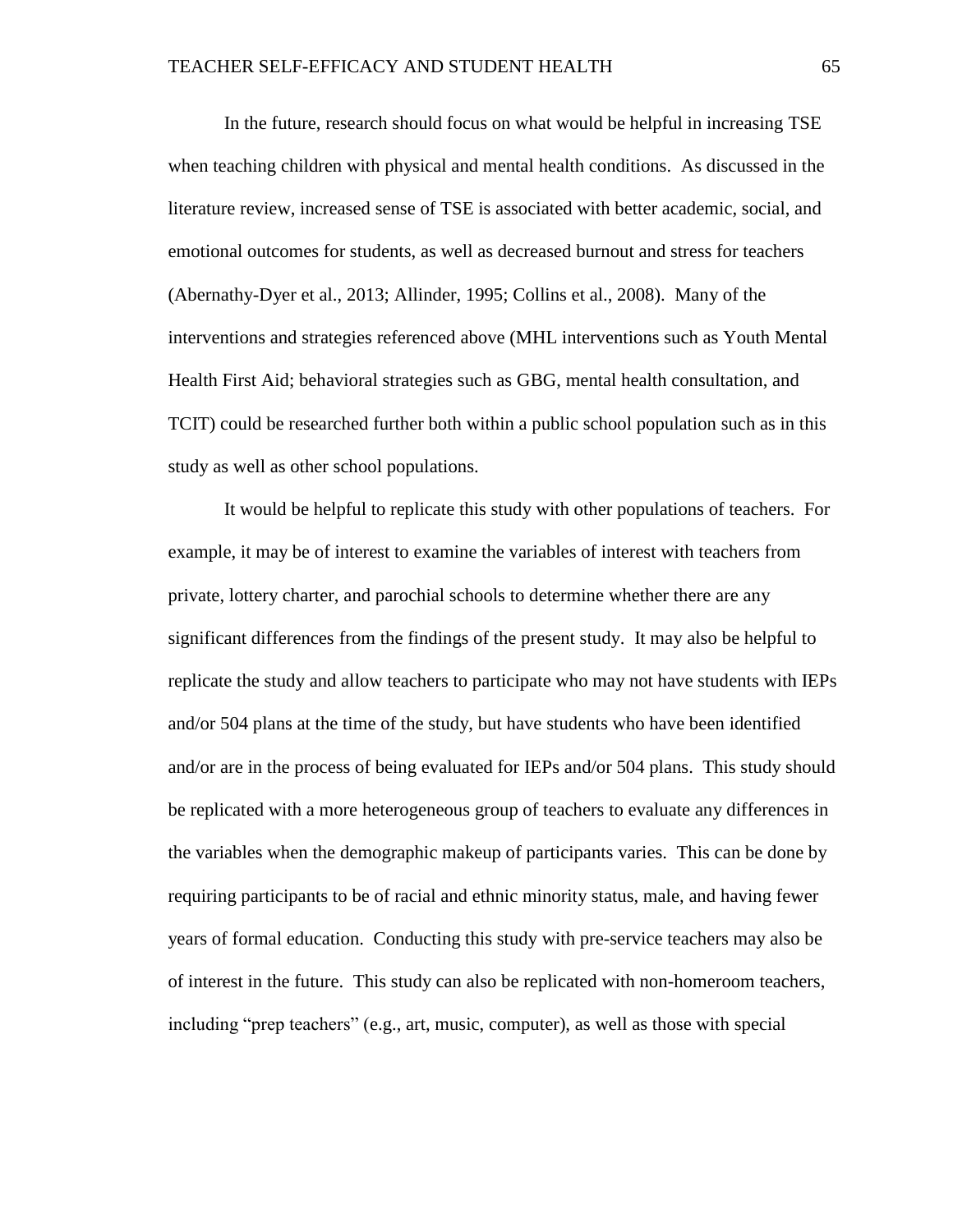education degrees in order to determine the presence (if any) of differences among the variables with these differing populations.

Future research should also focus on other factors that may predict self-efficacy, which may be done using the qualitative research gleaned in the two open-ended questions on the survey (1. What are your biggest challenges in meeting the needs of children with IEPs and/or 504 plans? 2. What are the factors that you believe contribute to your ability to teach children with IEPs and/or 504 plans?). Finally, advocacy efforts are needed to encourage public school reform in order to meet the basic needs of teachers and students which, as discussed previously, may have a direct effect on increasing TSE when teaching children with IEPs and/or 504 plans.

## **Conclusion**

Despite the limitations, perceived knowledge about the condition, perceived ability to engage student in school work and vary instructional methods, perceived ability to manage behavior, and perceived ability to provide emotional support significantly predicted TSE when teaching children with acute and chronic physical, emotional, and behavioral conditions who also have IEPs and/or 504 plans. In past research, these factors, with the exception of knowledge of the condition, significantly predicted TSE when teaching healthy populations of students, suggesting that the factors that predict TSE may be relevant to working with all students.

Colleges, school districts, and individual schools and administrators should be aware of these factors and work to implement them pragmatically in the training, curriculum, and working conditions of teachers. It is likely that increasing TSE would have a positive outcome on students academically, socially, and emotionally, as well as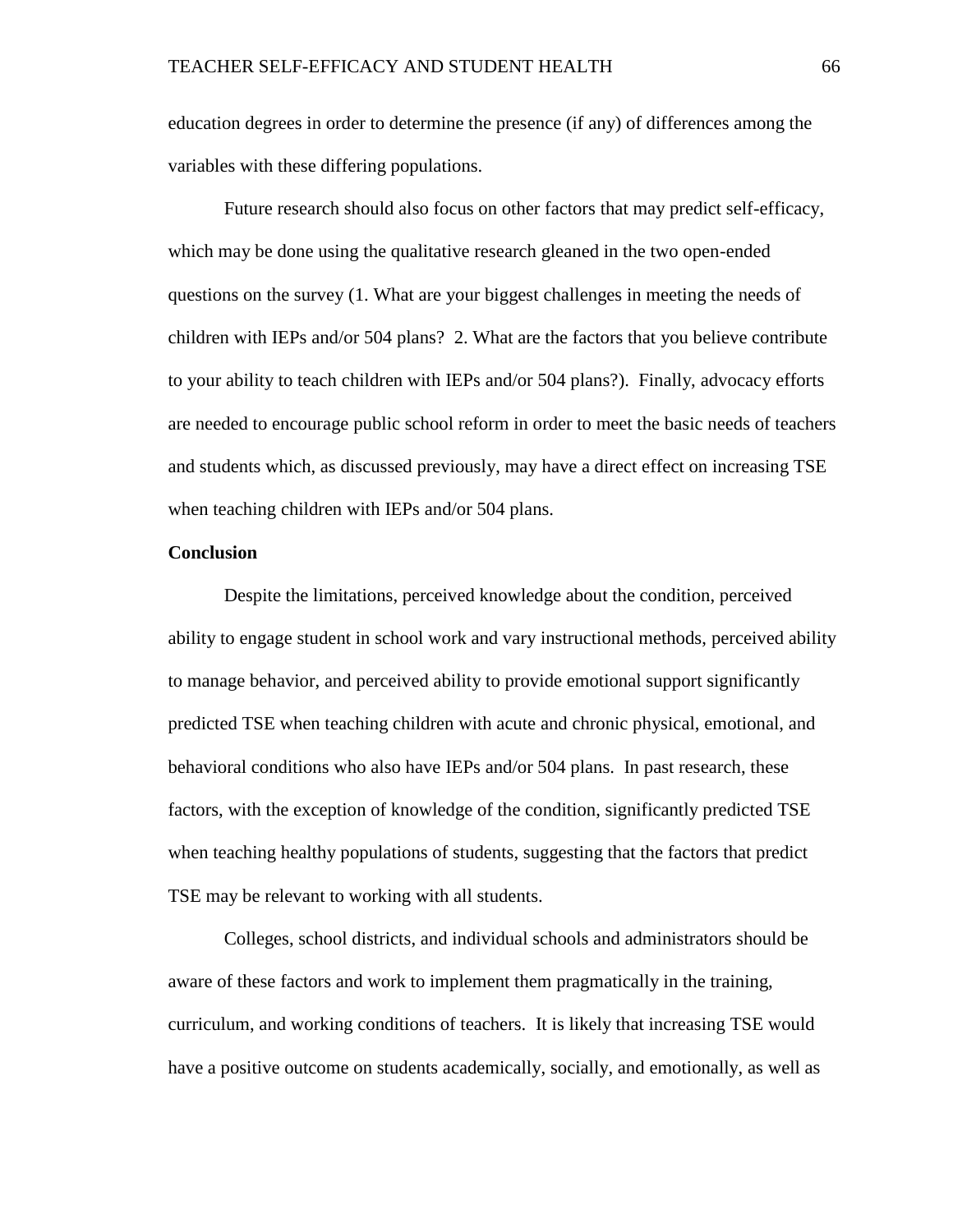on teachers, including reduced stress and burnout, as seen in previous research

(Abernathy-Dyer et al., 2013; Allinder, 1995; Collins et al., 2008).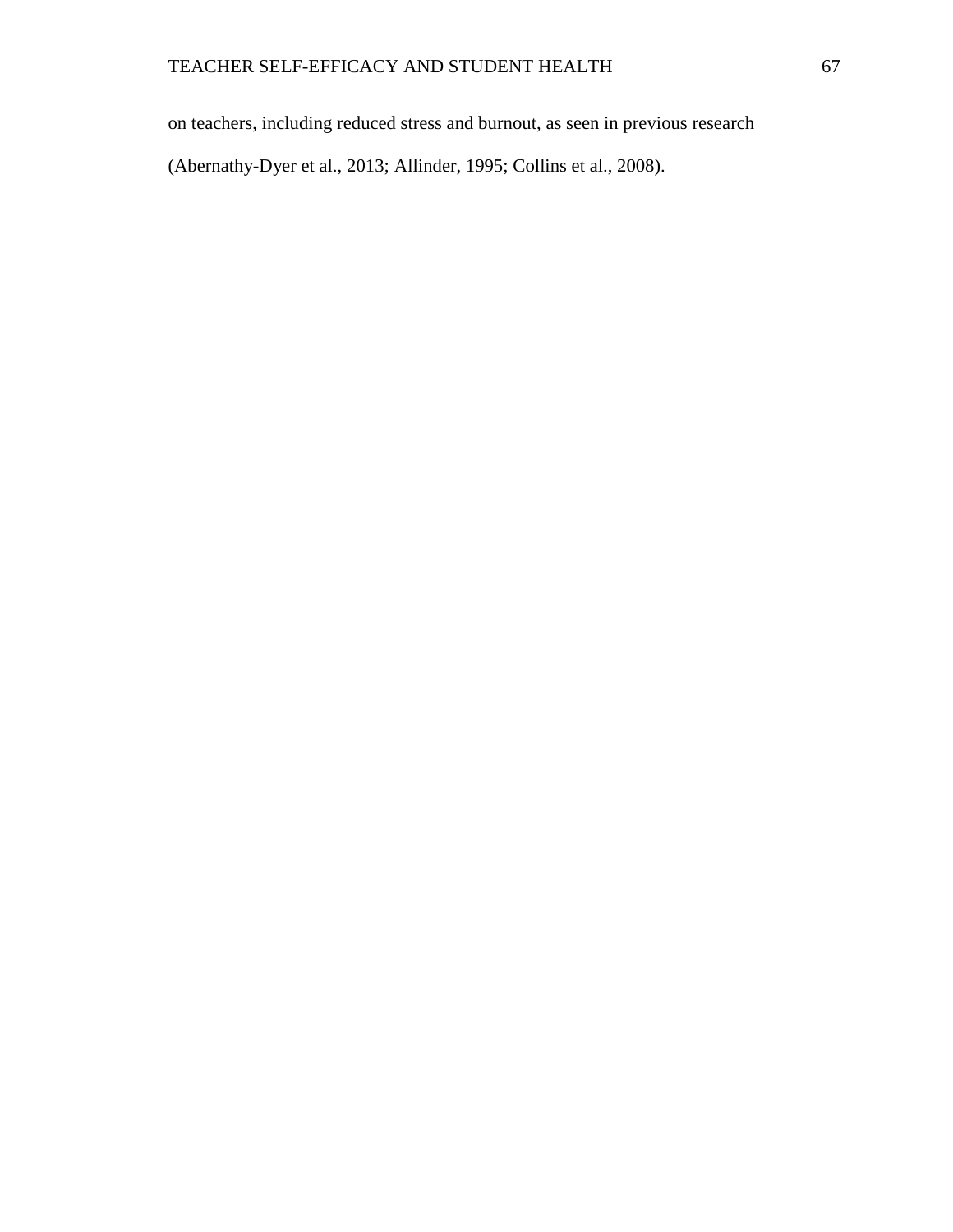## **References**

Abernathy-Dyer, J., Ortlieb, E., & Cheek, E. H. (2013). An analysis of teacher efficacy and perspectives about elementary literacy instruction. *Current Issues in Education, 16*(3), 1-14. Retrieved from: https://digitalcommons.lsu.edu/gradschool\_dissertations/1298

Ahn, H. J. (2005). Child care teachers' strategies in children's socialization of emotion. *Early Child Development and Care, 175*(1), 49-61. doi:

10.1080/0300443042000230320

Ahn, H.J. & Stifter, C. (2006). Child care teachers' response to children's emotional expression. *Early Education and Development, 17(2)*, 253-270. doi: 10.1207/s15566935eed1702\_3

Allinder, R. M. (1995). An examination of the relationship between teacher efficacy and curriculum-based measurement and student achievement. *Remedial and Special Education, 16*(4), 247-254. doi: 10.1177/074193259501600408

Almog, O., & Shechtman, Z. (2007). Teachers' democratic and efficacy beliefs and styles of coping with behavioural problems of pupils with special needs. *European Journal of Special Needs Education, 2,* 115-129. doi: 10.1080/08856250701267774

Aloe, A. M., Amo, L. C., & Shanahan, M. E. (2014). Classroom management selfefficacy and burnout: A multivariate meta-analysis. *Educational Psychology Review, 26*, 101-126. DOI: 10.1007/s10648-013-9244-0

Alvarez, E., Puliafico, A., Glazier, K., & Albano, A.M. (2016). Psychotherapy for anxiety disorders in children and adolescents*. Up to Date.* Retrieved from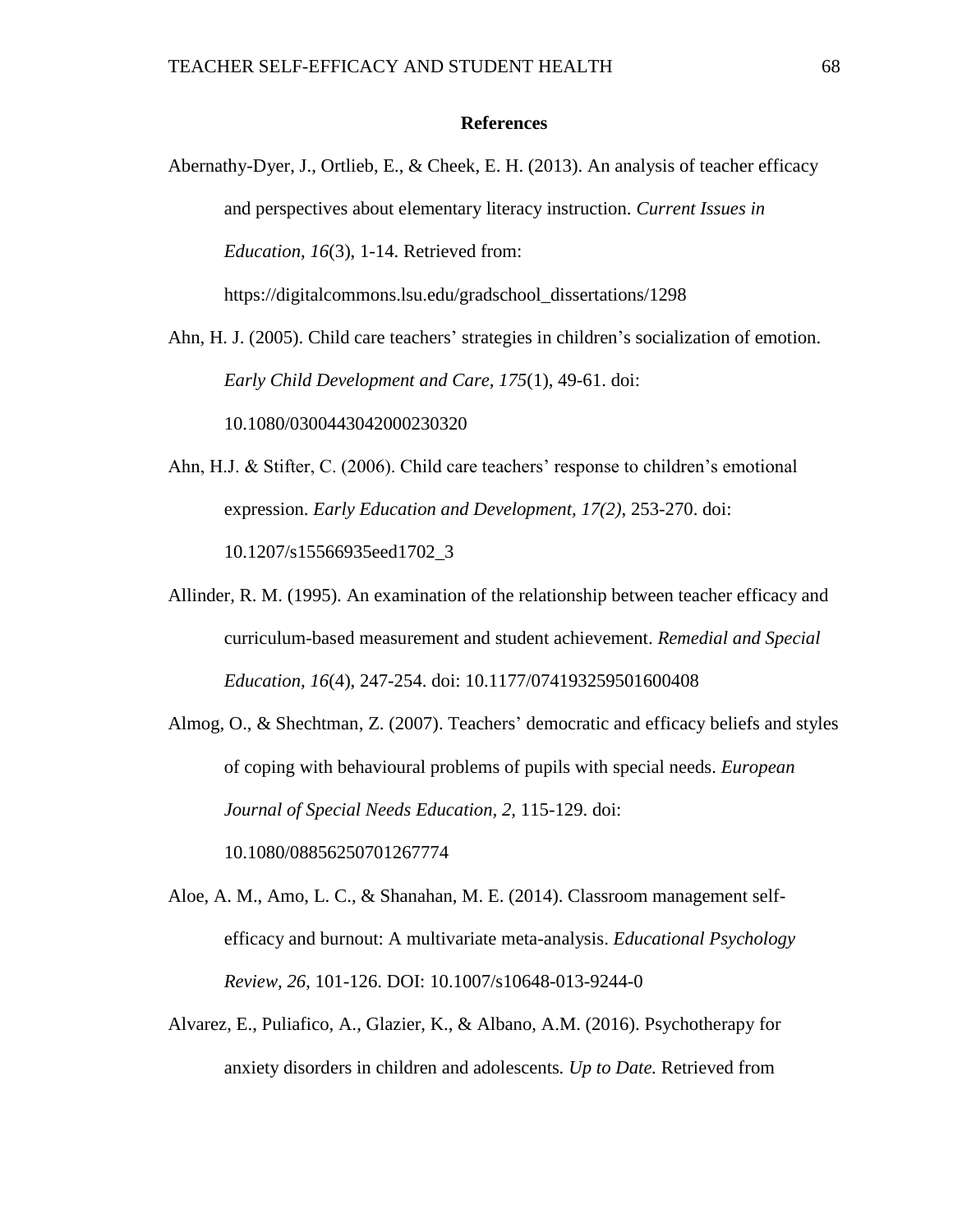https://www.uptodate.com/contents/psychotherapy-for-anxiety-disorders-inchildren-and-adolescents?source=search\_result&search=anxiety%20disorders%2 0in%20children&selectedTitle=3~150

- American Academy of Child and Adolescent Psychiatry. (2009). *Oppositional defiant disorder: A guide for families.* Washington, DC: Author.
- American Diabetes Association. (2012). *Overall numbers, diabetes, and prediabetes.* Retrieved from http://www.diabetes.org/diabetes-basics/statistics/
- American Psychiatric Association. (2013). *Diagnostic and statistical manual of mental disorders* (5th ed.)*.* Washington, DC: Author.
- Anxiety Disorder Association of America. (n.d.). Anxiety disorders in children. Retrieved from https://www.adaa.org/sites/default/files/Anxiety%20Disorders%20in%20Ch ildren.pdf
- Armstrong, T. (2006). The best schools. Alexandria, VA: Association for Supervision and Curriculum Development.
- Aronson, E. (2008). *The social animal* (10th ed.)*.* New York, NY: Worth Publishers.
- Ashton, P. T., & Webb, R. B. (1986). *Making a difference: Teachers' sense of efficacy and student achievement.* New York, NY: Longman.
- Bajus, J., Buchanan, D., & Hobbs, W. (2012). Extending the child and youth mental health information network: Sharing mental health information with educators. Paper presented at the Ontario Education Research Symposium, Toronto, Ontario, Canada.
- Baker, J. A. (2006). Contributions of teacher-child relationships to positive school adjustment during elementary school*. Journal of School Psychology, 44*, 211-229.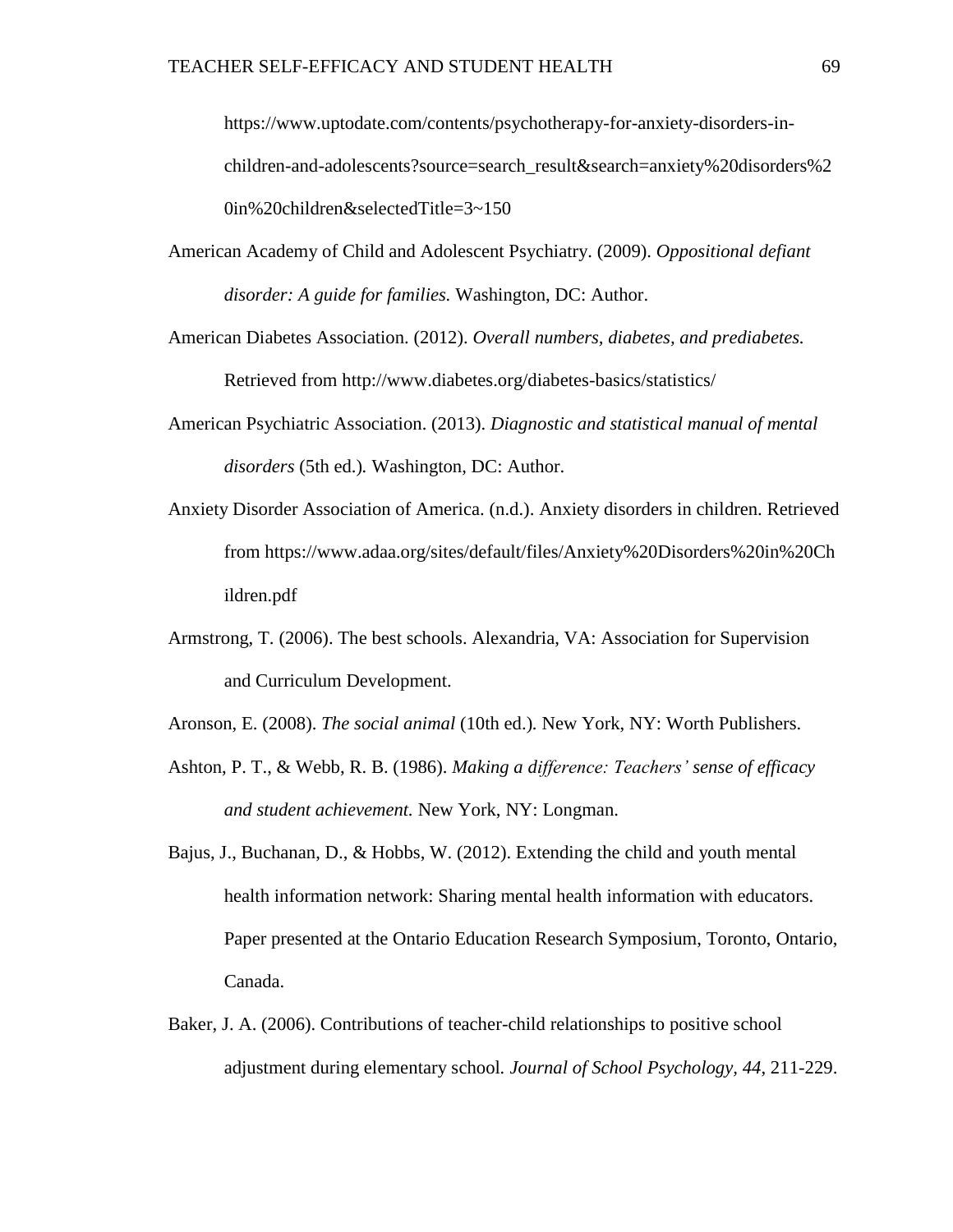doi: 10.1016/j.jsp.2006.02.002

- Bandura, A. (1977). Self-efficacy: Toward a unifying theory of behavioral change. *Mental Health Review, 84,* 191-215. doi: 10.1037/0033-295X.84.2.191
- Bandura, A. (1986). *Social foundations of thought and action: A social cognitive theory.* Englewood Cliffs, NJ: Prentice- Hall, Inc.
- Bandura, A. (1989). Social cognitive theory. In R. Vasta (Ed.), *Annals of child development, vol. 6: Six theories of child development* (pp. 1-60). Greenwich, CT: JAI Press.
- Bandura, A. (1994). Self-efficacy. In V. S. Ramachaudran (Ed.), *Encyclopedia of human behavior* (Vol. 4, pp. 71-81). New York, NY: Academic Press. (Reprinted in H. Friedman [Ed.], *Encyclopedia of mental health*. San Diego, CA: Academic Press, 1998).
- Bandura, A. (1997). *Self-efficacy: The exercise of control.* New York, NY: Freeman & Company.
- Battistich, V., Solomon, D., Watson, M., & Schaps, E. (1997). Caring school communities. *Educational Psychologist, 32,* 137-151. doi: 10.1207/s15326985ep3203\_1
- Beesdo, K., Knappe, S., & Pine, D.S. (2009). Anxiety and anxiety disorders in children and adolescents: Developmental issues and implications for DSM-V. *Psychiatric Clinic of North America, 32*(3), 483-524. doi: 10.1016/j.psc.2009.06.002
- Ben-Joseph, E.P. (2014). *Asthma basics.* Retrieved from http://kidshealth.org/en/parents/ asthma-basics.html#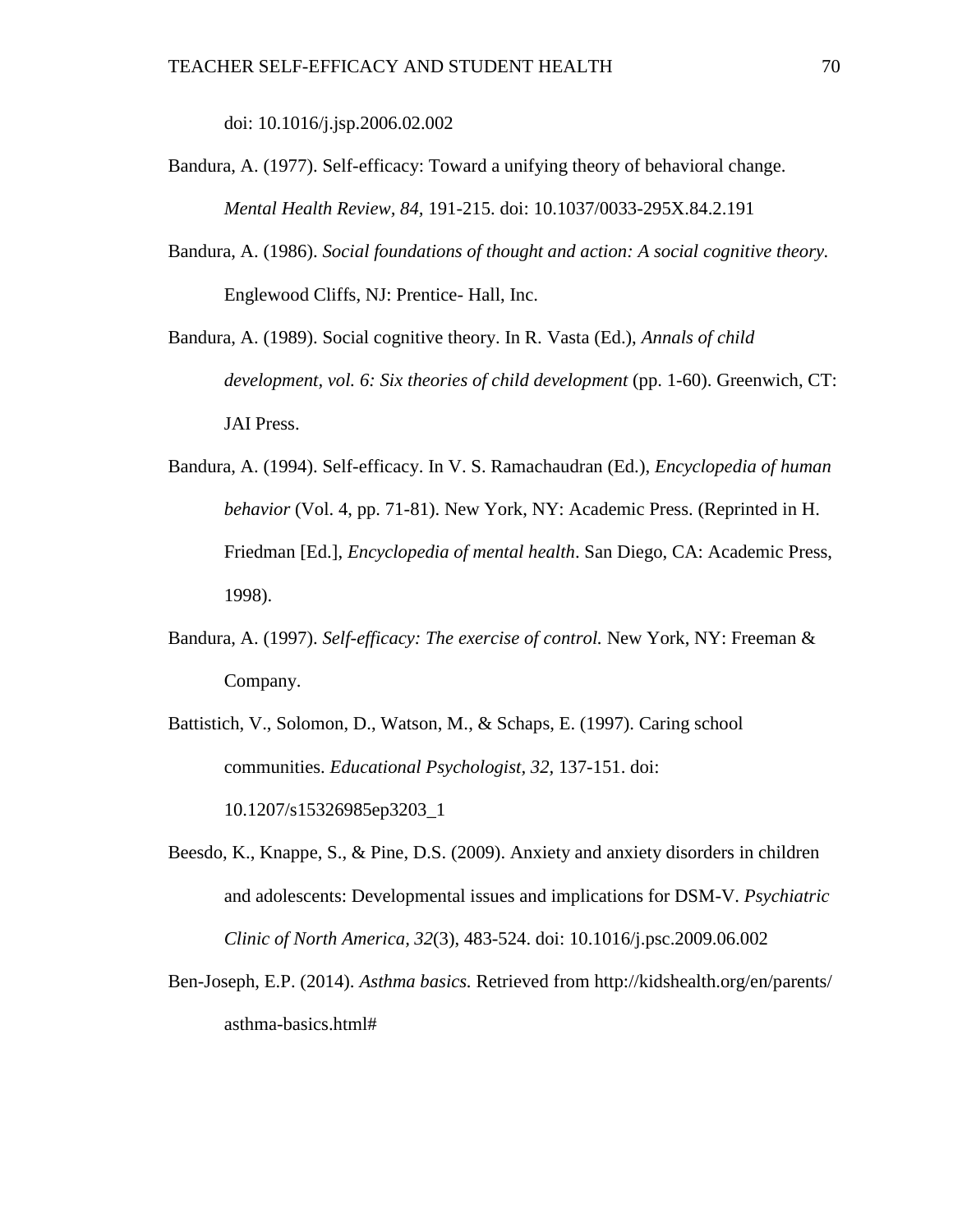- Bishop, M., & Boag, E. M. (2006). Teachers' knowledge about epilepsy and attitudes toward students with epilepsy: Results of a national survey. *Epilepsy and Behavior*, *8*, 397-405. doi:10.1016/j.yebeh.2005.11.008
- Boyse, K., Boujaoude, L., & Laundy, J. (2012). Children with acute and chronic conditions. Retrieved from http://www.med.umich.edu/yourchild/topics/chronic.h tm
- Brackenreed, D., & Frost, L. (2002). A study of concerns in teaching students with mental health issues. Paper presented at the Canadian Society for Studies in Education, Toronto, Ontario, Canada.
- Brestan, E. V., & Eyberg, S. M. (1998). Effective psychosocial treatments of conductdisordered children and adolescents: 29 years, 82 studies, and 5,272 kids. *Journal of Clinical Childhood Psychology, 27*, 180-189. doi

10.1207/s15374424jccp2702\_5

- Briones,E., Tabernero, C., & Arenas, A. (2010). Job satisfaction of secondary school teachers: Effect of demographic and psycho-social factors. *Revista de Psicología del Trabajo y de las Organizaciones, 26.* Retrieved from http://www.redalyc.org/ html/2313/231316500003/
- Brown, R. T., Amler, R. W., Freeman, W. S., Perrin, J. M., Stein, M. T., Feldman, H. M., . . . Wolraich, M. L. (2005). Treatment of attention-deficit/hyperactivity disorder: Overview of the evidence. *Pediatrics, 115*(6), 749. doi: 10.1542/peds.2004-2560
- Brownlee, K., Rawana, J., Franks, J., Harper, J., Bajwa, J., O'Brien, E., & Clarkson, A. (2013). A systematic review of strengths and resilience outcome literature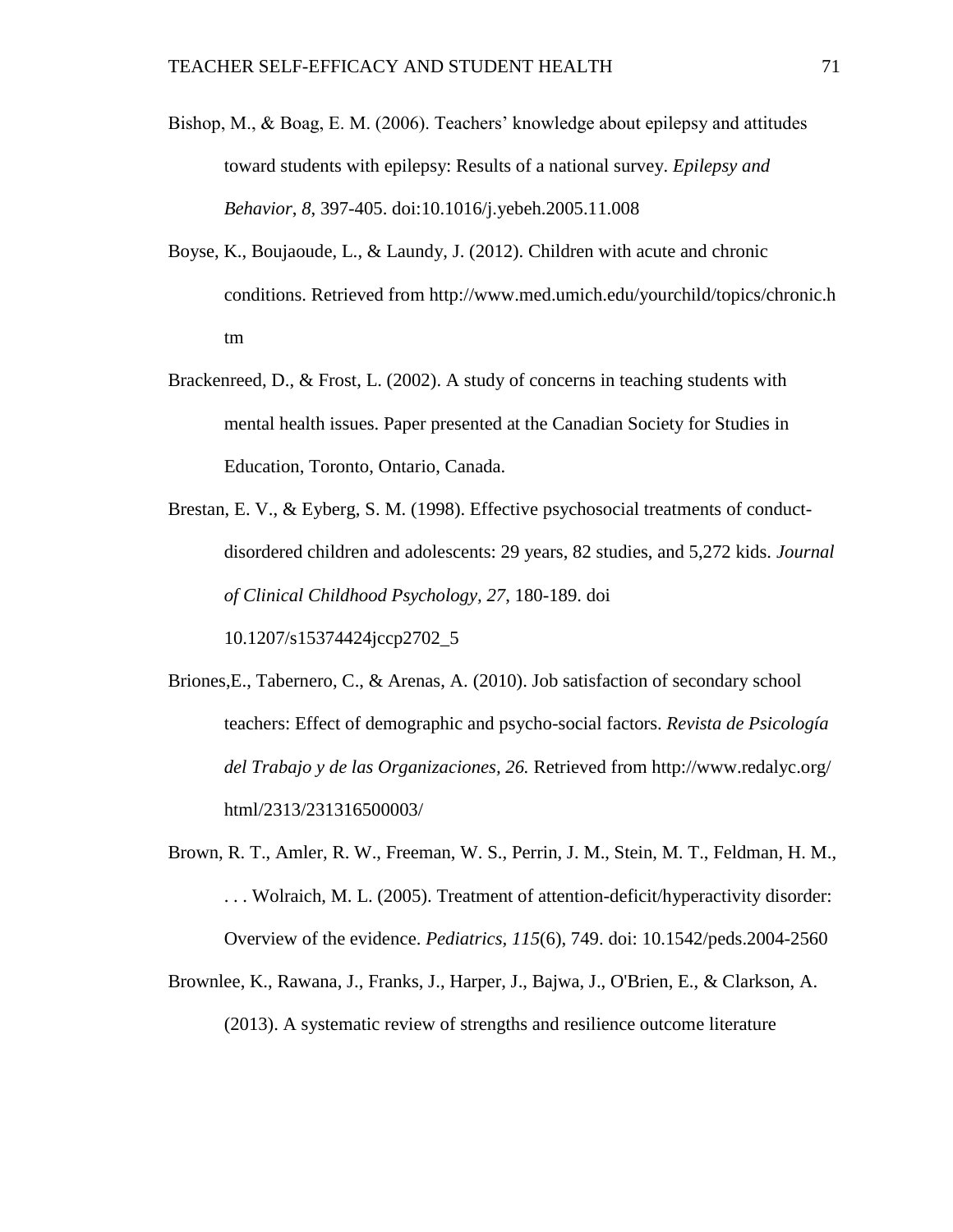relevant to children and adolescents. *Child and Adolescent Social Work Journal, 30*(5), 435-59. doi:10.1007/s10560-013-0301-9

- Bruinsma, M., & Jansen, E. P. (2010). Is the motivation to become a teacher related to pre-service teachers' intentions to remain in the profession? *Journal of Teacher Education, 33*(2), 185-200. DOI: 10.1080/02619760903512927
- Bussing, R., Mason, D. M., Bell, L., Porter, P., & Garvan, C. (2010). Adolescent outcomes of childhood attention-deficit/hyperactivity disorder in a diverse community sample. *Journal of the American Academy of Child and Adolescent Psychiatry, 49*(6), 595-605. DOI: 10.1016/j.jaac.2010.03.006
- Castro, J., & Gathright, M. M. (2013). *Depression in children and adolescents.* Little Rock, Arkansas: Psychiatric Research Institute.
- Centers for Disease Control and Prevention. (1999). *Current Estimates from the National Health Interview Survey, 1996.* Baltimore, MD: Department of Health and Human Services.
- Centers for Disease Control and Prevention. (2013). Mental health surveillance among children: United States, 2005-2011. *Morbidity and Mortality Weekly Report, 62*(2), 1-40. Retrieved from:

https://www.cdc.gov/mmwr/preview/mmwrhtml/su6202a1.htm

- Centers for Disease Control and Prevention. (2014). Data, statistics, and surveillance: Asthma surveillance data*.* Retrieved from http://www.cdc.gov/asthma/asthmadata .htm
- Centers for Disease Control and Prevention. (2016). Congenital heart defects. Retrieved from http://www.cdc.gov/ncbddd/heartdefects/data.html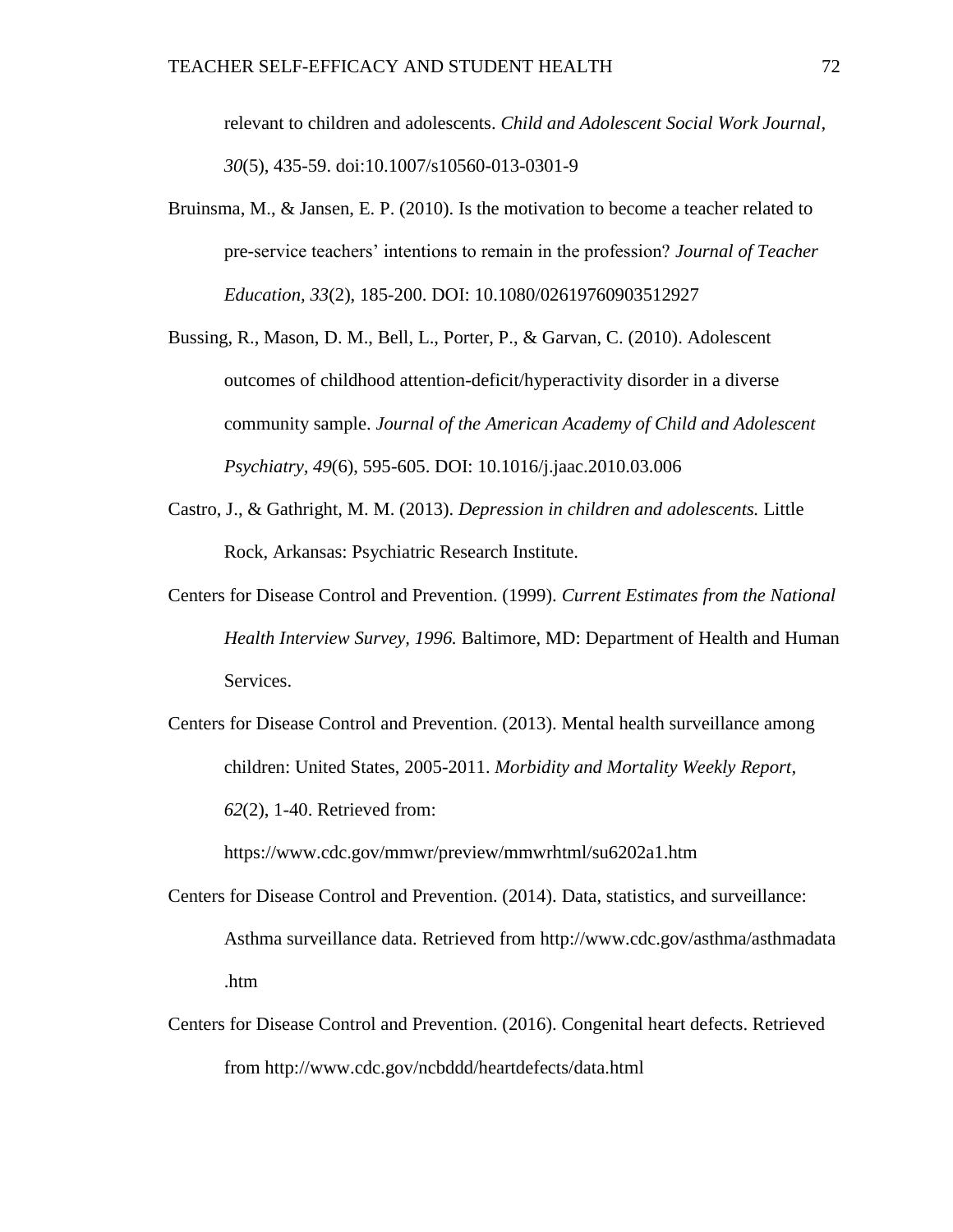- Chang, H. N., & Romero, M. (2008). Present, engaged, and accounted for: The critical importance of addressing chronic absence in the early grades*. National Center for Children in Poverty.* Retrieved from http://www.nccp.org/publications/pdf/text 8 37.pdf
- Chew, B. L., Jensen, S. A., & Rosen, L. A. (2009). College students' attitudes toward their ADHD peers. *Journal of Attention Disorders, 13*(3), 271-276. DOI: 10.1177/1087054709333347
- Chiang, H. L., & Gau, S. S. (2014). Impact of executive functions on school and peer functions in youths with ADHD. *Research on Developmental Disabilities, 35*(5), 963-972. DOI: 10.1016/j.ridd.2014.02.010.
- Child Mind Institute. (2016). *Children's mental health report.* Retrieved from http://ww w.childmind.org/2016report
- Children's Medical Institute. (2013). *Acute illness guide.* Retrieved from http://www.chm ed.com/wp-content/uploads/2013/07/Acute-Illness-Guide-Book-05.24.131.pdf
- Chung, T. Y., & Chen, Y. L. (2017). Exchanging social support on online teacher groups: Relation to teacher self-efficacy. *Telematics and Informatics,* 1-11. DOI: /10.1016/j.tele.2018.03.022
- Clay, D. L., Cortina, S., Harper, D. C., Cocco, K. M., & Drotar, D. (2004). Schoolteachers' experiences with childhood chronic illness. *Children's Health Care, 33*(3), 227-239. doi:10.1207/s15326888chc3303\_5
- Climie, E. A., & Mastoras, S. M. (2015). ADHD in schools: Adopting a strengths-based perspective. *Canadian Psychology, 56*(3), 295-300. doi: 10.1037/cap0000030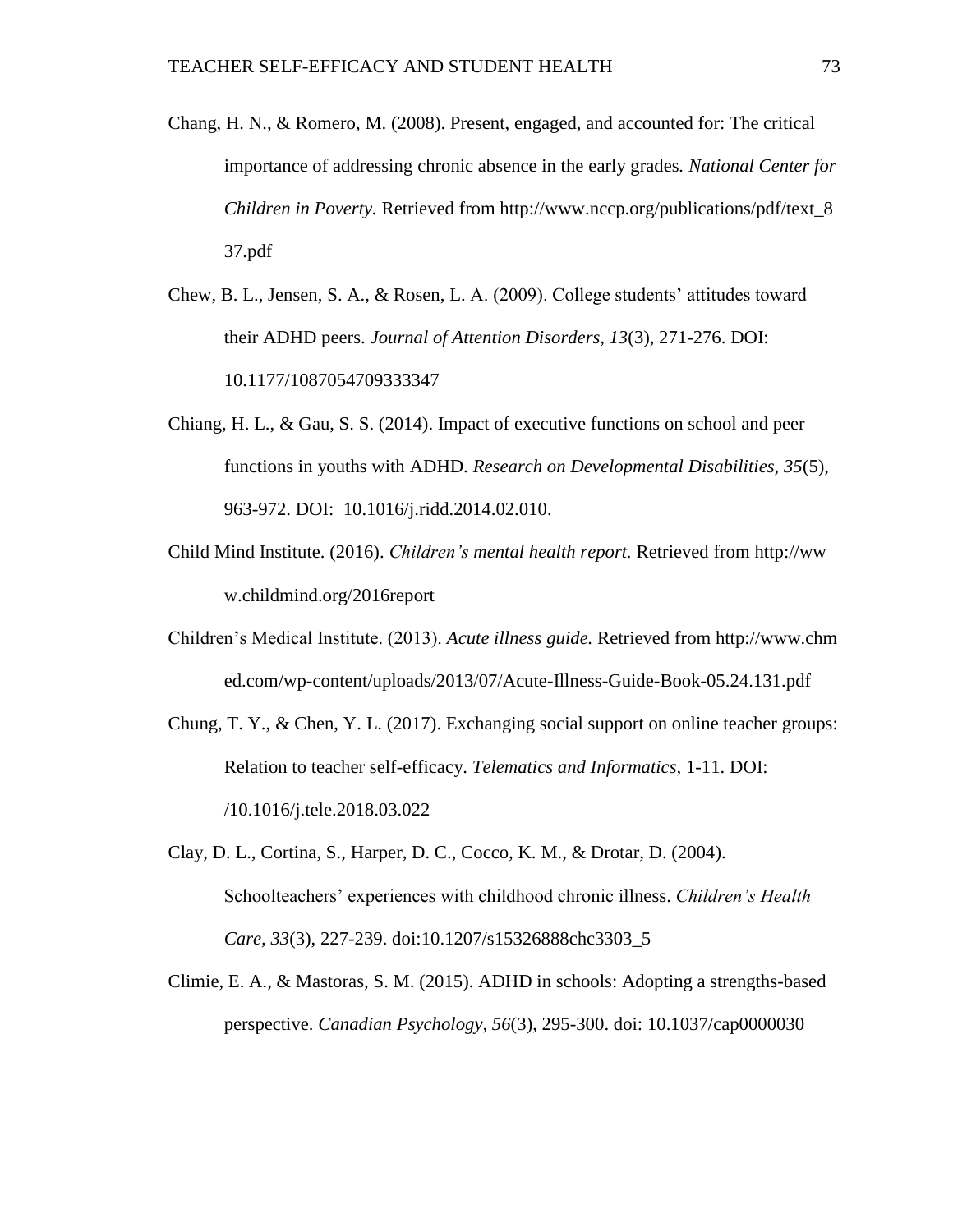- Cohall, A., Cohall, R., Dye, B., Dini, S., Vaughan, R., & Coots, S. (2007). Overheard in the halls: What adolescents are saying, and what teachers are hearing, about health issues. *Journal of School Health*, *77*(7), 344-350. doi: 10.1111/j.1746- 1561.2007.00218.x
- Collins, J. E., Gill, T. K., Chittleborough, C. R., Martin, A. J., Taylor, A. W., & Winefield, H. (2008). Mental, emotional, and social problems among school children with asthma. *Journal of Asthma, 45*(6), 489-493. doi: 10.1080/02770900802074802.
- Cystic Fibrosis Research Incorporated. (2014). *Cystic fibrosis in the classroom*. Retrieved from http://www.cfri.org/pdf/cfintheclassroom.pdf
- Denham, S. A., Bassett, H. H., & Zinsser, K. (2012). Early childhood teachers as socializers of young children's emotional competence. *Early Childhood Education Journal, 40*(3), 137-143. doi: 10.1007/s10643-012-0504-2
- Devinsky, P.O. et al. (2016). Cannabidiol in patients with treatment-resistant epilepst; An open-label interventional trial. *Neurology, 15(3)*, 270-278.

doi.org/10.1016/S1474-4422(15)00379-8.

- Diabetes Australia Victoria. (1996/2016). Diabetes: Issues for children and teenagers. Retrieved from https://www.betterhealth.vic.gov.au/health/conditionsandtreatmen ts/diabetes-issues-for-children-and-teenagers
	- DuPaul, G. J., Weyandt, L. L., & Janusis, G. M. (2011). ADHD in the classroom: Effective intervention strategies. *Theory into Practice, 50*(1), 35-42. doi: 10.1080/00405841.2011.534935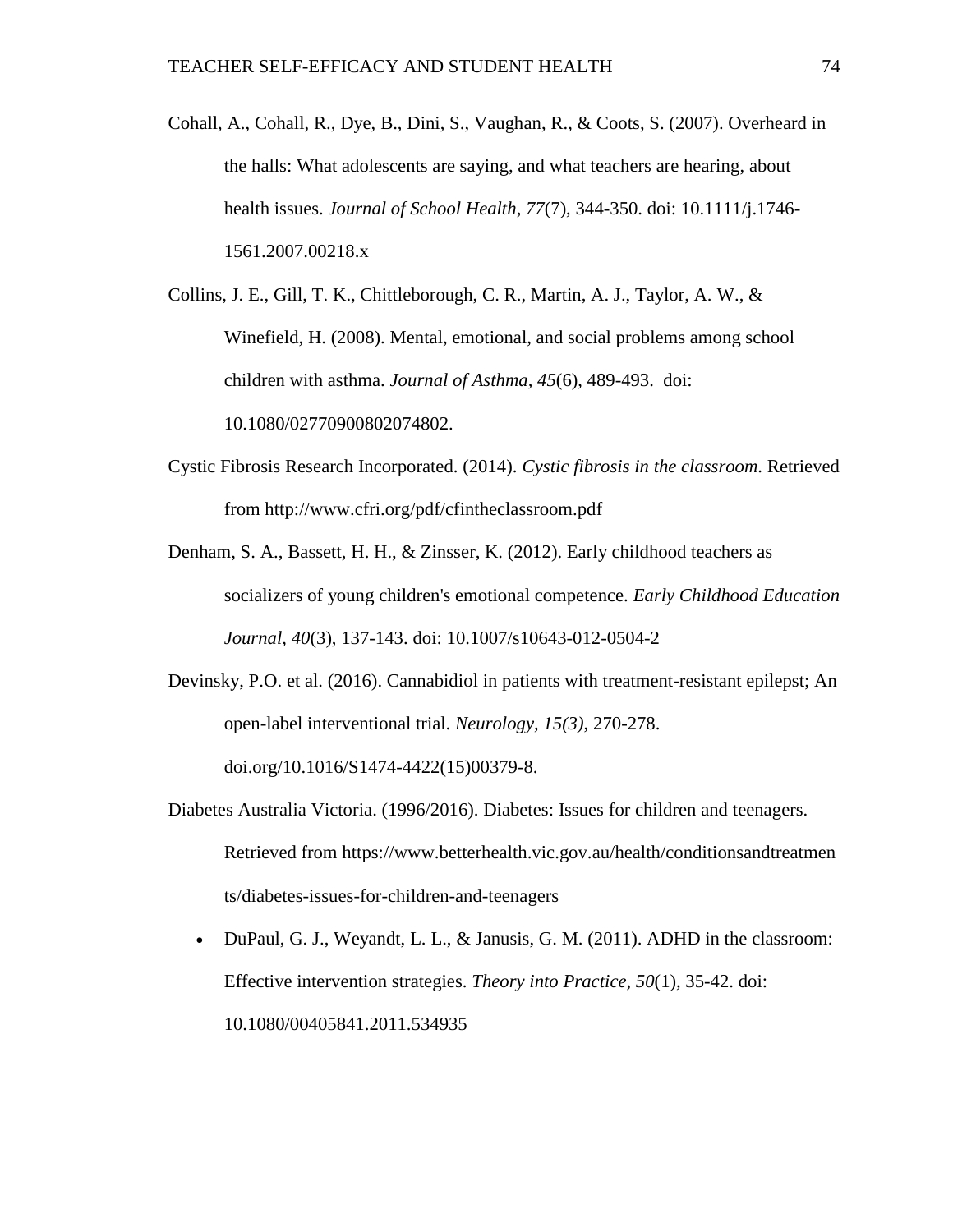- EdMedKids. (2014). Classroom problems and solutions: Diabetes. Retrieved from http://edmedkids.arizona.edu/content/classroom-problems-and-solutions-diabetes
- Elias, M. J., Zins, J. E., Weissberg, R. P., Frey, K. S., Greenberg, M. T., Haynes, N. M., . . . Shriver, T. P. (1997). *Promoting social and emotional learning: Guidelines for educators.* Alexandria, VA: Association for Supervision and Curriculum Development.
- Elliot, I., & Mulligan, J. (2010). Epilepsy and school. Retrieved from http://www.aboutki dshealth.ca/En/ResourceCentres/Epilepsy/AtHomeandAtSchool/EpilepsyandScho ol/Pages/default.aspx
- Epilepsy Canada (2004). Epilepsy: Impact on the life of a child. Retrieved from http://www.epilepsy.com/article/2014/3/epilepsy-impact-life-child
- Ernst, M. M., Johnson, M. C., & Stark, L. J. (2010). Developmental and psychosocial issues in CF. *Child and Adolescent Psychiatric Clinic of North America, 19*(2), 263-283. doi: 10.1016/j.chc.2010.01.004
- Evans, S. W. (1999). Mental health services in schools: Utilization, effectiveness, and consent. *Clinical Psychology Review, 19*(2), 165-178. doi: 10.1016/S0272- 7358(98)00069-5
- Fabes, R. A., Poulin, R. E., Eisenberg, N., & Madden-Derdich, D. A. (2002). The Coping with Children's Negative Emotions Scale (CCNES): Psychometric properties and relations with children's emotional competence. *Marriage & Family Review, 34*(3-4), 285-310. doi: 10.1300/J002v34n03\_05
- Fernandez, M. A., Adelstein, J. S., Miller, S. P., Areizaga, M .J., Gold, D. C., Sanchez, A. L., . . . Gudiño, O. G. (2015). Teacher-child interaction training: A pilot study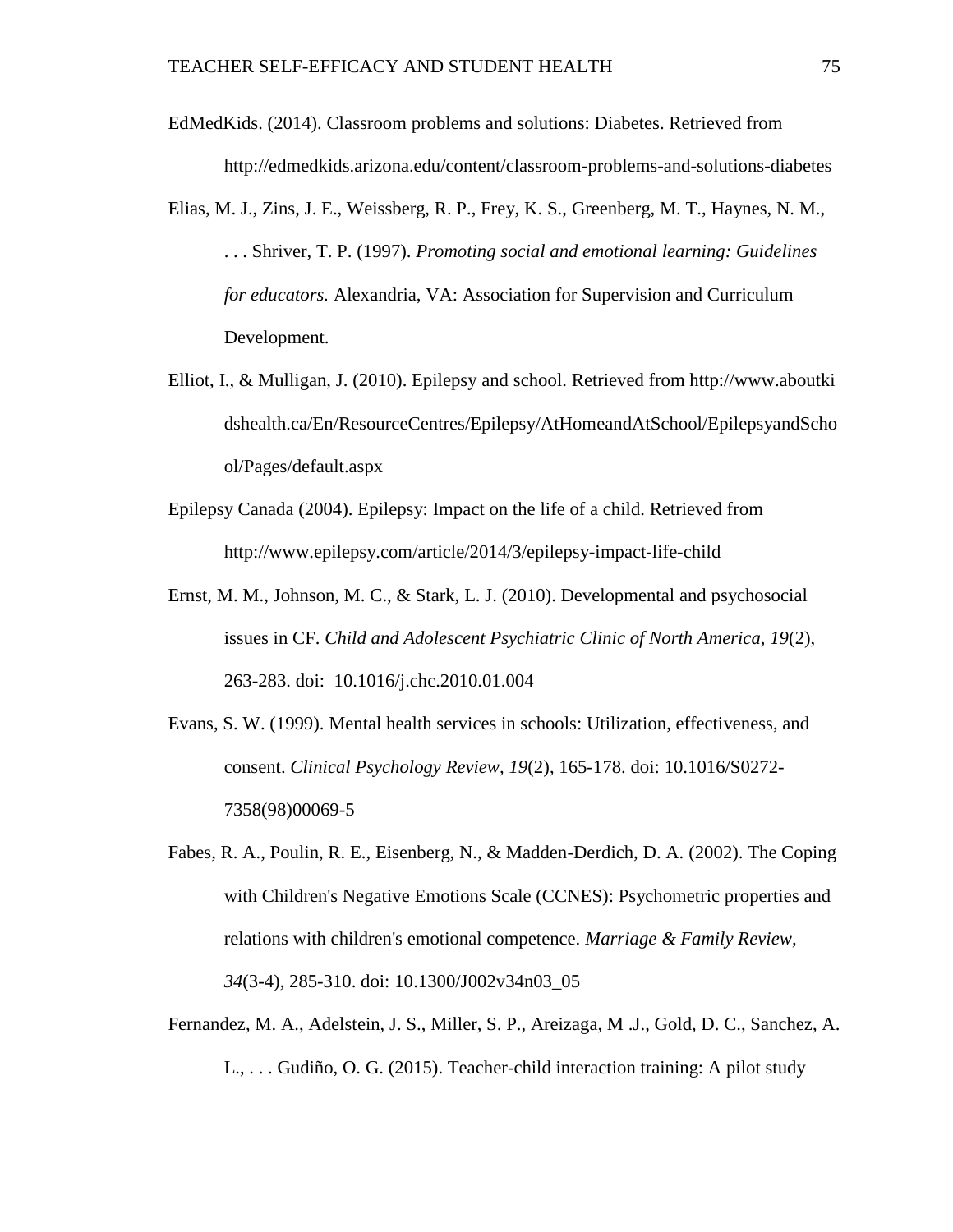with random assignment. *Behavior Therapy, 46*(4), 463-477. doi:10.1016/j.beth.2015.02.002

- Fisher, RS, Acevedo, C., Arzimanoglou, A., Bogacz, A., Cross, JH, Elger, CE, et al. (2014). ILAE Official Report: A practical clinical definition of epilepsy. *Epilepsia*, 55(4), 475-482. doi: 10.1111/epi.12550
- Glazier, K., Puliafico, A., Na, P., & Rynn, M.A. (2015). Pharmacotherapy for anxiety disorders in children and adolescents. Retrieved from http://www.uptodate.com/c ontents/pharmacotherapy-for-anxiety-disorders-in-children-andadolescents?sourc e=search\_result&search=anxiety+disorders+in+children&selectedTitle=2%7E150
- Goddard, R. D., Hoy, W. K., & Hoy, A. W. (2004). Collective efficacy beliefs: Theoretical developments, empirical evidence, and future directions. *Educational Researcher, 33*, 3-13. doi: 10.3102/0013189X033003003
- Goleman, D. (2006). *Social intelligence: The revolutionary new science of human relationships*. New York, NY: Bantam Dell.
- Gregus, S. J., Rodriguez, J. H., Pastrana, F. A., Craig, J. T., McQuillin, S. D., & Cavell, T. A. (2017). Teacher self-efficacy and intentions to use antibullying practice as predictors of children's peer victimization. *School Psychology Review, 46*(3), 304-319. Retrieved from: https://eric.ed.gov/?id=EJ1156252
- Gu, H., Lai, S., & Ye, R. (2011) A cross-cultural study of student problem behaviors in middle schools. *School Psychology International, 32*(1), 20-34. doi: 10.1177/0143034310396830
- Gupta, R.C. (2016). Epilepsy. Retrieved from http://kidshealth.org/en/parents/epilepsy.ht ml#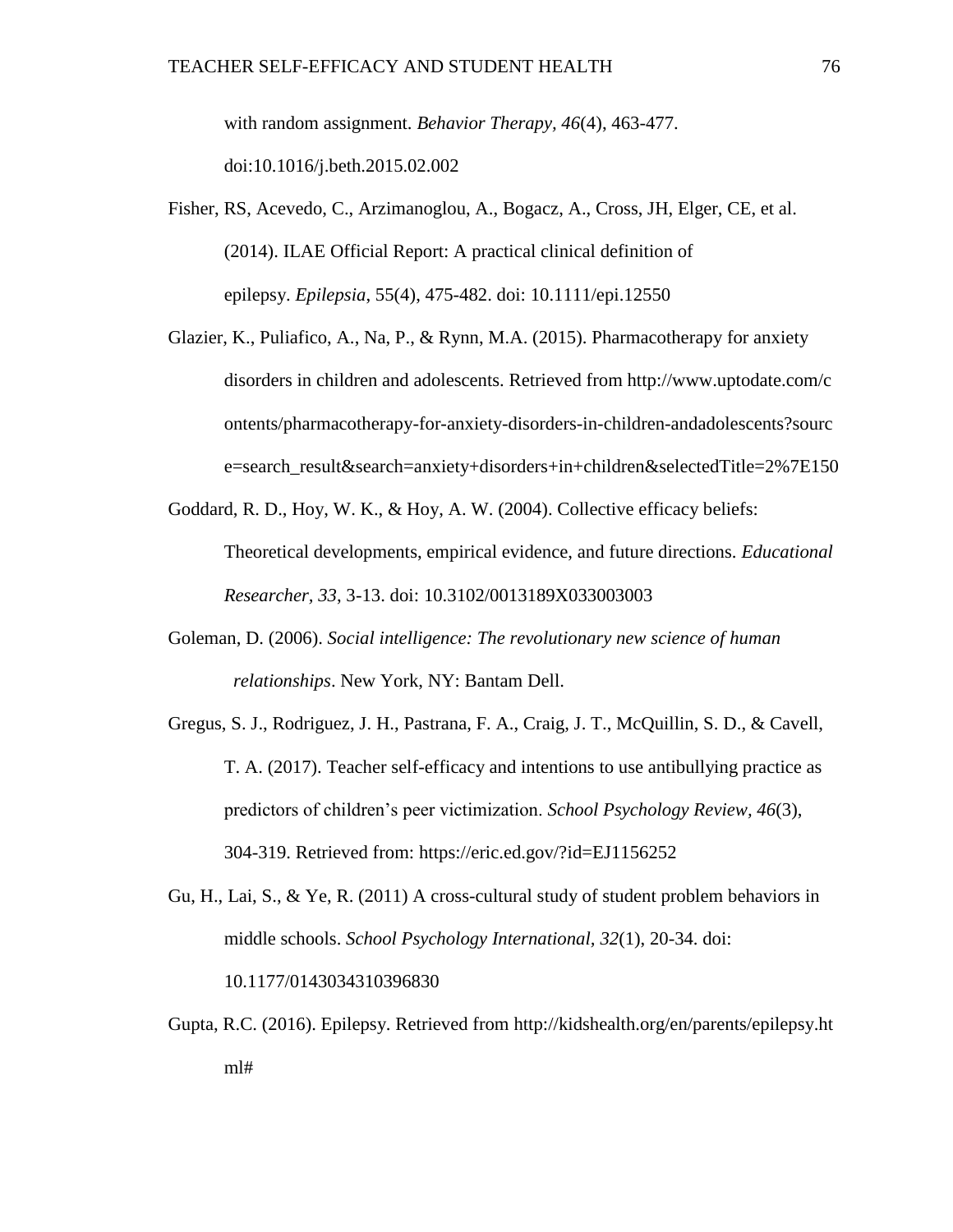- Han, S. S., & Weiss, B. (2005). Sustainability of teacher implementation of school-based mental health programs. *Journal of Abnormal Child Psychology, 33*(6), 665-679. doi: 10.1007/s10802-005-7646-2
- Heller, S. S., Boothe, A., Keyes, A., Nagle, G., Sidell, M., & Rice, J. (2011). Implementation of a mental health consultation model and its impact on early childhood teachers' efficacy and competence. *Infant Mental Health Journal, 32*(2), 143-164. doi: 10.1002/imhj.20289
	- Helms-Lorenz, M., Slof, B., Vermue, C. E., & Canrinus, E. T. (2012). Beginning teachers' self-efficacy and stress and the supposed effects of induction arrangements. *Educational Studies, 38*(2), 189-207. doi:

10.1080/03055698.2011.598679

- Hood K.K., Huestis S., Maher A., Butler D., Volkening L., Laffel L.M.B. (2006). Depressive symptoms in children and adolescents with type 1 diabetes: Association with diabetes-specific characteristics. *Diabetes Care, 29,* 1389– 1391. doi: 10.2337/dc06-0087
- Howes, C. (1988). Relations between early child care and schooling. *Developmental Psychology, 24,* 53-57. doi: 10.1037/0012-1649.24.1.53
- Hoza, B. (2007). Peer functioning in children with ADHD. *Ambulatory Pediatrics, 7*(1), 101-106. doi 10.1016/j.ambp.2006.04.011
	- Jorm, A. F. (2000). Mental health literacy: Public knowledge and beliefs about mental disorders. *The British Journal of Psychiatry, 177,* 396-401. doi: /10.1192/bjp.177.5.396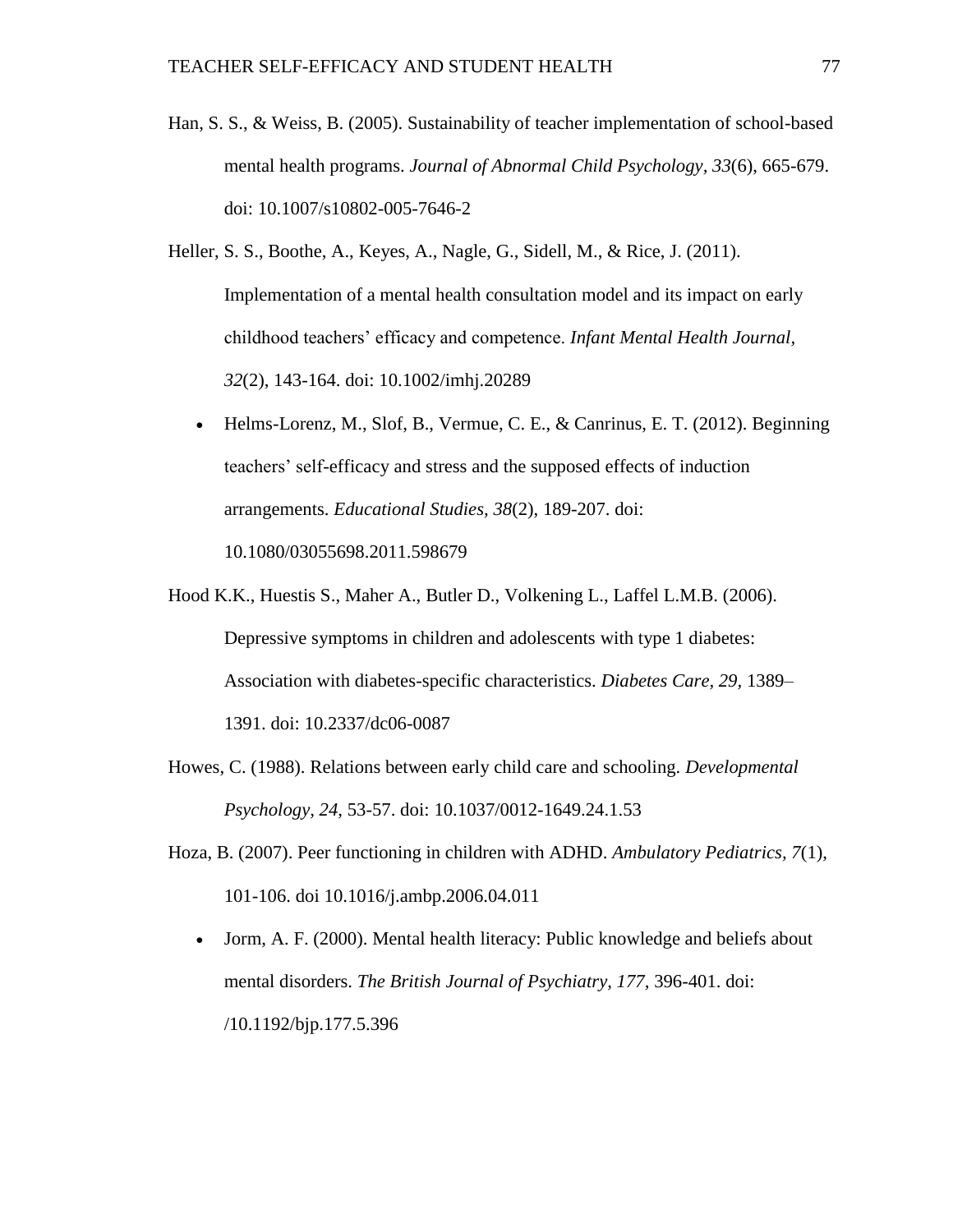- Jorm, A. F., Kitchener, B. A., Sawyer, M. G., Scales, H., & Cvetkovski, S. (2010). Mental health first aid training for high school teachers: A cluster randomized trial. *BMC Psychiatry, 10*(51), 10-51. doi: 10.1186/1471-244X-10-51
- Justice, L. M. Mashburn, A., Hamre, B., & Piante, R. (2008). Quality of language and literacy instruction in preschool classrooms serving at-risk pupils. *Early Childhood Research Quarterly, 23*(1), 51-68. doi: 10.1016/j.ecresq.2007.09.004
- Katkin, J. P. (2016). Cystic fibrosis: Clinical manifestations and diagnosis. Retrieved from https://www-uptodate-com.ezproxy.pcom.edu/contents/cystic-fibrosisclinical-manifestations-and-diagnosis?source=search\_result&search=cystic%20fi brosis%20in%20children&selectedTitle=1~150
- Kewalramani, A., Bollinger, M. E., & Postolache, T. T. (2008). Asthma and mood disorders. *International Journal of Childhood Health and Human Development, 1*(2), 115-123. Retrieved from:

https://www.ncbi.nlm.nih.gov/pmc/articles/PMC2631932/pdf/nihms85346.pdf

- Kids Matter (2013). Social development. Retrieved from http://www.kidsmatter.edu.au/m ental-health-matters/social-and-emotional-learning/social-development
- Klassen, R. M., & Chiu, M. M. (2010). Effects on teachers' self-efficacy and job satisfaction: Teacher gender, years of experience, and job stress. *Journal of Educational Psychology, 102*(3), 741-756. doi: 10.1037/a0019237
- Klassen, R. M., & Tze, V. M. C. (2014). Teachers' self-efficacy, personality, and teaching effectiveness: A meta-analysis. *Educational Research Review, 12*, 59-76. doi: 10.1016/j.edurev.2014.06.001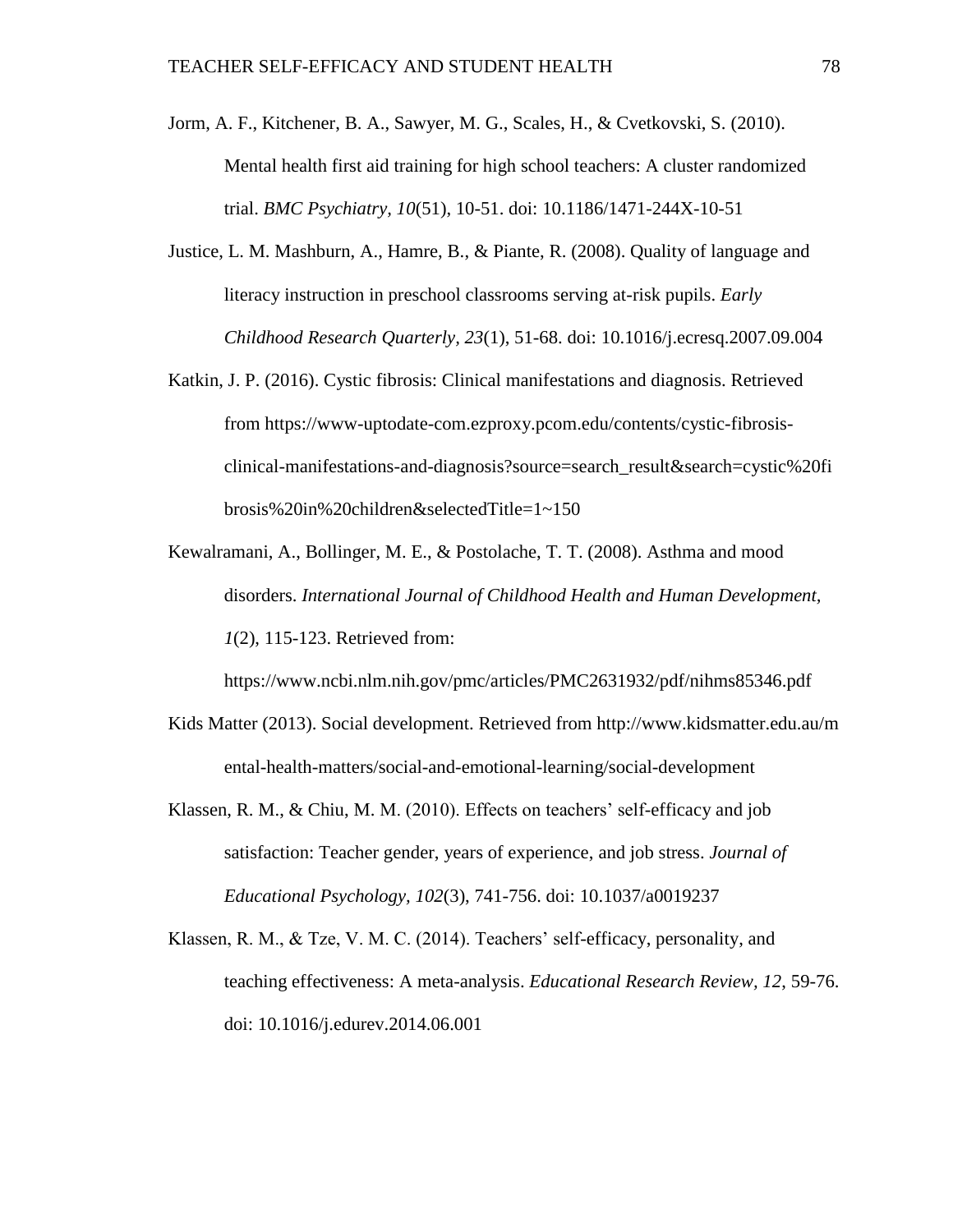- Krull, K. R. (2016). Attention deficit hyperactivity disorder in children and adolescents: Treatment with Medication. Retrieved from https://www.uptodate.com/contents/at tention-deficit-hyperactivity-disorder-in-children-and-adolescents-treatment-withmedications?source=see\_link
- Kutcher, S., & Wei, Y. (2014). School mental health literacy: a national curriculum guide shows promising results. *Education Canada 54*, 22-26. doi: 10.1186/s13033- 016-0082-6
- Kutcher, S., Wei, Y., & Coniglio, C. (2016). Mental health literacy: Past, present, and future. *Canadian Journal of Psychiatry, 61*(3), 154-158. doi: 10.1177/0706743715616609.
- Kutcher, S., Wei, Y., & Hashish, M. (2016). Mental health literacy for students and teachers: A "school friendly" approach. In M. Hodes & S. Gau (Eds.), *Positive Mental Health for Children and Adolescents*. San Diego, CA: Elsevier.
- Ladd, G. W., & Burgess, K. B. (2001). Do relational risks and protective factors moderate the linkages between childhood aggression and early mental health and school adjustment? *Child Development, 72*, 1579-1601. doi: 10.1111/1467- 8624.00366
- Laffel, L., & Svoren, B. (2016). Management of type 2 diabetes mellitus in children and adolescents. Retrieved from https://www-uptodate-com.ezproxy.pcom.edu/conten ts/management-of-type-2-diabetes-mellitus-in-children-andadolescents?source=se arch\_result&search=treatment%20diabetes%20mellitus%202%20in%20children &selectedTitle=2~150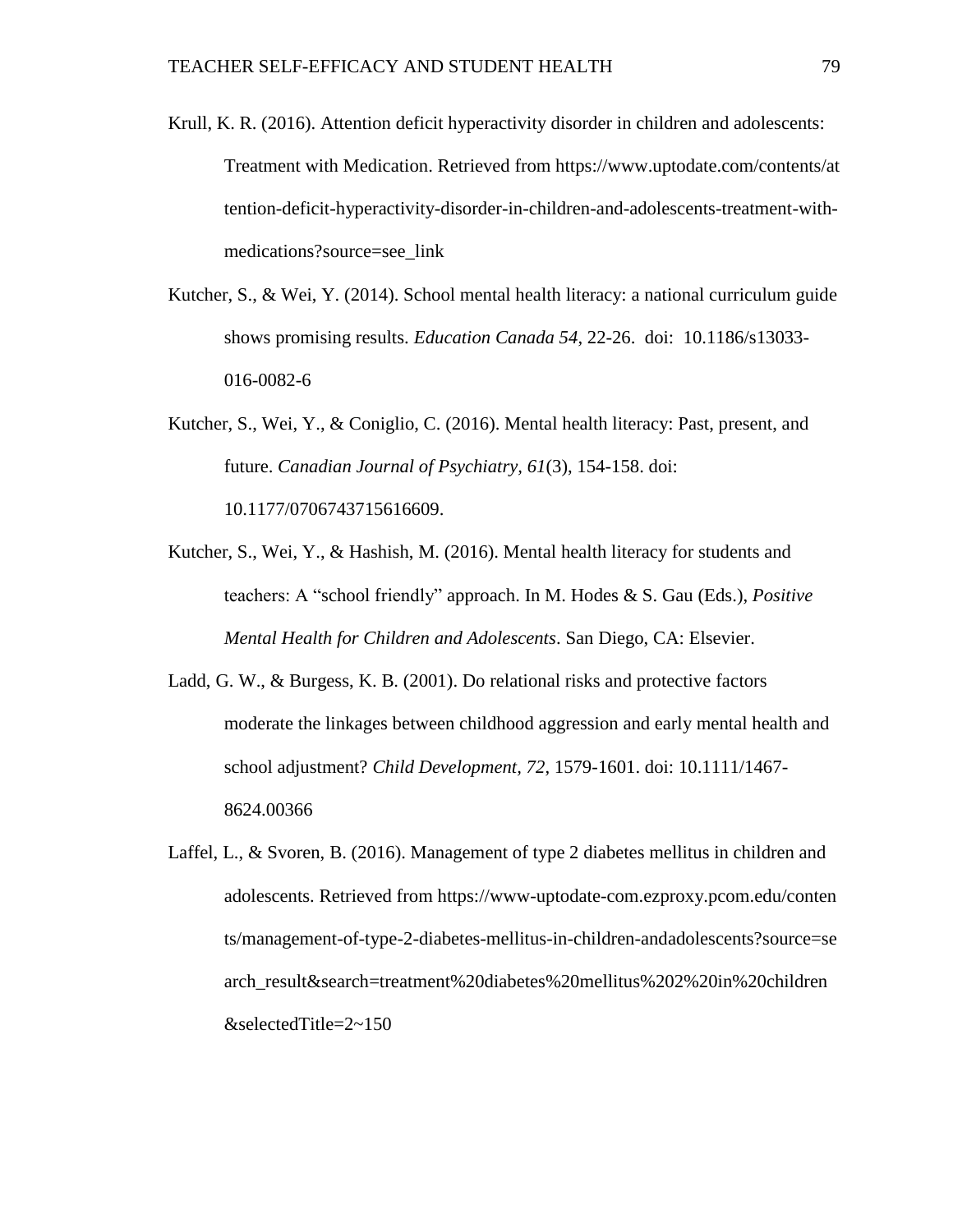- La Greca, A. M. (1990). Social consequences of pediatric conditions: Fertile area for future investigation and intervention? *Journal of Pediatric Psychology, 15,* 285- 307. doi: 10.1093/jpepsy/15.3.285
- Lambert, R. G., McCarthy, C., O'Donnell, M., & Wang, C. (2009). Measuring elementary teacher stress and coping in the classroom: Validity evidence for the Classroom Appraisal of Resources and Demands. *Psychology in the Schools, 46*, 973-988. doi: [10.1002/pits.20438](https://doi.org/10.1002/pits.20438)
- Leroy, N., Bressoux, P., Sarrazin, P., & Trouilloud, D. (2007). Impact of teachers' implicit theories and perceived pressures on the establishment of an autonomy supportive climate. *European Journal of Psychology of Education, 22*(4), 529- 545. doi: 10.1007/BF03173470
- Levitsky, L. L., & Madhusmita, M. (2016). Management of type 1 diabetes mellitus in children and adolescents. Retrieved from https://www-uptodate-com.ezproxy.pco m.edu/contents/management-of-type-1-diabetes-mellitus-in-children-andadolesce nts?source=search\_result&search=treatment%20diabetes%20mellitus%201%20in %20children&selectedTitle=2~150
- Loeber, R., Burke, J. D., Lahey, B. B., Winters, A., & Zera, M. (2000). Oppositional defiant and conduct disorder: a review of the past 10 years. *The Academy of Child and Adolescent Psychiatry, 39*, 1468-1484. doi: [10.1097/00004583-200012000-](https://doi.org/10.1097/00004583-200012000-00007) [00007](https://doi.org/10.1097/00004583-200012000-00007)
- Lucas, T., Anderson, M. A., & Hill, P. D. (2012). What level of knowledge do elementary school teachers possess concerning the care of children with asthma?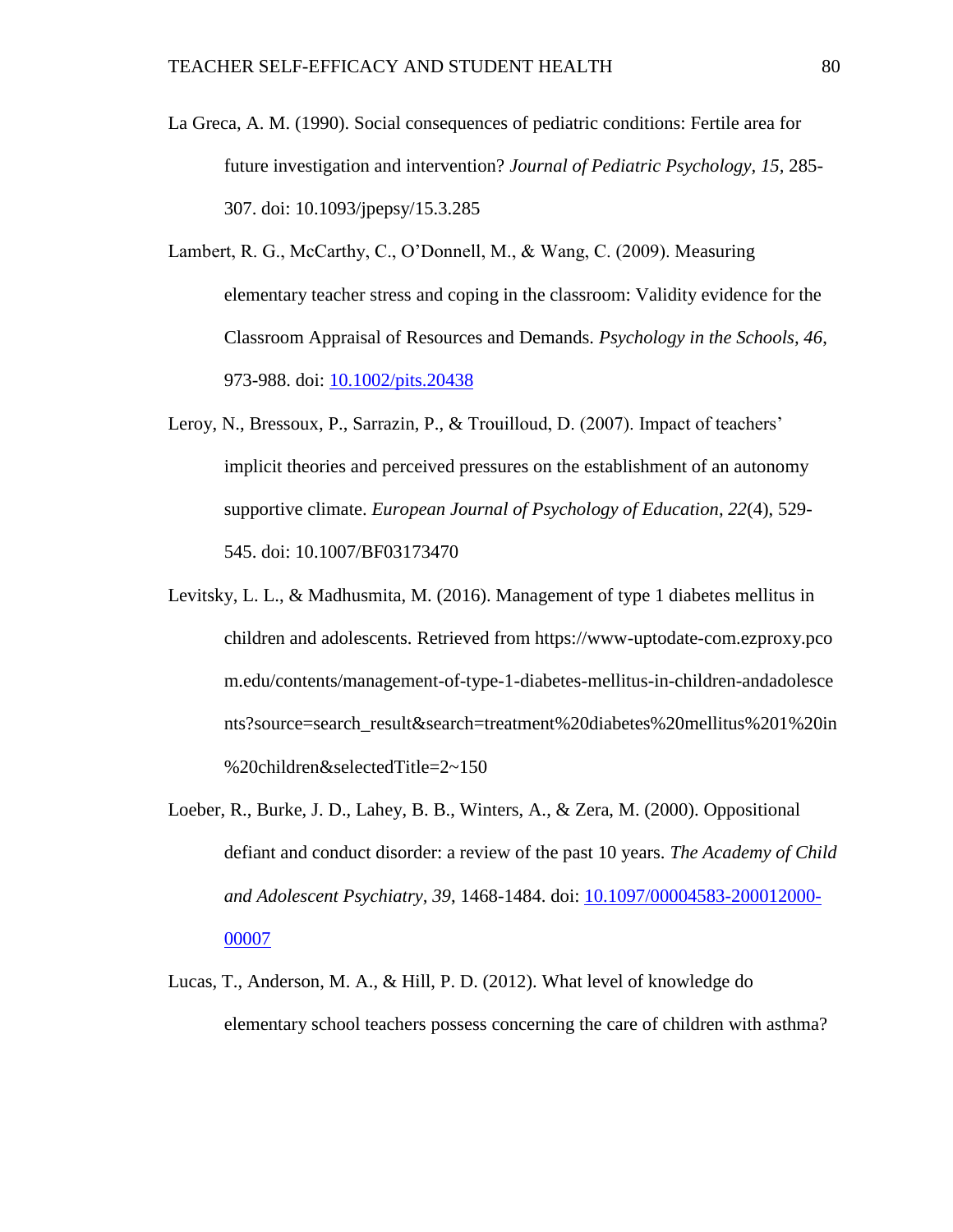A pilot study. *Journal of Pediatric Nursing*, *27,* 523-527. doi:

[10.1016/j.pedn.2011.07.004](https://doi.org/10.1016/j.pedn.2011.07.004)

- Malecki, C. K., & Demaray, M. K. (2003). What type of support do they need? Investigating student adjustment as related to emotional, informational, appraisal, and instrumental support. *School Psychology Quarterly, 18*, 231-252. doi: [0.1521/scpq.18.3.231.22576](http://psycnet.apa.org/doi/10.1521/scpq.18.3.231.22576)
- McBrien, D., & Bonthius, D. (2015). Epilepsy in young children: What is the treatment? Retrieved from https://uichildrens.org/health-library/epilepsy-young-childrenwhat-treatment
- McCormick, M. P., & O'Connor, E. E. (2014). Teacher-child relationship quality and academic achievement in elementary school: Does gender matter? *Journal of Educational Psychology, 107*(2), 502-516*.* doi: [10.1037/a0037457](https://doi.org/10.1037/a0037457)
- McMahon, R. J. (1994). Diagnosis, assessment, and treatment of externalizing problems in children: The role of longitudinal data. *Journal of Consulting and Clinical Psychology. 62*(1), 901-917. doi: [0.1037/0022-006X.62.5.901](http://psycnet.apa.org/doi/10.1037/0022-006X.62.5.901)
- Meijer, S. A., Sinnema, G., Bijstra, J. O., Mellenbergh, G. J., & Wolters, W. H. G. (2000). Social functioning in children with a chronic illness. *Journal of Child Psychology & Psychiatry & Allied Disciplines*, *41*(3), 309-317. doi:

[10.1111/1469-7610.00615](https://doi.org/10.1111/1469-7610.00615)

Mescon, J. A. W., & Honig, A. S. (1995). Parents, teachers, and medical personnel: Helping children with acute and chronic conditions. *Early Child Development and Care, 111*(1), 107-129.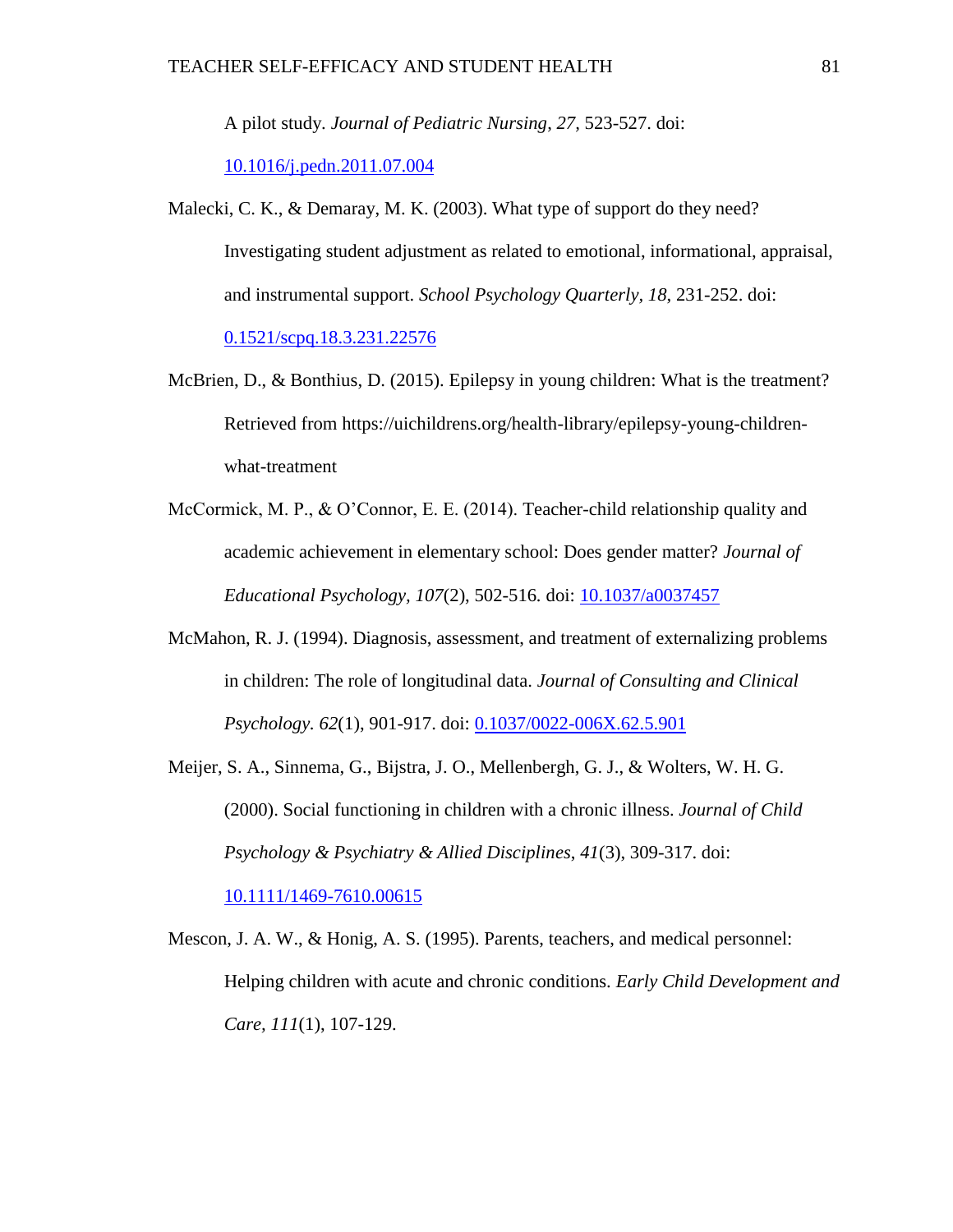- Moreland, C. S., & Bonin, L. (2018). Patient education: Depression treatment options for children and adolescents. Retrieved from http://www.uptodate.com/contents/depr ession-treatment-options-for-children-and-adolescents-beyond-the-basics
- Morris, C. A., Denham, S. A., Bassett, H. H., & Curby, T. W. (2013). Relations among teachers' emotion socialization beliefs and practices, and preschoolers' emotional competence. *Early Education and Development, 24*(7), 979-999.

doi: [10.1080/10409289.2013.825186](https://dx.doi.org/10.1080%2F10409289.2013.825186)

- Myers, M. (2016). *What to expect in first grade.* Retrieved from http://www.greatschools. org/gk/articles/preparing-for-first-grade/
- Myers-Clack, S. A., & Christopher, S. E. (2001). Effectiveness of a health course at influencing pre-service teachers' attitudes toward teaching health. *Journal of School Health, 71*(9), 462-466. doi: [10.1111/j.1746-1561.2001.tb07327.x](https://doi.org/10.1111/j.1746-1561.2001.tb07327.x)
- Nabors, L. A., Little, S. G., Akin-Little, A., & Iobst, E. A. (2008). Teacher knowledge of and confidence in meeting the needs of children with chronic medical conditions: Pediatric psychology's contribution to education. *Psychology in the Schools, 45*(3), 217-228. doi: [10.1002/pits.20292](https://doi.org/10.1002/pits.20292)
- National Center for Chronic Disease Prevention and Health Promotion. (2016). Managing diabetes at school playbook. Retrieved from http://www.cdc.gov/features/diabetes inschool/
- National Council of Professors of Educational Administration. (2012). NCPEA position paper: Developing a national perspective of interrelated preparation: Education administration leading teacher leadership programs. Retrieved from http://npbea.o rg/wp-content/uploads/2017/05/NCPEA-Position-Paper-Teacher-Leadership.pdf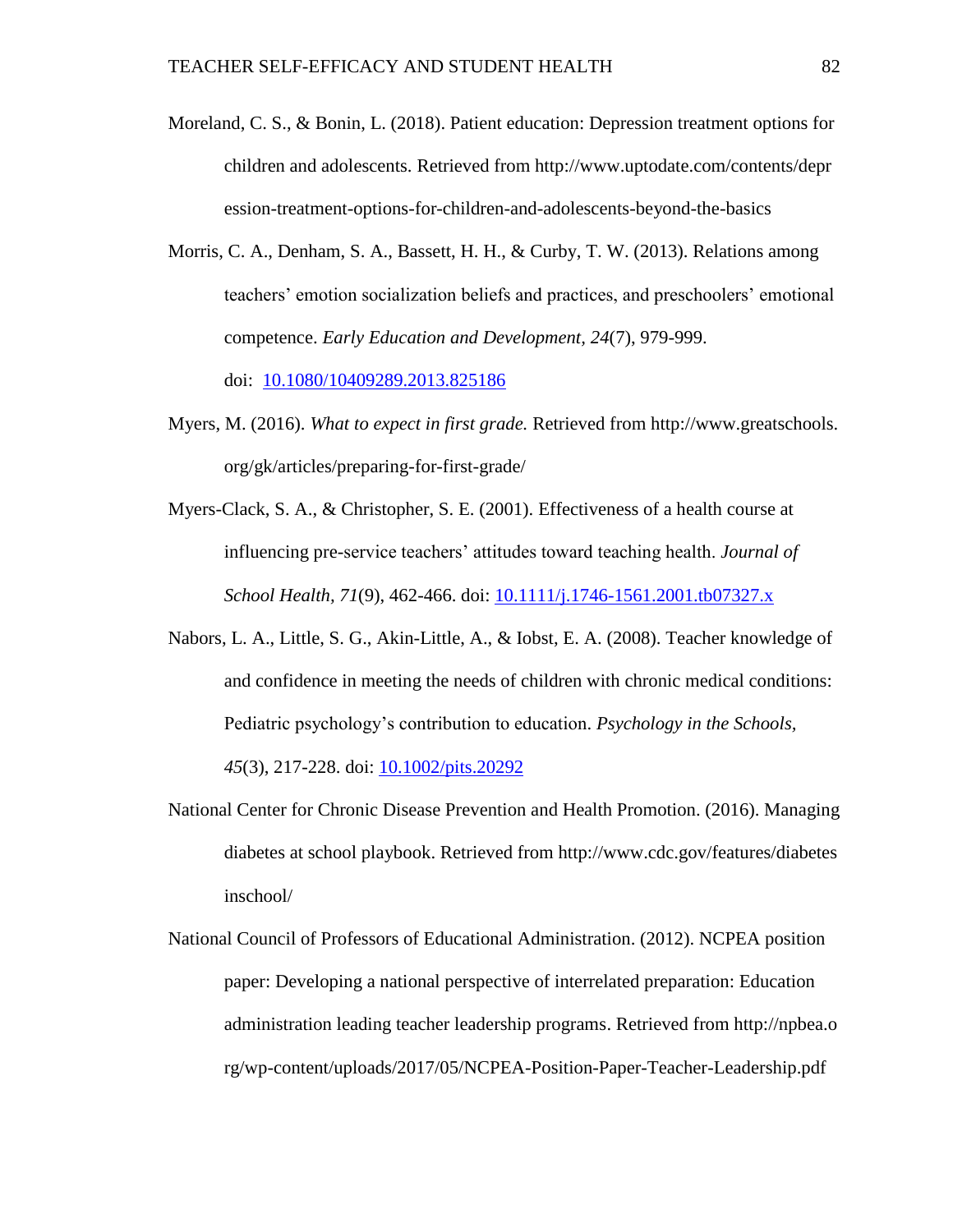- National Institute of Mental Health. (2015). Depression. Retrieved from http://www.nami .org/Learn-More/Mental-Health-Conditions/Depression/Overview
- Neuharth-Pritchett, S., & Getch, Y. Q. (2006). Teacher capability and school resource scale for asthma management. *Journal of Asthma, 43*(10), 735-738. doi: [10.1080/02770900601031219](https://doi.org/10.1080/02770900601031219)

Nolan, J. D., Houlihan, D., Wanzek, M., Jenson, W. R., Nolan, J. D., Houlihan, D., . . . Jenson, W. R. (2013). The good behavior game: A classroom-behavior intervention effective across cultures. *School Psychology International, 35*(2)*,* 

191-205. doi: [10.1177/0143034312471473](https://doi.org/10.1177/0143034312471473)

- Odle, Teresa. (2013). *Emotional Development.* Retrieved from http://www.education.com/reference/article/emotional-development/#D
- Oeseburg, B., Jansen, D., Reijneveld, S., Dijkstra, G., & Groothoff, J. (2010). Limited concordance between teachers, parents and healthcare professionals on the presence of chronic diseases in ID-adolescents. *Research in Developmental Disabilities*, *31,* 1645-1651. doi:10.1016/j.ridd.2010.04.015
- Phelps, L. (2006). *Chronic health-related disorders in children: Collaborative medical and psychoeducational interventions.* Washington, DC: American Mental Health Association.
- Pianta, R. C. (1999*). Enhancing relationships between children and teachers.* Washington, DC: American Mental Health Association.
- Pianta, R. C., & Steinberg, M. (1992). Teacher-child relationships and the process of adjusting to school. In R. C. Pianta (Ed.), *Beyond the parent: The role of other adults in children's lives* (pp. 61–80). San Francisco, CA: Jossey-Bass.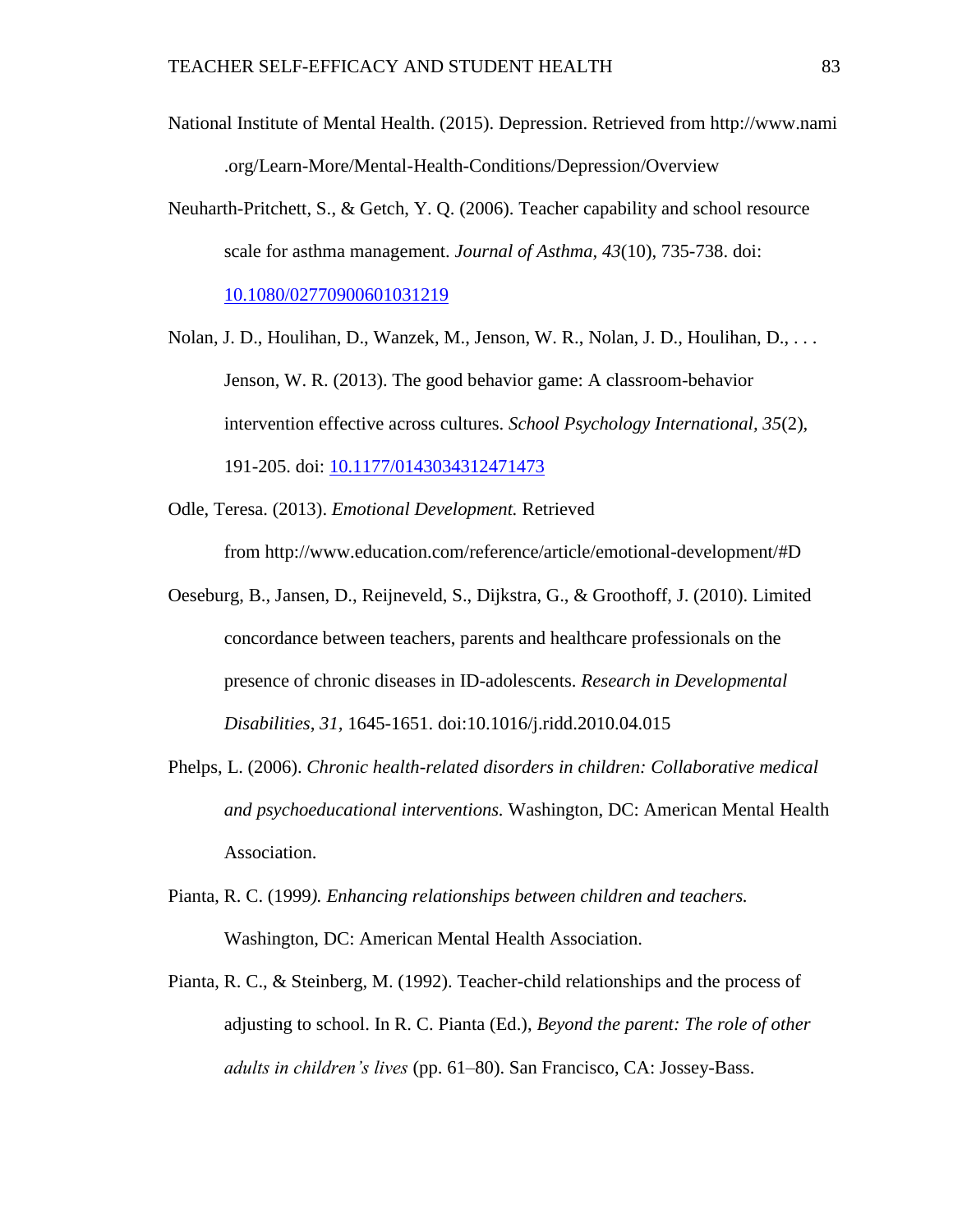- Pinquart, M., & Shen, Y. (2011). Behavior problems in children and adolescents with physical conditions: A meta-analysis. *Journal of Pediatric Psychology*, *36*(9), 1003-1016. doi: 10.1093/jpepsy/jsr042
- Regeir, D. A., Kuhl, E. A., & Kupfer, D. J. (2013). The DSM-5: Classification and criteria changes. *World Psychiatry, 12*(2), 92-98. . doi: [10.1002/wps.20050](https://dx.doi.org/10.1002%2Fwps.20050)
- Roeser, R. W., Midgley, C., & Urdan, T. C. (1996). Perceptions of school mental health environment and early adolescents' mental health and behavioral functioning in school: The mediating role of goals and belonging*. Journal of Educational Psychology, 88*, 408-422. doi: [10.1177/074355802237463](https://doi.org/10.1177/074355802237463)
	- Rothi, D. M., Leavey, G., & Best, R. (2008). Recognising and managing pupils with mental health difficulties: Teachers' views and experiences on working with educational psychologists in schools. *Pastoral Care in Education, 3,* 127-142. doi: [10.1080/02643940802246419](https://doi.org/10.1080/02643940802246419)
- Sawicki, G., & Haver, K. (2015). Patient education: Asthma treatment in children (beyond the basics). Retrieved from http://www.uptodate.com/contents/asthmatreatment-in-children-beyond-the-basics
- Scholastic, Inc. (2012). *Primary sources: 2012: America's teachers on the teaching profession.* New York, NY: Scholastic, Inc.
- Shafer, P. O., & Sirven, J. I. (2013). Epilepsy statistics. Retrieved from http://www.epilep sy.com/learn/epilepsy-statistics
- Simon, R. H. (2016). Cystic fibrosis: Overview of the treatment of flung disease. Retrieved from https://www-uptodate-com.ezproxy.pcom.edu/contents/cystic-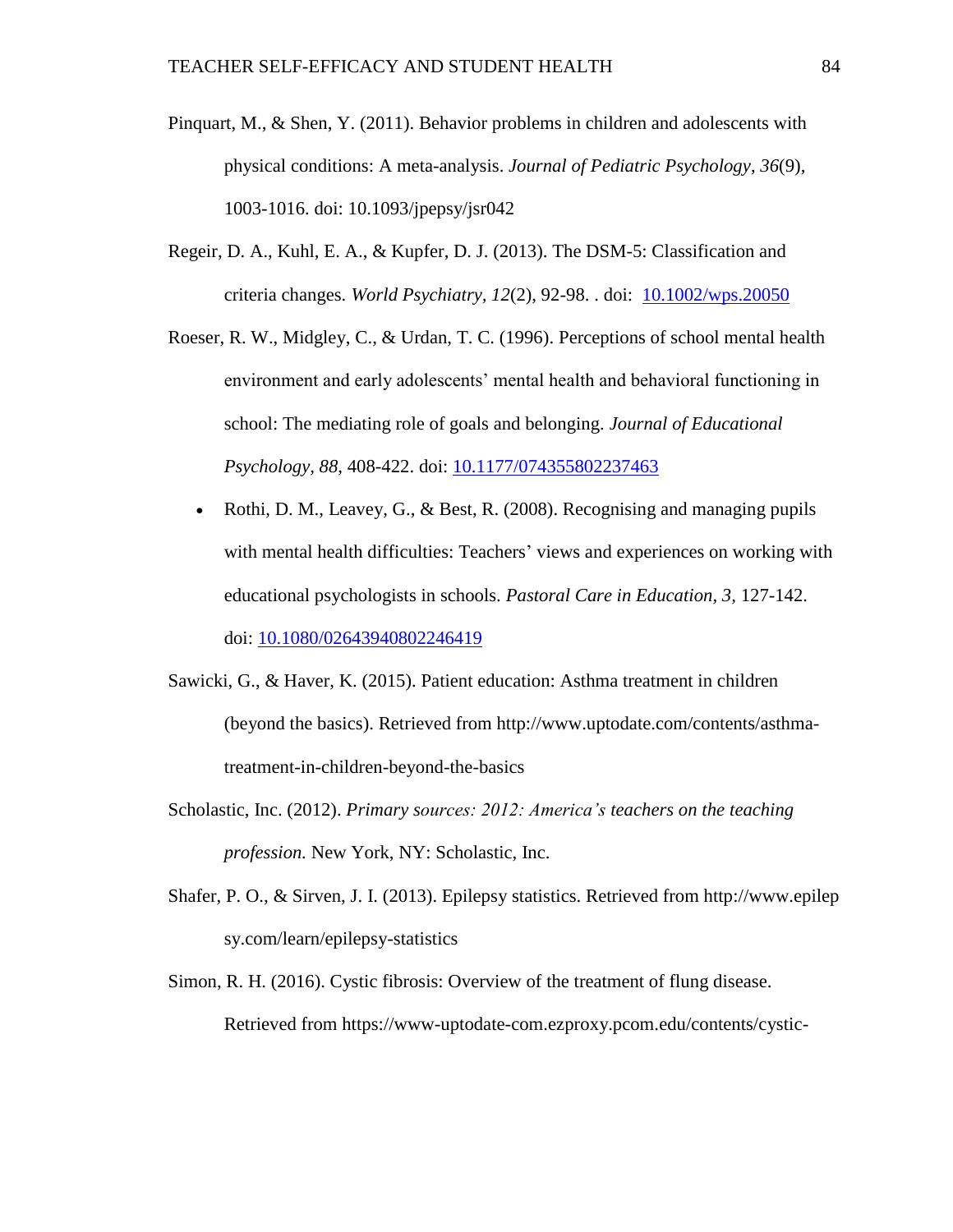fibrosis-overview-of-thetreatmentoflungdisease?source=search\_result&search= treatment%20cystic%20fibrosis%20in%20children&selectedTitle=1~150#H26.

Smith, F. J., Taylor, K. M. G., Newbould, J., & Keady, S. (2008). Medicine for chronic illness at school: Experiences and concerns of young people and their parents. *Journal of Clinical Pharmacy and Therapeutics, 33*(5), 537-544. doi:

[10.1111/j.1365-2710.2008.00944.x](https://doi.org/10.1111/j.1365-2710.2008.00944.x)

- Smith, M., & Bourke, S. (1992). Teacher stress: Examining a model based on context, workload, and satisfaction. *Teaching and Teacher Education*, *8*(1), 31-46. doi: [10.1016/0742-051X\(92\)90038-5](https://doi.org/10.1016/0742-051X(92)90038-5)
	- Stacey, P. S., Brownlee, J. M., Thorpe, K. J., & Reeves, D. (2005). Measuring and manipulating epistemological beliefs in early childhood education students. *International Journal of Pedagogies and Learning, 1*(1), 6-17. doi:

[10.5172/ijpl.1.1.6](https://doi.org/10.5172/ijpl.1.1.6)

- Sylva, K. (1994). School influences on children's development. *Journal of Child Psychology and Psychiatry, 35,* 135-170. doi: [10.1111/j.1469-](https://doi.org/10.1111/j.1469-7610.1994.tb01135.x) [7610.1994.tb01135.x](https://doi.org/10.1111/j.1469-7610.1994.tb01135.x)
- Tanol, G., Johnson, L., McComas, J., & Cote, E. (2010). Responding to rule violations or rule following: A comparison of two versions of the good behavior game with kindergarten students. *Journal of School Psychology, 48*(5), 337-355. doi: 10.1016/j.jsp.2010.06.001.
- Tatto, M. T., Schwille, J., Senk, S., Ingvarson, L., Peck, R., & Rowley, G. (2008). Teacher education and development study in mathematics (TEDS-M): Conceptual framework. East Lansing, MI: Teacher Education and Development International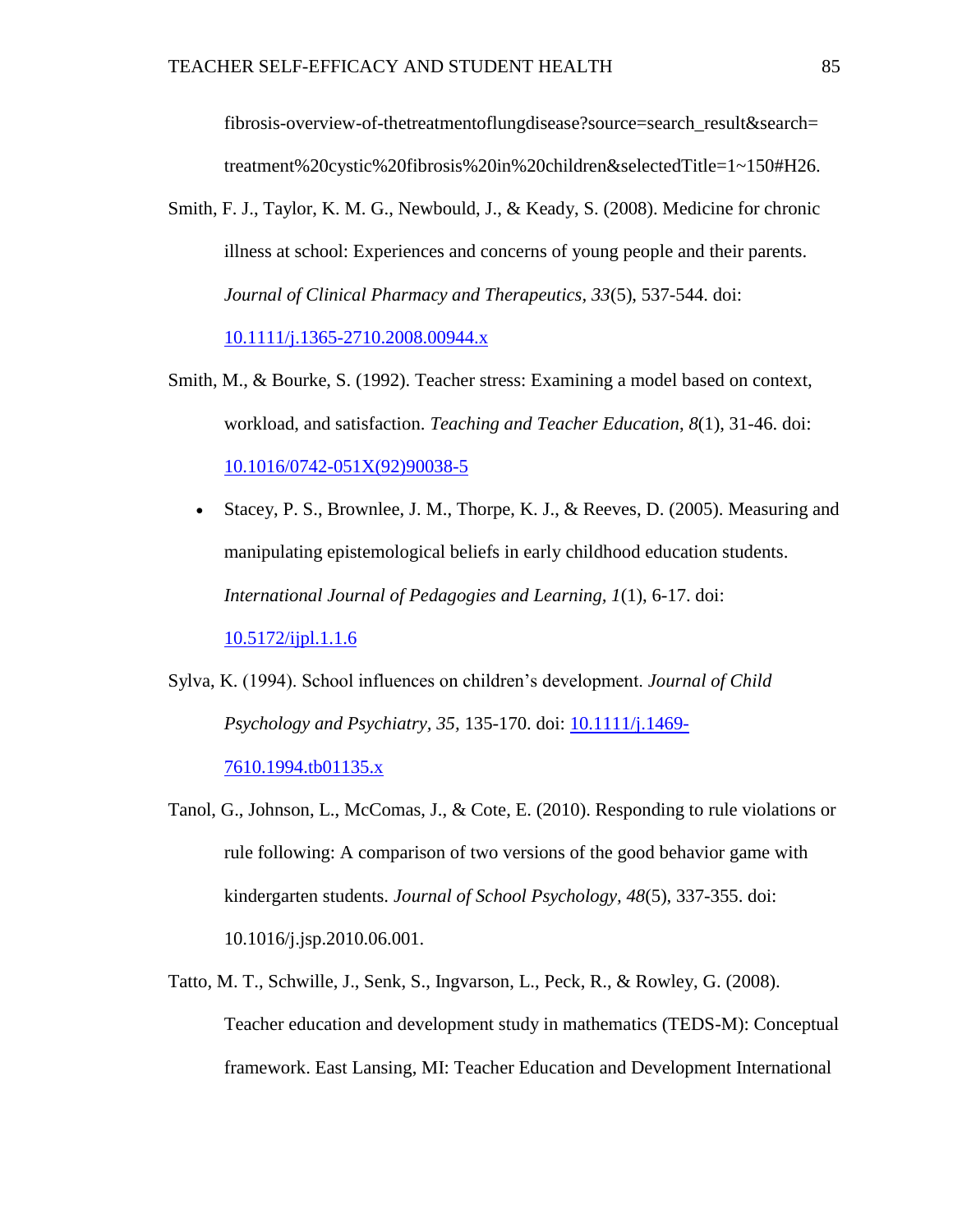Study Center, College of Education, Michigan State University. Retrieved from https://msu.edu/user/mttatto/documents/TEDS\_FrameworkFinal.pdf

Tingstrom, D. H., Sterling-Turner, H. E., & Wilczynski, S. M. (2006). The good behavior game: 1969-2002. *Behavior Modification, 30*(2), 225-253. doi:

[10.1177/0145445503261165](https://doi.org/10.1177/0145445503261165)

- Torpy, J.M. (2010). Chronic disease of children. *Journal of the American Medical Association, 303(7)*, 1-3. doi: 10.1001/jama.303.7.682
- Torres, A. (2016). Is this work sustainable? Teacher turnover and perceptions of workload in charter management organizations. *Urban Education*, *51*(8), 891- 914. doi: [10.1177/0042085914549367](https://doi.org/10.1177/0042085914549367)
- Tschannen-Moran, M., & Hoy, A. W. (2001). Teacher efficacy: Capturing an elusive construct. *Teaching and Teacher Education, 17,* 783-805. doi: [10.1016/S0742-](https://doi.org/10.1016/S0742-051X(01)00036-1) [051X\(01\)00036-1](https://doi.org/10.1016/S0742-051X(01)00036-1)
- Tschannen-Moran, M., Hoy, A. W., & Hoy, W. K. (1998). Teacher efficacy: Its meaning and measure. *Review of Educational Research, 68*(2), 202-248. doi: [10.3102/00346543068002202](https://doi.org/10.3102/00346543068002202)
	- Tsouloupas, C. N., Carson, R. L., Matthews, R., Grawitch, M. J., & Barber, L. K. (2010). Exploring the association between teachers' perceived student misbehavior and emotional exhaustion: The importance of teacher efficacy beliefs and emotion regulation. *Educational Psychology, 30*, 173-189. doi:

[10.1080/01443410903494460](https://doi.org/10.1080/01443410903494460)

Turygin, N. C., Matson, J. L., Adams, H., & Belva, B. (2013). The effect of DSM-5 criteria on externalizing, internalizing, behavioral and adaptive symptoms in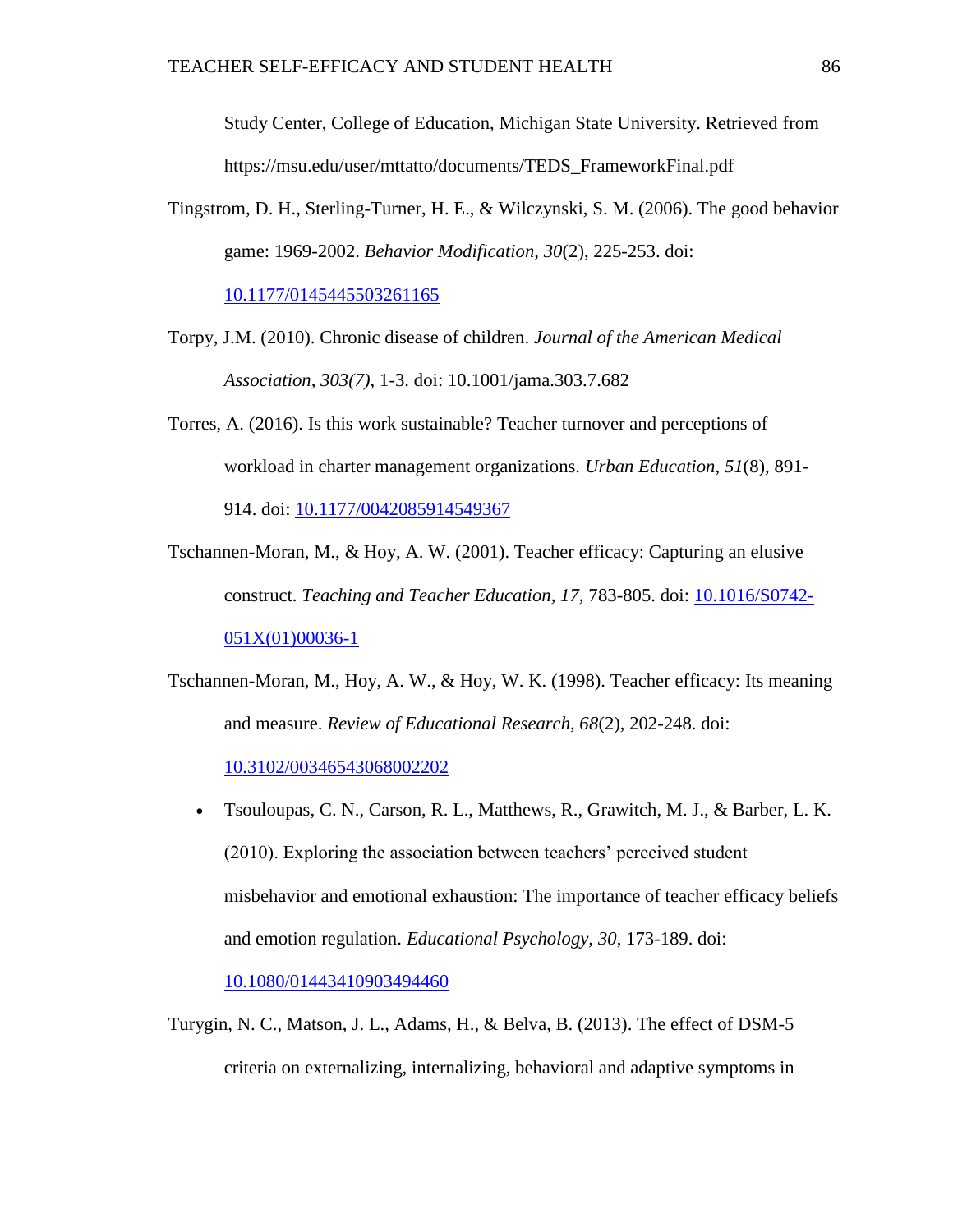children diagnosed with autism. *Developmental Neurorehabilitation. 16*(4), 277- 282. doi: 10.3109/17518423.2013.769281

- United States Department of Education. (2000). A guide to the individualized education plan. Retrieved from https://www2.ed.gov/parents/needs/speced/iepguide/iepguid e.pdf
- United States Department of Education. (2008). Public school data file. *National Center for Education Statistics, Schools, and Staffing Survey. Retrieved from: https://nces.ed.gov/pubs2008/2008032.pdf.*
- United States Department of Education. (2010). Guidelines for educators and administrators for implementing Section 504 of the Rehabilitation Act of 1973- Subpart D. Retrieved from https://doe.sd.gov/oess/documents/sped\_section504\_ Guidelines.pdf
- United States Department of Health and Human Services. (2010). Health, United States, 2010. Retrieved from https://www.cdc.gov/nchs/data/hus/hus10.pdf
- Van den Bemt, L., Kooijman, S., Linssen, V., Lucassen, P., Muris, J., Slabbers, G., & Schermer, T. (2010). How does asthma influence the daily life of children? Results of focus group interviews. *Health and Quality of Life Outcomes, 8*(5), 1- 10. doi: [10.1186/1477-7525-8-5](https://dx.doi.org/10.1186%2F1477-7525-8-5)

Van der Lee, J. H., Mokkink, L. B., Grootenhuis, M. A., Heymans, H. S., & Offringa, M. (2007). Definitions and measurement of chronic health conditions in childhood: A systematic review. *Journal of the American Medicine Association, 297*(24), 2741- 2751. doi: 10.1001/jama.297.24.2741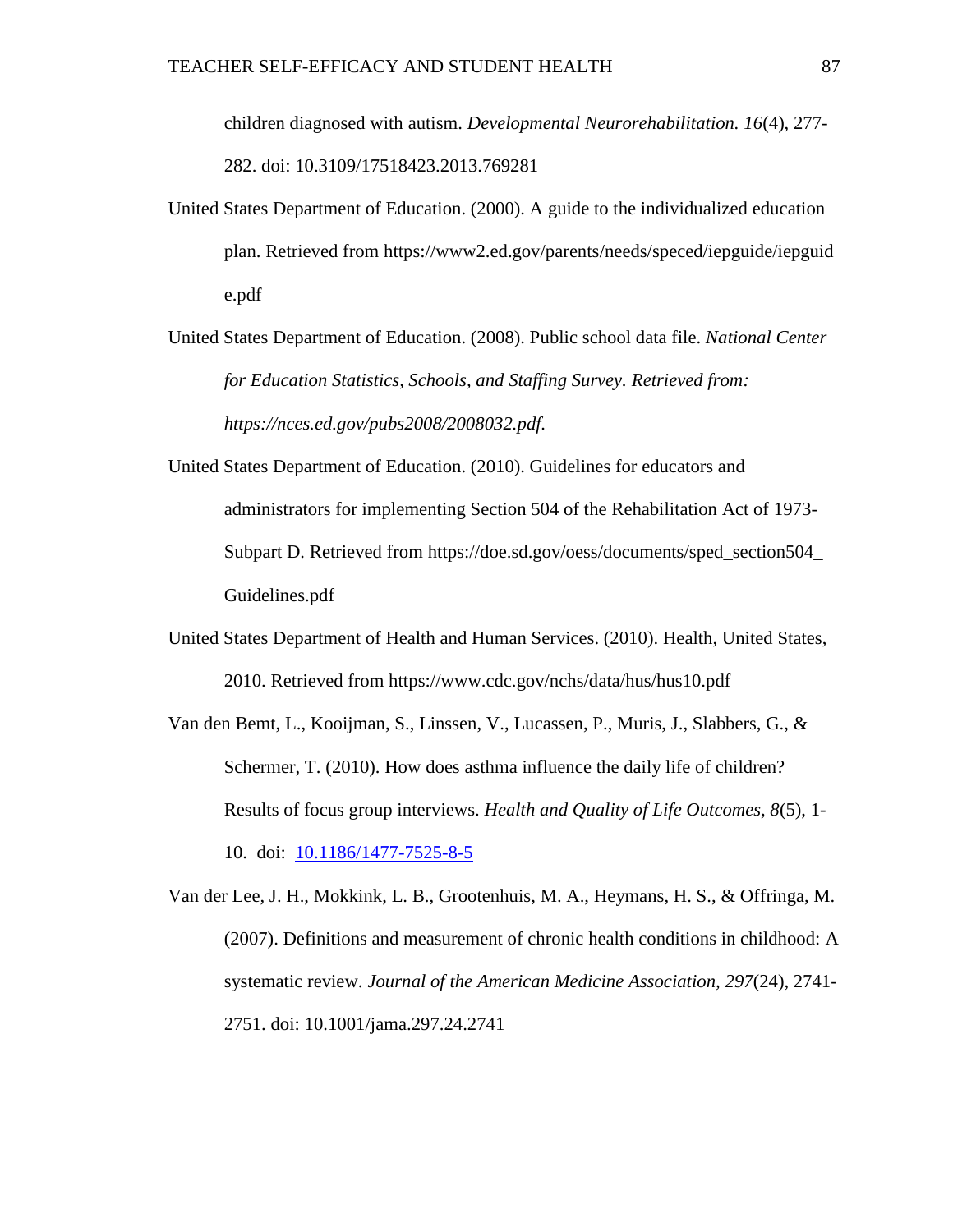Van Droogenbroeck, F., Spruyt, B., & Vanroelen, C. (2014). Burnout among senior teachers: Investigating the role of workload and interpersonal relationships at work. *Teaching and Teacher Education*, *43*99-109. doi:

[10.1016/j.tate.2014.07.005](https://doi.org/10.1016/j.tate.2014.07.005)

Verlinden, M., Jansen, P. W., Veenstra, R., Jaddoe, V. W. V., Hofman, A., Verhust, F. C., . . . Tiemeier, H. (2015). Preschool attention-deficit/hyperactivity and oppositional defiant problems as antecedents of school bullying. *Journal of American Academy of Child and Adolescent Psychiatry, 54*(7), 571-579. doi: 10.1016/j.jaac.2015.05.002

Walter, H. J., Gouze, K., & Lim, K. G. (2006). Teachers' beliefs about mental health needs in inner city elementary schools. *Journal of American Academy of Child and Adolescent Psychiatry, 45*(1), 61-68. doi:

[10.1097/01.chi.0000187243.17824.6c](https://doi.org/10.1097/01.chi.0000187243.17824.6c)

- Williams, P. D. (1997). Siblings and pediatric acute and chronic conditions: a review of the literature. *International Journal of Nursing Studies, 34*, 312-323. doi: [10.1016/S0020-7489\(97\)00019-9](https://doi.org/10.1016/S0020-7489(97)00019-9)
- Williams, S. G., Schmidt, D. K., Redd, S. C., & Storms, W. (2003)*.* Key clinical activities for quality asthma care. Recommendations of the national asthma education and prevention program. *Morbidity and Mortality Weekly Report, 58*(6), 1-8. Retrieved from: https://www.cdc.gov/mmwr/preview/mmwrhtml/rr5206a1.htm
- Williamson County School District Teacher Job Description. (n.d.). Teacher elementary school essential functions. Retrieved from http://www.wcs.edu/wpcontent/pdf/ JobDescription/TeacherElementary.pdf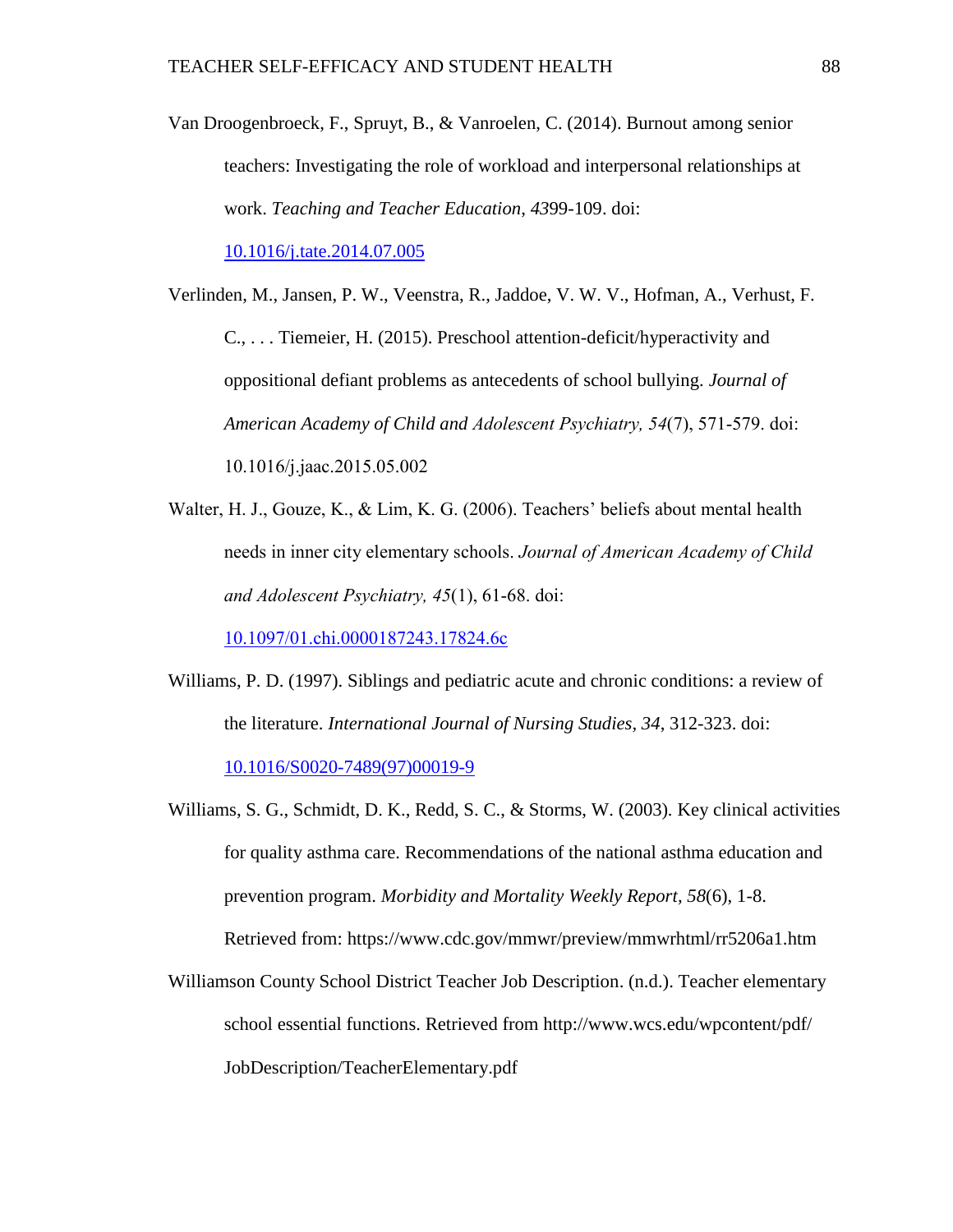- Wimmer, M. (2010). School refusal: Information for educators. Retrieved from www.nasponline.org
- Wodrich, D. L., Jarrar, R., Buchhalter, J., Levy, R., & Gay, C. (2011). Knowledge about epilepsy and confidence in instructing students with epilepsy: Teachers' responses to a new scale. *Epilepsy & Behavior*, *20,* 360-365. doi:

10.1016/j.yebeh.2010.12.002.

- Woodcock, S., & Vialle, W. (2011). Are we exacerbating students' learning disabilities? An investigation of preservice teachers' attributions of the educational outcomes of students with learning disabilities. *Annals of Dyslexia, 61*(2), 223-241. doi: 10.1007/s11881-011-0058-9
- Woolfolk, A. E., Rosoff, B., & Hoy, W. K. (1990). Teachers' sense of efficacy and their beliefs about managing students. *Teaching and Teacher Education, 6*(2), 137-148.
- World Health Organization. (1998). Health promotion glossary. Retrieved from http://www.who.int/healthpromotion/about/HPR%20Glossary%201998.pdf
- Wyckoff, L., Hanchon, T., & Gregg, S. R. (2015). Mental health, behavioral, and educational considerations for children with classified disabilities and diabetes within the school setting. *Psychology in The Schools*, *52*(7), 672-682.
- Yi, J., Kim, M. A., Hong, J. S., & Akter, J. (2016). Childhood cancer survivors' experiences in school re-entry in South Korea: Focus on academic problems and peer victimization. *Children and Youth Service Review, 65*, 263-269.
- Zee, M., de Jong, P. F., & Koomen, H. M. Y. (2016). Teachers' self-efficacy in relation to individual students with a variety of social–emotional behaviors: A multilevel